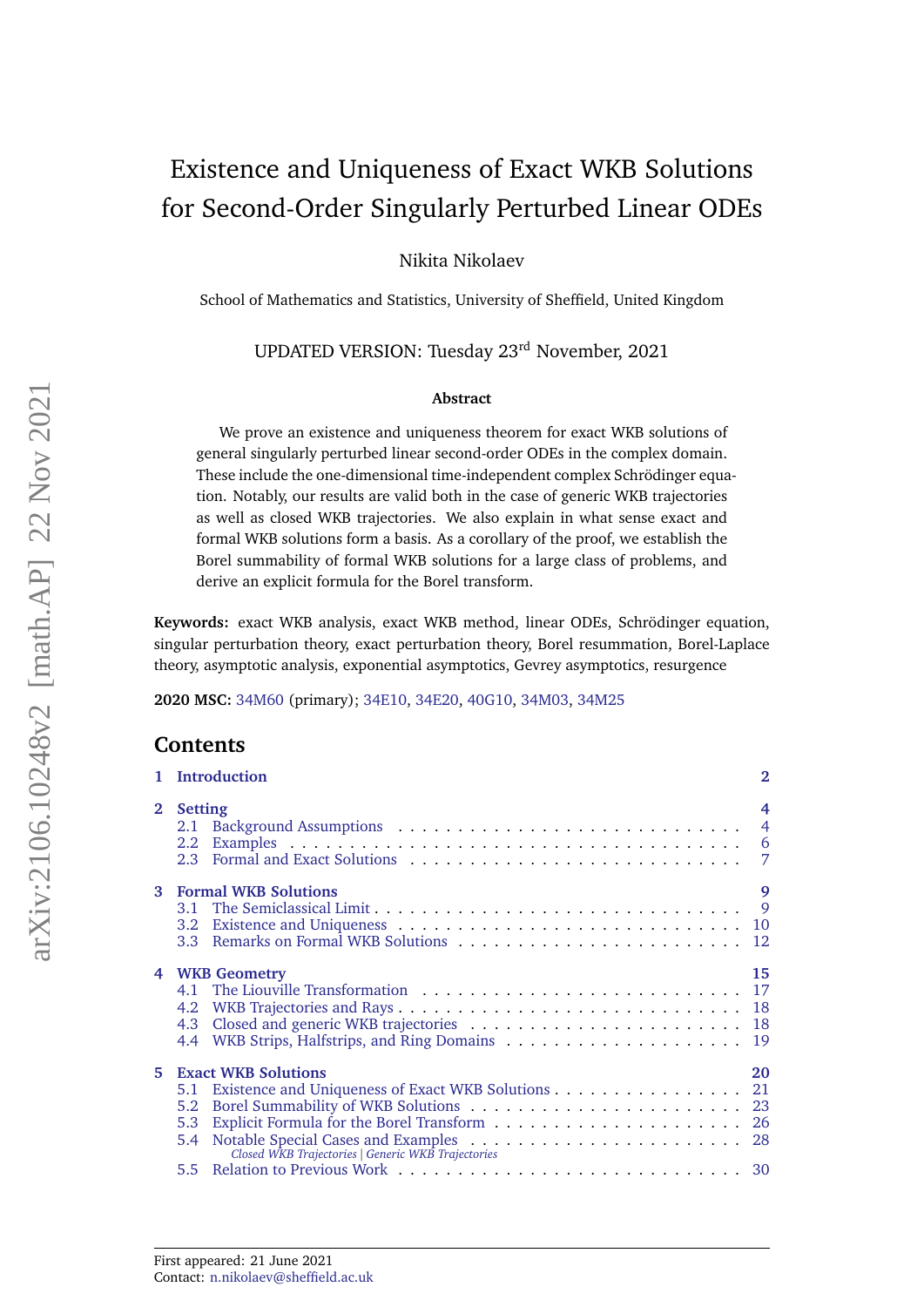| Appendix A Basics of Usual Asymptotics                                   | 32 |
|--------------------------------------------------------------------------|----|
|                                                                          |    |
|                                                                          |    |
|                                                                          |    |
| Appendix B Basics of Exponential Asymptotics                             | 38 |
|                                                                          |    |
|                                                                          |    |
| Appendix C Basics of the Borel-Laplace Theory                            | 41 |
|                                                                          |    |
|                                                                          |    |
|                                                                          |    |
| <b>Appendix D</b> Proofs                                                 | 46 |
| C.1 Proposition 3.5: Existence and Uniqueness of Formal WKB Solutions 46 |    |
|                                                                          |    |
| C.2 Existence and Uniqueness of Exact Characteristic Solutions 48        |    |

# <span id="page-1-0"></span>**§ 1. Introduction**

Consider a singularly perturbed  $2<sup>nd</sup>$ -order linear ordinary differential equation

<span id="page-1-1"></span>
$$
\hbar^2 \partial_x^2 \psi + p \hbar \partial_x \psi + q \psi = 0 \tag{1}
$$

where x is a complex variable,  $\hbar$  is a small complex perturbation parameter, and the coefficients  $p, q$  are holomorphic functions of  $(x, \hbar)$  in some domain in  $\mathbb{C}^2_{x\hbar}$ . The question we study is a quintessential problem in singular perturbation theory. Namely, in this paper we search for solutions of [\(1\)](#page-1-1) that are holomorphic in both variables x and  $\hbar$  and admit well-defined asymptotics as  $\hbar \to 0$  in a specified sector.

**1.1. Results.** The main result of this paper [\(Theorem 5.2\)](#page-20-1) establishes precise general conditions for the existence and uniqueness of *exact WKB solutions*. These are holomorphic solutions that are canonically specified (in a precise sense via Borel resummation) by their exponential asymptotic expansions as  $\hbar \rightarrow 0$  in a halfplane. They are constructed by means of the Borel-Laplace method for the associated singularly perturbed Riccati equation which we investigated in [\[Nik20\]](#page-57-0).

Our approach yields a general result [\(Theorem 5.12\)](#page-23-0) about the Borel summability of *formal WKB solutions*. These are exponential formal  $\hbar$ -power series solutions that assume the role of asymptotic expansions as  $\hbar \rightarrow 0$  of exact WKB solutions within appropriate domains in  $\mathbb{C}_x$ . We also prove an existence and uniqueness result [\(Proposition 3.5\)](#page-9-0) for formal WKB solutions that in particular clarifies precisely in what sense they form a basis of formal solutions.

The construction of exact WKB solutions involves the geometry of certain real curves in  $\mathbb{C}_x$  (the *WKB trajectories*) traced out using a type of Liouville transformation. Two special classes of this geometry (*closed* and *generic WKB trajectories*) are especially important because they appear in wide a variety of applications. Notably, our existence and uniqueness and the Borel summability results remain valid in both of these situations. Thus, we construct an exact WKB basis both along a closed WKB trajectory [\(Corollary 5.24\)](#page-27-2) as well as a generic WKB trajectory [\(Corollary 5.29\)](#page-28-0).

The explicit nature of our approach yields refined information about the Borel trans-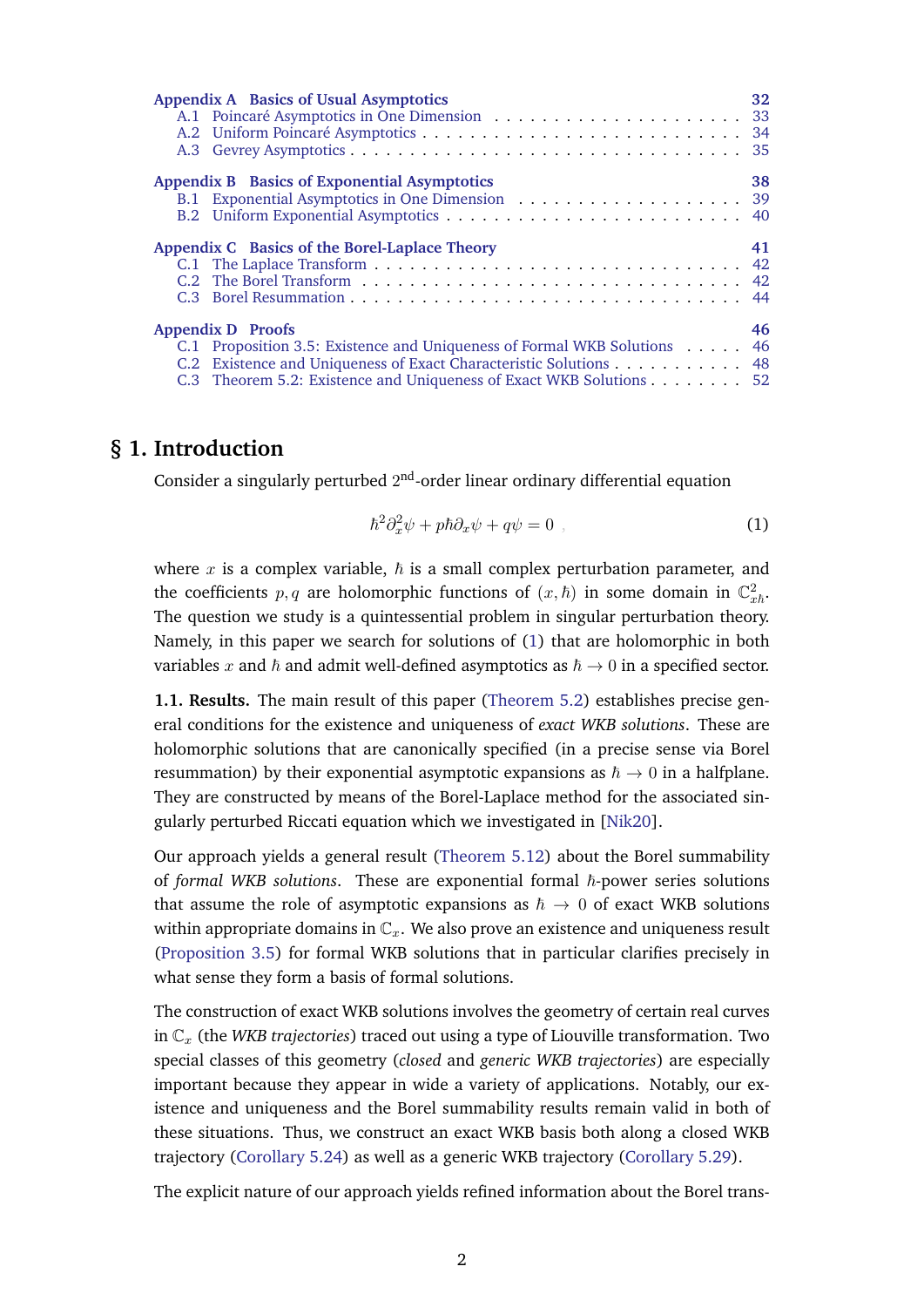form of WKB solutions. This includes an explicit recursive formula [\(Proposition 5.20\)](#page-25-0) which we hope will facilitate the analysis of the singularity structure in the Borel plane and perhaps lead to a fuller understanding of the resurgent properties of WKB solutions in a large class of problems (see [Remark 5.23\)](#page-26-1).

<span id="page-2-0"></span>**1.2. Brief literature review.** The *WKB approximation method* was established in the mathematical context by Jeffreys [\[Jef24\]](#page-56-0) and independently in the analysis of the Schrödinger equation in quantum mechanics by Wentzel [[Wen26\]](#page-58-0), Kramers [\[Kra26\]](#page-57-1), and Brillouin [\[Bri26\]](#page-54-0). However, it has a very long history that goes further back to at least Carlini (1817), Liouville (1837), and Green (1837); for an in-depth historical overview, see for example the books of Heading [\[Hea62,](#page-56-1) Ch.I], Fröman and Fröman [\[FF65,](#page-55-0) Ch.1], and Dingle [\[Din73,](#page-55-1) Ch.XIII]. A clear exposition of the asymptotic theory of the WKB approximation can be found in the remarkable textbook of Bender and Orszag [\[BO99,](#page-54-1) Part III]. The relationship between the asymptotic properties of the WKB approximation and the geometry of WKB trajectories was comprehensively examined by Evgrafov and Fedoryuk [\[EF66,](#page-55-2) [Fed93\]](#page-55-3).

In the early 1980s, influenced by the earlier work of Balian and Bloch [\[BB74\]](#page-54-2), a groundbreaking advancement was made by Voros [\[Vor81,](#page-58-1) [Vor83a\]](#page-58-2) who lay the foundations for upgrading the WKB approximation method to an exact method, dubbed the *exact WKB method*. Although the value of considering the all-orders WKB expansions was suggested earlier by Dunham [\[Dun32\]](#page-55-4), Bender and Wu [\[BW69\]](#page-55-5), Dingle [\[Din73\]](#page-55-1), and later by 't Hooft [\[tH79\]](#page-58-3) in a purely physics context, Voros was the first to introduce in a more systematic fashion techniques from the theory of Borel-Laplace transformations. Crucial early contributions to the development of the general theory of exact WKB analysis for second-order linear ODEs include works of Leray [\[Ler57\]](#page-57-2), Boutet de Monvel and Krée [\[BdMK67\]](#page-54-3), Silverstone [\[Sil85\]](#page-57-3), Aoki, Sato, Kashiwara, Kawai, Takei, and Yoshida [\[SKK73,](#page-57-4) [AKT91,](#page-54-4) [AY93,](#page-54-5) [AKT93\]](#page-54-6), Delabaere, Dillinger, and Pham [\[DDP93,](#page-55-6) [DDP97,](#page-55-7) [DP99,](#page-55-8) [Pha00\]](#page-57-5), Dunster, Lutz, and Schäfke [[DLS93\]](#page-55-9), Écalle [Éca94], and Koike [\[Koi99,](#page-56-2) [Koi00a,](#page-56-3) [Koi00b\]](#page-56-4). For a survey of early work in exact WKB analysis, we recommend the excellent book of Kawai and Takei [\[KT05\]](#page-57-6), as well as the comprehensive review article by Voros [\[Vor12\]](#page-58-4).

Later developments focused mainly on understanding WKB-theoretic transformation series (first introduced in [\[AKT91\]](#page-54-4)) that transform a given differential equation in a suitable neighbourhood of critical WKB trajectories (or *Stokes lines*) to one in standard form whose WKB-theoretic properties are better understood. A very partial list of contributions includes the works by Aoki, Kamimoto, Kawai, Koike, Sasaki, and Takei, [\[AKT09,](#page-54-7) [KK11,](#page-56-5) [KKT12,](#page-56-6) [KK13,](#page-56-7) [Sas13,](#page-57-7) [KKT14a\]](#page-56-8). Parallel to this activity has been the classification of WKB geometry (or Stokes graphs), which includes the works by Aoki, Kawai, Takei, Tanda, [\[AKT01,](#page-54-8) [Tak07,](#page-58-5) [AT13,](#page-54-9) [Tak17\]](#page-58-6), as well as a detailed analysis of some WKB-theoretic properties of special classes of equations, which includes the works by Aoki, Kamimoto, Kawai, Koike, and Takei [\[KT11,](#page-57-8) [KKKT11,](#page-56-9) [ATT14,](#page-54-10) [KKT14b,](#page-56-10) [Tan15,](#page-58-7) [KKK16,](#page-56-11) [ATT16,](#page-54-11) [AT16,](#page-54-12) [AIT19\]](#page-54-13).

However, although the existence of exact WKB solutions in classes of examples has been established, a general existence theorem for second-order linear ODEs has remained unavailable. Contributions towards such a general theory include Ger-ard and Grigis [\[GG88\]](#page-56-12), Bodine, Dunster, Lutz, and Schäfke [[DLS93,](#page-55-9) [Dun01,](#page-55-11) [BS02\]](#page-55-12),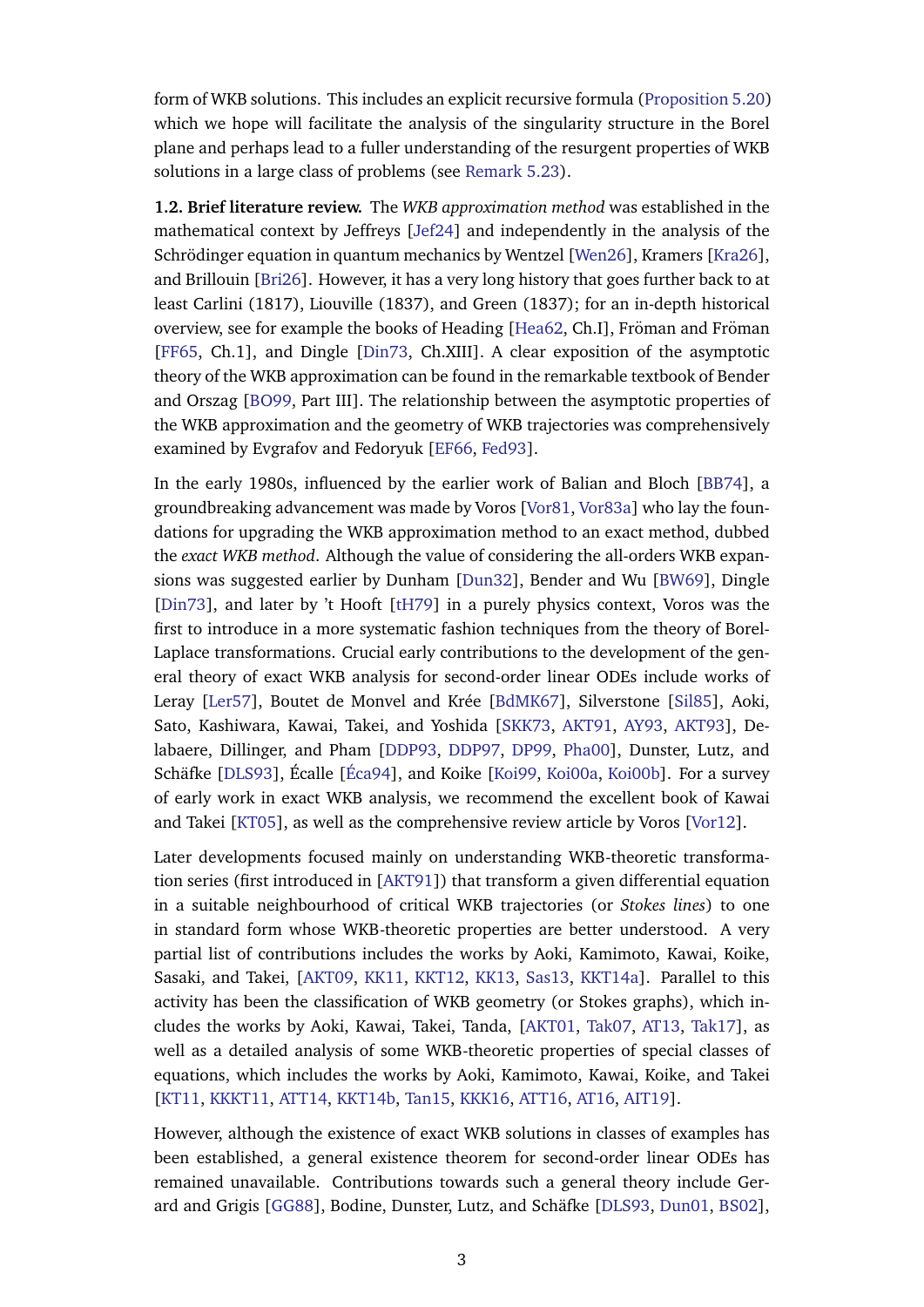Giller and Milczarski [\[GM01\]](#page-56-13), Koike and Takei [\[KT13\]](#page-57-9), Ferreira, López, and Sinusía [\[FLPS14,](#page-55-13) [FLS15\]](#page-55-14), as well as most recently by Nemes [\[Nem21\]](#page-57-10) whose preprint appeared at roughly the same time as our previous work [\[Nik20\]](#page-57-0) that underpins our results here. Our paper contributes to this long line of work by establishing a general theory of existence and uniqueness of exact WKB solutions, which generalises the relevant results from the aforementioned works (see [§5.5](#page-29-0) for a discussion).

The need for a general existence result for exact WKB solutions of equations of the form [\(1\)](#page-1-1) is evident from a recent surge of scientific advances that rely upon it. For example, this includes works in cluster algebras and character varieties [\[IN14,](#page-56-14) [Kid17,](#page-56-15) [All19,](#page-54-14) [Kuw20,](#page-57-11) [AB20\]](#page-54-15), stability conditions and Donaldson-Thomas invariants [\[All18,](#page-54-16) [Bri19,](#page-54-17) [All21\]](#page-54-18), high energy physics [\[KPT15,](#page-57-12) [HK18,](#page-56-16) [HN20,](#page-56-17) [ST21,](#page-57-13) [GHN21\]](#page-56-18), Gromov-Witten theory [\[FIMS19\]](#page-55-15), as well as further developments in WKB analysis [\[Tan15,](#page-58-7) [AT16,](#page-54-12) [AIT19\]](#page-54-13). Some of the results in these references specifically rely on a statement of Borel summability of formal WKB solutions presented in [\[IN14,](#page-56-14) Theorem 2.17]. This statement is drawn from an unpublished work of Koike and Schäfke on the Borel summability of WKB solutions of Schrödinger equations with polyno-mial potentials (see [\[Tak17,](#page-58-6) §3.1] for a brief account of Koike-Schäfke's ideas). As explained in [Remark 5.37,](#page-30-1) this statement is a special case of our main theorem. Therefore, our paper provides a rigorous proof of Koike-Schäfke's assertion.

**Acknowledgements.** I want to expresses special gratitude to Marco Gualtieri, Marta Mazzocco, and Jörg Teschner for their encouragement to finish this project and write this paper. I am thankful to Francis Bischoff, Marco Gualtieri, and Kento Osuga for very helpful suggestions for improving the draft of this paper. I also thank André Voros for very useful comments on the first preprint version of this paper, especially regarding the literature review. I benefited from discussions with Anton Alekseev, Dylan Allegretti, Francis Bischoff, Tom Bridgeland, Marco Gualtieri, Kohei Iwaki, Omar Kidwai, Andrew Neitzke, Gergő Nemes, Kento Osuga, and Shinji Sasaki. This work was supported by the NCCR SwissMAP of the SNSF, as well as the EPSRC Programme Grant *Enhancing RNG*.

# <span id="page-3-0"></span>**§ 2. Setting**

<span id="page-3-1"></span>In this section, we describe our general setup, give a few examples, and define the notion of formal and exact solutions that are sought for in this paper.

#### **§ 2.1. Background Assumptions**

<span id="page-3-3"></span>**2.1.** Fix a complex plane  $\mathbb{C}_x$  with coordinate x and another complex plane  $\mathbb{C}_\hbar$  with coordinate  $\hbar$ . Fix a domain  $X \subset \mathbb{C}_x$  and a [sectorial domain](#page-31-1)  $S \subset \mathbb{C}_\hbar$  at the origin with opening arc  $A = (\vartheta_-, \vartheta_+) \subset \mathbb{R}$  and opening angle  $\pi \leq |A| \leq 2\pi$ . See [Fig. 1a.](#page-4-1)

We consider the following differential equation for a scalar function  $\psi = \psi(x, \hbar)$ :

<span id="page-3-2"></span>
$$
\hbar^2 \partial_x^2 \psi + p \hbar \partial_x \psi + q \psi = 0 \tag{2}
$$

where p, q are holomorphic functions of  $(x, \hbar) \in X \times S$  which admit locally uniform [Gevrey asymptotic expansions](#page-36-0)  $\hat{p}, \hat{q} \in \mathcal{O}(X)[\hbar]$  with holomorphic coefficients along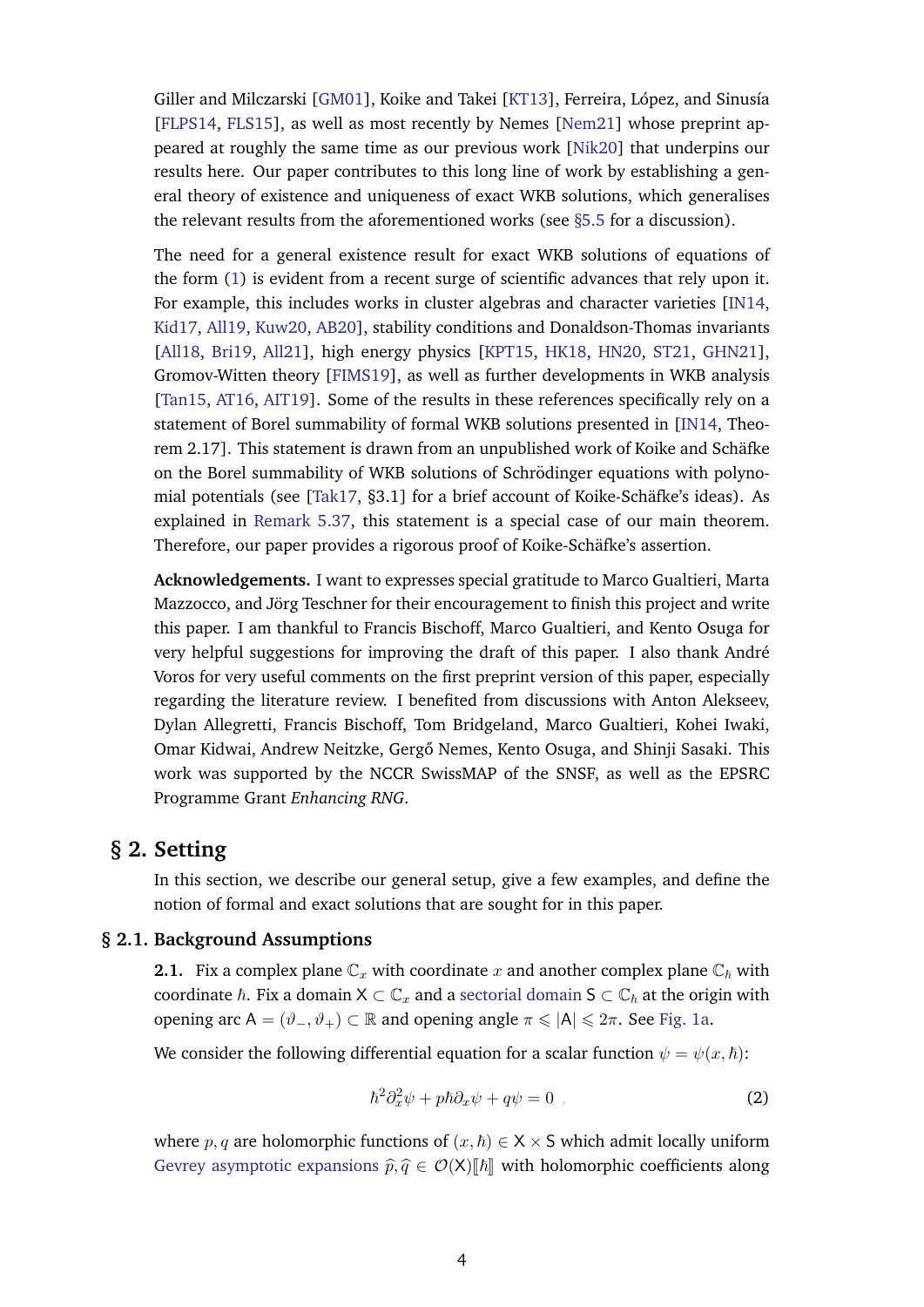<span id="page-4-1"></span>

(a) Sectorial domain S with opening A =  $(\vartheta_-, \vartheta_+).$ (b) Sectorial subdomain  $S_0$  with the same opening A.

Figure 1

the closed arc  $\overline{A}$ :

<span id="page-4-2"></span>
$$
p(x,\hbar) \simeq \widehat{p}(x,\hbar) := \sum_{k=0}^{\infty} p_k(x)\hbar^k ,
$$
  
\nas  $\hbar \to 0$  along  $\overline{A}$ , loc.unif.  $\forall x \in X$ . (3)  
\n
$$
q(x,\hbar) \simeq \widehat{q}(x,\hbar) := \sum_{k=0}^{\infty} q_k(x)\hbar^k
$$

**2.2.** Basic notions from asymptotic analysis as well as our notation and conventions are summarised in [Appendix A.](#page-30-0) Explicitly, assumption [\(3\)](#page-4-2) for, say,  $q$  means the following. For every  $x_0 \in X$ , there is a neighbourhood  $U_0 \subset X$  of  $x_0$ , a sectorial subdomain  $S_0 \subset S$  with the *same* opening A (see [Fig. 1b\)](#page-4-1), and constants  $C, M > 0$ such that for all  $n \geq 0$ , all  $x \in U_0$ , and all  $\hbar \in S_0$ ,

$$
\left| q(x,\hbar) - \sum_{k=0}^{n-1} q_k(x)\hbar^k \right| \leq C M^n n! |\hbar|^n \tag{4}
$$

(The sum for  $n = 0$  is empty.) In particular, this means that each  $q_k$  is bounded on  $U_0$ , and q is bounded on  $U_0 \times S_0$ . Let us also stress that [\(3\)](#page-4-2) is stronger than the usual notion of Gevrey asymptotics in that we require the above bounds to hold  $\hbar \to 0$  uniformly in all directions within S (see [Part A.5\)](#page-32-0). This stronger asymptotic assumption plays a crucial role in our analysis by allowing us to draw uniqueness conclusions with the help of a theorem of Nevanlinna [\[Nev18,](#page-57-14) [Sok80\]](#page-57-15) (see [Theorem C.11;](#page-44-0) see also [\[Nik20,](#page-57-0) Theorem B.11] where we present a detailed proof).

**2.3.** A typical way to ensure the asymptotic condition [\(3\)](#page-4-2) is to start with holomorphic functions p, q, defined for  $\hbar$  in a strictly larger sectorial domain  $\tilde{S} \supset S$  with a strictly larger opening  $\tilde{A}$  such that  $\overline{A} \subset \tilde{A}$ , which admit Gevrey asymptotics as  $\hbar \to 0$ along the open arc  $\tilde{A}$ . Then the restrictions of  $p, q$  to S necessarily satisfy [\(3\)](#page-4-2).

<span id="page-4-0"></span>In particular, if p, q are actually holomorphic at  $\hbar = 0$ , then the asymptotic condition [\(3\)](#page-4-2) is automatically satisfied. In this case, the power series  $\hat{p}, \hat{q}$  are nothing but the convergent Taylor series expansions in  $\hbar$  of  $p, q$  at  $\hbar = 0$ .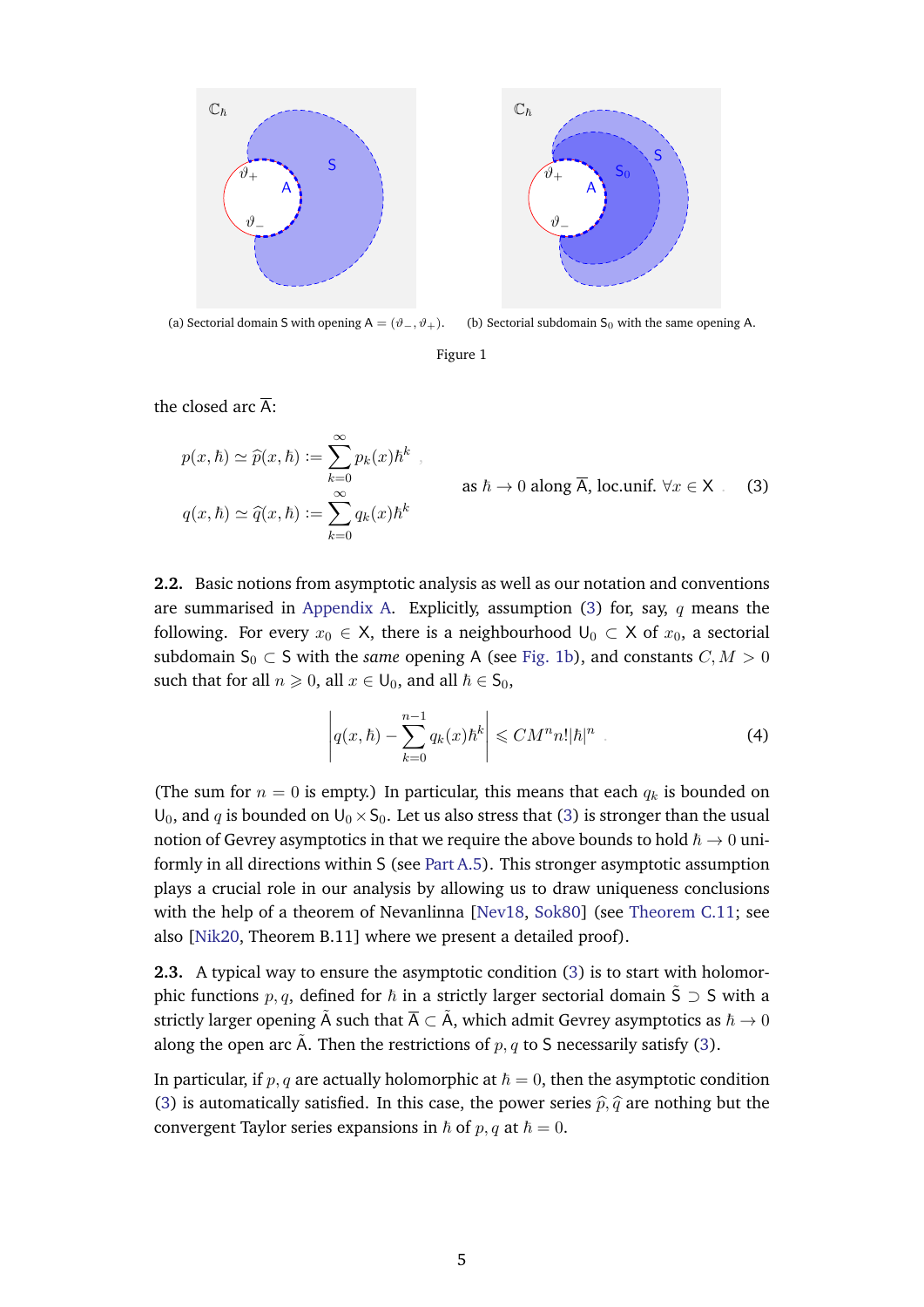#### **§ 2.2. Examples**

**2.4. Example** (Classical differential equations)**.** The simplest interesting situation is when the coefficients p, q are polynomial functions of x only. In this case,  $X = \mathbb{C}_x$ and S is ordinarily taken to be the right halfplane  ${Re(h) > 0}$  where one demands asymptotic control on solutions as  $\hbar \to 0$ . The most famous example of this situation is the  $\hbar$ -Airy equation:

<span id="page-5-1"></span>
$$
\hbar^2 \partial_x^2 \psi - x\psi = 0 \tag{5}
$$

Another example is the  $\hbar$ -Weber equation (sometimes also known as the quantum harmonic oscillator):

<span id="page-5-0"></span>
$$
\hbar^2 \partial_x^2 \psi - \left(x^2 - a\right) \psi = 0 \tag{6}
$$

where  $a$  is any complex number.

More general examples are provided by famous classical differential equations (with  $\partial_x$  replaced by  $\hbar \partial_x$ ) for which the coefficients p, q are rational functions of x only. This includes the Gauss hypergeometric equation, as well as Bessel, Heun, Hermite, and many others. In these cases, X is the complement of finitely many points in  $\mathbb{C}_x$ .

**2.5. Example** (The Mathieu equation)**.** All equations in the previous example extend to second-order equations on the Riemann sphere with a pole at infinity (beware, however, that this extension is not unique). A famous example where this is not the case is the Mathieu equation, sometimes written as

$$
\hbar^2 \partial_x^2 \psi - 2(\cos(x) - E)\psi = 0 \tag{7}
$$

where  $E$  is a complex number. This equation has an essential singularity at infinity, yet the methods in this paper are still directly applicable to this equation.

**2.6. Example** (Mildly deformed coefficients). More generally, the coefficients p, q can be polynomials in  $\hbar$  with coefficients which are rational or more general meromorphic functions of  $x$ . Such examples appear, in Hermitian matrix models of the Gaussian potential [\[BE17,](#page-54-19) §6.7, equation (6.86)] and more generally in the study of quantum curves, where the following deformation of the  $\hbar$ -Weber equation [\(6\)](#page-5-0) is encountered:

$$
\hbar^2 \partial_x^2 \psi - (x^2 - 4 + 2\hbar)\psi = 0
$$

**2.7. Example** (A nontrivially deformed  $\hbar$ -Airy equation). Our methods are applicable to classical differential equations with much more sophisticated  $\hbar$ -dependence. For example, let  $X = \mathbb{C}_x^*$ ,  $S = \{ \text{Re}(\hbar) > 0 \}$ , and consider the following nontrivial deformation of the  $\hbar$ -Airy equation [\(5\)](#page-5-1):

$$
\hbar^2 \partial_x^2 \psi - \big(x + E(x, \hbar)\big)\psi = 0 \tag{8}
$$

where

$$
E(x,\hbar) := \int_{0}^{+\infty} \frac{e^{-\xi/\hbar}}{x+\xi} d\xi \qquad (9)
$$

The function  $E(x, \hbar)$  is not holomorphic at  $\hbar = 0$ , but one can verify that it admits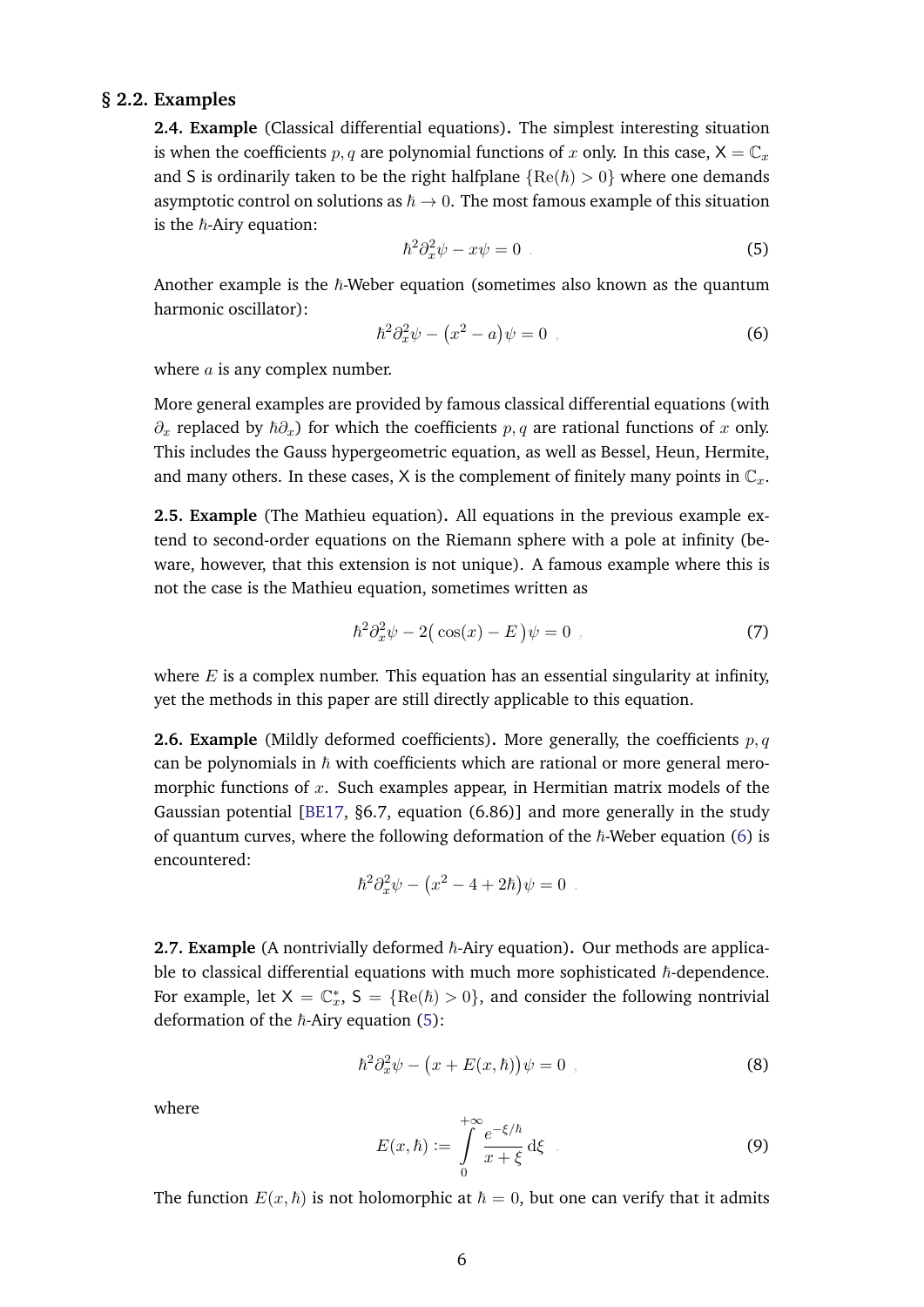locally uniform Gevrey asymptotics as  $\hbar\to 0$  along the closed arc  $\overline{\mathsf{A}}=[-\frac{\pi}{2}]$  $\frac{\pi}{2}, +\frac{\pi}{2}$  $\frac{\pi}{2}$ .

**2.8. Example** (**The Schrodinger equation ¨** )**.** The most famous special class of equations [\(2\)](#page-3-2) is the complex one-dimensional time-independent Schrodinger equation ¨

<span id="page-6-2"></span><span id="page-6-1"></span>
$$
\left(\hbar^2 \partial_x^2 - Q(x,\hbar)\right) \varphi(x,\hbar) = 0 \tag{10}
$$

In fact, any second-order equation  $(2)$  can be put into the Schrödinger form  $(10)$  $(10)$  by means of the following transformation of the unknown variable:

$$
\varphi(x,\hbar) = \exp\bigg(\frac{1}{2\hbar} \int_{x_0}^x p(t,\hbar) dt\bigg) \psi(x,\hbar) , \qquad (11)
$$

where  $x_0$  is a suitably chosen basepoint. In terms of the coefficients of [\(2\)](#page-3-2), the resulting potential is  $Q = \frac{1}{4}$  $\frac{1}{4}p^2 + \frac{1}{2}$  $\frac{1}{2}\hbar\partial_x p-q.$ 

However, in this paper we prefer not to use the transformation [\(11\)](#page-6-2) and instead continue to work with equation [\(2\)](#page-3-2). We have two main reasons for this prefer-ence. Firstly, the transformation [\(11\)](#page-6-2) develops essential singularities wherever  $p$ has singularities, which is typically on the boundary of X. Secondly, and perhaps most importantly from the geometric point of view, the Schrödinger form  $(10)$  $(10)$  is not a coordinate-independent expression unless this differential equation is posed not on functions but on *sections* of a specific line bundle over a Riemann surface (the square-root anti-canonical bundle). These details will be explained in [\[Nik21a\]](#page-57-16).

#### **§ 2.3. Formal and Exact Solutions**

<span id="page-6-0"></span>Our goal is to construct holomorphic solutions of [\(2\)](#page-3-2) with prescribed asymptotic behaviour as  $\hbar \rightarrow 0$ . Because of the way our linear equation is perturbed (i.e., differentiation  $\partial_x$  is multiplied by a single power of  $\hbar$ ), it turns out that the correct notion of asymptotics is *exponential asymptotics*. This notion is briefly recalled in [Appendix B.](#page-37-0) Indeed, one can easily verify that nonzero holomorphic solutions generically cannot admit a usual power series asymptotic expansion at  $\hbar = 0$ . The following definition gives the precise class of solutions we seek in this paper.

<span id="page-6-3"></span>**2.9. Definition.** A *weakly-exact solution* of [\(2\)](#page-3-2) on an open subset  $U \subset X$  is a holomorphic solution  $\psi$  defined on  $\mathsf{U}\times\mathsf{S}'\subset\mathsf{X}\times\mathsf{S}$  for some sectorial subdomain  $S' \subset S$  with nonempty opening  $A' \subset A$ , which admits locally uniform exponential asymptotics as  $\hbar \to 0$  along A'. If A' = A, then we call  $\psi$  a *strongly-exact solution* on (U; A), or simply *exact solution*.

**2.10.** Existence of weakly-exact solutions is a classical fact in the theory of differential equations (see, e.g., [\[Was76,](#page-58-8) Theorem 26.2]). However, weakly-exact solutions constructed by usual methods are inherently non-unique and in general there is no control on the size of the opening A' (see, e.g., the remark in [\[Was76,](#page-58-8) p.144], immediately following Theorem 26.1). Our attention in this paper is instead focused on the strongly-exact solutions, which from this point of view form a more restricted class of solutions. *A priori*, these may not exist even if weakly-exact solutions are abundant. The problem of finding strongly-exact solutions is a nontrivial sharpening of the more classical problem of finding weakly-exact solutions.

In this paper, we will in fact construct a special kind of exact solutions, called *exact*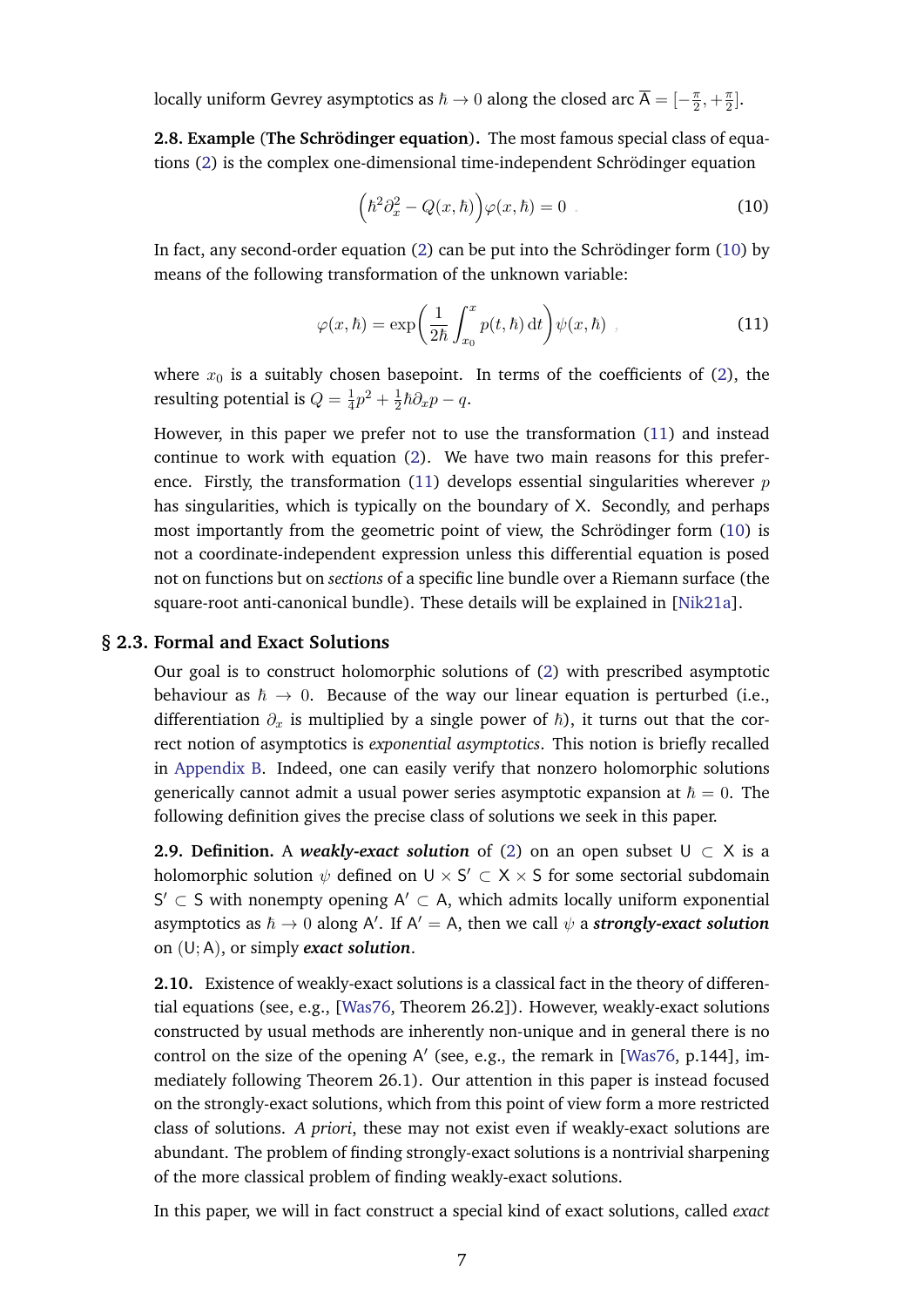*WKB solutions*. Their distinguishing property is that they are canonically associated (in a precise sense) with their exponential asymptotics.

**2.11. The space of exact solutions.** We denote by  $\mathcal{S}(U \times S)$  the space of all holo-morphic solutions of [\(2\)](#page-3-2) defined on the domain  $U \times S$  (without any asymptotic restrictions). Our differential equation is linear of order two, so  $\mathcal{S}(U \times S)$  is a ranktwo module over the ring  $\mathcal{O}(S)$  of holomorphic functions on S. More generally, we can consider the space S(U; A) of *[semisectorial germs](#page-33-1)* (see [Definition A.8\)](#page-33-2) of holomorphic solutions defined on the pair  $(U; A)$ . Again,  $\mathcal{S}(U; A)$  is a rank-two module for the ring  $O(A)$  of [sectorial germs](#page-32-1) (without asymptotic restrictions).

Let  $ES(U; A) \subset S(U; A)$  be the subset of *exact* solutions on  $(U; A)$  in the sense of [Def](#page-6-3)[inition 2.9.](#page-6-3) This is a module over the ring  $\mathcal{A}^{\text{exp}}(A)$  of holomorphic sectorial germs that admit exponential asymptotics along A. We also let  $GES(U; A) \subset ES(U; A)$ be the subset of exact solutions on  $(U; A)$  which admit locally uniform exponential Gevrey asymptotics along A. Similarly, it is a module over the ring  $\mathcal{G}^{\text{exp}}(A)$  of holomorphic sectorial germs that admit exponential asymptotics along A. These are the spaces in which we search for (and find!) solutions of [\(2\)](#page-3-2).

**2.12. Formal solutions.** If  $\psi$  is an exact solution of [\(2\)](#page-3-2), its exponential asymptotic expansion  $\hat{\psi}$  formally satisfies the asymptotic analogue of the differential equation [\(2\)](#page-3-2) in which the coefficients p, q are replaced by their asymptotic power series  $\hat{p}, \hat{q}$ :

<span id="page-7-1"></span>
$$
\hbar^2 \partial_x^2 \widehat{\psi} + \widehat{p} \,\hbar \partial_x \widehat{\psi} + \widehat{q} \,\widehat{\psi} = 0 \tag{12}
$$

<span id="page-7-3"></span>**2.13. Definition.** An *exponential power series solution* on a domain  $U \subset X$  is an [exponential power series](#page-39-1)

<span id="page-7-2"></span>
$$
\widehat{\psi} = e^{-\Phi/\hbar} \,\widehat{\Psi} \in \mathcal{O}^{\exp}(\mathsf{U})[\![\hbar]\!], \tag{13}
$$

where  $\Phi \in \mathcal{O}(U)[\hbar^{-1}]$  and  $\widehat{\Psi} \in \mathcal{O}(U)[\![\hbar]\!]$ , that formally satisfies [\(12\)](#page-7-1) for all  $x \in U$ . More generally, a *formal solution* on U is an [exponential transseries](#page-39-2)  $\hat{\psi} \in \mathcal{O}^{\exp(U)}[\![\hbar]\!]$ that formally satisfies [\(12\)](#page-7-1); i.e.,  $\hat{\psi}$  is a finite combination of exponential power series:

$$
\widehat{\psi} = \sum_{\alpha}^{\text{finite}} e^{-\Phi_{\alpha}/\hbar} \widehat{\Psi}_{\alpha} \in \mathcal{O}^{\text{exp}}(\mathsf{U})[\![\hbar]\!]
$$
\n(14)

where  $\Phi_{\alpha} \in \mathcal{O}(U)[\hbar^{-1}]$  and  $\widehat{\Psi}_{\alpha} \in \mathcal{O}(U)[\hbar]].$ 

A brief account of exponential power series and transseries can be found in [Ap](#page-37-0)[pendix B.](#page-37-0) Note also that we have introduced a negative sign in the exponent in [\(13\)](#page-7-2) for future convenience.

<span id="page-7-0"></span>**2.14. The space of formal solutions.** We denote the subset of  $\mathcal{O}^{\exp}(\mathsf{U})$   $\Vert \hbar \Vert$  consisting of all formal solutions on U by  $\widehat{S}(U)[\hbar]$ . It is a module over the ring of exponential transseries  $\mathbb{C}^{\exp}[\![\hbar]\!]$ . Evidently, the asymptotic expansion defines a map  $\mathfrak{E} : \mathbb{ES}(U;A) \to \widehat{\mathbb{S}}(U)[\hbar],$  but it is not a homomorphism because of complicated dominance relations for exponential prefactors (see [Appendix B](#page-37-0) for a comment).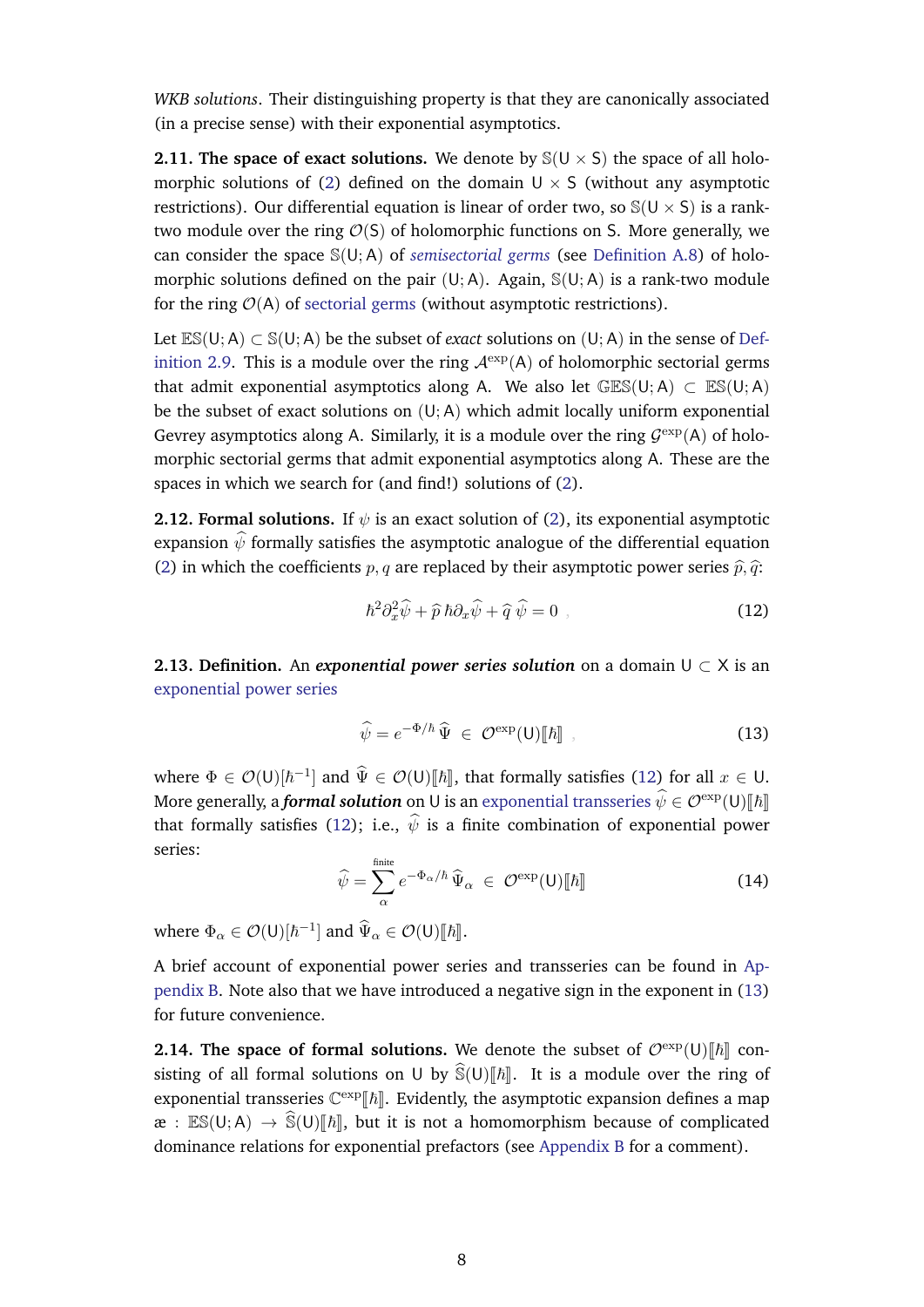# **§ 3. Formal WKB Solutions**

In this section, we analyse the differential equation [\(2\)](#page-3-2) in a purely formal setting where we ignore all analytic questions with respect to  $h$ . As a notational mnemonic used throughout the paper, objects decorated with a hat are formal.

**3.1. Formal setup.** Thus, we consider a general formal second-order differential equation of the following form:

<span id="page-8-3"></span>
$$
\hbar^2 \partial_x^2 \widehat{\psi} + \widehat{p} \,\hbar \partial_x \widehat{\psi} + \widehat{q} \,\widehat{\psi} = 0 \tag{15}
$$

where the coefficients  $\hat{p}, \hat{q} \in \mathcal{O}(X)\llbracket \hbar \rrbracket$  are formal power series in  $\hbar$  with holomorphic coefficients on X:

$$
\widehat{p}(x,\hbar) := \sum_{k=0}^{\infty} p_k(x)\hbar^k \qquad \text{and} \qquad \widehat{q}(x,\hbar) := \sum_{k=0}^{\infty} q_k(x)\hbar^k \qquad (16)
$$

<span id="page-8-0"></span>We search for formal solutions in the sense of [Definition 2.13.](#page-7-3)

#### **§ 3.1. The Semiclassical Limit**

**3.2.** A standard technique in solving linear ODEs is to introduce the characteristic equation. We consider only the *leading-order characteristic equation*, which in for the second-order equation at hand is the following quadratic equation with holomorphic coefficients  $p_0, q_0 \in \mathcal{O}(X)$  for a holomorphic function  $\lambda = \lambda(x)$ :

<span id="page-8-2"></span>
$$
\lambda^2 - p_0 \lambda + q_0 = 0 \tag{17}
$$

We refer to its discriminant as the *leading-order characteristic discriminant*:

$$
D_0 := p_0^2 - 4q_0 \in \mathcal{O}(\mathsf{X}) \tag{18}
$$

We always assume that  $D_0$  is not identically zero. The zeros of  $D_0$  are called *turning points*, and all other points in X are called *regular points*. If  $x_0 \in X$  is a regular point, then [\(17\)](#page-8-2) has two distinct holomorphic solutions. We call them the *leadingorder characteristic roots*. Upon fixing a local square-root branch  $\sqrt{D_0}$  near  $x_0$ , we will always label them as follows:

<span id="page-8-4"></span>
$$
\lambda_{\pm} := \frac{p_0 \pm \sqrt{D_0}}{2} \qquad \text{so that} \qquad \sqrt{D_0} = \lambda_+ - \lambda_- \tag{19}
$$

**3.3. Example** (The Schrödinger equation). For the Schrödinger equation ([10\)](#page-6-1), the leading-order characteristic discriminant is  $D_0 = 4Q_0$ , and the leading-order characteristic roots are  $\lambda_\pm = \pm \sqrt{Q_0}.$ 

**3.4. Remark.** In analysis, equation [\(17\)](#page-8-2) is often called the *semiclassical limit* of the second-order differential operator in [\(2\)](#page-3-2). It can be obtained as the vanishing constraint of the following limit:

<span id="page-8-1"></span>
$$
\lim_{\substack{\hbar \to 0 \\ \hbar \in \mathbb{S}}} \left[ e^{+\frac{1}{\hbar} \int^x \lambda(t) dt} \left( \hbar^2 \partial_x^2 + p(x, \hbar) \hbar \partial_x + q(x, \hbar) \right) e^{-\frac{1}{\hbar} \int^x \lambda(t) dt} \right] = 0.
$$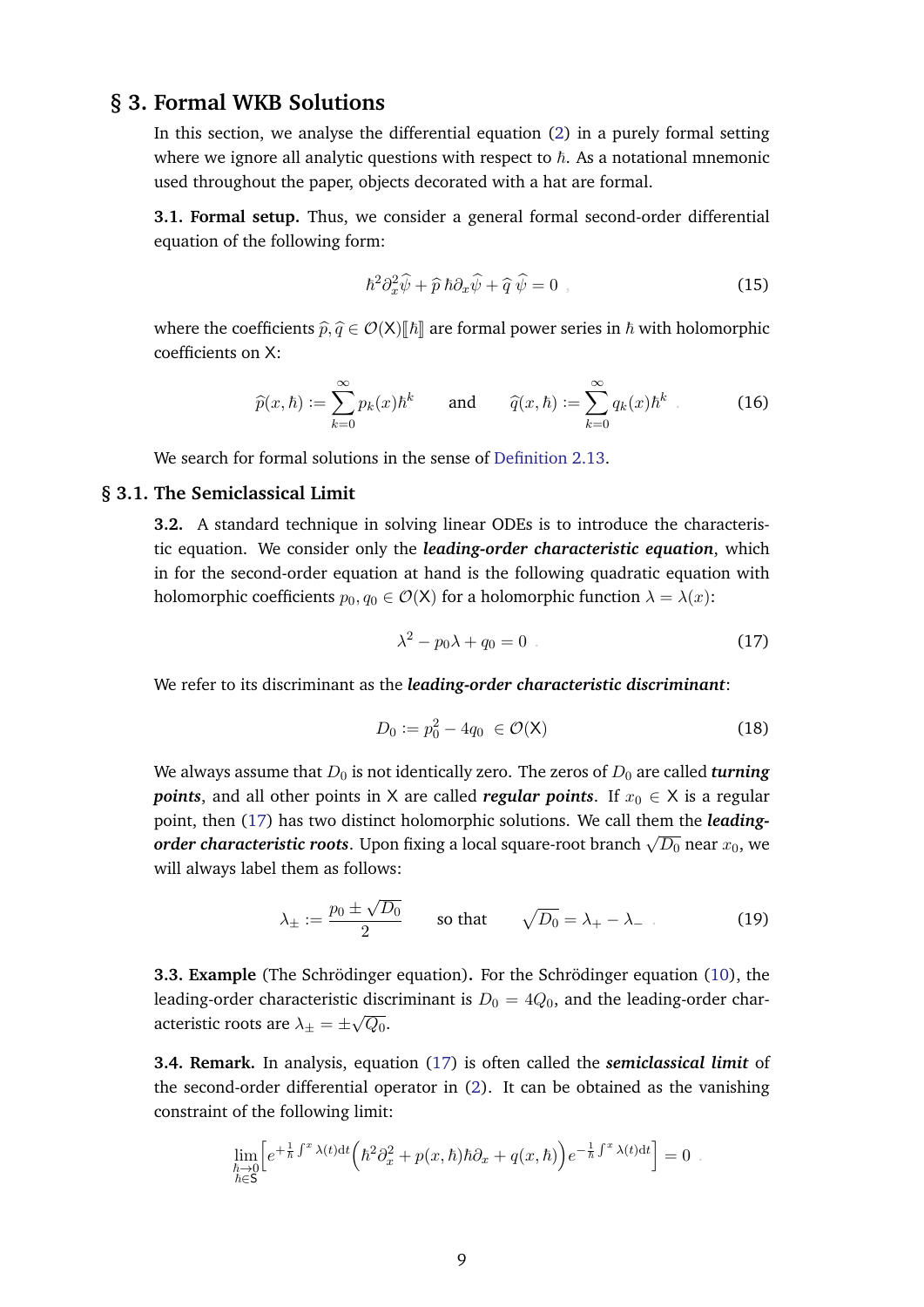#### **§ 3.2. Existence and Uniqueness**

Existence of formal solutions of [\(15\)](#page-8-3) away from turning points is well-known. For Schrödinger equations (i.e., with  $\hat{p} = 0$ ), they are often called *(formal) WKB solutions*. However, uniqueness statements are not usually made completely explicit. It is also sometimes said that 'formal WKB solutions are linearly independent and form a basis', but the space they generate is again not usually made explicit. The purpose of the following proposition is to make these statements precise and explicit.

#### <span id="page-9-0"></span>**3.5. Proposition** (**Existence and Uniqueness of Formal WKB Solutions**)**.**

*Let*  $x_0 \in X$  *be a regular point. If*  $U \subset X$  *is any simply connected neighbourhood of* x<sup>0</sup> *free of turning points, then* [\(15\)](#page-8-3) *has precisely two nonzero exponential power series solutions*  $\hat{\psi}_+$ ,  $\hat{\psi}_- \in \mathcal{O}^{\exp}(\mathsf{U})[\![\hbar]\!]$  *on* U *normalised at*  $x_0$  *by*  $\hat{\psi}_\pm(x_0, \hbar) = 1$ *. They form a basis for the space*  $\widehat{S}(U)[\hbar]$  *of all formal solutions. Moreover, once a square-root branch* √  $\overline{D_0}$  near  $x_0$  has been chosen, they can be labelled and expressed as follows:

$$
\widehat{\psi}_{\pm}(x,\hbar) := \exp\left(-\frac{1}{\hbar} \int_{x_0}^x \widehat{s}_{\pm}(t,\hbar) dt\right) , \qquad (20)
$$

*where*  $\widehat{s}_+$ ,  $\widehat{s}_-$  ∈  $\mathcal{O}(U)[\hbar]$  are the two unique formal solutions with leading-order terms λ+, λ<sup>−</sup> *of the formal singularly perturbed Riccati equation*

<span id="page-9-3"></span><span id="page-9-2"></span>
$$
\hbar \partial_x \hat{s} = \hat{s}^2 - \hat{p}\hat{s} + \hat{q} \tag{21}
$$

<span id="page-9-1"></span>*In fact,*  $\widehat{\psi}_{\pm}$  *are the unique formal solutions on* U *satisfying the following initial conditions:*

$$
\widehat{\psi}_{\pm}(x_0,\hbar) = 1 \qquad \text{and} \qquad \hbar \partial_x \widehat{\psi}_{\pm} \big|_{(x,\hbar) = (x_0,0)} = \lambda_{\pm}(x_0) \tag{22}
$$

The proof of this theorem is essentially a computation, presented in  $\S$ C.1.

**3.6. Definition.** The two formal solutions  $\hat{\psi}_{\pm}$  from [Proposition 3.5](#page-9-0) are called the *formal WKB solutions* normalised at the regular point  $x_0 \in U$ . The basis  $\{\hat{\psi}_+,\hat{\psi}_-\}$ is called the *formal WKB basis* normalised at  $x_0$ . We will also refer to the two formal solutions  $\hat{s}_+$  as the *formal characteristic roots*.

**3.7.** Thus, [Proposition 3.5](#page-9-0) explains that the formal WKB solutions are uniquely specified either by the normalisation condition and the requirement that they be exponential power series (i.e., having only one exponential prefactor) or equivalently by the two initial conditions [\(22\)](#page-9-1). Note that the second initial condition is nothing but a way to select the correct exponential prefactor.

**3.8. WKB recursion.** A practical advantage of formal WKB solutions is that the formal characteristic roots can be computed very explicitly by solving a recursive tower of linear algebraic equations. The following lemma is a direct consequence of the proof of [Proposition 3.5.](#page-9-0)

**3.9. Lemma.** *The coefficients*  $s_{\pm}^{(k)} \in \mathcal{O}(\mathsf{U})$  *of the formal characteristic roots* 

$$
\hat{s}_{\pm}(x,\hbar) = \sum_{k=0}^{\infty} s_{\pm}^{(k)}(x)\hbar^{k}
$$
 (23)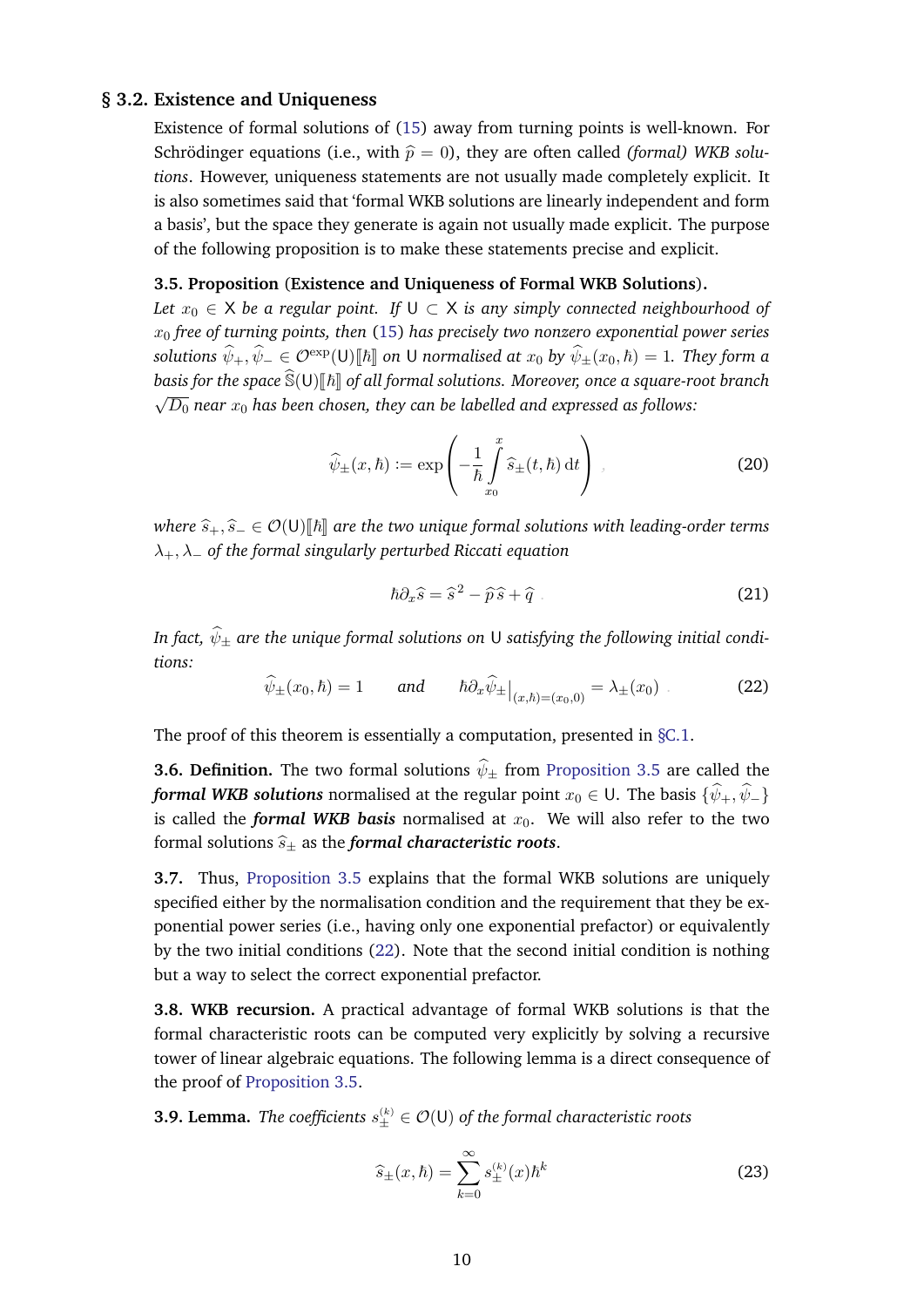<span id="page-10-0"></span>are given by the following recursive formula:  $s^{(0)}_{\pm}=\lambda_{\pm}=\frac{1}{2}$  $rac{1}{2}(p_0 \pm$  $\sqrt{D_0}$ ), and for  $k \geqslant 1$ ,

$$
s_{\pm}^{(k)} = \frac{\pm 1}{\sqrt{D_0}} \left( \partial_x s_{\pm}^{(k-1)} - \sum_{k_1 + k_2 = k}^{k_1, k_2 \neq k} s_{\pm}^{(k_1)} s_{\pm}^{(k_2)} + \sum_{k_1 + k_2 = k}^{k_2 \neq k} p_{k_1} s_{\pm}^{(k_2)} - q_k \right) \quad (24)
$$

Explicitly, these formulas for low values of  $k$  are:

$$
s_{\pm}^{(1)} = \frac{\pm 1}{\sqrt{D_0}} \left( \partial_x \lambda_{\pm} + p_1 \lambda_{\pm} - q_1 \right) , \qquad (25)
$$

$$
s_{\pm}^{(2)} = \frac{\pm 1}{\sqrt{D_0}} \left( \partial_x s_{\pm}^{(1)} - (s_{\pm}^{(1)})^2 + p_1 s_{\pm}^{(1)} + p_2 \lambda_{\pm} - q_2 \right) , \tag{26}
$$

$$
s_{\pm}^{(3)} = \frac{\pm 1}{\sqrt{D_0}} \left( \partial_x s_{\pm}^{(2)} - 2s_{\pm}^{(1)} s_{\pm}^{(2)} + p_1 s_{\pm}^{(2)} + p_2 s_{\pm}^{(1)} + p_3 \lambda_{\pm} - q_3 \right) , \tag{27}
$$

$$
s_{\pm}^{(4)} = \frac{\pm 1}{\sqrt{D_0}} \left( \partial_x s_{\pm}^{(3)} - 2s_{\pm}^{(1)} s_{\pm}^{(3)} - (s_{\pm}^{(2)})^2 + p_1 s_{\pm}^{(3)} + p_2 s_{\pm}^{(2)} + p_3 s_{\pm}^{(1)} + p_4 \lambda_{\pm} - q_4 \right). \tag{28}
$$

**3.10. Example** (unperturbed coefficients)**.** In the simplest but very common situation where the coefficients  $p, q$  are independent of  $\hbar$ , identities [\(24\)](#page-10-0) simplify as follows:

<span id="page-10-3"></span><span id="page-10-2"></span>
$$
s_{\pm}^{(k)} = \pm \frac{1}{\sqrt{D_0}} \left( \partial_x s_{\pm}^{(k)} - \sum_{k_1 + k_2 = k}^{k_1, k_2 \neq k} s_{\pm}^{(k_1)} s_{\pm}^{(k_2)} \right) . \tag{29}
$$

For low values of  $k$ , these are:

$$
s_{\pm}^{(1)} = \pm \frac{\partial_x \lambda_{\pm}}{\sqrt{D_0}}, \quad s_{\pm}^{(2)} = \pm \frac{\partial_x s_{\pm}^{(1)} - \left(s_{\pm}^{(1)}\right)^2}{\sqrt{D_0}}, \quad s_{\pm}^{(3)} = \pm \frac{\partial_x s_{\pm}^{(2)} - 2s_{\pm}^{(1)} s_{\pm}^{(2)}}{\sqrt{D_0}},
$$
\n
$$
s_{\pm}^{(4)} = \frac{\pm 1}{\sqrt{D_0}} \left( \partial_x s_{\pm}^{(3)} - 2s_{\pm}^{(1)} s_{\pm}^{(3)} - \left(s_{\pm}^{(2)}\right)^2 \right)
$$
\n(30)

**3.11. Example** (Schrödinger equation). For the Schrödinger equation ([10\)](#page-6-1), the leading-order characteristic roots are  $\lambda_\pm=\pm$ √  $\overline{Q_{0}}.$  Formula [\(24\)](#page-10-0) for the coefficients reduces to the following:

<span id="page-10-1"></span>
$$
s_{\pm}^{(k)} = \pm \frac{1}{2\sqrt{Q_0}} \left( \partial_x s_{\pm}^{(k-1)} - \sum_{k_1+k_2=k}^{k_1,k_2 \neq k} s_{\pm}^{(k_1)} s_{\pm}^{(k_2)} + Q_k \right) \tag{31}
$$

If, furthermore, the potential Q is independent of  $\hbar$  (i.e.,  $Q = Q_0$ ), then every  $Q_k$  in the recursive formula [\(31\)](#page-10-1) is 0. In this case, for low values of  $k$ :

$$
s_{\pm}^{(1)} = \frac{1}{4} \frac{Q'}{Q}, \quad s_{\pm}^{(2)} = \pm \frac{1}{8} \frac{Q''}{Q^{3/2}} \mp \frac{5}{32} \frac{(Q')^2}{Q^{5/2}}, \quad s_{\pm}^{(3)} = \frac{1}{16} \frac{Q'''}{Q^2} - \frac{9}{16} \frac{Q'Q''}{Q^3} + \frac{35}{64} \frac{(Q')^3}{Q^4}.
$$

where ' denotes  $\partial_x$ . So, for instance, for the  $\hbar$ -Airy equation [\(5\)](#page-5-1),  $Q = x$ , so these formulas reduce to:  $\lambda_{\pm} = \pm \sqrt{ }$  $\overline{x}, s_{\pm}^{(1)} = \frac{1}{4}$  $\frac{1}{4}x^{-1}, s_{\pm}^{(1)} = \pm \frac{5}{32}x^{-5/2}, s_{\pm}^{(2)} = \frac{35}{64}x^{-4}.$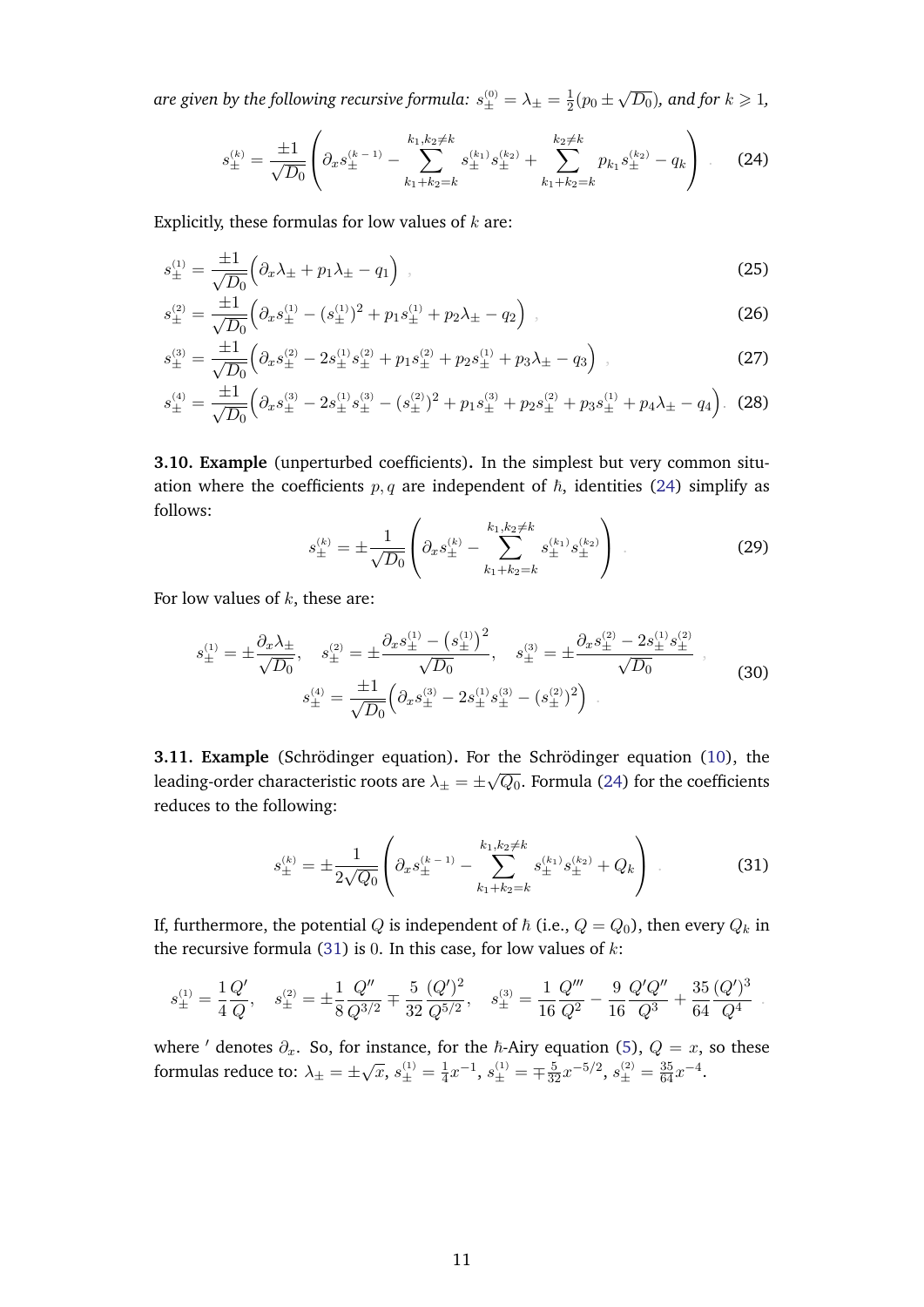**3.12. WKB exponents.** To express [\(20\)](#page-9-2) more explicitly as an exponential power series, we separate out the leading-order part of the formal solutions to the Riccati equation. Let us define

$$
\widehat{S}_{\pm}(x,\hbar) := \sum_{k=0}^{\infty} s_{\pm}^{(k+1)}(x)\hbar^k \qquad \text{so that} \qquad \widehat{s}_{\pm} = \lambda_{\pm} + \hbar \widehat{S}_{\pm} \tag{32}
$$

Then the formal WKB solutions  $\widehat{\psi}_{\pm}$  can be written as follows:

$$
\widehat{\psi}_{\pm}(x,\hbar) = e^{-\Phi_{\pm}(x)/\hbar} \widehat{\Psi}_{\pm}(x,\hbar)
$$
\n(33)

<span id="page-11-3"></span><span id="page-11-2"></span><span id="page-11-1"></span>
$$
= \exp\left(-\frac{1}{\hbar} \int_{x_0}^x \lambda_{\pm}(t) dt\right) \exp\left(-\int_{x_0}^x \widehat{S}_{\pm}(t,\hbar) dt\right) , \tag{34}
$$

where  $\Phi_{\pm} \in \mathcal{O}(U)$  and  $\widehat{\Psi}_{\pm} \in \mathcal{O}(U)[\hbar]$  are defined by the following formulas:

$$
\Phi_{\pm}(x) = \Phi_{\pm}(x) := \int_{x_0}^x \lambda_{\pm}(t) dt , \qquad (35)
$$

$$
\widehat{\Psi}_{\pm}(x,\hbar) = \widehat{\Psi}_{\pm}(x,\hbar) := \sum_{n=0}^{\infty} \Psi_{\pm}^{(n)}(x)\hbar^n := \exp\biggl(-\int_{x_0}^x \widehat{S}_{\pm}(t,\hbar) dt\biggr) \ . \tag{36}
$$

The functions  $\Phi_{\pm}$  are sometimes called the *WKB exponents*. The integral of  $\hat{S}_{\pm}$  in [\(34\)](#page-11-1) is interpreted as termwise integration. In principle, the basepoint of integration  $x_0$  may be taken on the boundary of X as long as these integrals make sense.

#### **§ 3.3. Remarks on Formal WKB Solutions**

<span id="page-11-0"></span>**3.13. Remark** (**Behaviour at a turning point**). Let  $x_{tp} \in X$  be a turning point of order  $m \geq 1$ , which means it is an m-th order zero of the leading-order characteristic discriminant  $D_0$ . By examining the recursive formula [\(24\)](#page-10-0), one can conclude that the coefficients  $s_{\pm}^{(k)}$  of each formal characteristic root  $\hat{s}_{\pm}$  have the following behaviour near  $x_{\text{tn}}$ .

When m is odd, the leading-order characteristic roots  $\lambda_{\pm}$  have a square-root branch singularity at  $x_{tp}$ , but they are bounded as  $x \rightarrow x_{tp}$  in sectors. Every subleadingorder coefficient  $s_{\pm}^{(k)}$  has at worst a square-root branch singularity at  $x_{\text{tp}}$  but in general it is unbounded as  $x \to x_{\text{tn}}$ . On the other hand, when m is even, the leading-order characteristic roots  $\lambda_{\pm}$  are holomorphic at  $x_{\text{tp}}$ . Every subleading-order coefficient  $s^{(k)}_{\pm}$  is single-valued near  $x_\text{tp}$  but in general it has a pole there.

For either parity of  $m,$  in generic situation, the  $k$ -th order coefficient  $s^{(k)}_{\pm}$  (with  $k\geqslant 1)$ is bounded below by  $x^{-km/2}$ , where  $x$  is a coordinate centred at  $x_{\rm tp}.$  Therefore, the singular behaviour of the coefficients of  $\hat{s}_\pm$  gets progressively worse in higher and higher orders of  $\hbar$ . The upshot of this analysis is that in general it is not possible to expect the formal characteristic roots  $\hat{s}_{\pm}$  (and therefore the corresponding formal WKB solutions  $\widehat{\psi}_+$ ) to be the uniform asymptotic expansions of exact solutions near a turning point. This phenomenon lies at the heart of the breakdown of singular perturbation theory in the vicinity of a turning point.

**3.14. Remark** (**Alternative expression for formal WKB solutions**)**.** In the literature, a different but closely related expression and normalisation for the formal WKB solutions is commonly used (see, e.g., [\[KT05,](#page-57-6) equation (2.11)] or [\[IN14,](#page-56-14) equation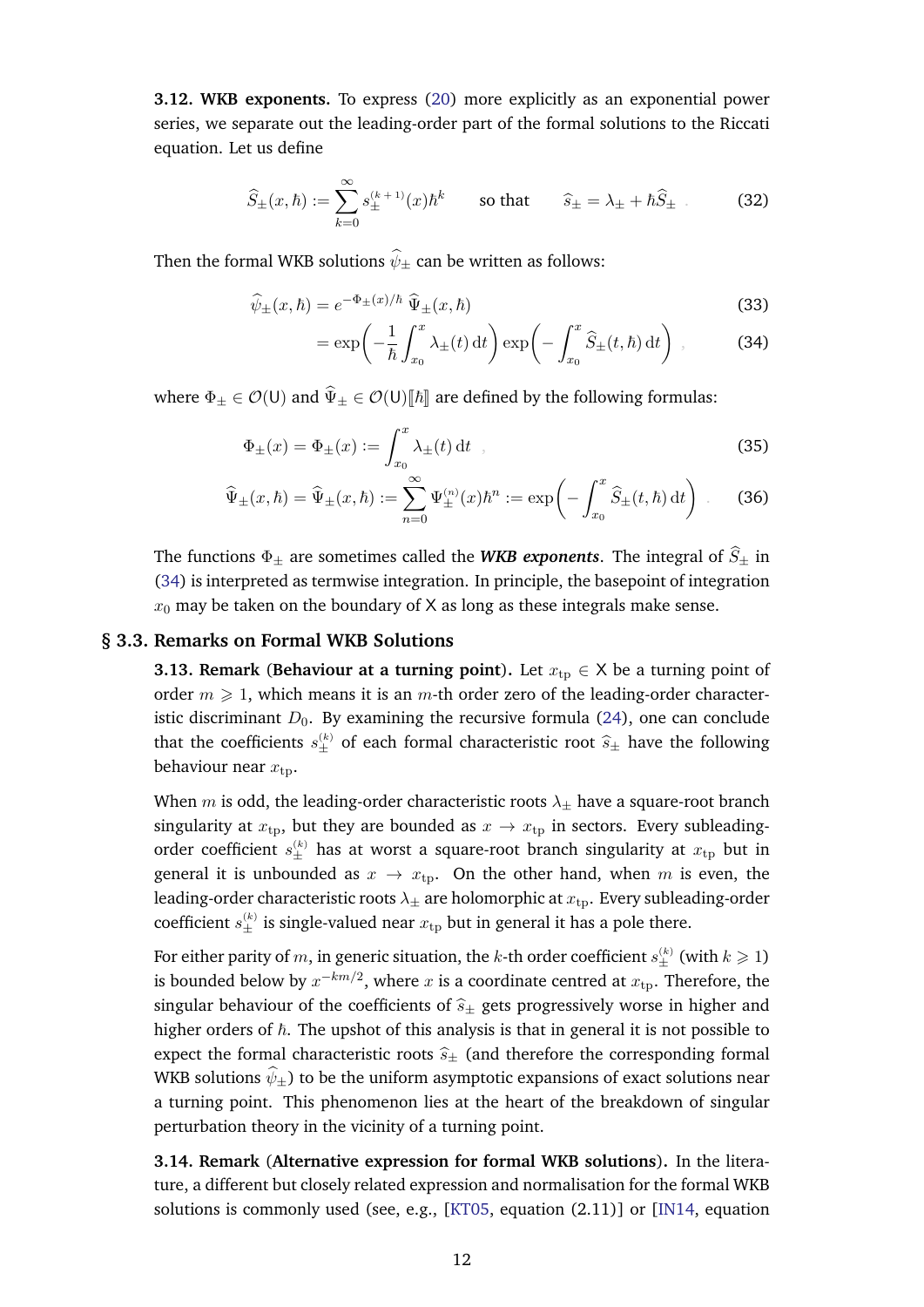(2.24)]). Consider the following *odd* and *even* parts of the formal characteristic solutions:

$$
\hat{s}_{od} := \frac{1}{2}(\hat{s}_{+} - \hat{s}_{-})
$$
 and  $\hat{s}_{ev} := \frac{1}{2}(\hat{s}_{-} + \hat{s}_{+})$  (37)

They satisfy  $\hat{s}_\pm = \pm \hat{s}_{od} + \hat{s}_{ev}$ . It follows from the Riccati equation that the even part  $\widehat{s}_{ev}$  can be expressed in terms of the odd part  $\widehat{s}_{od}$  as follows:

$$
\widehat{s}_{\text{ev}} = -\frac{1}{2}\hbar \partial_x \log \widehat{s}_{\text{od}} - \frac{1}{2}\widehat{p} \tag{38}
$$

Substituting these expressions into [\(20\)](#page-9-2) yields

$$
\widehat{\psi}_{\pm}(x,\hbar) = \exp\left(\frac{1}{\hbar} \int_{x_0}^x \left(\pm \widehat{s}_{\text{od}}(t,\hbar) - \frac{1}{2}\partial_t \log \widehat{s}_{\text{od}}(t,\hbar) - \frac{1}{2}\widehat{p}(t,\hbar)\right) dt\right) \,. \tag{39}
$$

To integrate out the term involving the logarithmic derivative of  $\hat{s}_{od}$ , we must first make sense of choosing a square root of the formal power series  $\hat{s}_{od}$ . To this end, we write  $\hat{s}_{\pm} = \lambda_{\pm} + \hbar \hat{S}_{\pm}$  and put  $\hat{S}_{od} := \frac{1}{2}$ we write  $\hat{s}_{\pm} = \lambda_{\pm} + \hbar \hat{S}_{\pm}$  and put  $\hat{S}_{od} := \frac{1}{2} (\hat{S}_{+} - \hat{S}_{-})$ . Then using the identity  $\sqrt{D_0} = \lambda_+ - \lambda_-,$  we get

<span id="page-12-0"></span>
$$
\widehat{s}_{\text{od}} = \frac{1}{2}\sqrt{D_0} + \hbar \widehat{S}_{\text{od}} = \frac{1}{2}\sqrt{D_0} \Big( 1 + \frac{2}{\sqrt{D_0}} \widehat{S}_{\text{od}} \hbar \Big) \tag{40}
$$

Upon fixing a square-root branch  $D_0^{1/4}$  $\int_0^{1/4}$  of  $\sqrt{D_0}$ , we let

$$
\pm \sqrt{\hat{s}_{\text{od}}(x,\hbar)} := \pm \frac{1}{\sqrt{2}} D_0^{1/4} \sqrt{1 + \frac{2}{\sqrt{D_0}} \hat{S}_{\text{od}} \hbar} = \pm \frac{1}{\sqrt{2}} D_0^{1/4} \sum_{k=1}^{\infty} \left(\frac{2}{\sqrt{D_0}} \hat{S}_{\text{od}} \hbar\right)^k \tag{41}
$$

Notice that this is an invertible formal power series in  $\hbar$  with holomorphic coefficients. We therefore obtain the following four exponential power series:

$$
\widehat{\psi}_{\pm,\epsilon}(x,\hbar) = \frac{1}{\epsilon\sqrt{\widehat{s}_{\text{od}}(x,\hbar)}}\exp\left(\frac{1}{\hbar}\int_{x_0}^x\left(\pm\widehat{s}_{\text{od}}(t,\hbar) - \frac{1}{2}\widehat{p}(t,\hbar)\right)\mathrm{d}t\right) ,\qquad(42)
$$

where  $\epsilon \in \{+, -\}.$  These are the expressions that in the literature are often referred to as (formal) *WKB solutions*, although the choice of  $\epsilon$  is usually made implicitly. Of course, it is always possible to choose the branch  $D_0^{1/4}$  $\psi_{\pm}^{1/4}$  such that  $\psi_{\pm,\epsilon} = \psi_{\pm}$ .

**3.15. Remark** (**The first-order WKB approximation**)**.** Expression [\(42\)](#page-12-0) is the more traditional form used to derive the WKB approximation for Schrödinger equations. Indeed, if  $p = 0$  and  $q = -Q$ , then  $D_0 = 4Q_0$  and  $\lambda_{\pm} = \pm$ √  $\overline{Q_{0}}$ , so the leading-order term of  $\hat{s}_{od}$  is simply  $\sqrt{Q_0}$ . Truncating  $\hat{s}_{od}$  at the leading order yields the famous analytic expressions

$$
\pm \frac{1}{\sqrt[4]{Q_0}} \exp\left(\pm \frac{1}{\hbar} \int_{x_0}^x \sqrt{Q_0(t)} dt\right) .
$$

**3.16. Remark** (**Normalisation at a turning point**)**.** Expression [\(42\)](#page-12-0) is often used to normalise WKB solutions at a turning point. However, the existence of exact WKB solutions with such normalisation depends on some more global properties of the differential equation, which is not guaranteed in general. In practical terms, even if an exact WKB solution normalised at a regular point exists, the corresponding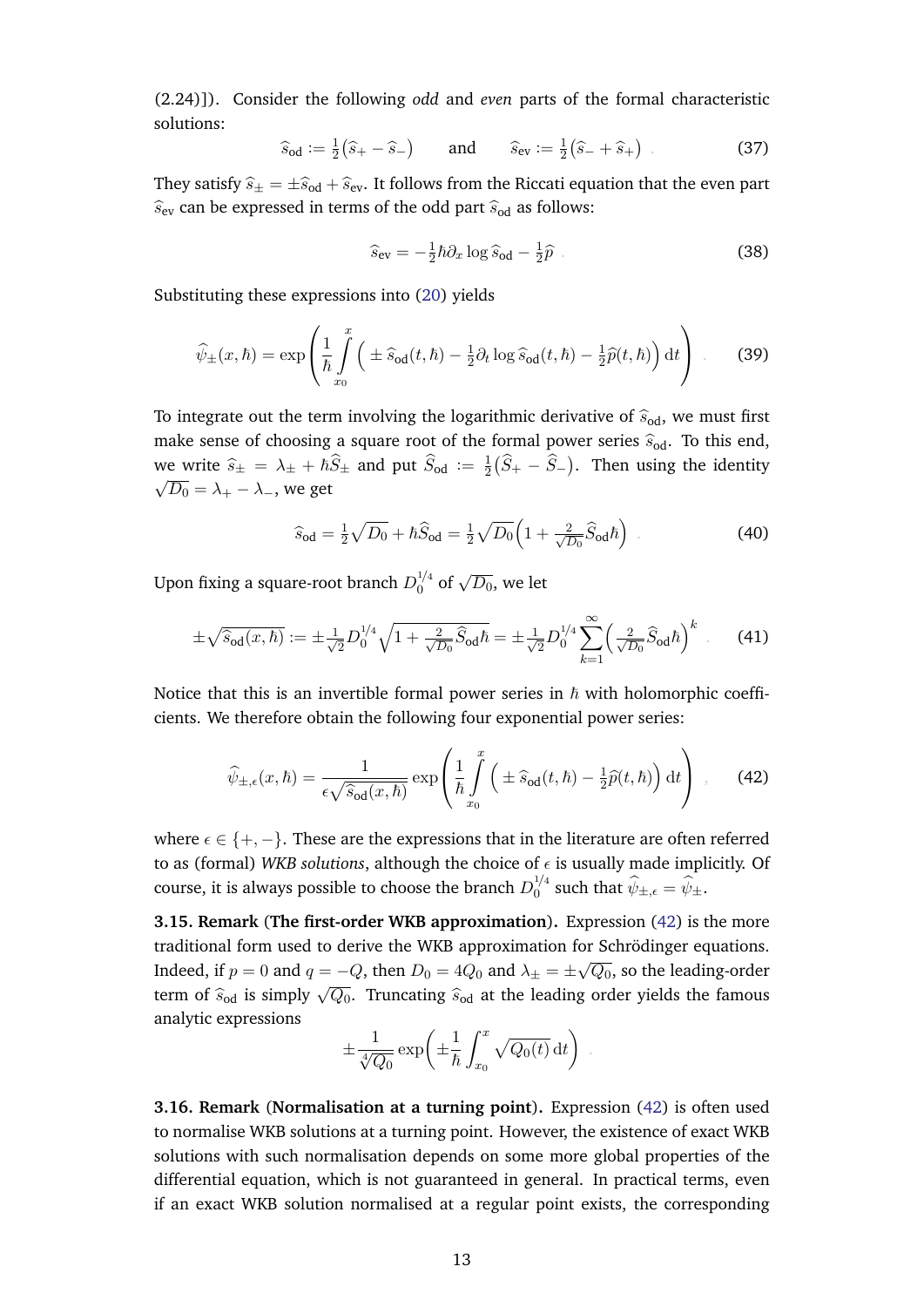exact WKB solution normalised at some nearby turning point may not exist due to the fact that the change of normalisation constant may not exist or does not have appropriate asymptotic behaviour as  $\hbar \to 0$ . For this reason, in this paper we focus our attention exclusively on WKB solution normalised at regular points. A more detailed explanation of this phenomenon will appear in [\[Nik21b\]](#page-57-17).

**3.17. Remark** (**Formal characteristic discriminant**)**.** Since the formal characteristic roots  $\hat{s}_\pm$  are uniquely determined, we can introduce the *formal characteristic discriminant* of the differential equation [\(15\)](#page-8-3) by the usual formula for discriminants:

$$
\widehat{D} := -(\widehat{s}_+ - \widehat{s}_-) (\widehat{s}_- - \widehat{s}_+) = (\widehat{s}_+ - \widehat{s}_-)^2 \in \mathcal{O}(\mathsf{U})[\![\hbar]\!]
$$
\n(43)

Its leading-order part is the leading-order characteristic discriminant  $D_0$ . If we furthermore define  $\sqrt{\hat{D}} := \hat{s}_+ - \hat{s}_-$ , so that its leading-order part is just  $\sqrt{D_0} = \lambda_+ - \lambda_-$ , then we obtain the following relation:

$$
\widehat{s}_{\text{od}} = \frac{1}{2}\sqrt{\widehat{D}} \tag{44}
$$

Then [\(42\)](#page-12-0) can be written as follows:

$$
\widehat{\psi}_{\pm,\epsilon}(x,\hbar) = \frac{\sqrt{2}}{\epsilon \sqrt[4]{\widehat{D}(x,\hbar)}} \exp\left(\frac{1}{2\hbar} \int_{x_0}^x \left(\pm \sqrt{\widehat{D}(t,\hbar)} - \widehat{p}(t,\hbar)\right) dt\right) \tag{45}
$$

**3.18. Convergence of the formal Borel transform.** Our final remark about formal WKB solutions in this section is a lemma that says that if  $\hat{p}, \hat{q}$  are in a certain Gevrey regularity class, then the formal WKB solutions are in the corresponding exponential Gevrey regularity class. Gevrey series are briefly reviewed in [§A.3.](#page-34-0)

Let  $x_0 \in \mathsf{X}$  be a regular point and  $\mathsf{U} \subset \mathsf{X}$  a simply connected neighbourhood of  $x_0$ free of turning points. Let  $\widehat{\psi}_+,\widehat{\psi}_-\in \mathcal{O}^{\exp}(\mathsf{U})[\![\hbar]\!]$  be the two formal WKB solutions normalised at  $x_0$ . Consider their formal Borel transform (see [Appendix C\)](#page-40-0):

$$
\widehat{\mathfrak{B}}\big[\widehat{\psi}_{\pm}\big](x,\xi) = \exp\bigg(-\frac{1}{\hbar}\int_{x_0}^x \lambda_{\pm}(t) dt\bigg)\widehat{\mathfrak{B}}\big[\widehat{\Psi}_{\pm}\big](x,\xi) . \tag{46}
$$

It is convenient to also consider the following *exponentiated formal Borel transform* of  $\widehat{\psi}_{\pm}$  by using the exponential presentation [\(34\)](#page-11-1) and applying the ordinary formal Borel transform directly to the exponent:

$$
\widehat{\mathfrak{B}}^{\text{exp}}\big[\widehat{\psi}_{\pm}\big](x,\xi) := \exp\bigg(-\frac{1}{\hbar} \int_{x_0}^x \lambda_{\pm}(t) dt\bigg) \exp\bigg(-\int_{x_0}^x \widehat{\mathfrak{B}}\big[\widehat{S}_{\pm}\big](t,\xi) dt\bigg) \qquad (47)
$$

Note that  $\widehat{\mathfrak{B}}^{\rm exp}[\,\widehat{\psi}_\pm\,]\neq\widehat{\mathfrak{B}}[\,\widehat{\psi}_\pm\,]$  because the Borel transform converts multiplication into convolution, but clearly the convergence properties of one imply the same about the other. Denote the formal Borel transform of  $\hat{S}_{\pm}$  by

$$
\widehat{\sigma}_{\pm}(x,\xi) := \widehat{\mathfrak{B}}\big[\,\widehat{S}_{\pm}\,\big](x,\xi) = \sum_{k=0}^{\infty} s_{k+2}^{(i)}(x) \frac{\xi^k}{k!} \tag{48}
$$

Then we have the following assertion.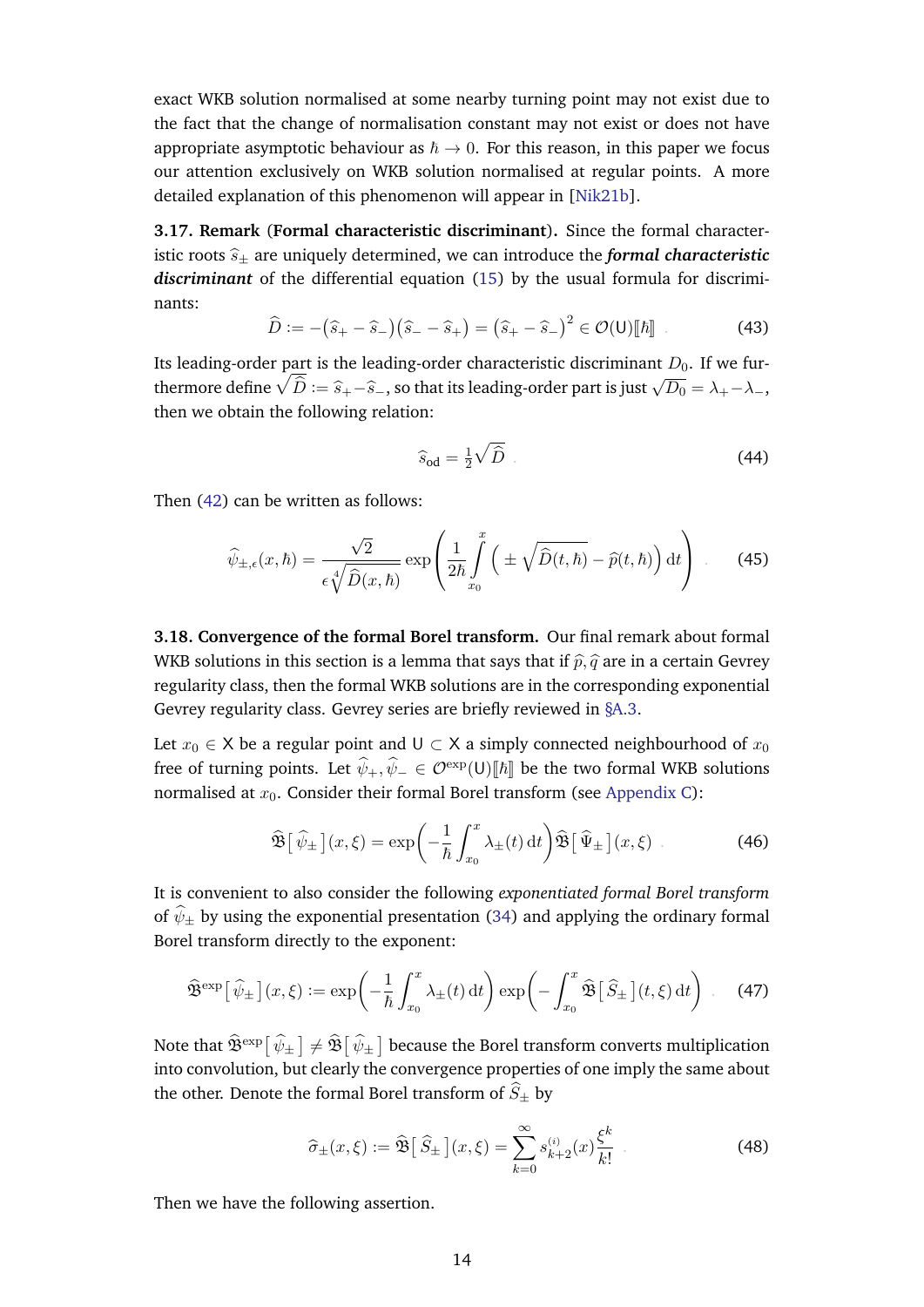<span id="page-14-1"></span>**3.19. Proposition.** *Suppose the coefficients*  $\hat{p}, \hat{q}$  *are locally uniformly Gevrey power series on* U; in symbols,  $\hat{p}, \hat{q} \in \mathcal{G}(U)[\hbar]\$ . Then the formal Borel transforms  $\hat{\sigma}_{\pm}$  are *locally uniformly convergent power series and hence*  $\hat{S}_{\pm}$  *are locally uniformly Gevrey series; in symbols,*  $\hat{\sigma}_\pm \in \mathcal{O}(U)\{\xi\}$  *and*  $\hat{S}_\pm \in \mathcal{G}(U)[\hbar]$ *. Consequently, exponentiated* formal Borel transforms  $\widehat{\mathfrak{B}}^{\text{exp}}[\widehat{\Psi}_{\pm}]$  and hence the ordinary formal Borel transforms  $\hat{\mathfrak{B}}\big[\hat{\Psi}_{\pm}\big]$  are locally uniformly convergent power series in  $\xi$  on U. Thus, the formal WKB  $s$ olutions are locally uniformly exponential Gevrey series; in symbols,  $\widehat{\psi}_{\pm}\in \mathcal{G}^{\mathrm{exp}}(\mathsf{U})[\![\hbar]\!].$ 

This proposition is not necessary for the proof of our main result in this paper [\(The](#page-20-1)[orem 5.2\)](#page-20-1). In fact, on certain subsets  $U \subset X$ , this proposition can be seen as a consequence of [Theorem 5.2](#page-20-1) (or more specifically of [Lemma 5.14\)](#page-23-1). In more generality, a direct proof can be found in [\[Nik20,](#page-57-0) Lemma 3.11].

**3.20. Example** (mildly perturbed coefficients). If  $\hat{p}, \hat{q}$  are polynomials in  $\hbar$ , then necessarily  $\hat{p}, \hat{q} \in \mathcal{G}(U)[\hbar]\,;$  i.e., they automatically satisfy the hypothesis of [Proposi](#page-14-1)[tion 3.19.](#page-14-1)

Concretely, [Proposition 3.19](#page-14-1) says that if the coefficients  $p_k, q_k$  of the power series  $\widehat{p}, \widehat{q}$  grow no faster than k!, then the power series coefficients  $\Psi_{\pm}^{(k)}$  of the formal WKB solution  $\hat{\psi}_+$  given by [\(36\)](#page-11-2) likewise grow no faster than k!. This is made precise in the following corollary.

**3.21. Corollary** (at most factorial growth). Let  $x_0 \in X$  be a regular point and let U ⊂ X *be any simply connected neighbourhood of*  $x_0$  *free of turning points. Let*  $\hat{\psi}_\pm$  =  $e^{-\Phi_{\pm}/\hbar}\widehat{\Psi}_{\pm}$  be the formal WKB solutions on U normalised at  $x_0$ , written as in [\(36\)](#page-11-2). *Take any pair of nested compactly contained subsets*  $U_0 \n\t\in U_1 \n\t\in U$ *, and suppose that there are real constants* A, B > 0 *such that*

$$
|p_k(x)|, |q_k(x)| \le AB^k k! \qquad (\forall k \ge 0, \forall x \in \mathsf{U}_1) \tag{49}
$$

*Then there are real constants*  $C, M > 0$  *such that* 

<span id="page-14-2"></span>
$$
\left|\Psi_{\pm}^{(k)}(x)\right| \leqslant CM^k k! \qquad \qquad (\forall k \geqslant 0, \forall x \in \mathsf{U}_0) \tag{50}
$$

<span id="page-14-0"></span>*In particular, if*  $\hat{p}, \hat{q}$  *are polynomials in*  $\hbar$ *, then estimates* [\(50\)](#page-14-2) *hold.* 

# **§ 4. WKB Geometry**

In this section, we introduce a coordinate transformation which plays a central role in our construction of exact WKB solutions in [§5.](#page-18-1) It is used to determine regions in  $\mathbb{C}_x$  where the Borel-Laplace method can be applied to our differential equation.

The material of this section can essentially be found in [\[Str84,](#page-57-18) §9-11] (see also [\[BS15,](#page-55-16) §3.4]). These references use the language of foliations given by quadratic differentials on Riemann surfaces, where the quadratic differential in question is  $D_0(x) dx^2$ . The reader may be more familiar with the set of critical leaves of this foliation which is encountered in the literature under various names including *Stokes curves*, *Stokes graph*, *spectral network*, *geodesics*, and *critical trajectories* [\[GMN13b,](#page-56-19) [KT05,](#page-57-6) [DDP93,](#page-55-6) [GMN13a,](#page-56-20) [Nik19\]](#page-57-19).

To keep the discussion a little more elementary, we state the relevant definitions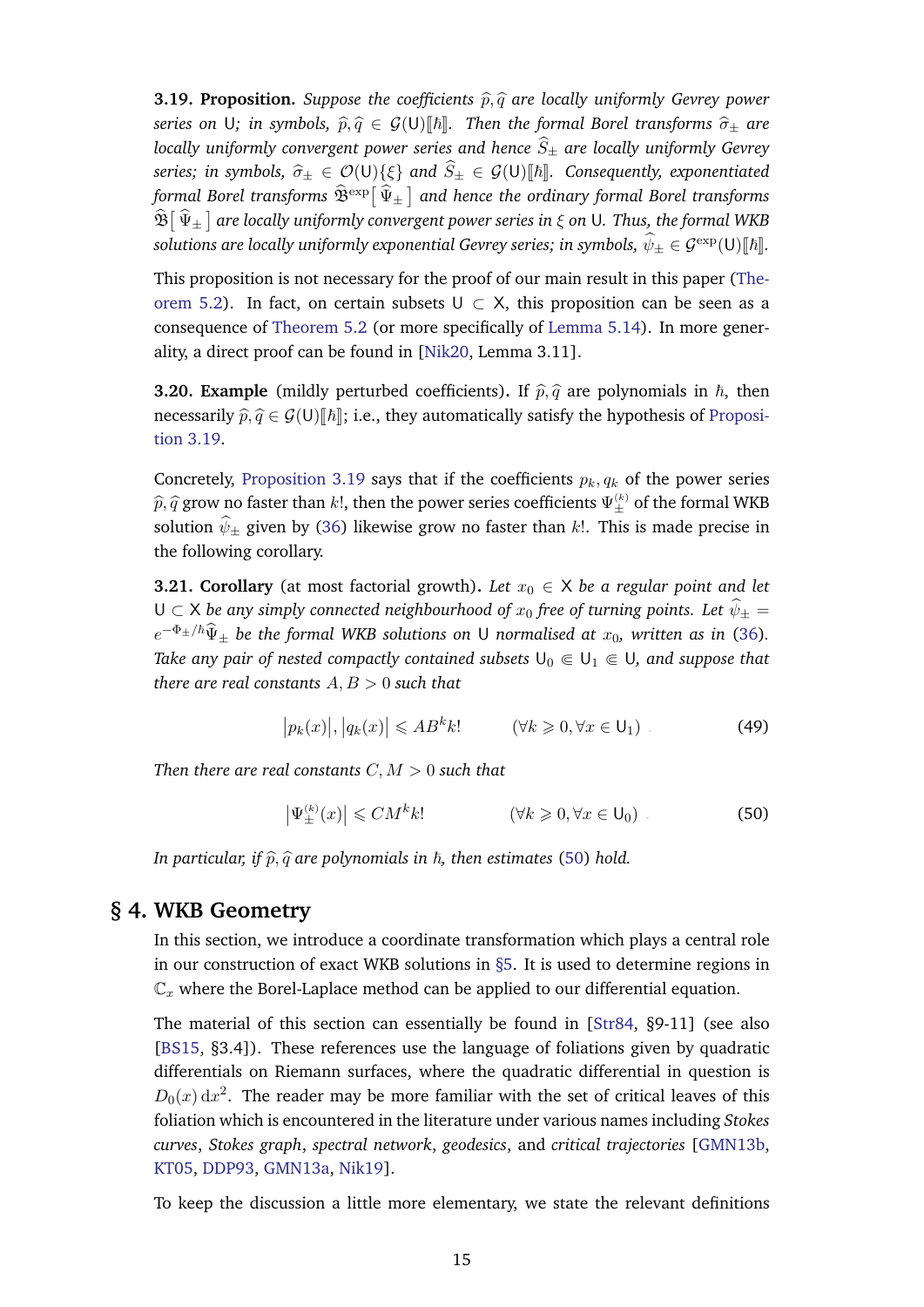and facts by appealing directly to explicit formulas using the *Liouville transformation* (defined below) commonly used in the WKB analysis of Schrödinger equations<sup>[1](#page-0-0)</sup>.

**4.1. Résumé.** The following is a quick summary of our conventions and notations. It is intended for the reader who is quite familiar with this story and who may therefore wish to skip the rest of this section and go directly to [§5.](#page-18-1)

Fix a phase  $\theta \in \mathbb{R}/2\pi\mathbb{Z}$ , a regular point  $x_0 \in \mathsf{X}$ , and a univalued square-root branch √  $\overline{D_0}$  near  $x_0.$  By a  $\bm{Liouville}$  transformation we mean the following local coordinate transformation near  $x_0$ :

$$
z = \Phi(x) := \int_{x_0}^x \sqrt{D_0(t)} dt = \int_{x_0}^x \left(\lambda_+(t) - \lambda_-(t)\right) dt.
$$

A WKB  $\bm{\theta}$ -trajectory through  $x_0$  is given locally by the equation  $\mathrm{Im}\left(e^{-i\theta}\Phi(x)\right)=0.$ It is parameterised by the real number  $\tau(x) := \text{Re}\left(e^{-i\theta}\Phi(x)\right)$ . It is called *complete* if it exists for all real time  $\tau$ . A complete WKB  $\theta$ -trajectory is mapped by  $\Phi$  to the entire straight line  $e^{i\theta}$ R.

A *WKB* ( $\theta$ ,  $\pm$ )*-ray* emanating from  $x_0$  is the part of the WKB  $\theta$ -trajectory corresponding to  $\tau \geq 0$  or  $\tau \leq 0$ , respectively. It is called *complete* if it exists for all *nonnegative* real time  $\tau \geq 0$  or all *nonpositive* real time  $\tau \leq 0$ , respectively. In particular, it is not allowed to flow into a *finite critical point* (i.e., a turning point or a simple pole of  $D_0$ ). It is mapped by  $\Phi$  to the ray  $e^{i\theta}\mathbb{R}_\pm.$ 

Two special classes of complete trajectories are considered: a *closed WKB* θ*-trajectory* which is a closed curve in X, and a *generic WKB* θ*-trajectory* which tends at both ends to *infinite critical points* (i.e., poles of  $D_0$  of order at least 2). A *generic WKB*  $(\theta, \pm)$ *-ray* tends to an infinite critical point at one end.

A *WKB* θ*-strip domain* is swept out by nonclosed complete WKB θ-trajectories, mapped by  $\Phi$  to an infinite strip made up of straight lines parallel to  $e^{i\theta}\mathbb{R}.$  Fact: any generic WKB curve can always be embedded in a WKB strip domain.

A *WKB* θ*-ring domain* is swept out by closed WKB θ-trajectories, mapped by Φ to an infinite strip made up of straight lines parallel to  $e^{i\theta} \mathbb{R}$ . It is homeomorphic to an annulus and  $\Phi$  extends to it as a multivalued local biholomorphism. Fact: any closed WKB trajectory can always be embedded in a WKB ring domain.

A *WKB*  $(\theta, \pm)$ -halfstrip is swept out by WKB  $(\theta, \pm)$ -rays emanating from a *WKB disc*  $\Phi^{-1}\{|z-z_1|<\varepsilon\}$  around a point  $x_1$  near  $x_0$ , where  $z_1 := \Phi(x_1)$ . It is the preimage under  $\Phi$  of a tubular neighbourhood  $\{z \mid \text{dist}(z, z_1 + e^{i\theta} \mathbb{R}_{\pm}) < \varepsilon\}.$ 

<span id="page-15-0"></span><sup>&</sup>lt;sup>1</sup>See also [\[Fen20\]](#page-55-17) for another interesting geometric use of the Liouville transformation in the context of complex projective structures.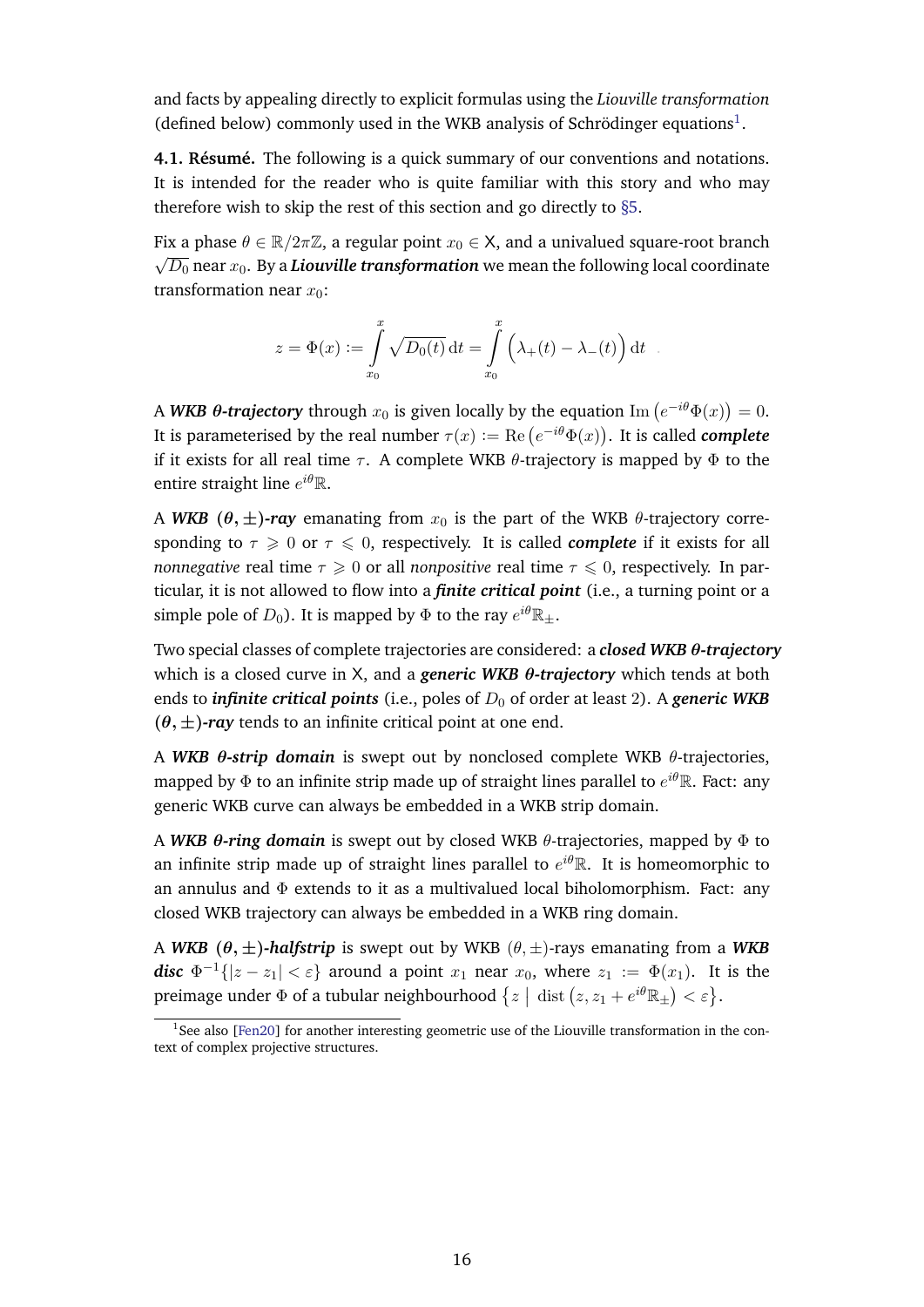#### **§ 4.1. The Liouville Transformation**

**4.2.** Recall the leading-order characteristic discriminant  $D_0 = p_0^2 - 4q_0$  which is a holomorphic function on X. Fix a phase  $\theta \in \mathbb{R}/2\pi\mathbb{Z}$ , a regular point  $x_0 \in X$ , and a univalued square-root branch  $\sqrt{D_0}$  near  $x_0$ . Consider the following local coordinate transformation near  $x_0$ , called the *Liouville transformation*:

<span id="page-16-0"></span>
$$
z = \Phi(x) := \int_{x_0}^{x} \sqrt{D_0(t)} dt
$$
\n(51)

The basepoint of integration  $x_0$  can in principle be chosen on the boundary of X or at infinity in  $\mathbb{C}_x$  provided that this integral is well-defined. This transformation is encountered in the analysis of the Schrödinger equation  $(10)$  $(10)$  as described for example in Olver's textbook [\[Olv97,](#page-57-20) §6.1]. However, note that our formula [\(51\)](#page-16-0) in the special case of the Schrödinger equation  $(10)$  $(10)$  reads

$$
\Phi(x) = \int_{x_0}^x \sqrt{D_0(t)} dt = 2 \int_{x_0}^x \sqrt{Q_0(t)} dt , \qquad (52)
$$

which differs from formula (1.05) in [\[Olv97,](#page-57-20) §6.1] by a factor of 2.

**4.3.** If  $\lambda_{\pm}$  are the two leading-order characteristic roots defined near  $x_0$ , labelled such that  $\sqrt{D_0} = \lambda_+ - \lambda_-$ , then we have the following identity relating the Liouville transformation  $\Phi$  with the WKB exponents normalised at  $x_0$  from [\(35\)](#page-11-3):

$$
\Phi = \Phi_+ - \Phi_- = \int_{x_0}^x \left( \lambda_+(t) - \lambda_-(t) \right) dt \quad . \tag{53}
$$

**4.4.** If  $\mathsf{U} \subset \mathsf{X}$  is any domain that can support a univalued square-root branch  $\sqrt{D_0}$  $(e.g., if  $U$  is simply connected and free of turning points), then the Liouville trans$ formation defines a (possibly multivalued) local biholomorphism  $\Phi : \mathsf{U} \longrightarrow \mathbb{C}_z$ . The main utility of the Liouville transformation is that it transforms the differential operator  $\frac{1}{\sqrt{t}}$  $\frac{1}{\overline{D_0}}\partial_x$  (which appears prominently in formula [\(24\)](#page-10-0) for the formal characteristic roots) into the constant-coefficient differential operator  $\partial_z$ . Using the language of differential geometry,

$$
\Phi_*: \frac{1}{\sqrt{D_0}} \partial_x \longmapsto \partial_z \tag{54}
$$

This straightening-out of the local geometry using the Liouville transformation (as explained in the next subsection) will be exploited in our construction of exact WKB solutions in [§5.](#page-18-1) This point of view also makes the troublesome nature of turning points more transparent.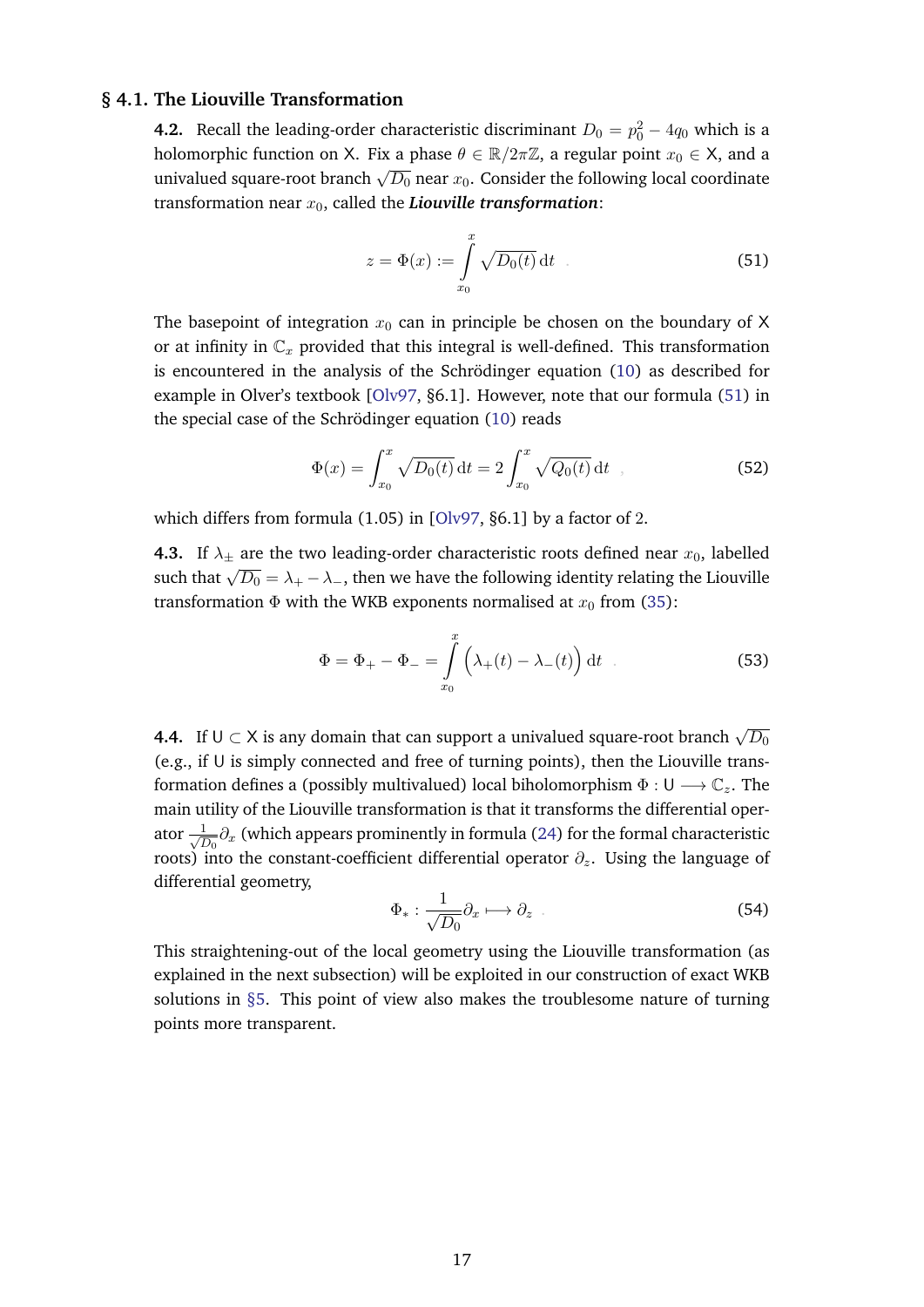#### **§ 4.2. WKB Trajectories and Rays**

<span id="page-17-0"></span>**4.5.** A *WKB*  $\theta$ -trajectory passing through  $x_0$  is the real 1-dimensional smooth curve on X locally determined by the equation

Im 
$$
(e^{-i\theta}\Phi(x)) = 0
$$
; i.e., Im  $\left(e^{-i\theta}\int_{x_0}^x \sqrt{D_0(t)} dt\right) = 0$ . (55)

By definition, WKB trajectories are regarded as being maximal under inclusion. The Liouville transformation  $\Phi$  maps a WKB  $\theta$ -trajectory to a connected subset of the straight line  $e^{i\theta} \mathbb{R} \, \subset \, \mathbb{C}_z.$  The image is a possibly unbounded line segment  $e^{i\theta}(\tau_-, \tau_+) \subset e^{i\theta} \mathbb{R}$  containing the origin  $0 = \Phi(x_0)$ . Maximality means that the line segment  $e^{i\theta}(\tau_-,\tau_+)$  is the largest possible image.

All other nearby WKB  $\theta$ -trajectory can be locally described by an equation of the form  $\text{Im}(e^{-i\theta}\Phi(x)) = c$  for some  $c \in \mathbb{R}$ . That is, if  $\mathsf{V} \subset \mathsf{X}$  is a simply connected neighbourhood of  $x_0$  free of turning points, then a WKB  $\theta$ -trajectory intersecting V is locally given by this equation with  $c=\text{Im }e^{-i\theta}\Phi(x_1)$  for some  $x_1\in\mathsf{V}.$  Its image in  $\mathbb{C}_z$  under  $\Phi$  is an interval of the straight line  $\{z=z_1+\xi\bigm|\xi\in e^{i\theta}\mathbb{R}\}$  containing the point  $z_1 := \Phi(x_1)$ .

**4.6.** The chosen square-root  $\sqrt{D_0}$  near  $x_0$  endows the WKB  $\theta$ -trajectory passing through  $x_0$  with a canonical parameterisation given by the real number

$$
\tau(x) := \operatorname{Re}\left(e^{-i\theta}\Phi(x)\right) \in (\tau_-, \tau_+) \subset \mathbb{R} \tag{56}
$$

We define the *WKB*  $(\theta, \pm)$ *-ray* emanating from  $x_0$  as the preimage under  $\Phi$  of the line segment  $e^{i\theta}[0,\tau_{+})$  or  $e^{i\theta}(\tau_{-},0]$ , respectively.

**4.7. Complete WKB trajectories and rays.** Suppose that either  $\tau_+$  or  $\tau_-$  is finite. As  $\tau$  approaches  $\tau_+$  or  $\tau_-$  respectively, the WKB trajectory either tends to a turning point or escapes to the boundary of  $X$  in finite time. If it tends to a single point on the boundary of X, this point is either a turning point or a simple pole of the discriminant  $D_0$ , [\[Str84,](#page-57-18) §10.2]. For this reason, turning points and simple poles are sometimes collectively referred to as *finite critical points*. These situations are inadmissible for the purpose of constructing exact solutions using our methods, so we introduce the following definitions.

**4.8. Definition.** A *complete WKB*  $\theta$ *-trajectory* is one for which both  $\tau_{+} = +\infty$ and  $\tau_$  = −∞; i.e., its image in  $\mathbb{C}_z$  under the Liouville transformation  $\Phi$  is the entire straight line  $e^{i\theta} \mathbb{R}.$  A  $\bm{complete\ WKB\ } (\theta,\pm)$ - $\bm{ray\ }$  is one for which  $\tau_{\pm}=\pm\infty,$ respectively; i.e, its image under  $\Phi$  is the entire ray  $e^{i\theta}\mathbb{R}_+$  or  $e^{i\theta}\mathbb{R}_-$ , respectively.

#### **§ 4.3. Closed and generic WKB trajectories**

<span id="page-17-1"></span>Two classes of complete trajectories are especially important.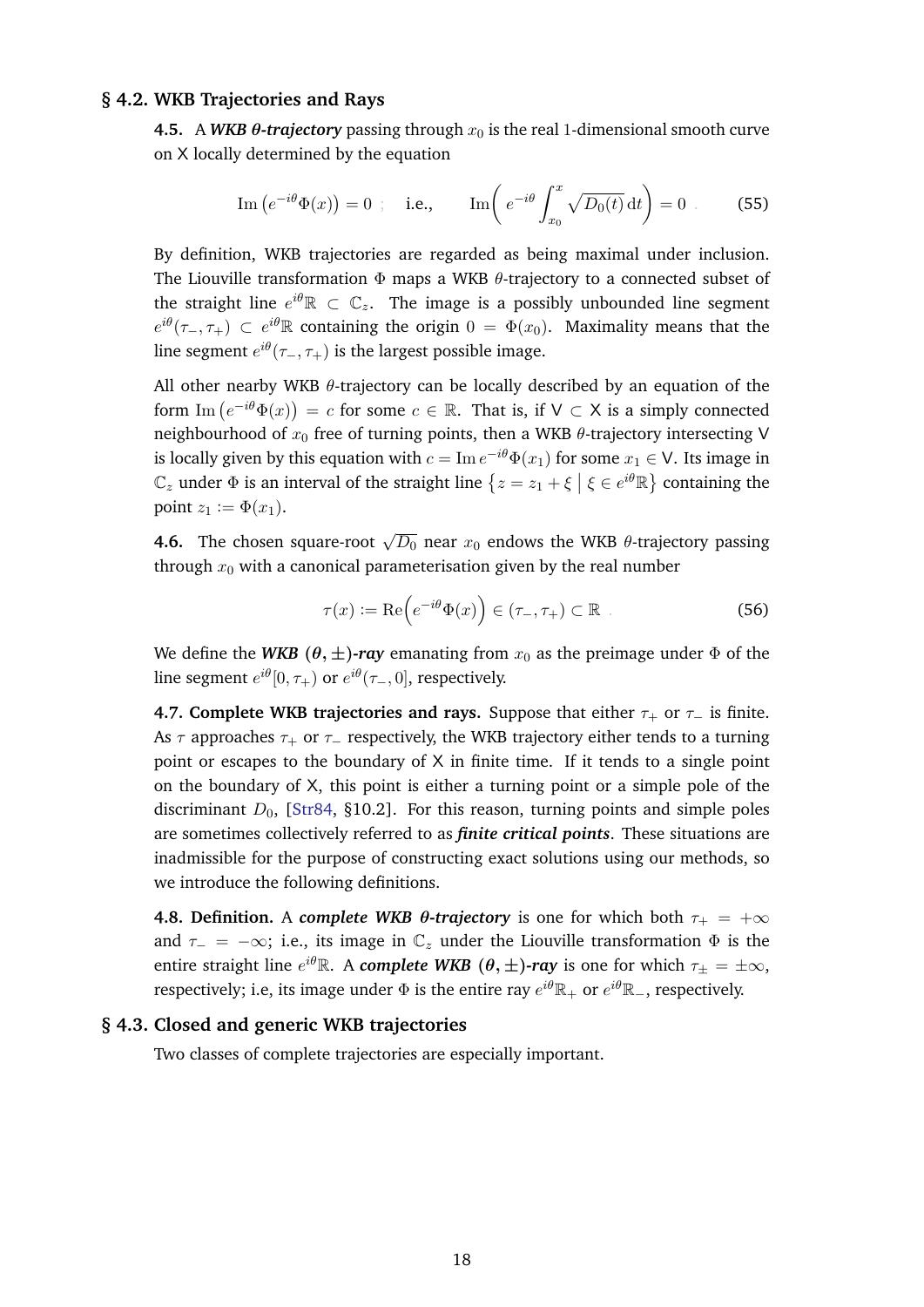**4.9.** A *closed WKB* θ*-trajectory* is one with the property that there is a nonzero time  $\omega \in \mathbb{R}$  such that  $\Phi^{-1}(e^{i\theta}\omega) = \Phi^{-1}(0)$ . This only happens when the Liouville transformation is analytically continued along the trajectory to a multivalued function (WKB trajectories are smooth so they cannot have self-intersections). Closed WKB trajectories are necessarily complete and form closed curves in  $\mathbb{C}_x$ , [\[Str84,](#page-57-18) §9.2]. We refer to the smallest possible positive such  $\omega \in \mathbb{R}_+$  as the *trajectory period*.

Consider now a complete WKB  $(\theta, \pm)$ -ray emanating from  $x_0$  which is not part of a closed WKB trajectory. Its *limit set* is by definition the limit of the set

 $\Phi^{-1}\big(e^{i\theta}[\tau,+\infty)\big) \quad \text{as} \quad \tau\to+\infty \qquad \text{or} \qquad \Phi^{-1}\big(e^{i\theta}(-\infty,\tau]\big) \quad \text{as} \quad \tau\to-\infty \enspace .$ 

Obviously, this definition is independent of the chosen basepoint  $x_0$  along the trajectory. The limit set may be empty or it may contain one or more points. If it contains a single point  $x_{\infty} \in \mathbb{C}_x$ , then this point (sometimes called an *infinite critical point*) is necessarily a pole of  $D_0$  of order  $m \ge 2$ , [\[Str84,](#page-57-18) §10.2]. A *generic WKB ray* is one whose limit set is an infinite critical point. A *generic WKB trajectory* is one both of whose rays are generic.

# **§ 4.4. WKB Strips, Halfstrips, and Ring Domains**

<span id="page-18-0"></span>**4.10.** For us, the model neighbourhood of a complete WKB  $\theta$ -trajectory is the preimage under  $\Phi$  of an infinite strip in the *z*-plane, which is a subset of the form  $\{z \mid \varepsilon_- < \text{Im}(e^{-i\theta}z) < \varepsilon_+\}$ . Such a neighbourhood may not exist, but if it does, it is swept out by complete WKB  $\theta$ -trajectories. We consider separately the situations when these complete trajectories are closed or not.

**4.11.** A *WKB* θ*-strip domain* is the preimage under Φ of an infinite strip swept out by *nonclosed* trajectories. It is simply connected and Φ maps it to an infinite strip biholomorphically. If one WKB trajectory in a WKB strip domain is generic, then all trajectories sweeping out this strip are generic. The main fact we need about generic WKB trajectories is that any generic WKB  $\theta$ -trajectory can be embedded in a WKB  $\theta$ -strip domain [\[Str84,](#page-57-18) §10.5].

**4.12.** A *WKB*  $\theta$ *-ring domain* is an open subset of  $\mathbb{C}_x$ , homeomorphic to an annulus, swept out by closed WKB  $\theta$ -trajectories. The restriction of the Liouville transformation  $\Phi$  is a multivalued holomorphic function. All closed WKB trajectories sweeping out a WKB ring domain have the same trajectory period. The main fact we need about closed WKB trajectories is that any closed WKB  $\theta$ -trajectory can be embedded in a WKB  $\theta$ -ring domain [\[Str84,](#page-57-18) §9.3].

<span id="page-18-2"></span><span id="page-18-1"></span>**4.13.** Similarly, the model neighbourhood of a complete WKB  $(\theta, \pm)$ -ray is the preimage under  $\Phi$  of a tubular neighbourhood of a ray  $z_0+e^{i\theta}\mathbb R_\pm$  for some  $z_0\in\mathbb C_z.$ Such a tubular neighbourhood is the subset of the form  $\{z \mid \text{dist}(z, z_0 + e^{i\theta}\mathbb{R}_+) < \varepsilon\}$ . We refer to its preimage under  $\Phi$  as a WKB  $(\theta, \pm)$ -halfstrip domain. It is swept out by complete WKB  $(\theta, \pm)$ -rays emanating from a WKB disc around  $x_0$  of radius ε; i.e., the set  $V = \Phi^{-1}(\{|z| < \varepsilon\})$ . Any generic WKB  $(\theta, \pm)$ -ray can be embedded in a WKB  $(\theta, \pm)$ -halfstrip domain.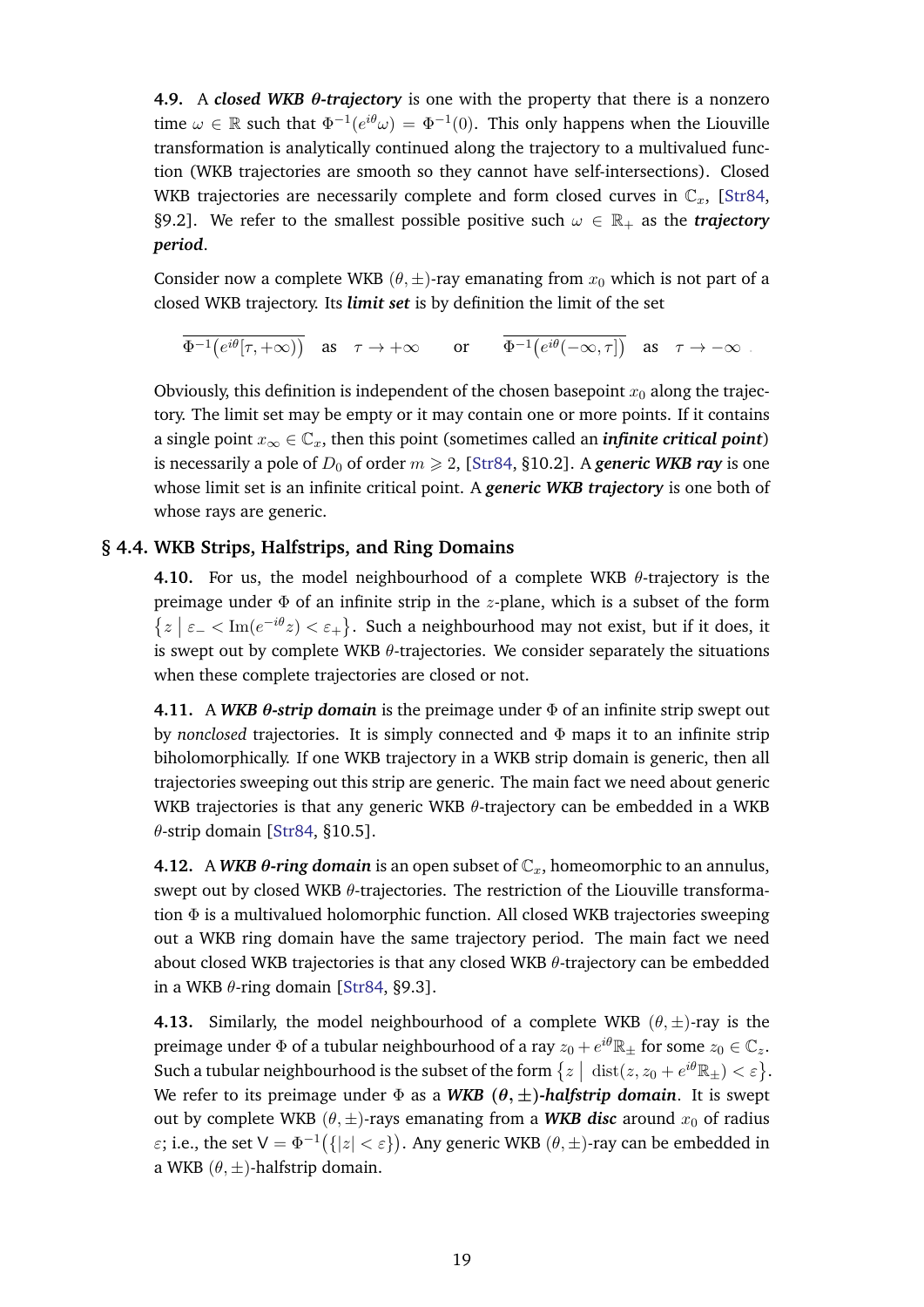<span id="page-19-0"></span>

(a) The arc  $\Theta$  of copolar directions of A.



(b) A Borel disc  $S_\theta$  with opening  $A_\theta$ .



<span id="page-19-1"></span>

(a) Domain U  $\subset X$  (in blue) is a simply connected neighbourhood of  $x_0$  that is free of turning points. Every WKB ( $\theta$ ,  $\alpha$ )-ray emanating from U is complete. A few randomly chosen rays are represented by green curves, and completeness is represented by having them all flow into e.g. a pole of  $D_0$  (red dot).



(b) Every  $x \in U$  has a neighbourhood  $V \subset U$  which flows into the red dot. The full flow is denoted by  $V_{\theta,\alpha}$ . The halfplane  $\mathbb{H}_{\theta,\alpha}(R)$  on the right is drawn in yellow, and its preimage in  $\mathsf{V}_{\theta,\alpha}$  is also drawn in yellow and thought of as a (sectorial) neighbourhood of the limit set.

Figure 3

# **§ 5. Exact WKB Solutions**

<span id="page-19-2"></span>In this section, we state and prove the main results of this paper.

**5.1. Background assumptions.** We remain in the setting of [Part 2.1.](#page-3-3) Throughout this section, we also fix a regular point  $x_0 \in X$  and a univalued square-root branch √  $\overline{D_0}$  near  $x_0.$  Let  $\lambda_+, \lambda_-$  be the two leading-order characteristic roots given by [\(19\)](#page-8-4) so that  $\sqrt{D_0} = \lambda_+ - \lambda_-$ . Let  $\hat{\psi}_+, \hat{\psi}_-$  be the corresponding pair of formal WKB solutions normalised at  $x_0$  as guaranteed by [Proposition 3.5.](#page-9-0) Let  $z = \Phi(x)$  be the Liouville transformation with basepoint  $x_0$  given by [\(51\)](#page-16-0).

In addition, let  $\Theta := [\theta_-, \theta_+]$  be the closed arc such that  $A = (\theta_- - \frac{\pi}{2})$  $\frac{\pi}{2}, \theta_+ + \frac{\pi}{2}$  $\frac{\pi}{2}$ ); i.e.,  $\theta_{\pm} := \vartheta_{\pm} \mp \frac{\pi}{2}$  $\frac{\pi}{2}.$  See [Fig. 2a.](#page-19-0) This arc  $\Theta$  is sometimes called the arc of *copolar directions* of A. For every  $\theta \in \Theta$ , let  $A_{\theta} \subset A$  be the halfplane arc bisected by  $\theta$ , and let  $S_{\theta} \subset S$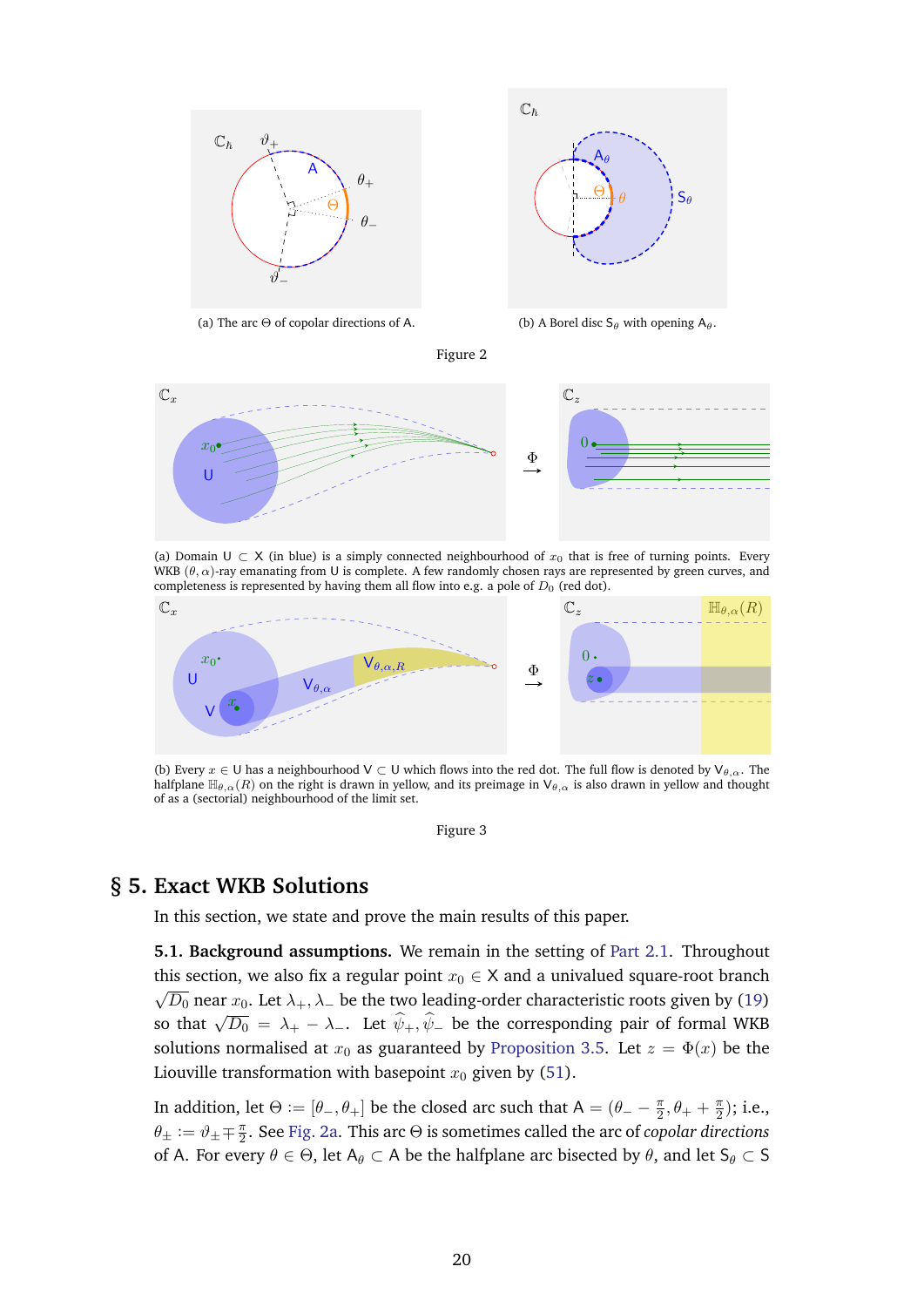be a Borel disc bisected by  $\theta$  of some diameter  $\delta > 0$  (see [Fig. 2b\)](#page-19-0):

$$
\mathsf{A}_{\theta} := (\theta - \frac{\pi}{2}, \theta + \frac{\pi}{2}) \quad \text{and} \quad \mathsf{S}_{\theta} := \{ \text{Re}\left( e^{i\theta} / \hbar \right) > 1/\delta \} \tag{57}
$$

<span id="page-20-0"></span>Finally, for any  $R>0,$   $\theta\in\Theta$ , let  $\mathbb{H}_{\theta,\pm}(R)\coloneqq\left\{ \mathrm{Re}(\pm e^{i\theta}z)>R\right\} \subset\mathbb{C}_{z}$  (see [Fig. 3b\)](#page-19-1).

#### **§ 5.1. Existence and Uniqueness of Exact WKB Solutions**

First, we investigate our problem for a single fixed direction in Θ. The main result of this paper is then the following theorem (see [Fig. 3](#page-19-1) for a visual).

#### <span id="page-20-1"></span>**5.2. Theorem** (**Existence and Uniqueness in a Halfplane**)**.**

*Fix a sign*  $\alpha \in \{+, -\}$  *and a phase*  $\theta \in \Theta$ *, and let*  $\cup \subset X$  *be any simply connected domain containing*  $x_0$  *which is free of turning points and such that every WKB*  $(\theta, \alpha)$ *ray emanating from* U *is complete. Assume in addition that for every point*  $x \in U$ , there *is a neighbourhood*  $V \subset U$  *of* x and a sufficiently large number  $R > 0$  such that the following two conditions are satisfied on the domain  $\mathsf{V}_{\theta,\alpha,R}:=\mathsf{V}_{\theta,\alpha}\cap \Phi^{-1}\Big(\mathbb{H}_{\theta,\alpha}(R)\Big)$ , *where*  $V_{\theta,\alpha}$  *is the union of all WKB*  $(\theta,\alpha)$ *-rays emanating from* V:

 $(1) \frac{1}{\sqrt{7}}$  $\frac{1}{\overline{D_0}}\partial_x \log \sqrt{D_0}$  is bounded on  $\mathsf{V}_{\theta,\alpha,R}$ ;

(2) 
$$
\frac{1}{\sqrt{D_0}}p \simeq \frac{1}{\sqrt{D_0}}\hat{p}
$$
 and  $\frac{1}{D_0}q \simeq \frac{1}{D_0}\hat{q}$  as  $\hbar \to 0$  along  $\overline{A}_{\theta}$ ,  $unif$ .  $\forall x \in V_{\theta,\alpha,R}$ .

*Then the differential equation* [\(2\)](#page-3-2) *has a canonical exact solution*  $\psi_{\alpha}$  *on* U *whose exponential asymptotics as*  $\hbar \to 0$  *along*  $A_{\theta}$  *are given by the formal WKB solution*  $\psi_{\alpha}$ *.* Namely, there is a Borel disc  $\mathsf{S}_\theta' \subset \mathsf{S}_\theta$  of possibly smaller diameter  $\delta' \in (0,\delta]$  such that [\(2\)](#page-3-2) has a unique holomorphic solution  $\psi_\alpha$  defined on  ${\sf U}\times {\sf S}'_\theta$  that satisfies the following *conditions:*

<span id="page-20-6"></span>
$$
\psi_{\alpha}(x_0, \hbar) = 1 \qquad \text{for all } \hbar \in \mathsf{S}'_{\theta} \tag{58}
$$

<span id="page-20-5"></span>
$$
\psi_{\alpha}(x,\hbar) \simeq \psi_{\alpha}(x,\hbar) \quad \text{as } \hbar \to 0 \text{ along } \overline{\mathsf{A}}_{\theta}, \text{ loc.unif. } \forall x \in \mathsf{U} \tag{59}
$$

*Furthermore, if the hypotheses hold for both choices of the sign*  $\alpha$ , then  $\psi_+$ ,  $\psi_-$  on U *define a basis for the space* ES(U; A) *of all exact solutions on* (U; A) *as well as for the space* GES(U; A) *of all exact solutions on* (U; A) *with exponential Gevrey asymptotics.*

The strategy of the proof of this theorem is to reduce the problem to finding exact solutions to an associated singularly perturbed Riccati equation as captured by the following lemma.

<span id="page-20-4"></span>**5.3. Lemma** (WKB ansatz and the associated Riccati equation). The solution  $\psi_{\alpha}$ *from [Theorem 5.2](#page-20-1) is given by the following formula: for all*  $(x, \hbar) \in U \times S_{\theta}^{\prime}$ ,

$$
\psi_{\alpha}(x,\hbar) = \exp\left(-\frac{1}{\hbar} \int_{x_0}^{x} s_{\alpha}(t,\hbar) dt\right) , \qquad (60)
$$

*where*  $s_{\alpha} = \lambda_{\alpha} + \hbar S_{\alpha}$  *is an exact solution of the singularly perturbed Riccati equation* 

<span id="page-20-3"></span><span id="page-20-2"></span>
$$
\hbar \partial_x s = s^2 - ps + q \tag{61}
$$

More precisely, for any compactly contained subset V  $\subset$  U, there is a Borel disc  $\mathsf{S}_\theta''\subset \mathsf{S}_\theta'$ *of possibly smaller diameter*  $\delta'' \in (0, \delta']$  *such that identity* [\(60\)](#page-20-2) *holds for all*  $(x, \hbar)$  *in* the domain V  $\times$  S $^{\prime\prime}_{\theta}$ . Here,  $s_{\alpha}$  is the unique holomorphic solution of the Riccati equation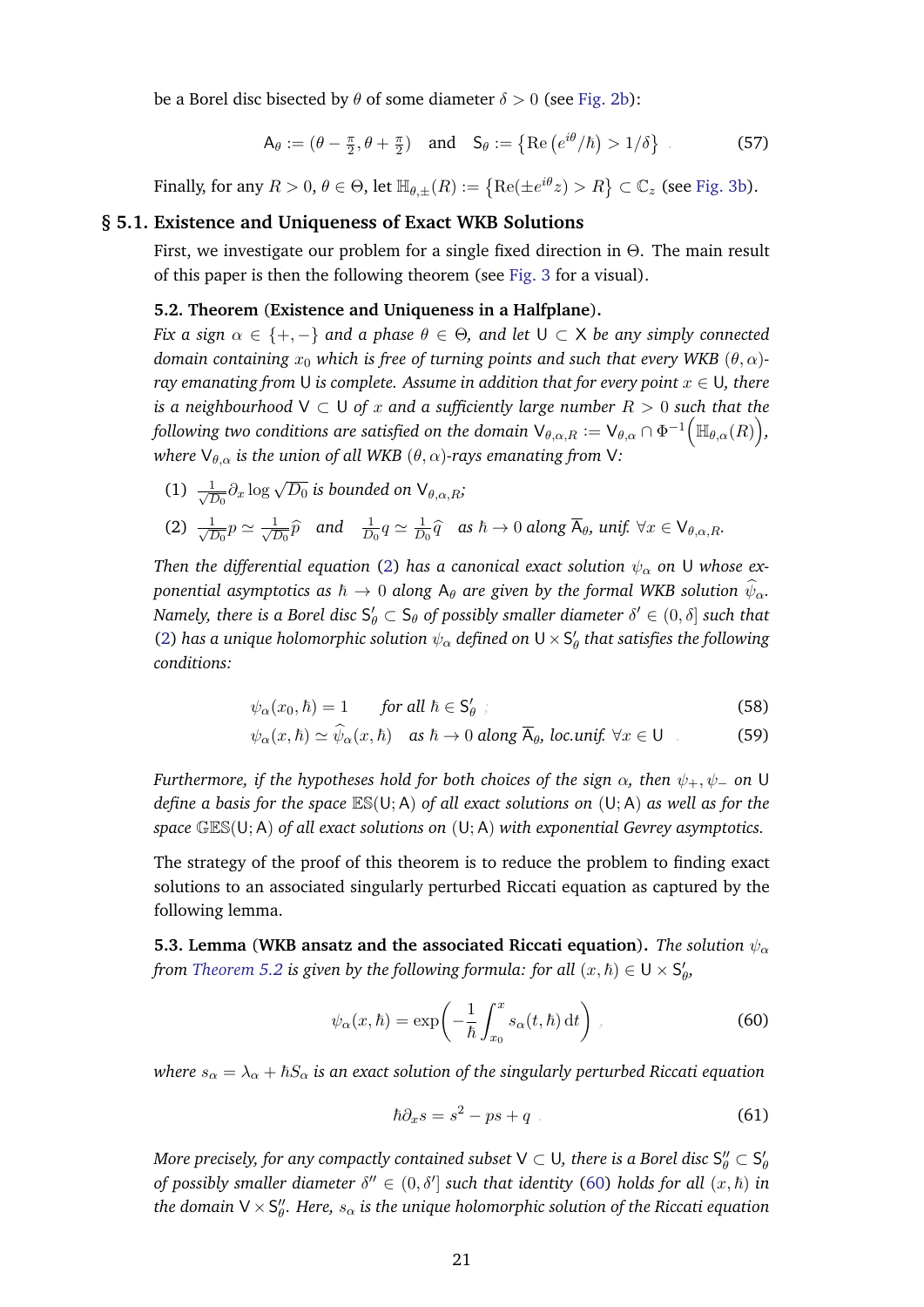[\(61\)](#page-20-3) *on*  $V \times S''_\theta$  *which admits the formal characteristic solution*  $\hat{s}_\alpha$  *as its uniform Gevrey asymptotic expansion along*  $\overline{A}_{\theta}$ :

$$
s_{\alpha}(x,\hbar) \simeq \widehat{s}_{\alpha}(x,\hbar) \quad \text{as } \hbar \to 0 \text{ along } \overline{\mathsf{A}}_{\theta}, \text{ unif. } \forall x \in \mathsf{V} \tag{62}
$$

Moreover,  $s_\alpha$  uniquely extends to a meromorphic function on  $\sf{U}\times\sf{S}'_\theta$  with poles only at *the zeros of*  $\psi_{\alpha}$ *.* 

Thus, our proof of [Theorem 5.2](#page-20-1) mainly rests on the ability to construct a unique exact solution of the Riccati equation [\(61\)](#page-20-3). In [\[Nik20,](#page-57-0) Theorem 5.17], we proved a general existence and uniqueness theorem for exact solutions of a singularly perturbed Riccati equation. This result and the sketch of its proof (specialised to our situation at hand) is presented in [§C.2.](#page-47-0) The proof of [Lemma 5.3](#page-20-4) and therefore of [Theorem 5.2](#page-20-1) is then presented in [§C.3.](#page-51-0)

**5.4. Definition.** The solution  $\psi_{\alpha}$  from [Theorem 5.2](#page-20-1) is called an *exact WKB solution* normalised at  $x_0$ . The basis  $\{\psi_+, \psi_-\}$  is called the *exact WKB basis* normalised at  $x_0$ . We will also refer to the exact solution  $s_\alpha$  of the Riccati equation [\(61\)](#page-20-3) as an *exact characteristic root* for the differential equation [\(2\)](#page-3-2).

<span id="page-21-1"></span>**5.5. Example** (Mildly deformed coefficients). If the coefficients  $p, q$  of the differen-tial equation [\(2\)](#page-3-2) are at most polynomial in  $\hbar$  (i.e., if  $p, q \in \mathcal{O}(X)[\hbar]$ ) then condition (2) of [Theorem 5.2](#page-20-1) simplifies considerably and can be replaced by the following equivalent condition: for every  $k \geq 0$ , the functions  $p_k(x)$  and  $q_k(x)$  are bounded on  $\mathsf{V}_{\theta,\alpha,R}$  respectively by  $\sqrt{D_0(x)}$  and  $D_0(x)$ . For the Schrödinger equation ([10\)](#page-6-1) with  $\hbar$ -independent potential (i.e., with  $p = 0$  and  $q = -Q$  where  $Q(x, \hbar) = Q_0(x)$ ), condition (2) of [Theorem 5.2](#page-20-1) is vacuous.

**5.6. Analytic continuation to larger domains in**  $\mathbb{C}_x$ **.** Using the usual Parametric Existence and Uniqueness Theorem for linear ODEs (see, e.g., [\[Was76,](#page-58-8) Theorem 24.1]), exact WKB solutions can be analytically continued anywhere in X, yielding the following statement.

<span id="page-21-0"></span>**5.7. Corollary.** For any simply connected domain  $X' \subset X$  containing  $x_0$ , the exact WKB solution  $\psi_\alpha \in \mathbb{ES}(\mathsf{U}\times \mathsf{S}'_\theta)$  from [Theorem 5.2](#page-20-1) extends to a holomorphic solution on  $\mathsf{X}'\times\mathsf{S}'_\theta$ . In fact, it is the unique holomorphic solution of [\(2\)](#page-3-2) on  $\mathsf{X}'\times\mathsf{S}'_\theta$  satisfying *the following initial conditions for all*  $\hbar \in S_{\theta}'$ :

$$
\psi_{\alpha}(x_0, \hbar) = 1 \qquad \text{and} \qquad \hbar \partial_x \psi_{\alpha}(x_0, \hbar) = s_{\alpha}(x_0, \hbar) \tag{63}
$$

*If*  $\psi_+,\psi_-\in\mathbb{ES}(\mathsf{U}\times\mathsf{S}'_{\theta})$  *is a WKB basis from [Theorem 5.2,](#page-20-1) it defines a basis for the*  $space \ \mathbb{S}(\mathsf{X}' \times \mathsf{S}'_{\theta}) \ \textit{of all holomorphic solutions on} \ \mathsf{X}' \times \mathsf{S}'_{\theta}.$ 

However, beware that the asymptotic property [\(59\)](#page-20-5) of exact WKB solutions is not necessarily continued outside the domain U, and indeed in general there are no global exact solutions even if X is simply connected and free of turning points.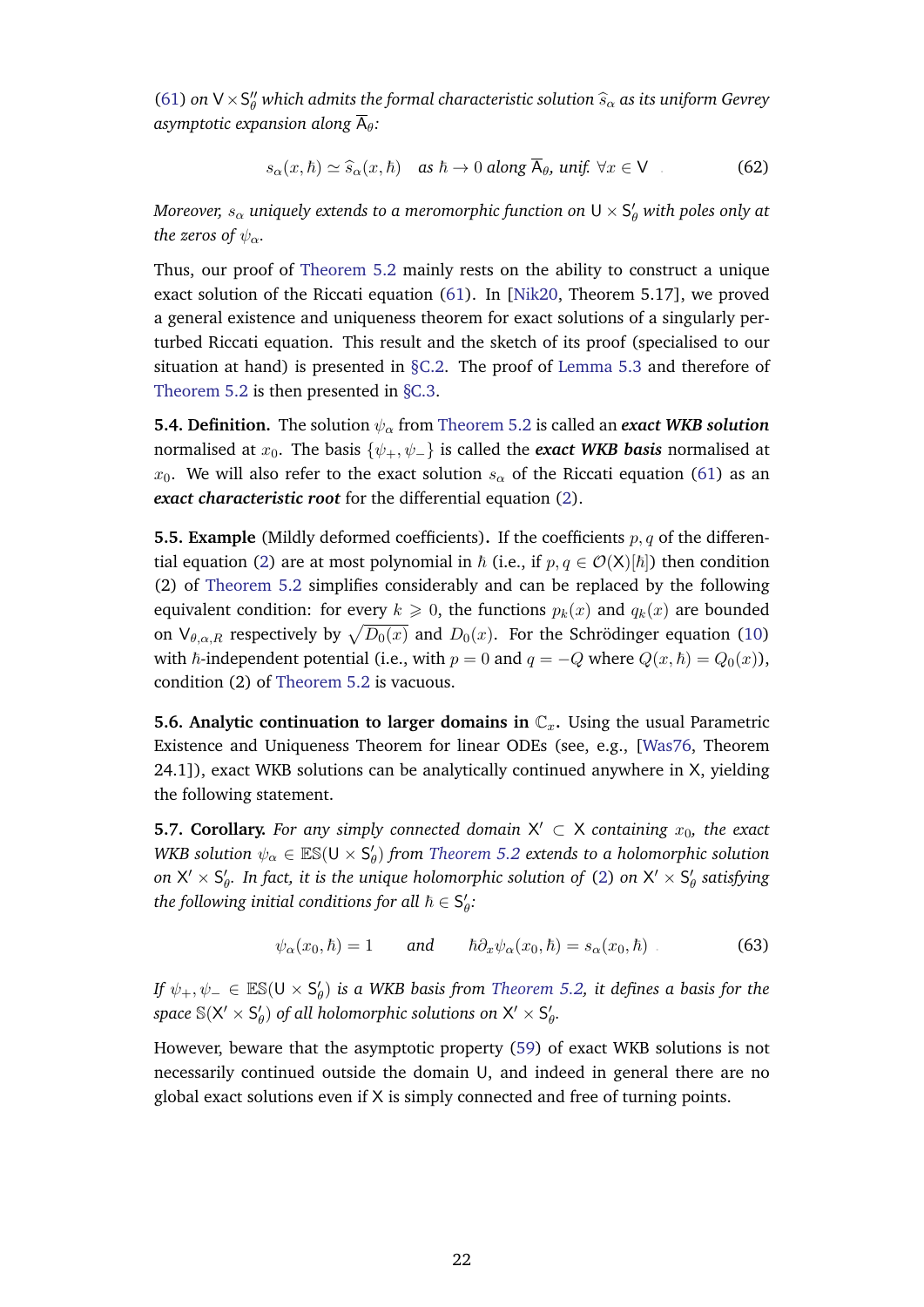**5.8. Existence and uniqueness in wider sectors.** Now we extend [Theorem 5.2](#page-20-1) to the full arc A. Without loss of generality, we can assume that S  $:=\bigcup_{\theta \in \Theta} \mathsf{S}_\theta$  is the union of Borel discs  $\mathsf{S}_\theta = \big\{ \mathrm{Re}\, \big(e^{i\theta}/\hbar \big) > 1/\delta \big\}$ , one for each bisecting direction  $\theta \in \Theta$ , of some diameter  $\delta > 0$  independent of  $\theta$ .

<span id="page-22-1"></span>**5.9. Theorem.** *Fix a sign*  $\alpha \in \{+, -\}$ *, and let*  $\cup \subset X$  *be any simply connected domain containing*  $x_0$  *which is free of turning points and has the following property: for all*  $\theta \in \Theta$ , every WKB  $(\theta, \alpha)$ -ray emanating from U is complete. Assume in addition that *for every point*  $x \in U$ *, there is a neighbourhood*  $V \subset U$  *of*  $x$  *and a sufficiently large number* R > 0 *such that the following two conditions are satisfied on the domain*  $\mathsf{V}_{\Theta,\alpha,R}:=\mathsf{V}_{\Theta,\alpha}\cap \Phi^{-1}\Big(\bigcup_{\theta\in \Theta}\mathbb{H}_{\theta,\alpha,R}\Big)$ , where  $\mathsf{V}_{\Theta,\alpha}$  is the union of all WKB  $(\theta,\alpha)$ -rays *emanating from* V *for all* θ ∈ Θ*:*

 $(1) \frac{1}{\sqrt{7}}$  $\frac{1}{\overline{D_0}}\partial_x \log \sqrt{D_0}$  is bounded on  $\mathsf{V}_{\Theta,\alpha,R}$ ;

(2) 
$$
\frac{1}{\sqrt{D_0}}p \simeq \frac{1}{\sqrt{D_0}}\hat{p}
$$
 and  $\frac{1}{D_0}q \simeq \frac{1}{D_0}\hat{q}$  as  $\hbar \to 0$  along  $\overline{A}$ ,  $unif. \forall x \in V_{\Theta,\alpha,R}$ .

*Then the differential equation* [\(2\)](#page-3-2) *has a canonical exact solution*  $\psi_{\alpha}$  *on* U *whose exponential asymptotics as*  $\hbar \to 0$  *along* A *are given by the formal WKB solution*  $\widehat{\psi}_{\alpha}$ *. Namely, there is a sectorial subdomain*

$$
S' := \bigcup_{\theta \in \Theta} S'_{\theta} \subset S \quad with \quad S'_{\theta} := \left\{ \text{Re} \left( e^{i\theta} / \hbar \right) > 1 / \delta' \right\}
$$

for some  $\delta' \in (0,\delta]$  such that the differential equation [\(2\)](#page-3-2) has a unique holomorphic  $s$ olution  $\psi_\alpha$  defined on U  $\times$  S $^\prime$  that satisfies the following conditions:

$$
\psi_{\alpha}(x_0, \hbar) = 1 \qquad \text{for all } \hbar \in \mathsf{S}' \tag{64}
$$

$$
\psi_{\alpha}(x,\hbar) \simeq \widehat{\psi}_{\alpha}(x,\hbar) \quad \text{as } \hbar \to 0 \text{ along } \overline{\mathsf{A}}, \text{ loc.unif. } \forall x \in \mathsf{U} \tag{65}
$$

*Furthermore,*  $\psi_{\alpha}$  *is again given by the formula [\(60\)](#page-20-2) for all*  $(x,\hbar) \in U \times S'$  *where*  $s_{\alpha}$  *is the unique exact solution on* U *of the Riccati equation* [\(61\)](#page-20-3) *with leading-order*  $\lambda_{\alpha}$ *.* 

**Proof.** Let V be a neighbourhood of  $x_0$  with all the properties in the hypothesis. For every  $\theta \in \Theta$ , let  $\psi_{\theta,\alpha}$  be the exact WKB solution on  $V \times S'_{\theta}$  guaranteed by [The](#page-20-1)[orem 5.2.](#page-20-1) Then we can use the uniqueness property to argue that all  $\psi_{\theta,\alpha}$  'glue together' to the desired exact WKB solution  $\psi_{\alpha}$ . Indeed, for any  $\theta_1, \theta_2 \in \Theta$  with  $|\theta_1 - \theta_2| < \pi$ ,  $S'_{\theta_1} \cap S'_{\theta_2} \neq \emptyset$ . By uniqueness,  $\psi_{\theta_1,\alpha}$  and  $\psi_{\theta_2,\alpha}$  must agree for all  $\hbar\in S_{\theta_1}'\cap S_{\theta_2}'\neq\varnothing$  and all  $x\in\mathsf{V}$ , and therefore extend to  $\mathsf{V}\times (S_{\theta_1}'\cup S_{\theta_2}')$ . Since  $\Theta$  is closed, each  $S'_\theta$  can be chosen to have the same diameter  $\delta' \in (0, \delta]$ .

<span id="page-22-0"></span>**5.10. Remark.** [Theorem 5.2](#page-20-1) is a special case of [Theorem 5.9](#page-22-1) with  $\Theta = \{\theta\}$ .

#### **§ 5.2. Borel Summability of WKB Solutions**

In this subsection, we translate [Theorem 5.2](#page-20-1) and its method of proof into the language of Borel-Laplace theory, the basics of which are briefly recalled in [Appendix C.](#page-40-0) Namely, it follows directly from our construction that the exact WKB solutions are the Borel resummation of the corresponding formal WKB solutions. In what follows, we make this statement precise and explicit.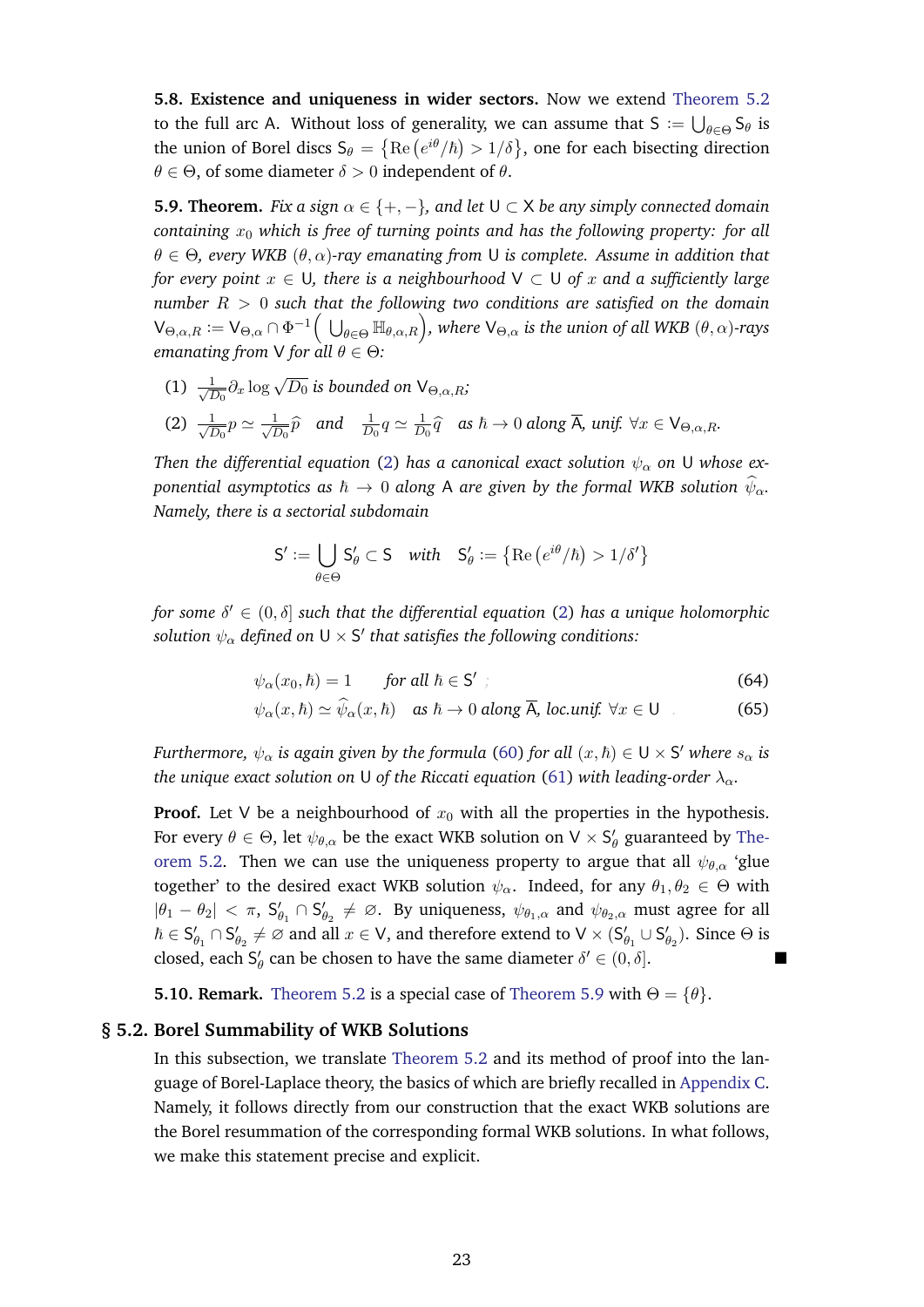**5.11.** Recall that we write the formal WKB solution  $\widehat{\psi}_{\alpha}$  as

$$
\widehat{\psi}_{\alpha}(x,\hbar) = e^{-\Phi_{\alpha}(x)/\hbar} \widehat{\Psi}_{\alpha}(x,\hbar)
$$
\n(66)

<span id="page-23-2"></span>
$$
= \exp\left(-\frac{1}{\hbar} \int_{x_0}^x \lambda_\alpha(t) dt\right) \exp\left(-\int_{x_0}^x \widehat{S}_\alpha(t,\hbar) dt\right) ,\qquad (67)
$$

The main result in this subsection is the following theorem.

<span id="page-23-0"></span>**5.12. Theorem.** *Assume all the hypotheses of [Theorem 5.2.](#page-20-1) The exact WKB solution*  $\psi_\alpha$  on  ${\sf U}\times {\sf S}'_\theta$  is the locally uniform Borel resummation in the direction  $\theta$  of the formal *WKB solution*  $\widehat{\psi}_{\alpha}$  *on U: for all*  $x \in U$  *and all sufficiently small*  $\hbar \in \mathsf{S}_{\theta}',$ 

$$
\psi_{\alpha}(x,\hbar) = \mathcal{S}_{\theta} \left[ \hat{\psi}_{\alpha} \right](x,\hbar)
$$
  
= 
$$
\exp \left( -\frac{1}{\hbar} \int_{x_0}^x \lambda_{\alpha}(t) dt \right) \exp \left( -\int_{x_0}^x \mathcal{S}_{\theta} \left[ \hat{S}_{\alpha} \right](t,\hbar) dt \right)
$$
 (68)

*To be more precise, for every compactly contained subset* V ⊂ U*, there is a Borel disc*  $\mathsf{S}_{\theta}'' \subset \mathsf{S}_{\theta}'$  of possibly smaller diameter  $\delta'' \in (0,\delta']$  such that identity [\(68\)](#page-23-2) is valid uni*formly for all*  $(x, \hbar) \in V \times S''_{\theta}$ .

Thus, exact and formal WKB solutions can be thought of as being canonically specified by their asymptotic expansions, and hence in some sense 'identified'. This is the reason that the vast majority of literature in WKB analysis speaks simply of "WKB solutions" without specifying whether the exact or the formal object is in question. However, it is important to stress that this 'identification' is not global and highly depends on the location in  $\mathbb{C}_x$ .

[Theorem 5.12](#page-23-0) packs a lot of information, which we now unpack by breaking it down into a sequence of four lemmas [\(Lemma 5.14,](#page-23-1) [5.16,](#page-24-1) [5.17,](#page-24-2) and [5.18\)](#page-24-3), all of which follow immediately from the proof of [Theorem 5.2.](#page-20-1)

**5.13. The formal Borel transform.** Recall that the formal WKB solution  $\hat{\psi}_{\alpha}$  is an exponential power series on U; in symbols,  $\widehat{\psi}_\alpha\in{\mathcal O}^{\rm exp}({\sf U})[\![\hbar]\!]$ . Instead of considering directly the Borel transform  $\mathfrak{B}[\psi_\alpha]$  of  $\psi_\alpha$ , it is more convenient to consider the following *exponentiated formal Borel transform* of  $\hat{\psi}_{\alpha}$ , which we define as

$$
\widehat{\mathfrak{B}}^{\text{exp}}\big[\widehat{\psi}_{\alpha}\big](x,\xi) := \exp\bigg(-\frac{1}{\hbar} \int_{x_0}^x \lambda_{\alpha}(t) dt\bigg) \exp\bigg(-\int_{x_0}^x \widehat{\mathfrak{B}}\big[\widehat{S}_{\alpha}\big](t,\xi) dt\bigg) \ . \tag{69}
$$

Note that  $\widehat{\mathfrak{B}}\big[\,\widehat{\psi}_\alpha\,\big]\neq \widehat{\mathfrak{B}}^{\rm exp}\big[\,\widehat{\psi}_\alpha\,\big]$  because the Borel transform converts multiplication into convolution. Denote the formal Borel transform of  $\widehat{S}_\alpha$  by

<span id="page-23-3"></span>
$$
\widehat{\sigma}_{\alpha}(x,\xi) := \widehat{\mathfrak{B}}\big[\,\widehat{S}_{\alpha}\,\big](x,\xi) = \sum_{k=0}^{\infty} s_{k+2}^{(i)}(x) \frac{\xi^k}{k!} \tag{70}
$$

<span id="page-23-1"></span>**5.14. Lemma** (**Convergence of the formal Borel transform**)**.** *The formal Borel transform*  $\hat{\sigma}_{\alpha}$  *is a locally uniformly convergent power series in*  $\xi$ *. Consequently, the* exponentiated formal Borel transform  $\widehat{\mathfrak{B}}^{\text{exp}}\big[\,\widehat{\Psi}_\alpha\,\big]$  and hence the ordinary formal Borel *transform*  $\mathfrak{B}\left[\Psi_{\alpha}\right]$  are locally uniformly convergent power series in ξ. In symbols,  $\widehat{\sigma}_{\alpha}, \widehat{\mathfrak{B}}^{\text{exp}}\big[\widehat{\Psi}_{\alpha}\big], \widehat{\mathfrak{B}}\big[\widehat{\Psi}_{\alpha}\big] \in \mathcal{O}(\mathsf{U})\{\xi\}.$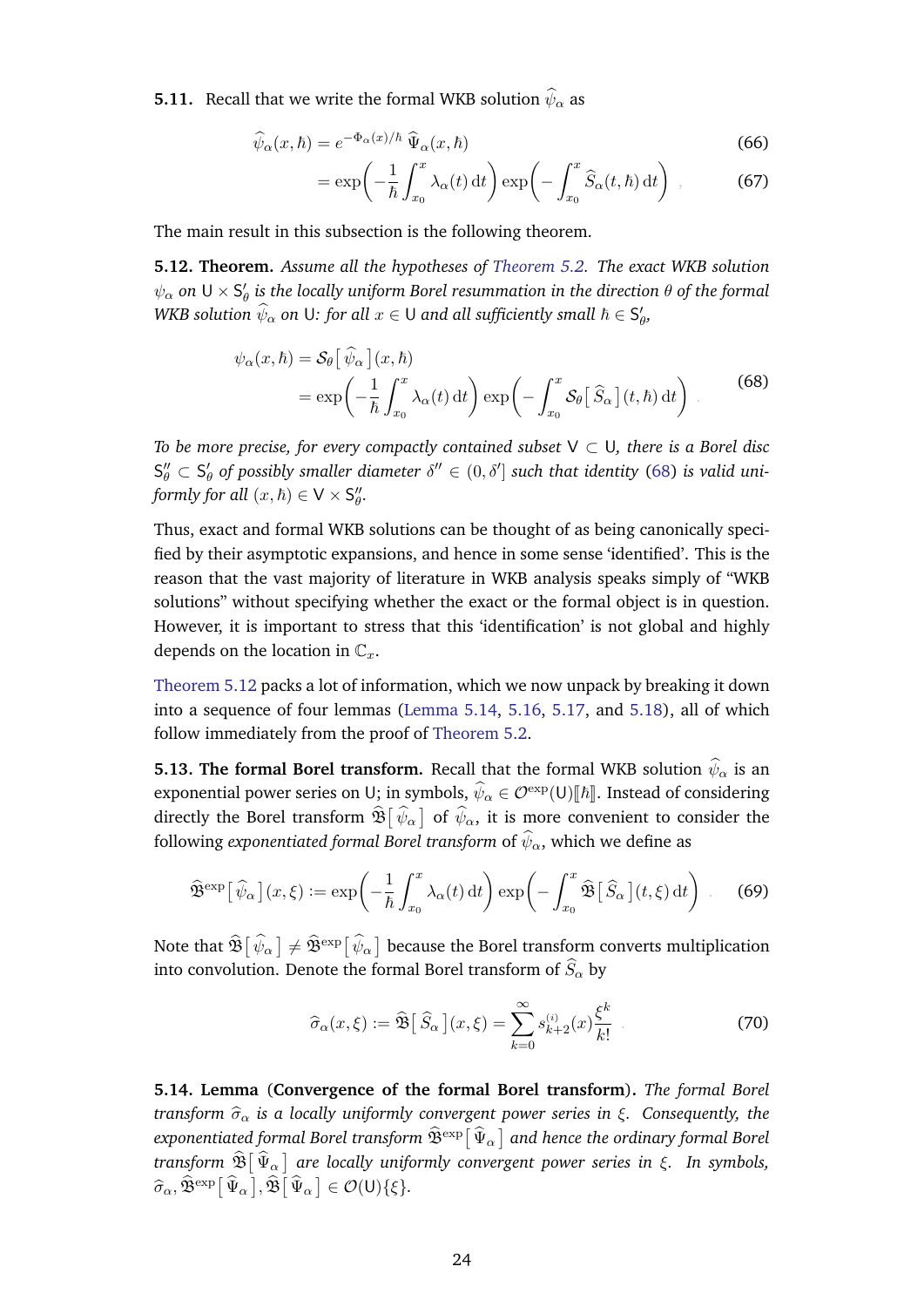**5.15. The analytic Borel transform.** Similarly, it is more convenient to consider the *exponentiated analytic Borel transform of the exact WKB solution*  $\psi_{\alpha}$  *in the direction*  $\theta$ , defined as

$$
\mathfrak{B}_{\theta}^{\exp}[\psi_{\alpha}](x,\xi) := \exp\left(-\frac{1}{\hbar} \int_{x_0}^{x} \lambda_{\alpha}(t) dt\right) \exp\left(-\int_{x_0}^{x} \mathfrak{B}_{\theta}[S_{\alpha}](t,\xi) dt\right).
$$
 (71)

Note again that  $\mathfrak{B}_{\theta}[\psi_{\alpha}]\,\neq\,\mathfrak{B}_{\theta}^{\text{exp}}$  $\left[ \psi _\alpha \right]$  for the same reason as above. However, if  $\mathfrak{B}_{\theta}^{\text{exp}}$  $\frac{\exp\left[\,\psi_\alpha\,\right]}{g}$  is holomorphic at some point  $(x,\xi)$  then clearly so is  $\mathfrak{B}_\theta\big[\,\psi_\alpha\,\big],$  and therefore we can deduce a lot of information about the Borel transform from the exponentiated Borel transform. Denote the analytic Borel transform of  $S_\alpha$  in the direction  $\theta$  by

$$
\sigma_{\alpha}(x,\xi) := \mathfrak{B}_{\theta}[S_{\alpha}](x,\xi) = \frac{1}{2\pi i} \oint_{\theta} S_{\alpha}(x,\hbar) e^{\xi/\hbar} \frac{d\hbar}{\hbar^2} \tag{72}
$$

<span id="page-24-1"></span>**5.16. Lemma** (**Convergence of the analytic Borel transform).** *For any compactly contained subset*  $V \in U$ *, there exists an*  $\varepsilon > 0$  *such that the analytic Borel transform*  $\sigma_{\alpha}$ *is uniformly convergent for all*  $(x,\xi) \in \mathsf{V} \times \Xi_\theta$  *where*  $\Xi_\theta := \big\{ \xi \bigm| \operatorname{dist} \big( \xi, e^{i \theta} \mathbb{R}_+ \big) < \varepsilon \big\}.$ Consequently, the exponentiated analytic Borel transform  $\mathfrak{B}^{\rm exp}_{\theta}$  $_{\theta}^{\exp}\bigl[ \, \psi_{\alpha} \, \bigr]$  and hence the analytic Borel transform  $\mathfrak{B}_\theta\big[\,\psi_\alpha\,\big]$  are uniformly convergent for all  $(x,\xi)\in\mathsf{V}\times\Xi_\theta.$  In particular,  $\mathfrak{B}^{\mathrm{exp}}_{\theta}$  $e^{\exp}_\theta\big[\,\psi_\alpha\,\big]$  and  $\mathfrak{B}_\theta\big[\,\psi_\alpha\,\big]$  are convergent for all  $\xi\in e^{i\theta}\mathbb{R}_+$ , locally uniformly *for all*  $x \in U$ *.* 

#### <span id="page-24-2"></span>**5.17. Lemma** (**Analytic continuation of the formal Borel transform).**

*The analytic Borel transform*  $\sigma_{\alpha}$  *defines the analytic continuation of the formal Borel transform*  $\widehat{\sigma}_{\alpha}$  along the ray  $e^{i\theta} \mathbb{R}_+ \subset \mathbb{C}_{\xi}$ . Consequently, the exponentiated analytic Borel transform  $\mathfrak{B}^{\mathrm{exp}}_{\theta}$  $_{\theta}^{\exp}\big[\,\psi_{\alpha}\,\big]$  and hence the analytic Borel transform  $\mathfrak{B}_{\theta}[\,\psi_{\alpha}\,]\,$  define the analytic continuations along the ray  $e^{i\theta}\mathbb R_+$  of  $\widehat{\mathfrak{B}}^{\rm exp}[\,\widehat\psi_\alpha\,]$  and  $\widehat{\mathfrak{B}}[\,\widehat\psi_\alpha\,]$ , respectively. In particular, there are no singularities in the Borel plane  $\mathbb{C}_\xi$  along the ray  $e^{i\theta}\mathbb{R}_+.$ 

Let us define the *exponentiated Laplace transform*  $\mathfrak{L}^{\text{exp}}_{\theta}$  $\theta_{\theta}^{\mathrm{exp}}$  the same way by applying the ordinary Laplace transform  $\mathfrak{L}_{\theta}$  to the exponent.

<span id="page-24-3"></span>**5.18. Lemma** (**Borel-Laplace identity for WKB solutions).** *For any compactly con*tained subset  $\vee \subset \cup$ , there is a Borel disc  $S''_{\theta} \subset S_{\theta}$  of possibly smaller diameter  $\delta'' \in (0, \delta']$  such that the Laplace transform of  $\sigma_\alpha$  in the direction  $\theta$  is uniformly con- $\emph{vergent for all} \; (x,\hbar) \in \mathsf{V} \times \mathsf{S}_{\theta}^{\prime \prime}$  and satisfies the following identity:

$$
S_{\alpha}(x,\hbar) = s_{\alpha}^{(1)}(x) + \mathfrak{L}_{\theta}[\sigma_{\alpha}](x,\hbar) = s_{\alpha}^{(1)}(x) + \int_{e^{i\theta}\mathbb{R}_{+}} e^{-\xi/\hbar} \sigma_{\alpha}(x,\xi) d\xi.
$$

Consequently, the exponentiated Laplace transform of  $\mathfrak{B}^{\textrm{exp}}_{\theta}$  $_{\theta}^{\exp}\! \left[ \, \psi_{\alpha} \, \right]$  is uniformly conver- $\mathit{gent}$  for all  $(x,\hbar) \in \mathsf{V} \times \mathsf{S}_{\theta}''$  and satisfies the following identity:

$$
\psi_{\alpha}(x,\hbar) = e^{-\Phi_{\alpha}(x)/\hbar} e^{-s_{\alpha}^{(1)}(x)} \mathfrak{L}_{\theta}^{\exp} \left[ \mathfrak{B}_{\theta}^{\exp} [\psi_{\alpha}] \right]
$$

$$
= \exp \left( -\frac{1}{\hbar} \int_{x_0}^{x} \lambda_{\alpha}(t) dt \right) \exp \left( -\int_{x_0}^{x} S_{\alpha}(t,\xi) dt \right).
$$

<span id="page-24-0"></span>In particular,  $\mathfrak{L}_\theta\big[\,\mathfrak{B}_\theta[\,\psi_\alpha\,]\,\big]$  is uniformly convergent on  $\mathsf{V}\times\mathsf{S}''_\theta$  and equals  $\psi_\alpha.$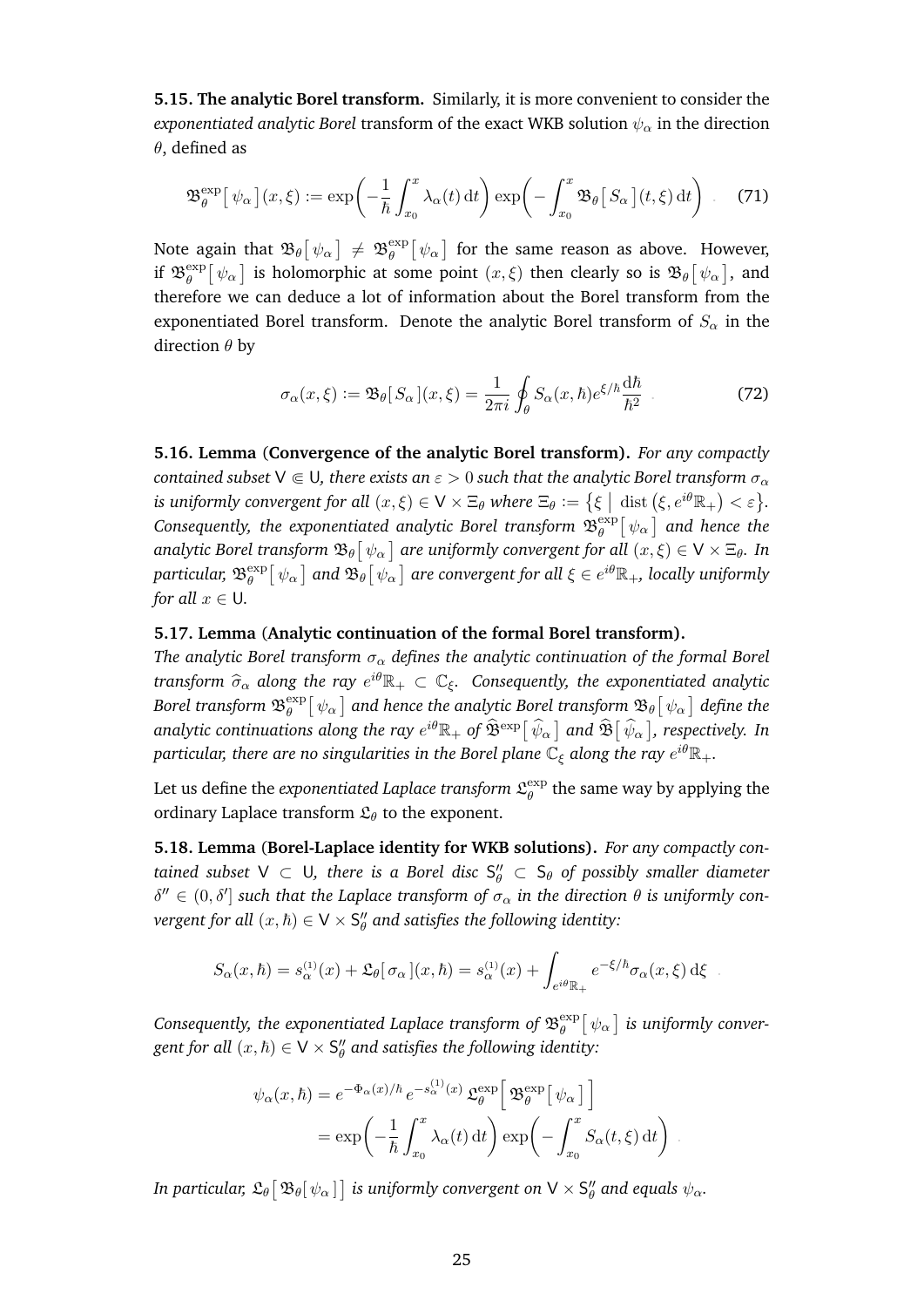#### **§ 5.3. Explicit Formula for the Borel Transform**

Thanks to the explicit nature of our construction of the exact WKB solutions, we can write down an explicit recursive formula for the analytic continuation of the exponentiated formal Borel transform [\(69\)](#page-23-3).

**5.19.** To this end, it is convenient to introduce the following expressions. First, we factorise  $S_{\alpha}$  as follows:

<span id="page-25-2"></span>
$$
S_{\alpha} = s_{\alpha}^{(1)} + \epsilon_{\alpha} \sqrt{D_0} T_{\alpha} \qquad \text{so that} \qquad \sigma_{\alpha} = \epsilon_{\alpha} \sqrt{D_0} \tau_{\alpha} \tag{73}
$$

where  $\epsilon_\pm:=\pm 1,$   $T_\alpha=T_\alpha(x,\hbar)$  is defined by this equality, and  $\tau_\alpha:=\mathfrak{B}_\theta\bigl[\,T_\alpha\,\bigr].$  We also define functions  $p_*, q_*$  of  $(x, \hbar)$  using the identities  $p = p_0 + p_1 \hbar + p_* \hbar^2$  and  $q = q_0 + q_1 \hbar + q_* \hbar^2$ . Next, introduce the following expressions:

$$
B_0 := \frac{q_* - p_*(\lambda_\alpha + \hbar s_\alpha^{(1)}) - q_2 + p_2 \lambda_\alpha}{D_0} \quad \text{and} \quad B_1 := \frac{\hbar p_*}{\epsilon_\alpha \sqrt{D_0}},
$$
  
\n
$$
b_0 := \frac{q_2 - p_2 \lambda_\alpha + (s_\alpha^{(1)})^2 - \partial_x s_\alpha^{(1)} - p_1 s_\alpha^{(1)}}{D_0} \quad \text{and} \quad b_1 := \frac{p_1 - 2s_\alpha^{(1)} - \partial_x \log \sqrt{D_0}}{\epsilon_\alpha \sqrt{D_0}}.
$$
\n(74)

Notice that  $B_0$  and  $B_1$  are both zero in the limit as  $\hbar \to 0$ . An examination of [\(26\)](#page-10-2) reveals that  $s_\alpha^{(2)} = -\epsilon_\alpha$ √  $\overline{D_0}b_0.$  Let  $\beta_1\coloneqq\mathfrak{B}_\theta\big[\,B_1\,\big], \beta_0\coloneqq\mathfrak{B}_\theta\big[\,B_0\,\big].$ 

Finally, we introduce two integral operators  $I_{\pm}$  acting on holomorphic functions  $\beta = \beta(x, \xi)$  by the following formula:

<span id="page-25-1"></span>
$$
I_{\pm}[\beta](x,\xi) := -\int_{0}^{\xi} \beta(x_t^{\pm}, \xi - t) dt \quad \text{where} \quad x_t^{\pm} := \Phi^{-1}(\Phi(x) \pm t) , \tag{75}
$$

where the integration path is the straight line segment from 0 to  $\xi$ . Let us fix a compactly contained subset  $V \subset U$ , and let  $V_{\theta,\alpha}$  be the union of all WKB  $(\theta,\alpha)$ -rays emanating from V (see [Fig. 3b\)](#page-19-1). Then expression [\(75\)](#page-25-1) is well-defined for all  $x \in V_{\theta,\alpha}$ and all  $\xi \in \mathbb{C}_{\xi}$  provided that  $x^{\alpha}_{\xi} \in V_{\theta,\alpha}$ .

Heuristically, this formula should be thought of as integrating along nearby WKB curves. Indeed, for values of  $\xi$  with phase exactly  $\theta$ , the path  $\{x_t^{\alpha} \mid t \in [0,\xi]\}$  is nothing but a segment of the WKB ( $\theta$ ,  $\alpha$ )-ray emanating from  $x_0$ . Thus, restricting  $\xi$ to the ray  $e^{i\theta}\mathbb{R}_+\subset\mathbb{C}_\xi$ , expression [\(75\)](#page-25-1) is well-defined for all  $(x,\xi)\in\mathsf{V}_{\theta,\alpha}\times e^{i\theta}\mathbb{R}_+.$ In fact, since V is compactly contained in U, there is some tubular neighbourhood  $\Xi_\theta$  of the ray  $e^{i\theta}\mathbb{R}_+\subset\mathbb{C}_\xi$  such that [\(75\)](#page-25-1) is well-defined for all  $(x,\xi)\in\mathsf{V}_{\theta,\alpha}\times\Xi_\theta.$ The main result of this subsection is then the following proposition.

<span id="page-25-0"></span>**5.20. Proposition.** The exponentiated analytic Borel transform  $\mathfrak{B}_{\theta}^{\text{exp}}$  $_{\theta }^{\exp }[\psi _{\alpha }],$  which equals the analytic continuation along the ray  $e^{i\theta}\mathbb{R}_+$  of the exponentiated formal Borel transform  $\widehat{\mathfrak{B}}^{\text{exp}}[\widehat{\psi}_{\alpha}]$ , can be expressed for all  $(x,\xi)\in\mathsf{V}\times \Xi'_{\theta}$  as follows:

$$
\mathfrak{B}_{\theta}^{\exp}\big[\psi_{\alpha}\big](x,\hbar) = \exp\bigg(-\frac{1}{\hbar}\int_{x_0}^x \lambda_{\alpha}(t) dt\bigg) \exp\bigg(-\epsilon_{\alpha}\int_{x_0}^x \sqrt{D_0(t)}\,\tau_{\alpha}(t,\xi) dt\bigg) , \tag{76}
$$

where  $\tau_{\alpha}$  is a holomorphic function on V  $\times$   $\Xi_{\theta}'$  defined as the following uniformly con*vergent infinite series:*

<span id="page-25-3"></span>
$$
\tau_{\alpha}(x,\xi) = \sum_{n=0}^{\infty} \tau_{\alpha,n}(x,\xi)
$$
\n(77)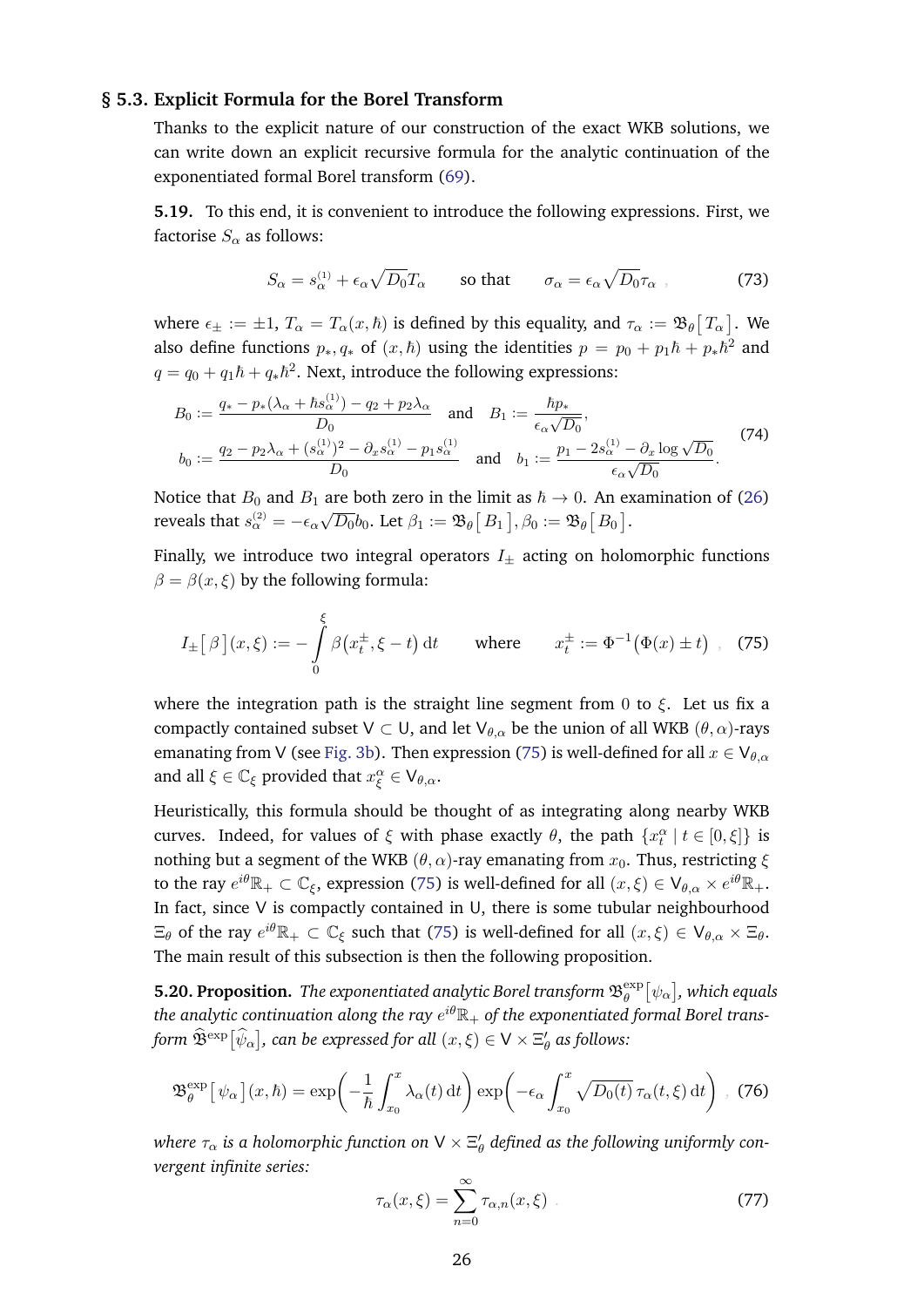*The terms*  $\tau_{\alpha,n}$  are holomorphic functions given by the following recursive formula:  $\tau_{\alpha,0} := b_0, \tau_{\alpha,1} := I_\alpha \big[ \beta_0 + b_1 b_0 \big],$  and, for  $n \geqslant 2,$ 

<span id="page-26-2"></span>
$$
\tau_{\alpha,n} := I_{\alpha} \left[ b_1 \tau_{\alpha,n-1} + \beta_1 * \tau_{\alpha,n-2} + \sum_{\substack{n_1, n_2 \ge 0 \\ n_1 + n_2 = n-2}} \tau_{\alpha,n_1} * \tau_{\alpha,n_2} \right] \tag{78}
$$

**Proof.** This is a consequence of the proof of [Lemma C.2.](#page-47-1) Namely, the recursive formula [\(78\)](#page-26-2) is the formula [\(154\)](#page-49-0) but written in the coordinate x instead of the coordinate z.

**5.21. Example** (undeformed coefficients)**.** As ever, the above expressions are simplest when the coefficients  $p, q$  of our differential equation are independent of  $\hbar$ . In this case, formulas [\(74\)](#page-25-2) are considerably simplified:

$$
B_0 = B_1 = 0, \quad b_0 = \frac{(s_\alpha^{(1)})^2 - \partial_x s_\alpha^{(1)}}{D_0}, \quad b_1 = -\frac{2s_\alpha^{(1)} + \partial_x \log \sqrt{D_0}}{\epsilon_\alpha \sqrt{D_0}} \tag{79}
$$

In particular, this means  $\beta_0 = \beta_1 = 0$ , and so the recursion [\(78\)](#page-26-2) reduces to

$$
\tau_{\alpha,0} = b_0, \quad \tau_{\alpha,1} = I_{\alpha} \big[ b_1 b_0 \big], \quad \tau_{\alpha,n} := I_{\alpha} \bigg[ b_1 \tau_{\alpha,n-1} + \sum_{\substack{n_1, n_2 \geq 0 \\ n_1 + n_2 = n-2}} \tau_{\alpha,n_1} * \tau_{\alpha,n_2} \bigg] \tag{80}
$$

**5.22. Example** (Schrödinger equation). Formulas [\(74\)](#page-25-2) are also considerably simplified for the Schrödinger equation:

$$
B_0 = \frac{Q_* - Q_2}{4Q_0}, \quad B_1 = 0, \quad b_0 = \frac{Q_2 + (s_\alpha^{(1)})^2 - \partial_x s_\alpha^{(1)}}{4Q_0}, \quad b_1 = -\frac{s_\alpha^{(1)} + \frac{1}{2}\partial_x \log \sqrt{Q_0}}{\epsilon_\alpha \sqrt{Q_0}}
$$

<span id="page-26-3"></span>.

.

Thus,  $\beta_1 = 0$  but  $\beta_0$  is not necessarily 0. Recursion [\(78\)](#page-26-2) in this case has exactly the same form as in [\(80\)](#page-26-3) but with  $\tau_{\alpha,1} = I_{\alpha}[\beta_0 + b_1b_0].$ 

Combining this with the previous example, the formulas in the case of a Schrödinger equation with  $\hbar$ -independent potential (i.e.,  $Q = Q_0$ ) have the simplest possible form:

$$
B_0 = B_1 = 0
$$
,  $b_0 = \frac{5}{64} \frac{(Q')^2}{Q^3} - \frac{1}{16} \frac{Q''}{Q^2}$ ,  $b_1 = -\epsilon_\alpha \frac{1}{2} \frac{Q'}{Q^{3/2}}$ 

In this case,  $\beta_0 = \beta_1 = 0$  so the recursion [\(78\)](#page-26-2) is again given by [\(80\)](#page-26-3).

<span id="page-26-1"></span><span id="page-26-0"></span>**5.23. Remark** (**Resurgent nature of the exact WKB analysis**)**.** The resurgent property of WKB solutions for Schrödinger equations with polynomial potential was con-jectured by Voros in [\[Vor83b,](#page-58-9) [Vor83a\]](#page-58-2) and partially argued by Écalle in the preprint [Éca84, p.40] (see [\[DP99,](#page-55-8) Comment on p.32]). We do not address this point directly in our paper. However, we believe that formula [\(76\)](#page-25-3) for the Borel transform is sufficiently simple and explicit to keep track of the singularities in the Borel plane. We therefore hope it can yield a full proof of the conjectured resurgence property of WKB solutions not only for Schrodinger equations with polynomial potential (as ¨ conjectured by Voros), but more generally for all second-order ODEs [\(2\)](#page-3-2) with rational dependence on x.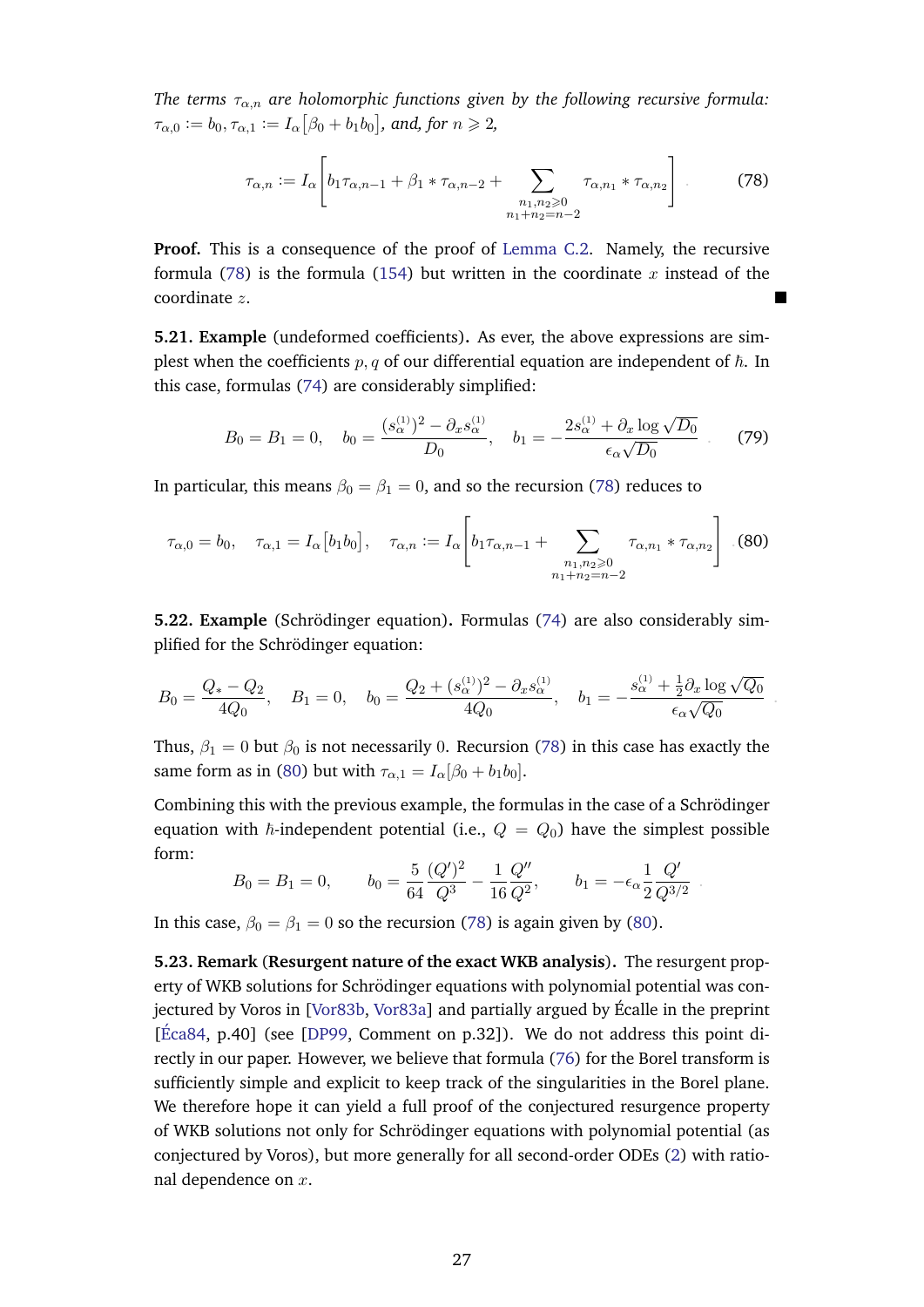#### **§ 5.4. Notable Special Cases and Examples**

In this subsection, we restate the existence and uniqueness results proved in this paper for two important classes of WKB geometry: closed and generic WKB trajectories. In both of these cases, the technical assumptions in [Theorem 5.2](#page-20-1) simplify considerably. Throughout this subsection, we maintain our background assumptions of [Part 5.1.](#page-19-2)

#### <span id="page-27-0"></span>**Closed WKB Trajectories**

The statement of [Theorem 5.2](#page-20-1) is simplest for closed trajectories. In this case, assumptions (1) and (2) are automatic because a closed trajectory can always be embedded in a WKB ring domain whose closure is a compact subset of X.

<span id="page-27-2"></span>**5.24. Corollary** (**Existence and uniqueness for closed WKB trajectories).**

*Let*  $\theta \in \Theta$  *be fixed. Suppose that the WKB*  $\theta$ *-trajectory passing through*  $x_0$  *is closed. Let*  $∪ ⊂ X$  *be any simply connected neighbourhood of*  $x_0$  *contained in a WKB*  $θ$ *-ring domain* R ⊂ X*. Then all the conclusions of [Theorem 5.2,](#page-20-1) [Lemma 5.3,](#page-20-4) [Corollary 5.7,](#page-21-0) and [Theorem 5.12](#page-23-0) hold verbatim simultaneously for both*  $\alpha = \pm$ *.* 

**5.25. Monodromy of exact WKB solutions on WKB ring domains.** The exact WKB solutions  $\psi_+,\psi_-$  from [Corollary 5.24](#page-27-2) extend to the entire WKB ring domain R but only as multivalued functions. Thanks to the explicit formula in [Lemma 5.3,](#page-20-4) their monodromy is easy to calculate.

**5.26. Proposition.** *The exact WKB solutions* ψ+, ψ<sup>−</sup> *from [Corollary 5.24](#page-27-2) extend via* the formula [\(60\)](#page-20-2) to multivalued holomorphic solutions on  $\mathsf{R}\times\mathsf{S}_{\theta}'$  with monodromy

<span id="page-27-3"></span>
$$
a_{\pm}(\hbar) := \exp\left(-\frac{1}{\hbar} \oint_{\gamma_{\pm}} s_{\pm}(x,\hbar) \,dx\right) , \tag{81}
$$

*where the integration contour* γ<sup>±</sup> *is any path contained in* R *and homotopic to the closed WKB* θ*-trajectory passing through* x<sup>0</sup> *and with orientation matching the orien*tation of the WKB  $(\theta, \pm)$ -ray. The monodromy  $a_\pm$  is a holomorphic function of  $\hbar \in \mathsf{S}'_\theta$ *which admits exponential Gevrey asymptotics in a halfplane:*

$$
a_{\pm}(\hbar) \simeq \widehat{a}_{\pm}(\hbar) := \exp\left(-\frac{1}{\hbar} \oint_{\gamma_{\pm}} \widehat{s}_{\pm}(x,\hbar) \,dx\right) \qquad \text{as } \hbar \to 0 \text{ along } \overline{A}_{\theta} \ . \tag{82}
$$

**5.27. Corollary** (**Existence and uniqueness in wider sectors).** *More generally, suppose that for every*  $\theta \in \Theta$ , the WKB  $\theta$ -trajectory passing through  $x_0$  is closed. Then U *can be chosen sufficiently small such that all the conclusions of [Theorem 5.9](#page-22-1) hold verbatim, and the monodromy* a<sup>±</sup> *extends to a holomorphic function on* S <sup>0</sup> *with exponential Gevrey asymptotics:*  $a_+(\hbar) \simeq \hat{a}_+(\hbar)$  *as*  $\hbar \to 0$  *along*  $\overline{A}$ *.* 

**5.28. Remark.** We note that upon writing  $s_{\pm}(x, \hbar) = \lambda_{\pm}(x) + \hbar S_{\pm}(x, \hbar)$ , the monodromy [\(81\)](#page-27-3) is expressed as

<span id="page-27-1"></span>
$$
a_{\pm}(\hbar) = \exp\left(-\frac{1}{\hbar} \oint_{\gamma_{\pm}} \lambda_{\pm}(x) dx\right) \exp\left(-\oint_{\gamma_{\pm}} S_{\pm}(x,\hbar) dx\right) . \tag{83}
$$

This expression is notable because the complex number  $\oint_{\gamma_\pm} \lambda_\pm(x) \,\mathrm{d} x$  is a *period* of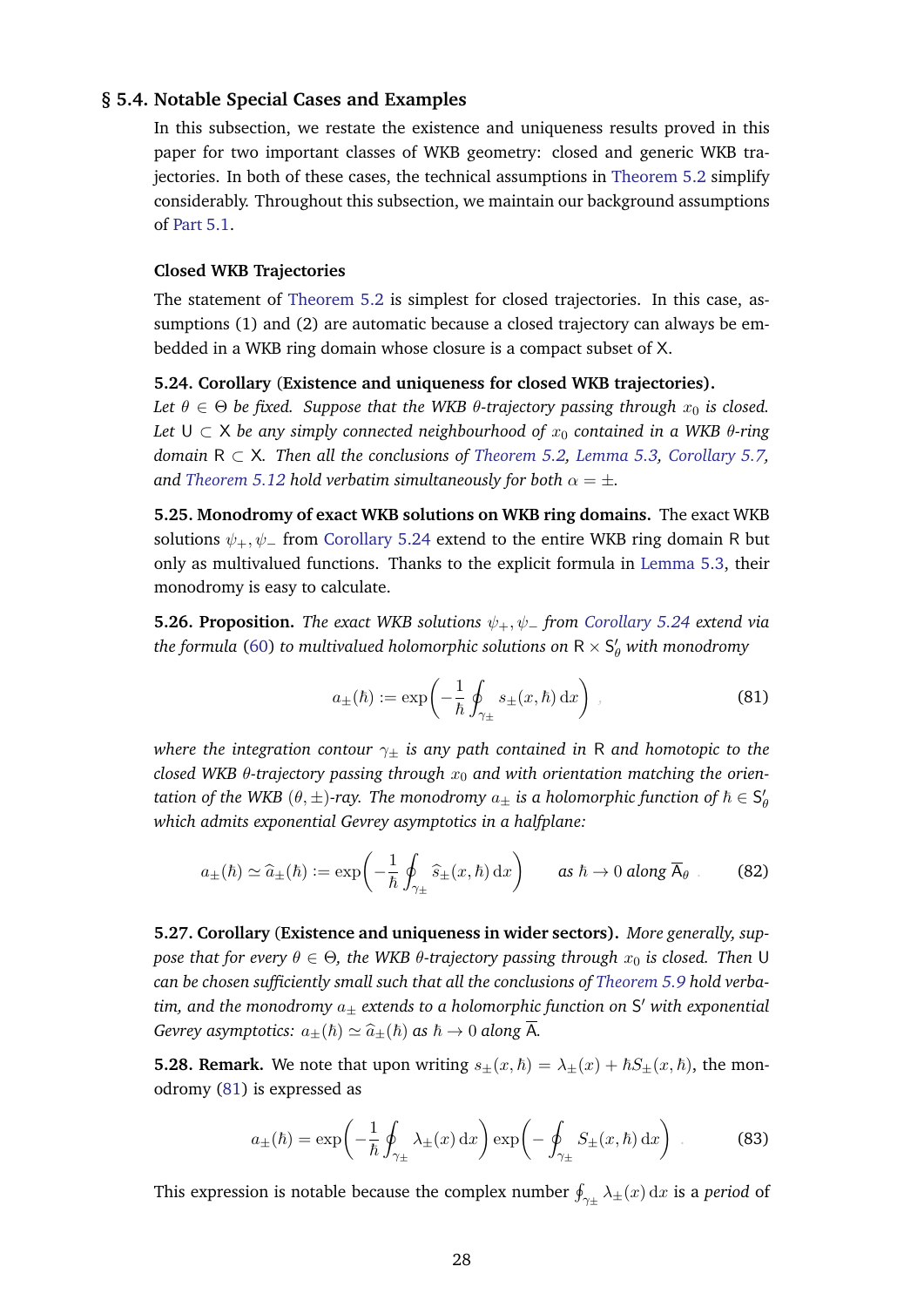a certain covering Riemann surface (called *spectral curve*) naturally associated with our differential equation (namely, the one given by the leading-order characteristic equation [\(17\)](#page-8-2)). These numbers, and therefore functions [\(83\)](#page-27-1), play pivotal role in the global analysis of such differential equations and more general meromorphic connections on Riemann surfaces. These topics are beyond the scope of this paper, but see for example [\[GMN13b\]](#page-56-19). More comments will appear in [\[Nik21a\]](#page-57-16).

#### **Generic WKB Trajectories**

For generic WKB rays, condition (1) in [Theorem 5.2](#page-20-1) is automatically taken care of by insisting (in the definition of generic rays) that the limiting point  $x_{\infty}$  is an infinite critical point; i.e., a pole of  $D_0$  of order  $m \ge 2$ . At the same time, condition (2) must still be imposed but it is somewhat simplified by the fact that  $D_0$  behaves like  $(x - x_{\infty})^{-m}$  near  $x_{\infty}$ . Altogether, we have the following statement.

#### <span id="page-28-0"></span>**5.29. Corollary** (**Existence and uniqueness for generic WKB rays).**

*Fix a sign*  $\alpha \in \{+, -\}$  *and a phase*  $\theta \in \Theta$ *. Suppose that the WKB*  $(\theta, \alpha)$ *-ray emanating from*  $x_0$  *is generic. Let*  $x_\infty \in \mathbb{C}_x$  *be the limiting infinite critical point of order*  $m \geq 2$ *. In addition, we make the following assumption on the coefficients*  $p, q$ :

<span id="page-28-1"></span>
$$
(x - x_{\infty})^{m/2} p(x, \hbar) \simeq (x - x_{\infty})^{m/2} \widehat{p}(x, \hbar) ,
$$
  

$$
(x - x_{\infty})^m q(x, \hbar) \simeq (x - x_{\infty})^m \widehat{q}(x, \hbar)
$$
 (84)

*as*  $\hbar \rightarrow 0$  *along*  $\overline{A}$ *, uniformly for all*  $x \in X$  *sufficiently close to*  $x_{\infty}$ *. Then*  $x_0$  *has a neighbourhood* U ⊂ X *such that all the conclusions of [Theorem 5.2,](#page-20-1) [Lemma 5.3,](#page-20-4) [Corollary 5.7,](#page-21-0) and [Theorem 5.12](#page-23-0) hold verbatim.*

Specifically,  $U \subset X$  can be chosen to be any simply connected domain containing  $x_0$ which is free of turning points and such that every WKB  $(\theta, \alpha)$ -ray emanating from U is generic and tends to  $x_{\infty}$ . Note that the assumption in [Corollary 5.29](#page-28-0) that the WKB  $(\theta, \alpha)$ -ray emanating from  $x_0$  is generic guarantees that such a neighbourhood U always exists, see [Part 4.13.](#page-18-2)

<span id="page-28-3"></span>**5.30. Example** (Mildly perturbed coefficients). If the coefficients  $p, q$  of the differ-ential equation [\(2\)](#page-3-2) are at most polynomial in  $\hbar$  (i.e., if  $p, q \in \mathcal{O}(X)[\hbar]$ ) then condition [\(84\)](#page-28-1) simplifies even further as follows: for every  $k \geq 0$ ,

<span id="page-28-2"></span>(pole order of  $p_k$  at  $x_{\infty}$ )  $\leq \frac{1}{2}m$  and (pole order of  $q_k$  at  $x_{\infty}$ )  $\leq m$  . (85)

**5.31. Corollary** (**Existence and uniqueness in wider sectors).** *More generally, suppose that for every*  $\theta \in \Theta$ , the WKB  $\theta$ -trajectory passing through  $x_0$  is generic, and that *condition* [\(84\)](#page-28-1) *is satisfied at the (necessarily* θ*-independent) limiting infinite critical point* x∞*. Then* U *can be chosen sufficiently small such that all the conclusions of [Theorem 5.9](#page-22-1) hold verbatim.*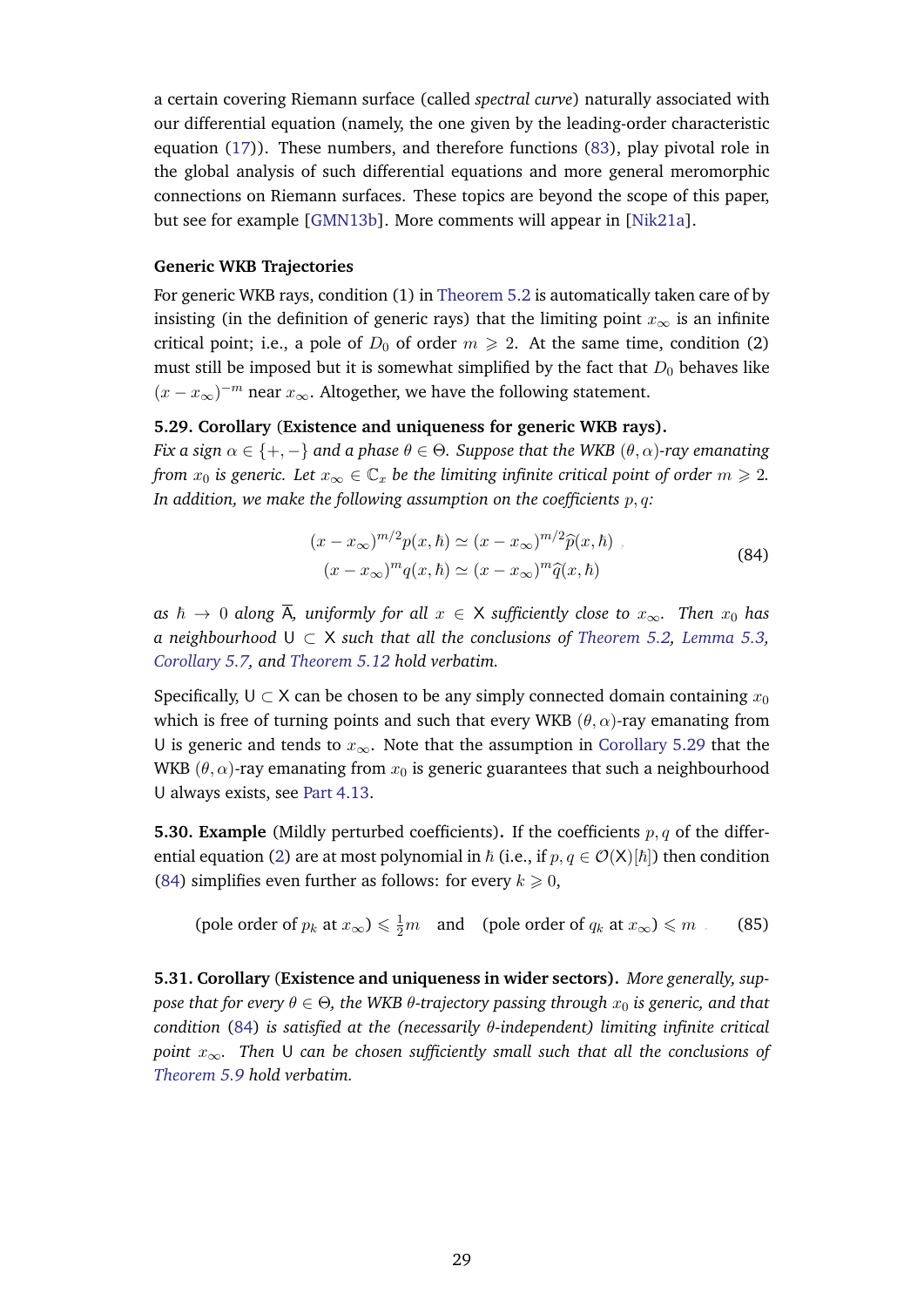**5.32. The exact WKB basis on a WKB strip domain.** If the WKB trajectory through  $x_0$  is generic, then [Corollary 5.29](#page-28-0) yields two exact WKB solutions, one for each WKB ray emanating from  $x_0$ . These exact WKB solutions define a basis of exact solutions on any WKB strip domain containing the WKB trajectory through  $x_0$ . To be precise, we have the following statement.

**5.33. Corollary.** *Suppose the WKB*  $\theta$ *-trajectory passing through*  $x_0$  *is generic, and let* U ⊂ X *be any WKB* θ*-strip containing* x0*. Let* x±∞ ∈ C<sup>x</sup> *be the two limiting infinite critical points of order*  $m_+ \geq 2$ . In addition, we make the following assumption on the *coefficients* p, q*:*

$$
(x - x_{\pm\infty})^{m_{\pm}/2} p(x,\hbar) \simeq (x - x_{\pm\infty})^{m_{\pm}/2} \widehat{p}(x,\hbar) ,
$$
  

$$
(x - x_{\pm\infty})^{m_{\pm}} q(x,\hbar) \simeq (x - x_{\pm\infty})^{m_{\pm}} \widehat{q}(x,\hbar)
$$
 (86)

as  $\hbar \to 0$  along  $\overline{A}_{\theta}$ , uniformly for all  $x \in X$  sufficiently close to  $x_{+\infty}$ . Then all the con*clusions of [Theorem 5.2,](#page-20-1) [Theorem 5.2,](#page-20-1) [Lemma 5.3,](#page-20-4) [Corollary 5.7,](#page-21-0) and [Theorem 5.12](#page-23-0) hold verbatim for both*  $\alpha = \pm$ *.* 

#### **§ 5.5. Relation to Previous Work**

<span id="page-29-0"></span>In this final subsection, we explain how our results relate to other works about the existence of WKB solutions.

**5.34. Remark** (**Relation to the work of Nemes**)**.** In the recent paper [\[Nem21\]](#page-57-10), Nemes considers Schrödinger equations of the form $^2$  $^2$ 

<span id="page-29-1"></span>
$$
\hbar^2 \partial_z^2 W = (1 + a_1(z)\hbar + a_2(z)\hbar^2)W , \qquad (87)
$$

where  $a_1, a_2$  are holomorphic functions on a domain  $\Omega \subset \mathbb{C}_z$  which contains an infinite horizontal strip. Using a Banach fixed-point theorem argument, he shows (see [\[Nem21,](#page-57-10) Theorem 1.1]) that under certain boundedness assumptions on the coefficients  $a_1, a_2$  (see [\[Nem21,](#page-57-10) Conditions 1.1 and 1.2]), the Schrödinger equation [\(87\)](#page-29-1) has (in our terminology) two exact solutions  $W^{\pm} = W^{\pm}(x,\hbar)$ , defined for all  $(z, \hbar) \in \Omega_0^{\pm} \times S'$  where S' is a Borel disc with opening A :=  $(-\pi/2, +\pi/2)$  and  $\Omega_0^\pm\Subset\Omega$  are any properly contained horizontal halfstrips (unbounded respectively as  $z \to \pm \infty$ ). The following proposition asserts that this existence result is a corollary of our main theorem.

**5.35. Proposition.** *[Theorem 5.2](#page-20-1) (or, more specifically, [Example 5.5\)](#page-21-1) implies Theorem 1.1 and the first assertion of Theorem 2.1 in [\[Nem21\]](#page-57-10).*

**Proof.** For the equation [\(87\)](#page-29-1), the leading-order characteristic discriminant  $D_0 = 1$ , so condition (1) of [\(5.2\)](#page-20-1) is vacuously true. The boundedness Conditions 1.1 and 1.2 in [\[Nem21\]](#page-57-10) imply in particular that the coefficients  $a_1, a_2$  are bounded on  $\Omega_0^{\pm}$ , which by the discussion in [Example 5.5](#page-21-1) means condition (2) of [Theorem 5.2](#page-20-1) is met. So Theorem 1.1 in [\[Nem21\]](#page-57-10) follows. Finally, the first assertion of Theorem 2.1 in [\[Nem21\]](#page-57-10) is a special case of [Lemma 5.14.](#page-23-1)

<sup>&</sup>lt;sup>2</sup>Explicitly, the notations compare as follows: equation (1.3) in [\[Nem21\]](#page-57-10) is our equation [\(87\)](#page-29-1) with  $u \leftrightarrow \hbar^{-1}$ ,  $\xi \leftrightarrow z$ ,  $\phi \leftrightarrow a_1$ ,  $\psi \leftrightarrow a_2$ ,  $W(u,\xi) \leftrightarrow W(z,\hbar)$ , and  $\mathbf{G} \leftrightarrow \Omega$ .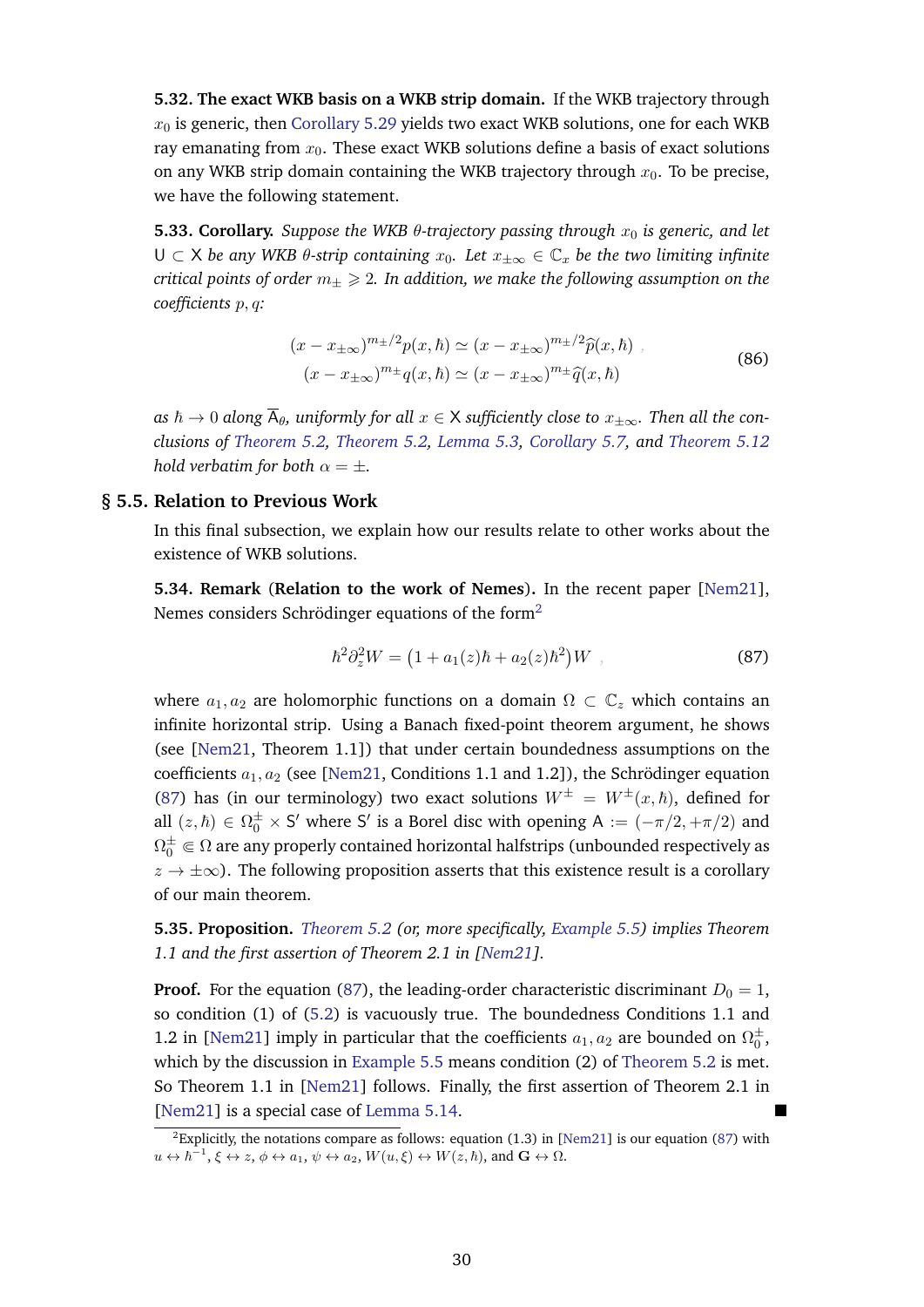**5.36.** Equations of the form [\(87\)](#page-29-1) can be related by means of a Liouville transformation  $z = \Phi(x)$  from [\(51\)](#page-16-0) to Schrödinger equations of the form ([10\)](#page-6-1) with potentials that are at most quadratic in  $\hbar$ ; i.e.,  $Q(x,\hbar)=Q_0(x)+\hbar Q_1(x)+\hbar^2 Q_2(x)$ . Explicitly, the unknown variables  $\psi$  and W are related by

$$
\psi(x,\hbar) = Q_0^{-1/4}(x)W(\frac{1}{2}\Phi(x),\hbar)
$$

,

and the coefficients are related by

$$
a_1(\tfrac{1}{2}\Phi(x)) := \frac{Q_1(x)}{Q_0(x)} \quad \text{and} \quad a_2(\tfrac{1}{2}\Phi(x)) := \frac{Q_2(x)}{Q_0(x)} - \frac{1}{Q_0^{3/4}(x)} \partial_x^2\left(\frac{1}{Q_0^{1/4}(x)}\right) \; .
$$

However, note that this transformation of the unknown variable involves a choice of a fourth-root branch  $Q_0^{1/4}$  $_0^{1/4}$  and, more importantly, even if  $W = W(z, \hbar)$  is a solution of [\(87\)](#page-29-1) for z in some domain  $\Omega_0^{\pm} \subset \Omega$ , then  $\psi(x,\hbar)$  is a well-defined solution only if  $W(z_1, \hbar) = W(z_2, \hbar)$  whenever  $\Phi^{-1}(z_1) = \Phi^{-1}(z_2)$ . The explicit approach pursued in our paper (aided specifically by the recursive formula of [Proposition 5.20\)](#page-25-0) makes this verification obvious.

<span id="page-30-1"></span>**5.37. Remark** (**Relation to the work of Koike-Schafke ¨** )**.** Some of the results in a number of references mentioned in the introduction (see paragraph 5 of [Part 1.2\)](#page-2-0) rely on the statement of Theorem 2.17 presented in [\[IN14\]](#page-56-14) from an unpublished work of Koike and Schäfke on the Borel summability of formal WKB solutions of Schrödinger equations with polynomial potential. The following proposition asserts that our results imply part (a) of Theorem 2.17 in [\[IN14\]](#page-56-14). Part (b) of Theorem 2.17 in [\[IN14\]](#page-56-14) will be derived from a more general result in [\[Nik21b\]](#page-57-17). It is also stated in Theorem 2.18 in [\[IN14\]](#page-56-14) that Theorem 2.17 in [\[IN14\]](#page-56-14) holds for any compact Riemann surface: this theorem will also be derived as a special case of a more general result in [\[Nik21a\]](#page-57-16).

#### **5.38. Proposition.** *[Corollary 5.29](#page-28-0) implies part (a) of Theorem 2.17 in [\[IN14\]](#page-56-14).*

**Proof.** The main assumption for Theorem 2.17 in [\[IN14\]](#page-56-14) is that the potential Q is a polynomial in  $\hbar$  with rational coefficients  $Q_k$  whose behaviour at the poles is as stated in Assumption 2.5 and the third bullet point of Assumption 2.3 in [\[IN14\]](#page-56-14). We claim that these assumptions are a special case of [\(85\)](#page-28-2) in [Example 5.30](#page-28-3)

First, let us explain how the notation in [\[IN14\]](#page-56-14) compares with ours. In [\[IN14\]](#page-56-14), the equation variable z is the same as our variable x, and the large parameter  $\eta$  is our  $\hbar^{-1}$ . The authors consider Schrödinger equations of the form ([10\)](#page-6-1) but where  $Q(x, \hbar) = Q_0(x) + Q_1(x)\hbar + \cdots$  is a polynomial in  $\hbar$  (cf. [\[IN14,](#page-56-14) equation (2.2)]). This is the situation in [Example 5.30](#page-28-3) with  $p_k = 0$  for all k. In the statement of Theorem 2.17 (a) in [\[IN14\]](#page-56-14), the chosen point  $z \in D$  in a Stokes region D (= a maximal WKB strip domain) is our regular basepoint  $x_0 \in X$ .

<span id="page-30-0"></span>Let  $x_{\infty}$  be the pole in question either on the boundary of X or at infinity in  $\mathbb{C}_x$ . By the assumptions in [Corollary 5.29,](#page-28-0)  $x_{\infty}$  is an infinite critical point, which means in particular that the pole order of  $Q_0$  at  $x_\infty$  is  $m \geq 2$ , which coincides with the third bullet point of Assumption 2.3 in [\[IN14\]](#page-56-14). Parts (i) and (iii) of Assumption 2.5 in [\[IN14\]](#page-56-14) are also clearly included in [\(85\)](#page-28-2). Finally, part (ii) of Assumption 2.5 in [\[IN14\]](#page-56-14) is included in [\(85\)](#page-28-2) because  $1 + \frac{1}{2}m < m$  whenever  $m \ge 3$ .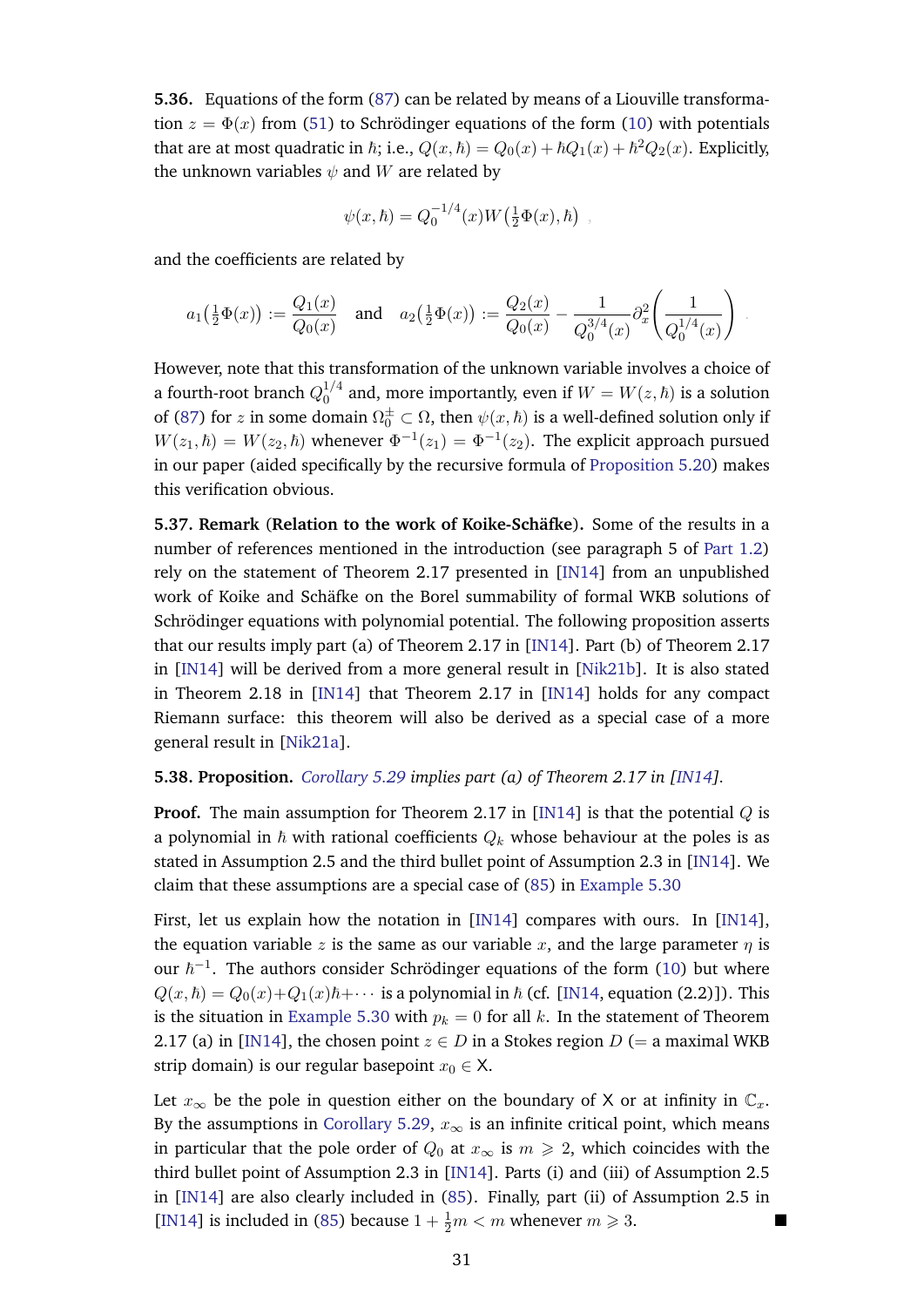<span id="page-31-2"></span>

Figure 4: Examples of sectorial domains. (a): an arbitrary sectorial domain with opening A. (b): straight sector with opening A and some radius  $R > 0$ . (c): a Borel disc with diameter  $\delta > 0$ .

# **Appendix A. Basics of Usual Asymptotics**

<span id="page-31-1"></span>**A.1. Sectorial domains.** Fix a circle  $\mathbb{S}^1 := \mathbb{R}/2\pi\mathbb{Z}$  once and for all. We refer to its points as *directions*, and we think of it as the set of directions at the origin in  $\mathbb{C}_{\hbar}$  when  $\hbar$  is written in polar coordinates. More precisely, we consider the *realoriented blowup* of the complex plane  $\mathbb{C}_h$  at the origin, which by definition is the bordered Riemann surface  $[\mathbb{C}_\hbar:0]:=\mathbb{R}_+\times\mathbb{S}^1$  with coordinates  $(r,\theta),$  where  $\mathbb{R}_+$  is the nonnegative reals. The projection  $[\mathbb{C}_h: 0] \to \mathbb{C}_h$  sends  $(r, \theta) \mapsto re^{i\theta}$ , which is a biholomorphism away from the circle of directions. See [Fig. 4](#page-31-2) for an illustration.

A *sectorial domain* near the origin in  $\mathbb{C}_\hbar$  is a simply connected domain S  $\subset \mathbb{C}_\hbar^*$  =  $\mathbb{C}_\hbar\setminus\{0\}$  whose closure  $\overline{\mathsf{S}}$  in  $[\mathbb{C}_\hbar:0]$  intersects the boundary circle  $\mathbb{S}^1$  in a closed arc  $\overline{\sf A} \subset \mathbb{S}^1$  with nonzero length. In this case, the open arc A is called the  $\bm{opening}$  of S, and its length |A| is called the *opening angle* of S. A *proper subsectorial domain* S<sub>0</sub> ⊂ S is one whose closure  $\overline{S}_0$  in  $[{\mathbb C}_h : 0]$  is contained in S. This means in particular that the opening A<sub>0</sub> of S<sub>0</sub> is compactly contained in A; i.e.,  $\overline{A}_0 \subset A$ .

The simplest example of a sectorial domain S is of course a *straight sector* of radius  $\delta > 0$  and opening A, which is the set of points  $\hbar \in \mathbb{C}_{\hbar}$  satisfying  $\arg(\hbar) \in A$  and  $0 < |h| < R$ . The most typical example of a sectorial domain encountered in this paper is a *Borel disc* of *diameter*  $\delta > 0$ :

$$
\mathsf{S} = \left\{ \hbar \in \mathbb{C}_{\hbar} \; \middle| \; \mathrm{Re}(1/\hbar) > 1/\delta \right\} \tag{88}
$$

<span id="page-31-0"></span>Its opening is A =  $(-\pi/2, +\pi/2)$ . Notice that any straight sector with opening A contains a Borel disc, but a Borel disc contains no straight sectors with opening A. It is also not difficult to see that any sectorial domain with opening A contains a Borel disc. More generally, we will consider Borel discs bisected by some direction  $\theta \in \mathbb{S}^1$ :

$$
\mathsf{S}_{\theta} = \left\{ \hbar \in \mathbb{C}_{\hbar} \mid \operatorname{Re}(e^{i\theta}/\hbar) > 1/\delta \right\} \ . \tag{89}
$$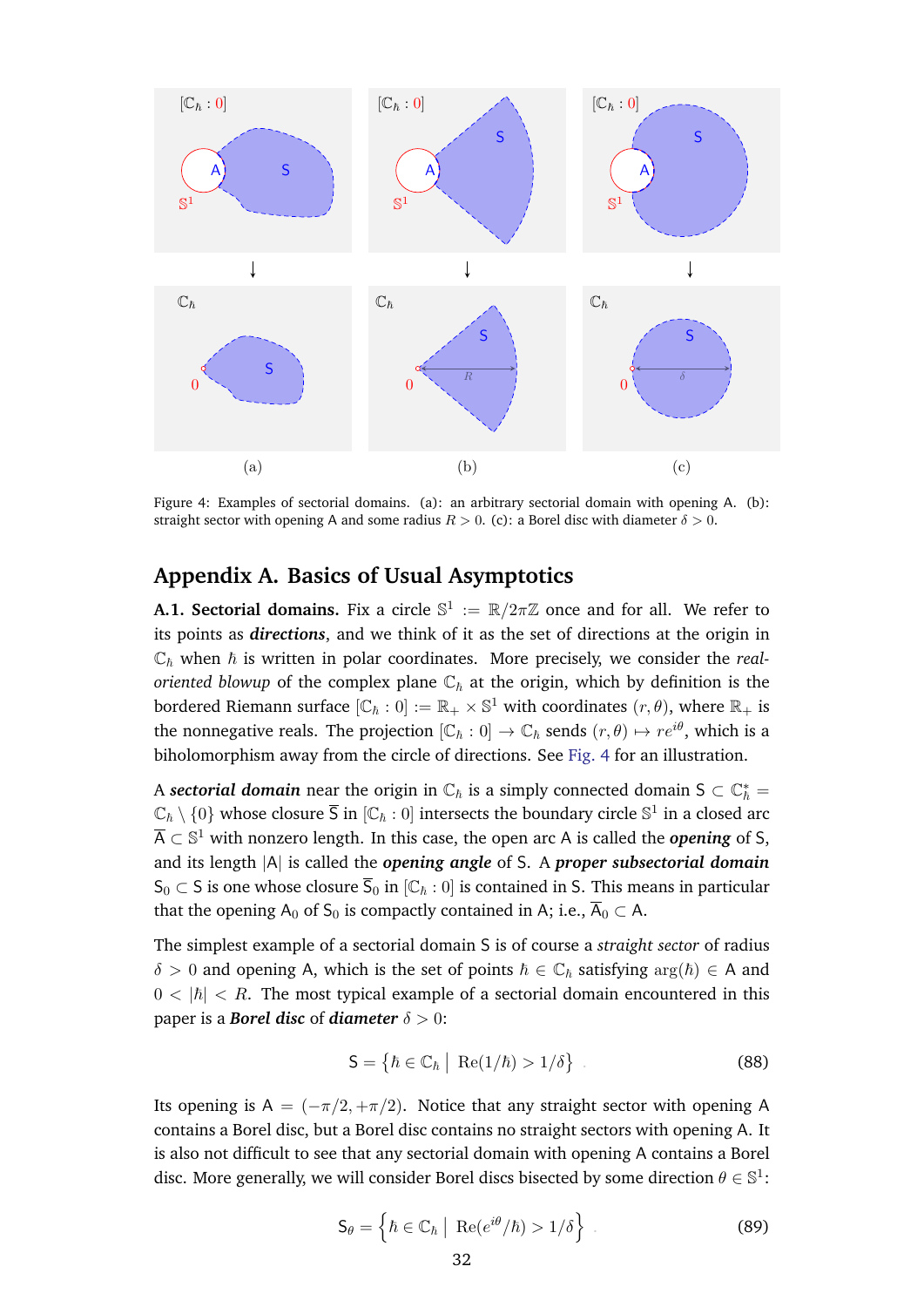# **§ A.1. Poincare Asymptotics in One Dimension ´**

First, for the benefit of the reader and to fix some notation, let us briefly recall some basic notions from asymptotic analysis in one complex variable. We denote by  $\mathbb{C}[\![\hbar]\!]$ the ring of formal power series in  $\hbar$ , and by  $\mathbb{C}\{\hbar\}$  the ring of convergent power series in  $\hbar$ . Fix an arc of directions A  $\subset \mathbb{S}^1$ . We denote by  $\mathcal{O}(\mathsf{S})$  the ring of holomorphic functions on a sectorial domain  $S \subset \mathbb{C}_{\hbar}$  with opening A.

<span id="page-32-1"></span>**A.2. Sectorial germs.** For the purpose of asymptotic behaviour as  $\hbar \to 0$ , the actual nonzero radial size of S is irrelevant. So it is better to consider *germs* of holomorphic functions defined on sectorial domains with opening A, formally defined next.

**A.3. Definition.** A *sectorial germ* on A is an equivalence class of pairs (f, S) where  $S \subset \mathbb{C}_{\hbar}$  is a sectorial domain with opening A and f is a holomorphic function on S. Two such pairs  $(f, S)$  and  $(f', S')$  are considered equivalent if the intersection  $S \cap S'$ contains a sectorial domain S" with opening A on which  $f$  and  $f'$  are equal.

Sectorial germs on A form a ring which we denote by  $\mathcal{O}(A)$ . For any sectorial domain  $S \subset \mathbb{C}_{\hbar}$  with opening A, there is a map  $\mathcal{O}(S) \to \mathcal{O}(A)$  that sends a holomorphic function  $f$  to the corresponding sectorial germ.

TERMINOLOGY: For the benefit of the reader who is uncomfortable with the language of germs, we stress that every sectorial germ on A can be represented by an actual holomorphic function  $f \in \mathcal{O}(S)$  on some sectorial domain S. In fact, we normally denote the equivalence class of any pair  $(f, S)$  simply by " $f$ " and we often even refer to it as a *holomorphic function on* A.

**A.4. Poincaré asymptotics.** Recall that a holomorphic function  $f \in \mathcal{O}(S)$  defined on a sectorial domain S is said to admit (*Poincaré*) *asymptotics as*  $\hbar \rightarrow 0$  *along* A if there is a formal power series  $\widehat{f}(\hbar) \in \mathbb{C}[\![\hbar]\!]$  such that the order-n remainder

$$
R_n(\hbar) := f(\hbar) - \sum_{k=0}^{n-1} f_k \hbar^k
$$
\n(90)

is bounded by  $\hbar^n$  for all sufficiently small  $\hbar \in S$ . That is, for every  $n \geq 0$ , and every compactly contained subarc  $A_0 \in A$ , there is a sectorial subdomain  $S_0 \subset S$  with opening  $A_0$  and a real constant  $C_{n,0} > 0$  such that

<span id="page-32-2"></span>
$$
\left|R_n(\hbar)\right| \leqslant C_{n,0}|\hbar|^n\tag{91}
$$

for all  $h \in S_0$ . The constants  $C_{n,0}$  may depend on n and the opening  $A_0$ . If this is the case, we write

<span id="page-32-3"></span>
$$
f(\hbar) \sim \hat{f}(\hbar) \qquad \qquad \text{as } \hbar \to 0 \text{ along } A \tag{92}
$$

<span id="page-32-0"></span>Sectorial germs with this property form a subring  $A(A) \subset O(A)$ , and the asymptotic expansion map defines a ring homomorphism  $\mathfrak{E} : \mathcal{A}(A) \to \mathbb{C}[[\hbar]]$ .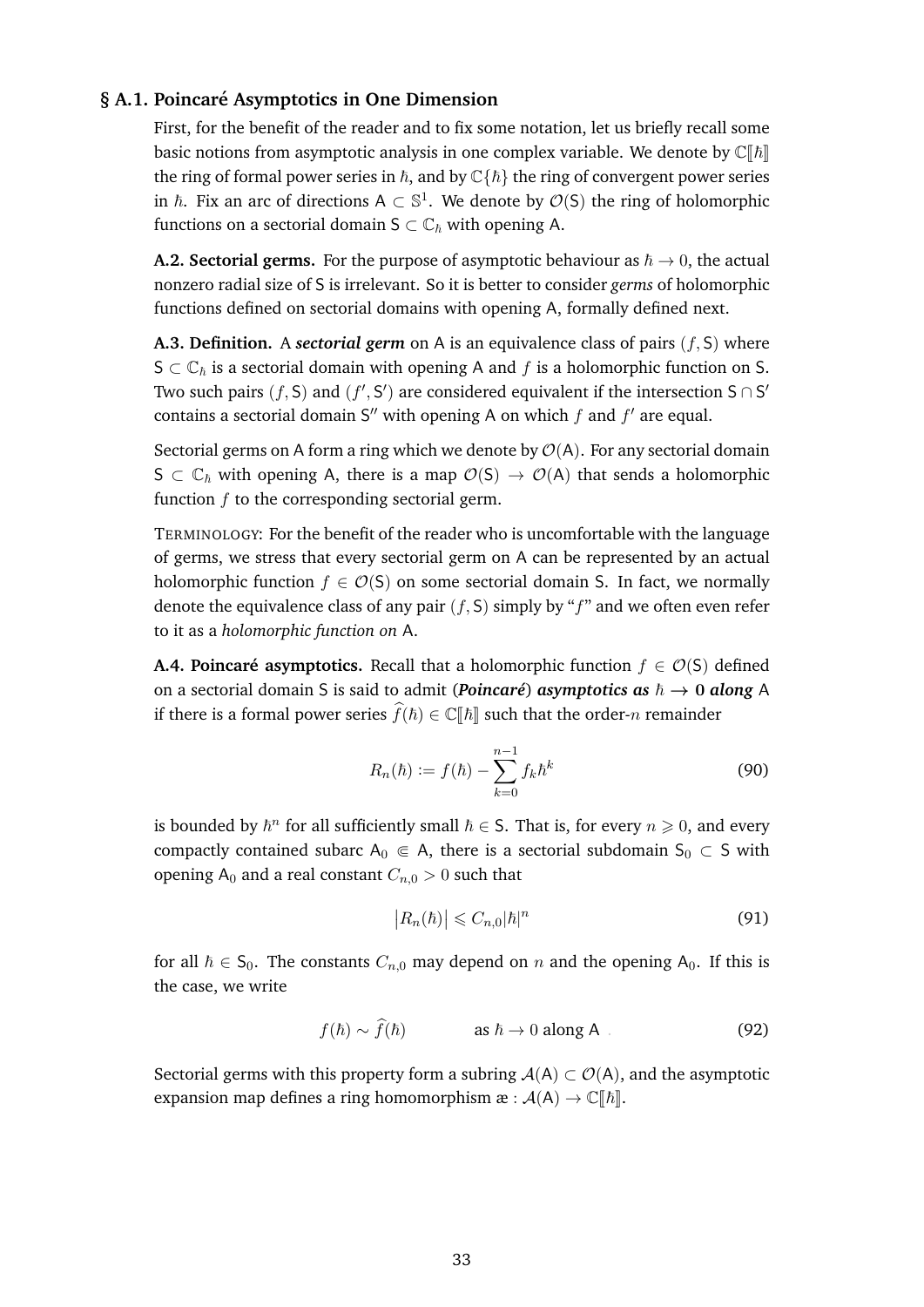**A.5. Asymptotics along a closed arc.** Furthermore, we will write

<span id="page-33-3"></span>
$$
f(\hbar) \sim \hat{f}(\hbar) \qquad \qquad \text{as } \hbar \to 0 \text{ along } \overline{A} \tag{93}
$$

if the constants  $C_{n,0}$  in [\(91\)](#page-32-2) can be chosen uniformly for all compactly contained subarcs  $A_0 \in A$  (i.e., independent of  $A_0$  so that  $C_{n,0} = C_n$  for all n). Obviously, if a function f admits asymptotics along A, then it admits asymptotics along  $\overline{A}_0$  for any A<sub>0</sub> ∈ A. Sectorial germs with this property form a subring  $A(\overline{A}) \subset A(A)$ .

For example, the function  $e^{-1/\hbar}$  admits asymptotics as  $\hbar\to 0$  along the open arc A =  $(-\pi/2, +\pi/2)$  (where it is asymptotic to 0), but *not* along the closed arc  $\overline{A}$  =  $[-\pi/2, +\pi/2]$ , because the constants  $C_{n,0}$  in the asymptotic estimates [\(91\)](#page-32-2) blow up as A<sub>0</sub> approaches A. Thus,  $e^{-1/\hbar}$  is an element of  $\mathcal{A}(A)$  but not of  $\mathcal{A}(\overline{A})$ .

#### **§ A.2. Uniform Poincare Asymptotics ´**

<span id="page-33-0"></span>Now, suppose we also have a domain  $U \subset \mathbb{C}_r$ .

**A.6. Power series with holomorphic coefficients.** We denote by  $\mathcal{O}(U)[\hbar]$  the set of formal power series in  $h$  with holomorphic coefficients on U:

$$
\widehat{f}(x,\hbar) = \sum_{k=0}^{\infty} f_k(x)\hbar^k \in \mathcal{O}(\mathsf{U})[\![\hbar]\!]
$$
\n(94)

Let us also introduce the subsets  $\mathcal{O}_u(U)\{\hbar\}$  and  $\mathcal{O}(U)\{\hbar\}$  of  $\mathcal{O}(U)\{\hbar\}$  consisting of, respectively, uniformly and locally-uniformly convergent power series on U. We will not have any use for pointwise convergence (or other pointwise regularity statements), so we do not introduce any special notation for those.

<span id="page-33-1"></span>**A.7. Semisectorial germs.** Since we are only interested in keep track of the asymptotic behaviour as  $\hbar \rightarrow 0$  along A, we focus our attention on holomorphic functions of  $(x, \hbar)$  which behave like sectorial germs in  $\hbar$ . More precisely, we introduce the following definition.

<span id="page-33-2"></span>**A.8. Definition.** A *semisectorial germ* on (U; A) is an equivalence class of pairs (*f*, U) where *f* is a holomorphic function on the domain  $\mathbb{U}$  ⊂  $\mathsf{U} \times \mathbb{C}_{\hbar}^*$  with the following property: for every point  $x_0 \in U$ , there is a neighbourhood  $U_0 \subset U$  of  $x_0$ and a sectorial domain S<sub>0</sub> with opening A such that  $U_0 \times S_0 \subset \mathbb{U}$ . Any two such pairs  $(f, U)$  and  $(f', U')$  are considered equivalent if, for every  $x_0 \in U$ , the intersection  $\mathsf{S}_0 \cap \mathsf{S}'_0$  contains a sectorial domain  $\mathsf{S}''_0$  with opening A such that the restrictions of  $f$ and  $f'$  to  $\mathsf{U}_0 \times \mathsf{S}_0''$  are equal.

TERMINOLOGY: We will often abuse terminology and refer to semisectorial germs  $f \in \mathcal{O}(U; A)$  as *holomorphic functions on*  $(U; A)$ .

Typically, U is a product domain  $U \times S$  for some S or a (possibly countable) union of product domains. Notice that in particular the projection of U onto the first component is necessarily U. Semisectorial germs form a ring which we denote by  $\mathcal{O}(\sf{U};\sf{A})$ . For any domain  $\mathbb{U}\subset\mathbb{C}^2_{x\hbar}$  as above, there is a map  $\mathcal{O}(\mathbb{U})\to\mathcal{O}(\sf{U};\sf{A})$  sending a holomorphic function  $f$  on  $U$  to the corresponding semisectorial germ; i.e., the equivalence class of f in  $\mathcal{O}(U; A)$ . There is also a map  $\mathcal{O}(U)\{\hbar\} \to \mathcal{O}(U)(A)$  for any A given by restriction.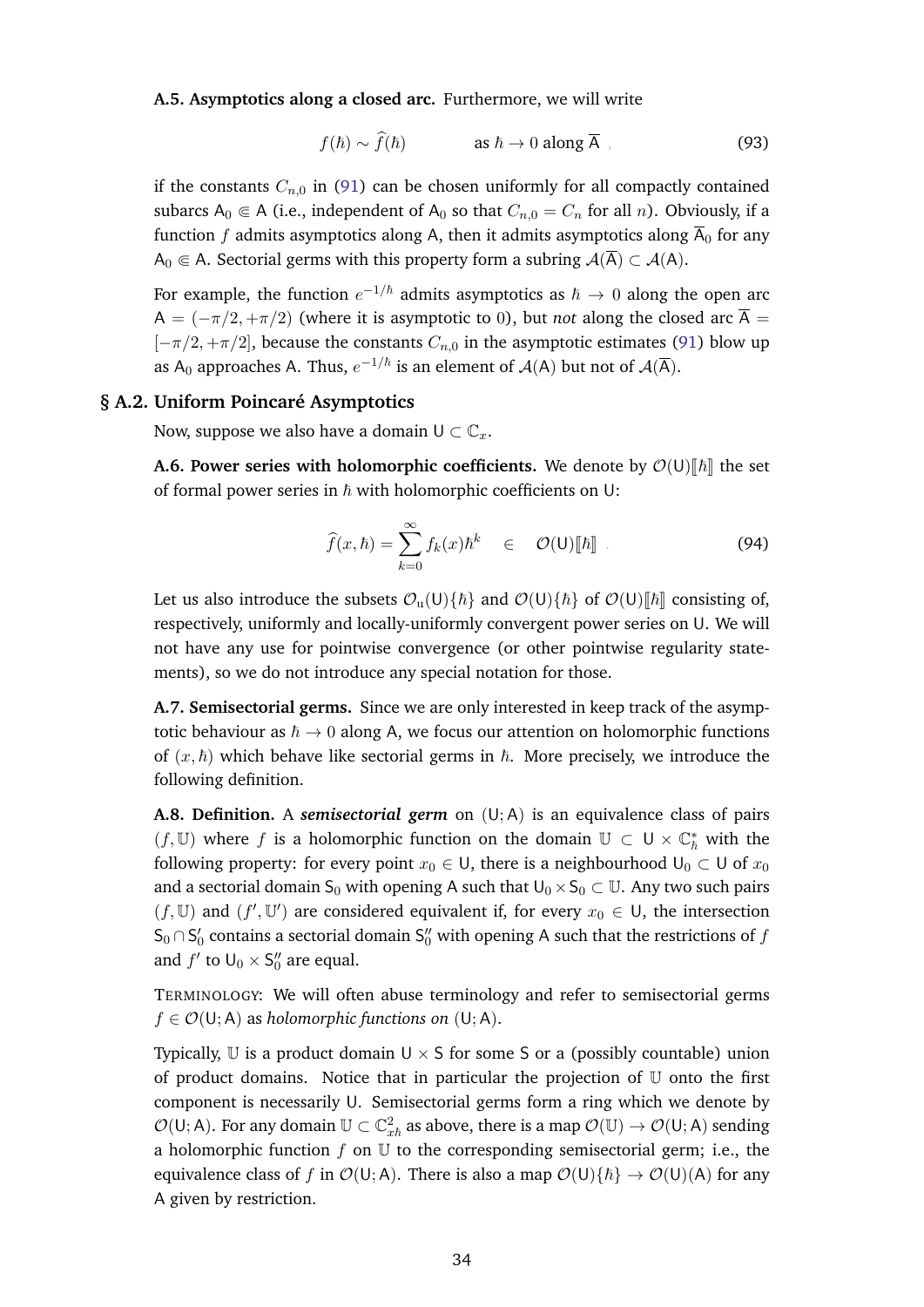**A.9. Uniform Poincaré asymptotics.** Consider the product space  $\mathbb{U} = \mathbb{U} \times \mathbb{S}$  where S is a sectorial domain with opening A, or more generally let  $U$  be a domain of the form described in [Definition A.8.](#page-33-2) Recall that a holomorphic function  $f \in \mathcal{O}(\mathbb{U})$ is said to admit (pointwise Poincaré) *asymptotics as*  $\hbar \rightarrow 0$  *along* A if there is a formal power series  $\widehat{f}(x, \hbar) \in \mathcal{O}(U)[\hbar]$  such that for every  $n \geq 0$ , every  $x \in U$ , and every compactly contained subarc  $A_0 \in A$ , there is a sectorial domain S<sub>0</sub> with opening A<sub>0</sub> and a real constant  $C_{n,x,0} > 0$  which satisfies the following inequality:

<span id="page-34-3"></span><span id="page-34-1"></span>
$$
\left| R_n(x,\hbar) \right| = \left| f(x,\hbar) - \sum_{k=0}^{n-1} f_k(x)\hbar^k \right| \leq C_{n,x,0} |\hbar|^n \tag{95}
$$

for all  $h \in S_0$ . The constant  $C_{n,x,0}$  may depend on  $n, x$ , and the opening  $A_0$ . We say that f admits *uniform asymptotics* on U *as*  $\hbar \rightarrow 0$  *along* A if  $C_{n,x,0}$  can be chosen to be independent of x (i.e., so that  $C_{n,x,0} = C_{n,0}$ ). We also say that f admits *locally uniform asymptotics on* U *as*  $\hbar \rightarrow 0$  *along* A if every point in U has a neighbourhood on which  $f$  admits uniform asymptotics. In these cases, we write, respectively,

$$
f(x, \hbar) \sim f(x, \hbar)
$$
 as  $\hbar \to 0$  along A, unif.  $\forall x \in U$  ; (96)

<span id="page-34-2"></span>
$$
f(x, \hbar) \sim f(x, \hbar)
$$
 as  $\hbar \to 0$  along A, loc.

We denote the subrings consisting of semisectorial germs satisfying [\(96\)](#page-34-1) or [\(97\)](#page-34-2) respectively by  $\mathcal{A}_u(U; A)$  and  $\mathcal{A}(U; A)$ . The asymptotic expansion map defines a ring homomorphism  $\mathfrak{E}: \mathcal{A}(\mathsf{U}; \mathsf{A}) \to \mathcal{O}(\mathsf{U})[\![\hbar]\!]$ . An elementary application of the Cauchy integral formula shows that the ring  $A(U; A)$  (but not  $A_U(U; A)$ ) is preserved under differentiation with respect to  $x$ ; that is,  $\partial_x\big(\mathcal{A}(\mathsf{U};\mathsf{A})\big) \subset \mathcal{A}(\mathsf{U};\mathsf{A}).$ 

**A.10. Uniform Poincare asymptotics along a closed arc. ´** If in addition to [\(96\)](#page-34-1) or [\(97\)](#page-34-2), the constants  $C_{n,x,0}$  can be chosen uniformly for all  $A_0 \in A$  (i.e., so that  $C_{n,x,0} = C_{n,x}$  for all n and x), we will write, respectively,

 $f(x, \hbar) \sim \hat{f}(x, \hbar)$  as  $\hbar \to 0$  along  $\overline{A}$ , unif.  $\forall x \in U$  ; (98)

<span id="page-34-5"></span><span id="page-34-4"></span>
$$
f(x, \hbar) \sim \hat{f}(x, \hbar)
$$
 as  $\hbar \to 0$  along  $\overline{A}$ , loc.

Holomorphic functions satisfying these conditions form subrings which we denote respectively by  $\mathcal{A}_{\mathfrak{u}}(U; \overline{A}) \subset \mathcal{A}_{\mathfrak{u}}(U; A)$  and  $\mathcal{A}(U; \overline{A}) \subset \mathcal{A}(U; A)$ . Again, the ring  $\mathcal{A}(U; \overline{A})$ (but not the ring  $\mathcal{A}_u(U;\overline{A}))$  is preserved by differentiation:  $\partial_x(\mathcal{A}(U;\overline{A})) \subset \mathcal{A}(U;\overline{A})$ .

#### **§ A.3. Gevrey Asymptotics**

<span id="page-34-0"></span>For the purposes of the main construction in this paper, the notion of Poincaré asymptotics is too weak. A powerful and systematic way to refine Poincaré asymptotics is known as *Gevrey asymptotics*. The basic principle behind it is to strengthen the asymptotic requirements by specifying the dependence on  $n$  of the constants  $C_{n,0}$  in [\(91\)](#page-32-2) and  $C_{n,x,0}$  in [\(95\)](#page-34-3). In this paper, we use only the simplest Gevrey regularity class (more properly known as *1-Gevrey asymptotics*) which requires the asymptotic bounds to grow essentially like n!. See, for example, [\[LR16,](#page-57-21) §1.2] for a more general introduction to Gevrey asymptotics. As before, for the benefit of the reader we first recall Gevrey asymptotics in one complex dimension.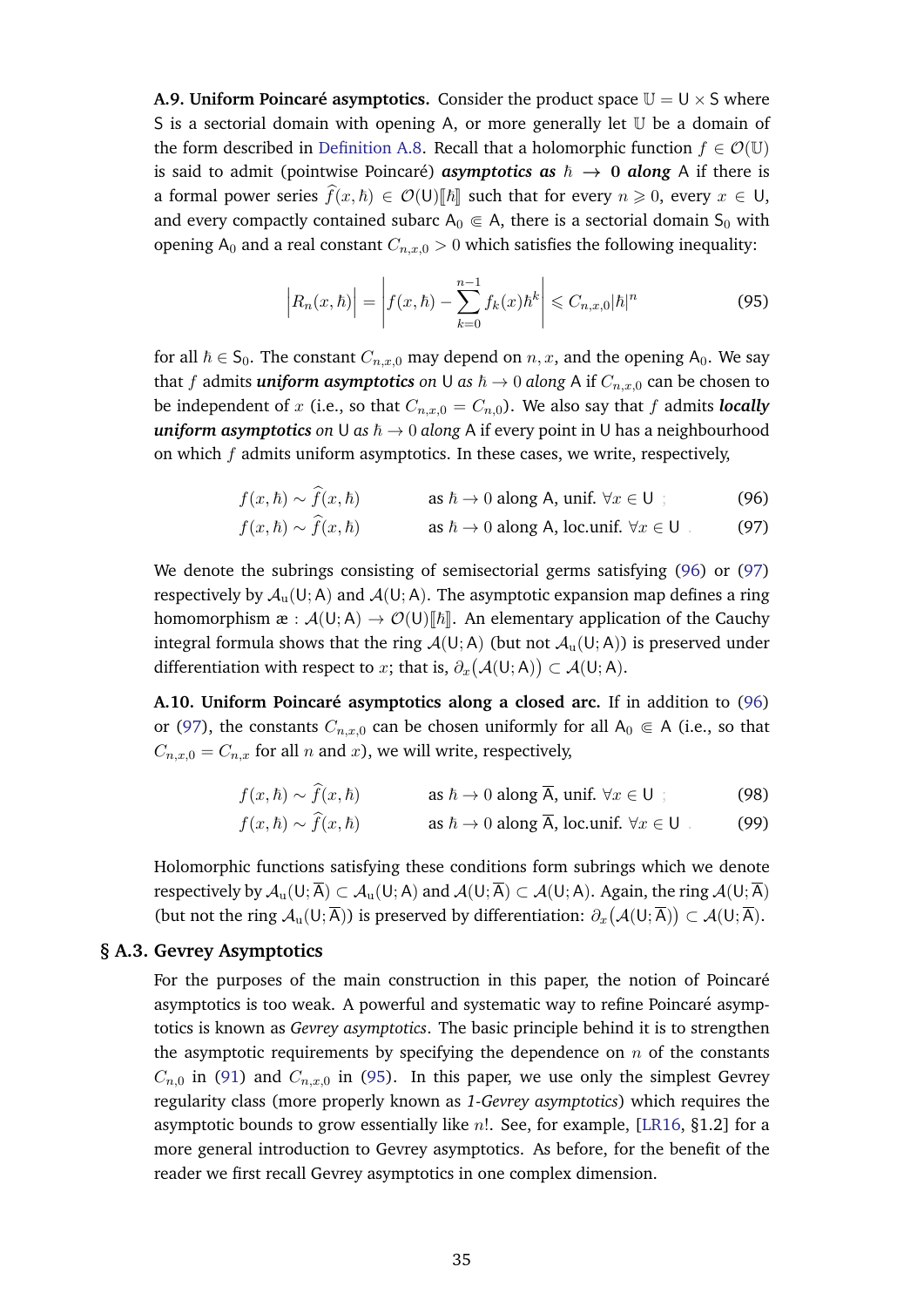**A.11. Gevrey asymptotics in one dimension.** A holomorphic function  $f \in \mathcal{O}(S)$ defined on a sectorial domain S with opening A is said to admit *Gevrey asymptotics* **as**  $\hbar \to 0$  **along** A if the constants  $C_{n,0}$  in [\(91\)](#page-32-2) depend on n like  $C_0M_0^n n!$ . More explicitly, there is a formal power series  $\widehat{f}(\hbar) \in \mathbb{C}[\hbar]$  such that for every compactly contained subarc  $A_0 \n\t\in A$ , there is a sectorial domain  $S_0 \subset S$  with opening  $A_0 \in A$ and real constants  $C_0$ ,  $M_0 > 0$  which for all  $n \ge 0$  give the bounds

<span id="page-35-0"></span>
$$
\left|R_n(\hbar)\right| \leqslant C_0 M_0^n n! |\hbar|^n \tag{100}
$$

<span id="page-35-1"></span>for all  $\hbar \in S_0$ . We will use the symbol " $\simeq$ " to distinguish Gevrey asymptotics from Poincaré asymptotics. Thus, if f admits Gevrey asymptotics as  $\hbar \rightarrow 0$  along A, we will write

$$
f(\hbar) \simeq \hat{f}(\hbar) \qquad \qquad \text{as } \hbar \to 0 \text{ along } A \tag{101}
$$

We denote the subring of sectorial germs satisfying this property by  $\mathcal{G}(A) \subset \mathcal{A}(A)$ . If in addition to [\(100\)](#page-35-0), the constants  $C_0$ ,  $M_0$  can be chosen uniformly for all  $A_0 \in A$ , then we will write

<span id="page-35-2"></span>
$$
f(\hbar) \simeq f(\hbar) \qquad \qquad \text{as } \hbar \to 0 \text{ along } \overline{A} \tag{102}
$$

We denote the subring of sectorial germs satisfying this property by  $\mathcal{G}(\overline{A}) \subset \mathcal{G}(A)$ . Explicitly,  $f \in \mathcal{O}(\overline{A})$  if and only if there is a sectorial domain S<sub>0</sub> with opening A and real constants  $C, M > 0$  which give the following bounds for all  $n \ge 0$  and  $\hbar \in S_0$ :

<span id="page-35-3"></span>
$$
|R_n(\hbar)| \leqslant CM^n n! |\hbar|^n \tag{103}
$$

**A.12. Gevrey series in one dimension.** It is easy to see that if  $f \in \mathcal{G}(A)$  then the coefficients of its asymptotic expansion also grow essentially like  $n!$ . By definition, a formal power series  $\widehat{f}(\hbar) = \sum f_n \hbar^n \in \mathbb{C}[\hbar]$  is a *Gevrey power series* if there are constants  $C, M > 0$  such that for all  $n \geq 0$ ,

$$
|f_n| \leqslant CM^n n! \tag{104}
$$

Gevrey series form a subring  $\mathbb{G}[\![\hbar]\!] \subset \mathbb{C}[\![\hbar]\!]$ , and the asymptotic expansion map restricts to a ring homomorphism  $\mathfrak{E}: \mathcal{G}(A) \to \mathbb{G}[\hbar]\mathbb{R}$ . The ring  $\mathcal{G}(\overline{A})$  for an arc with opening  $|A| = \pi$  plays a central role in Gevrey asymptotics because it is possible to identify and describe a subclass  $\overline{\mathbb{G}}[\![\hbar]\!] \subset \mathbb{G}[\![\hbar]\!]$  such that the asymptotic expansion map restricts to a bijection  $\mathfrak{E} : \mathcal{G}(\overline{A}) \longrightarrow \overline{\mathbb{G}}[[\hbar]]$ . This identification is done using a theorem of Nevanlinna and requires techniques from the Borel-Laplace theory, see [Appendix C.](#page-40-0)

<span id="page-35-4"></span>**A.13. Examples in one dimension.** Any function which is holomorphic at  $\hbar = 0$ automatically admits Gevrey asymptotics as  $\hbar \rightarrow 0$  along any arc: its asymptotic expansion is nothing but its convergent Taylor series at  $\hbar = 0$  whose coefficients necessarily grow at most exponentially. Also, if a function admits Gevrey asymptotics as  $\hbar \rightarrow 0$  along a strictly larger arc A' which contains the closed arc  $\overline{A}$ , then it automatically admits Gevrey asymptotics along  $\overline{A}$ .

The function  $e^{-1/\hbar}$  admits Gevrey asymptotics as  $\hbar\to 0$  in the right halfplane where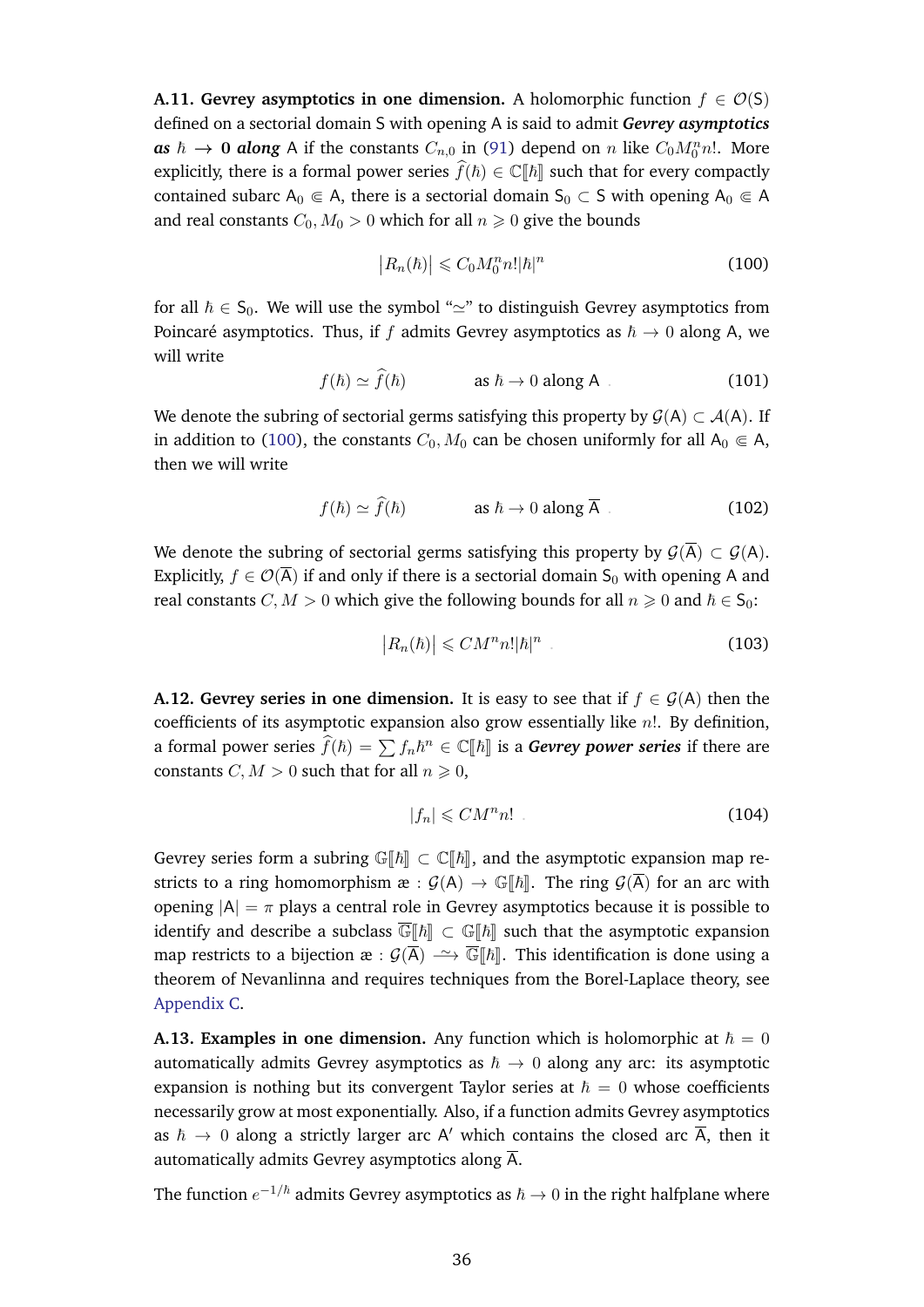it is asymptotic to 0. So if  $A = (-\pi/2, +\pi/2)$ , then  $e^{-1/\hbar} \in \mathcal{G}(A)$ , but  $e^{-1/\hbar} \not\in \mathcal{G}(\overline{A})$ as discussed before. On the other hand, the function  $e^{-1/\hbar^{\alpha}}$  for any real number  $0 < \alpha < 1$  does not admit Gevrey asymptotics as  $\hbar \rightarrow 0$  along any arc.

**A.14. Gevrey series with holomorphic coefficients.** Now, suppose again that in addition we have a domain  $U \subset \mathbb{C}_x$ . A formal power series  $\hat{f}(x, \hbar) \in \mathcal{O}(U)[\hbar]$  on U is called a *Gevrey series* if, for every  $x \in U$ , there are constants  $C_x, M_x > 0$  such that, for all  $n \geqslant 0$ ,

<span id="page-36-3"></span>
$$
\left|f_n(x)\right| \leqslant C_x M_x^n n! \tag{105}
$$

Furthermore,  $\hat{f}$  is a *uniformly Gevrey series* on U if the constants  $C_x, M_x$  can be chosen to be independent of  $x \in U$ .  $\hat{f}$  is a *locally uniformly Gevrey series* on U if every  $x_0$  ∈ U has a neighbourhood  $\cup$ <sub>0</sub> ⊂ U where  $\widehat{f}$  is uniformly Gevrey. Such power series form subrings  $\mathcal{G}_u(U)[\hbar]$  and  $\mathcal{G}(U)[\hbar]$  of  $\mathcal{O}(U)[\hbar]$  respectively. The ring  $\mathcal{G}(U)\llbracket \hbar \rrbracket$  is preserved by  $\partial_x$ .

<span id="page-36-0"></span>**A.15. Uniform Gevrey asymptotics.** Again, consider the product space  $\mathbb{U} = \mathbb{U} \times \mathbb{S}$ where S is a sectorial domain with opening A, or more generally let  $U$  be a domain of the form described in [Definition A.8.](#page-33-2) A holomorphic function  $f \in \mathcal{O}(\mathbb{U})$  is said to admit (pointwise) *Gevrey asymptotics on* U *as*  $\hbar \rightarrow 0$  *along* A if for every  $x \in U$ and every compactly contained subarc  $A_0 \in A$ , there is a sectorial domain S<sub>0</sub> with opening A<sub>0</sub> and constants  $C_{x,0}, M_{x,0} > 0$  such that for all  $n \ge 0$  and all  $\hbar \in S_0$ ,

$$
\left| R_n(x,\hbar) \right| = \left| f(x,\hbar) - \sum_{k=0}^{n-1} f_k(x)\hbar^k \right| \leq C_{x,0} M_{x,0}^n n! |\hbar|^n \quad (106)
$$

We say that f admits *uniform Gevrey asymptotics* on U as  $\hbar \rightarrow 0$  along A if the constants  $C_{x,0}, M_{x,0}$  can be chosen to be independent of  $x \in U$  (i.e., so that  $C_{x,0} =$  $C_0, M_{x,0} = M_0$ ). We also say f admits *locally uniform Gevrey asymptotics* on U if every point  $x_0 \in U$  has a neighbourhood  $U_0 \subset U$  on which f has uniform Gevrey asymptotics. In these cases, we write, respectively,

$$
f(x,\hbar) \simeq f(x,\hbar) \qquad \qquad \text{as } \hbar \to 0 \text{ along A, unif. } \forall x \in U ; \qquad (107)
$$

<span id="page-36-2"></span><span id="page-36-1"></span>
$$
f(x,\hbar) \simeq \hat{f}(x,\hbar) \qquad \qquad \text{as } \hbar \to 0 \text{ along A, loc.}\n\text{unit. } \forall x \in U \qquad (108)
$$

Such functions form subrings  $\mathcal{G}_u(U; A) \subset \mathcal{A}_u(U; A)$  and  $\mathcal{G}(U; A) \subset \mathcal{A}(U; A)$  respectively. The asymptotic expansion map æ restricts to ring homomorphisms  $\mathcal{G}_{\text{u}}(\mathsf{U};\mathsf{A}) \rightarrow$  $\mathcal{G}_{\mathrm{u}}(\mathsf{U})[\![\hbar]\!]$  and  $\mathcal{G}(\mathsf{U};\mathsf{A}) \to \mathcal{G}(\mathsf{U})[\![\hbar]\!]$ . As in the case of uniform Poincaré asymptotics, an application of the Cauchy integral formula shows that the ring  $G(U; A)$ (but not the ring  $G_u(U; A)$ ) is preserved by differentiation: it has the property  $\partial_x \big( \mathcal{G}(\mathsf{U}; \mathsf{A}) \big) \subset \mathcal{G}(\mathsf{U}; \mathsf{A}).$ 

**A.16. Uniform Gevrey asymptotics along a closed arc.** If in addition to [\(107\)](#page-36-1) or [\(108\)](#page-36-2), the constants  $C_{x,0}, M_{x,0}$  can be chosen uniformly for all  $A_0 \in A$  (i.e., so that  $C_{x,0} = C_x$  and  $M_{x,0} = M_x$ , we will write, respectively,

 $f(x, \hbar) \simeq \hat{f}(x, \hbar)$  as  $\hbar \to 0$  along  $\overline{A}$ , unif.  $\forall x \in U$  ; (109)<br>  $f(x, \hbar) \simeq \hat{f}(x, \hbar)$  as  $\hbar \to 0$  along  $\overline{A}$ , loc.unif.  $\forall x \in U$  (110)

<span id="page-36-5"></span><span id="page-36-4"></span>
$$
f(x,\hbar) \simeq \hat{f}(x,\hbar) \qquad \qquad \text{as } \hbar \to 0 \text{ along } \overline{A}, \text{ loc.unif. } \forall x \in U \qquad (110)
$$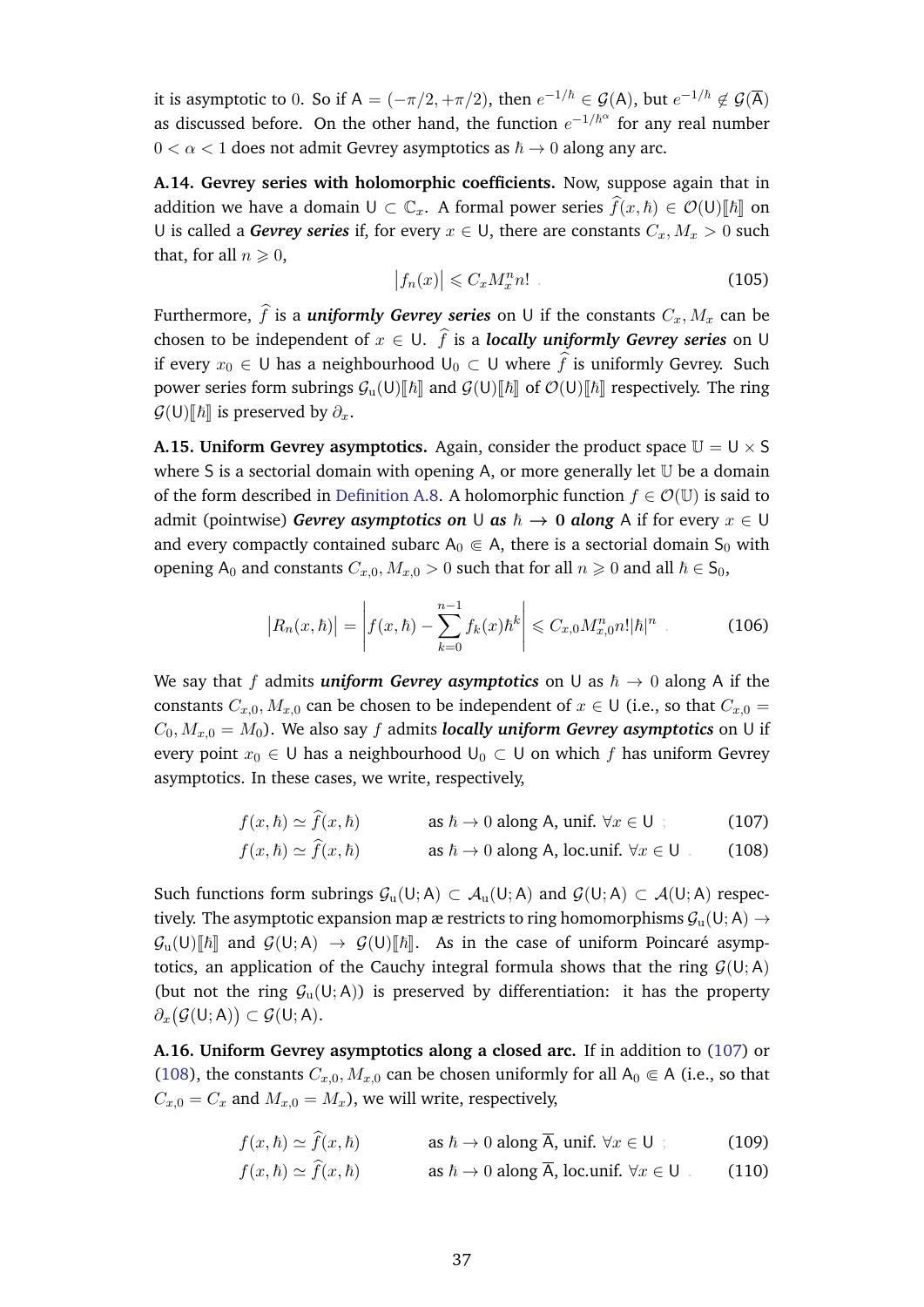Such functions form subrings  $\mathcal{G}_n(U;\overline{A}) \subset \mathcal{G}_n(U;\overline{A})$  and  $\mathcal{G}(U;\overline{A}) \subset \mathcal{G}(U;A)$  respectively. Again, we have  $\partial_x \big( \mathcal{G}(\mathsf{U}; \overline{\mathsf{A}}) \big) \subset \mathcal{G}(\mathsf{U}; \overline{\mathsf{A}}).$ 

**A.17. Example.** The following example is related to what is sometimes called the *Euler series* [\[LR16,](#page-57-21) Example 1.1.4]. Consider the following formal series on  $U = \mathbb{C}_x^*$ :

$$
\widehat{E}(x,\hbar) := -\sum_{k=1}^{\infty} (-x)^{-k} (k-1)! \hbar^k = \frac{\hbar}{x} \sum_{k=0}^{\infty} \frac{k!}{(-x)^k} \hbar^k \in \mathcal{O}(\mathsf{U})[\![\hbar]\!]
$$
(111)

Incidentally,  $\widehat{E}$  is a formal solution of the differential equation  $\hbar^2\partial_\hbar E + xE = \hbar$ , but this fact is not important for the discussion in this example.

It is easy to see that the power series  $\widehat{E}$  has zero radius of convergence for any fixed nonzero  $x$ , but it is a Gevrey series for which the bounds [\(105\)](#page-36-3) can be satisfied by taking  $C_x = 1$  and  $M_x = |x|^{-k}$ . This demonstrates that  $\widehat{E}$  is a locally uniform Gevrey series on  $\mathbb{C}_x^*$ . One can show that  $\widehat{E}$  is not a uniform Gevrey series. Thus,  $E \in \mathcal{G}(\mathsf{U})[\![\hbar]\!]$  but  $\notin \mathcal{G}_{\mathsf{u}}(\mathsf{U})[\![\hbar]\!]$ .

Consider the function

<span id="page-37-2"></span>
$$
E(x,\hbar) := \int_{0}^{+\infty} \frac{e^{-\xi/\hbar}}{x+\xi} d\xi.
$$

It is well-defined and holomorphic for all  $x$  in the cut plane  $\mathsf{U}' := \mathbb{C}_x \setminus \mathbb{R}_+$  and all  $\hbar$  with  $\text{Re}(\hbar) > 0$ . It is not holomorphic at  $\hbar = 0$  for any  $x \in U$ , but it is bounded as  $\hbar \to 0$  in the right halfplane. In fact, E admits the power series  $\hat{E}$  as its locally uniform Gevrey asymptotics:

$$
E(x,\hbar) \simeq \widehat{E}(x,\hbar) \qquad \text{as } \hbar \to 0 \text{ along } [-\pi/2, +\pi/2], \text{loc.unif. } \forall x \in \mathsf{U}' \tag{112}
$$

In symbols,  $E \in \mathcal{G}(\mathsf{U}';\mathsf{A})$ . To see this, we can write:

$$
\frac{1}{x+\xi} = \frac{1}{x} \frac{1}{1+\xi/x} = \frac{1}{x} \sum_{k=0}^{n-2} \frac{1}{(-x)^k} \xi^k + \frac{1}{(-x)^{n-1}} \frac{\xi^{n-1}}{x+\xi}.
$$

Therefore, we obtain the relation

$$
E(x,\hbar) = \frac{\hbar}{x} \sum_{k=0}^{n-2} \frac{k!}{(-x)^k} \hbar^k + \frac{1}{(-x)^{n-1}} \int_0^{+\infty} \frac{\xi^{n-1} e^{-\xi/\hbar}}{x + \xi} d\xi.
$$

So to demonstrate [\(112\)](#page-37-2), one can find a locally uniform bound on the integral which is valid uniformly for all directions in the halfplane arc  $(-\pi/2, +\pi/2)$ .

# <span id="page-37-0"></span>**Appendix B. Basics of Exponential Asymptotics**

<span id="page-37-1"></span>In this appendix section, we define the appropriate notion of parametric asymptotics necessary for the analysis of linear ODEs of the form [\(2\)](#page-3-2). As ever, for the reader's convenience, we begin with a description in one complex variable.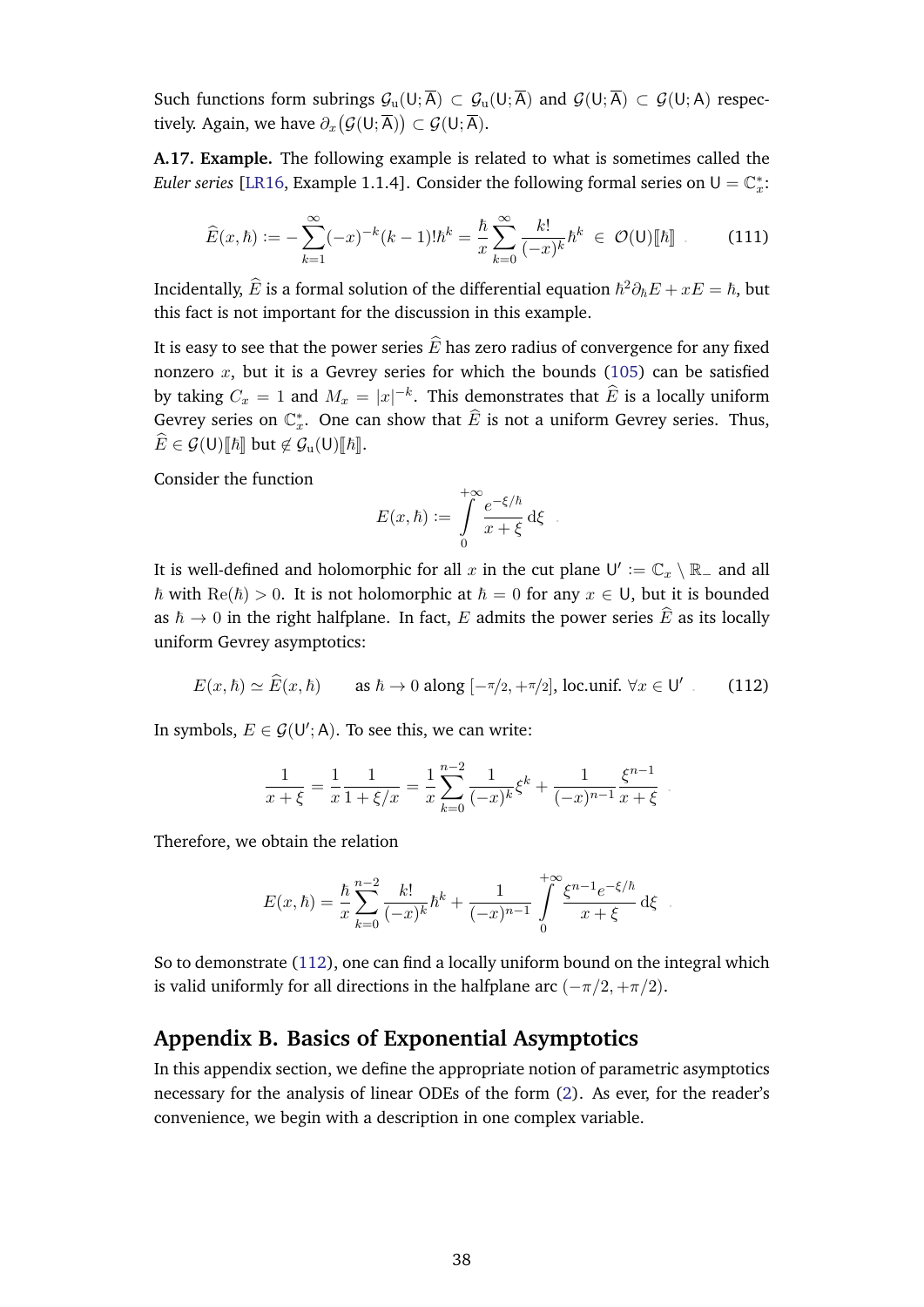#### **§ B.1. Exponential Asymptotics in One Dimension**

**B.1. Definition.** An *exponential power series* in  $\hbar$  is a formal expression of the form

$$
\widehat{\psi} = e^{\Phi/\hbar} \,\widehat{\Psi}
$$

where  $\Phi = \Phi(\hbar^{-1}) \in \mathbb{C}[\hbar^{-1}]$  and  $\widehat{\Psi} = \widehat{\Psi}(\hbar) \in \mathbb{C}[\hbar]$ . Moreover,  $\widehat{\psi}$  is an *exponential Gevrey series* if  $\hat{\Psi} \in \mathbb{G}[\![\hbar]\!]$ . The polynomial  $\Phi$  is called the *exponent* of  $\hat{\psi}$ .

Notice that the exponential prefactor  $e^{\Phi/\hbar}$  is just a holomorphic function of  $\hbar\in\mathbb{C}^*$ that has an essential singularity at  $\hbar = 0$ . The usual formal power series  $\mathbb{C}[\![\hbar]\!]$  are the exponential power series with  $\Phi = 0$ .

**B.2. Exponential transseries.** The set of all exponential power series in  $\hbar$  with a fixed exponent  $\Phi$  has the structure of a C-vector space, but unless  $\Phi$  is the zero polynomial it does not inherit the usual ring structure because it is not closed under products. At the same time, the set of all exponential power series in  $\hbar$  is closed under multiplication but it loses the structure of a C-vector space because sums of exponential power series with distinct exponents cannot be written as exponential power series. We therefore want to consider finite linear combinations of exponential power series to yield a well-behaved algebraic structure. So we introduce the following definition.

**B.3. Definition.** We define the ring of *exponential transseries* in  $\hbar$  as the set of all formal finite combinations of exponential power series:

$$
\mathbb{C}^{\exp}[\![\hbar]\!]:=\left\{\begin{array}{c}\text{finite}\\\sum_{k}e^{\Phi_{k}/\hbar}\,\widehat{\Psi}_{k}\end{array} \middle| \Phi_{k}\in\mathbb{C}[\hbar^{-1}],\,\widehat{\Psi}_{k}\in\mathbb{C}[\![\hbar]\!]\right\}.
$$

Similarly, an *exponential Gevrey transseries* in  $\hbar$  is one such that each formal power series  $\widehat{\Psi}_k$  is a Gevrey series. The ring of exponential Gevrey transseries will be denoted by  $\mathbb{G}^{\exp}[\![\hbar]\!]$ .

**B.4. Remark.** Our ring  $\mathbb{C}^{\exp}[\![\hbar]\!]$  is a much simpler version of analogous formal objects first systematically considered in asymptotic analysis by Ilyashenko in [\[Ily91\]](#page-56-21) (see *Dulac's exponential series*), and at the same time independently by Ecalle in ´  $[\text{É92}]$  (whence the terminology "transseries" is borrowed). (See also [\[DDP93\]](#page-55-6).) Since then, transseries have grown into a vast subject which we do not need here. Quite approachable introductions may be found in [\[Cos05,](#page-55-20) [Edg10,](#page-55-21) [Dor19\]](#page-55-22).

**B.5. Definition.** A holomorphic function  $\psi \in \mathcal{O}(A)$  admits *exponential asymptotics*  $\textit{as} \,\, \hbar \,\to \, 0 \,\, \textit{along} \,\, \mathsf{A}$  *(resp.*  $\overline{\mathsf{A}}$ ) if there exists a polynomial  $\Phi \in \mathbb{C}[\hbar^{-1}]$  such that the holomorphic function  $e^{-\Phi/\hbar}\psi$  admits asymptotics as  $\hbar\to 0$  along A (resp.  $\overline{\sf A})$  in the usual sense of [\(92\)](#page-32-3) (resp. [\(93\)](#page-33-3)). In symbols,  $e^{-\Phi/\hbar}\psi \in \mathcal{A}(\mathsf{A})$  (resp.  $\in \mathcal{A}(\overline{\mathsf{A}})$ ). In this case, we call  $\Phi$  the *asymptotic exponent* of  $\psi$ . If  $\hat{\Psi} \in \mathbb{C}[[\hbar]]$  is the asymptotic expansion of  $e^{-\Phi/\hbar}\psi$  in the usual sense, then we say that  $\widehat{\psi} = e^{\Phi/\hbar} \widehat{\Psi}$  is the *exponential asymptotic expansion* of  $\psi$ , and write:

<span id="page-38-0"></span>
$$
\psi \sim \widehat{\psi} = e^{\Phi/\hbar} \,\widehat{\Psi} \qquad \qquad \text{as } \hbar \to 0 \text{ along A (resp. } \overline{A}) \tag{113}
$$

Similarly, we will say that  $\psi \in \mathcal{O}(A)$  admits *exponential Gevrey asymptotics as*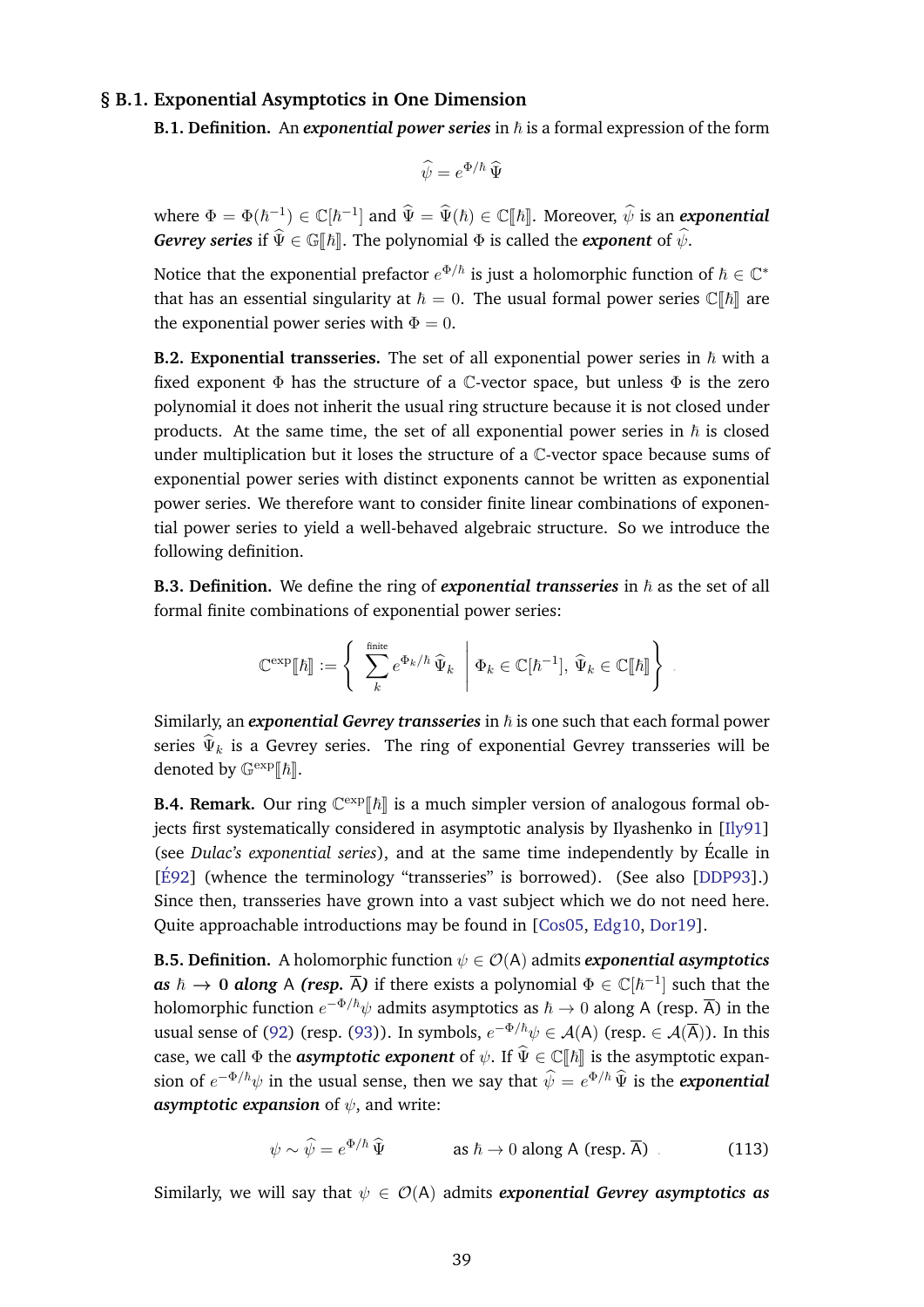$\hbar \to 0$  *along* A *(resp.*  $\overline{A}$ ) if  $e^{-\Phi/\hbar}\psi$  admits a Gevrey asymptotic expansion  $\hat{\Psi} \in \mathbb{G}[[\hbar]]$ as  $\hbar \to 0$  along A (resp.  $\overline{A}$ ) in the usual sense of [\(101\)](#page-35-1) (resp. [\(102\)](#page-35-2)). In symbols,  $e^{-\Phi/\hbar}\psi \in \mathcal{G}(\mathsf{A})$  (resp.  $\in \mathcal{G}(\overline{\mathsf{A}})$ ). and we continue to write

<span id="page-39-3"></span>
$$
\psi \simeq \widehat{\psi} = e^{\Phi/\hbar} \,\widehat{\Psi} \qquad \qquad \text{as } \hbar \to 0 \text{ along A (resp. } \overline{A}) \tag{114}
$$

**B.6.** We denote by  $\mathcal{A}^{\text{exp}}(A)$  and  $\mathcal{G}^{\text{exp}}(A)$  (and similarly for  $\overline{A}$ ) the rings of all holomorphic functions  $\psi \in \mathcal{O}(A)$  which admit exponential Poincaré and Gevrey asymptotics in the sense of [\(113\)](#page-38-0) and [\(114\)](#page-39-3), respectively. The usual asymptotic expansion map  $\mathfrak{E} : \mathcal{A}(A) \to \mathbb{C}[\![\hbar]\!]$  extends to a map  $\mathfrak{E} : \mathcal{A}^{\exp}(A) \to \mathbb{C}^{\exp}[\![\hbar]\!]$ . However, it is no longer a ring homomorphism because of the complicated dominance relations brought about by the exponential prefactors. It is possible to formalise this phenomenon (as is indeed done in the more general subject of transseries [\[Cos05\]](#page-55-20)), but we do not need this here.

For a simple example, the holomorphic function  $e^{1/\hbar}$  does not admit an asymptotic expansion as  $\hbar \to 0$  along any subarc of  $(-\pi/2, +\pi/2)$ , but it does admit an exponential Gevrey asymptotic expansion with exponent  $\Phi = 1$  and  $\hat{\Psi} = 1$ . In symbols,  $e^{1/\hbar} \in \mathcal{G}^{\text{exp}}(\mathsf{A})$  but  $\not\in \mathcal{A}(\mathsf{A})$ .

#### **§ B.2. Uniform Exponential Asymptotics**

<span id="page-39-0"></span>Now we suppose that in addition we have a domain  $U \subset \mathbb{C}_r$ . We make all the definitions from the previous subsection uniform in the variable  $x$ .

<span id="page-39-1"></span>**B.7. Definition.** An *exponential power series* in  $\hbar$  with holomorphic coefficients on U is a formal expression of the form

$$
\widehat{\psi} = e^{\Phi/\hbar} \,\widehat{\Psi}
$$

where  $\Phi = \Phi(x, \hbar^{-1}) \in \mathcal{O}(\mathsf{U})[\hbar^{-1}]$  and  $\widehat{\Psi} = \widehat{\Psi}(x, \hbar) \in \mathcal{O}(\mathsf{U})[\hbar]$ . The polynomial  $\Phi$  is called the *exponent* of  $\hat{\psi}$ . We will say that  $\hat{\psi}$  is a *uniform* or *locally uniform exponential Gevrey series* if  $\widehat{\Psi} \in \mathcal{G}_u(U)[\![\hbar]\!]$  or  $\widehat{\Psi} \in \mathcal{G}(U)[\![\hbar]\!]$ , respectively.

Like in the single-variable case, the exponential prefactor  $e^{\Phi/\hbar}$  is a holomorphic function of  $(x, \hbar) \in U \times \mathbb{C}^*$ . The differentiation  $\partial_x \widehat{\psi}$  is defined in the obvious way using the Leibniz rule. Notice that the set of all exponential power series on U with a fixed exponent  $\Phi$  is not preserved by the action of the derivative  $\partial_x$  unless  $\Phi$  is constant in x. But it is preserved by the operator  $\hbar^{m+1}\partial_x$  where  $m\geqslant 0$  is the degree of  $\Phi$  in  $\hbar^{-1}$ .

<span id="page-39-2"></span>**B.8. Definition.** We define the ring of *exponential transseries* with holomorphic coefficients on U as the set of all finite combinations of exponential power series with holomorphic coefficients:

$$
\mathcal{O}^{\exp}(\mathsf{U})[\![\hbar]\!]:=\left\{\left.\begin{array}{c}\sum\limits_{k}^{\text{finite}}e^{\Phi_k/\hbar}\,\widehat{\Psi}_k \\\end{array}\right|\Phi_k\in\mathcal{O}(\mathsf{U})[\![\hbar^{-1}]\!],\,\widehat{\Psi}_k\in\mathcal{O}(\mathsf{U})[\![\hbar]\!]\right\}\ .
$$

Similarly, we define subrings of uniform and locally uniform *exponential Gevrey transseries* on U by requiring that each  $\widehat{\Psi}_k$  is in  $\mathcal{G}_u(U)[\hbar]$  or  $\mathcal{G}(U)[\hbar]$ . These subrings are denoted by  $\mathcal{G}_u^{\text{exp}}(U)[\![\hbar]\!]$  or  $\mathcal{G}^{\text{exp}}(U)[\![\hbar]\!]$ , respectively.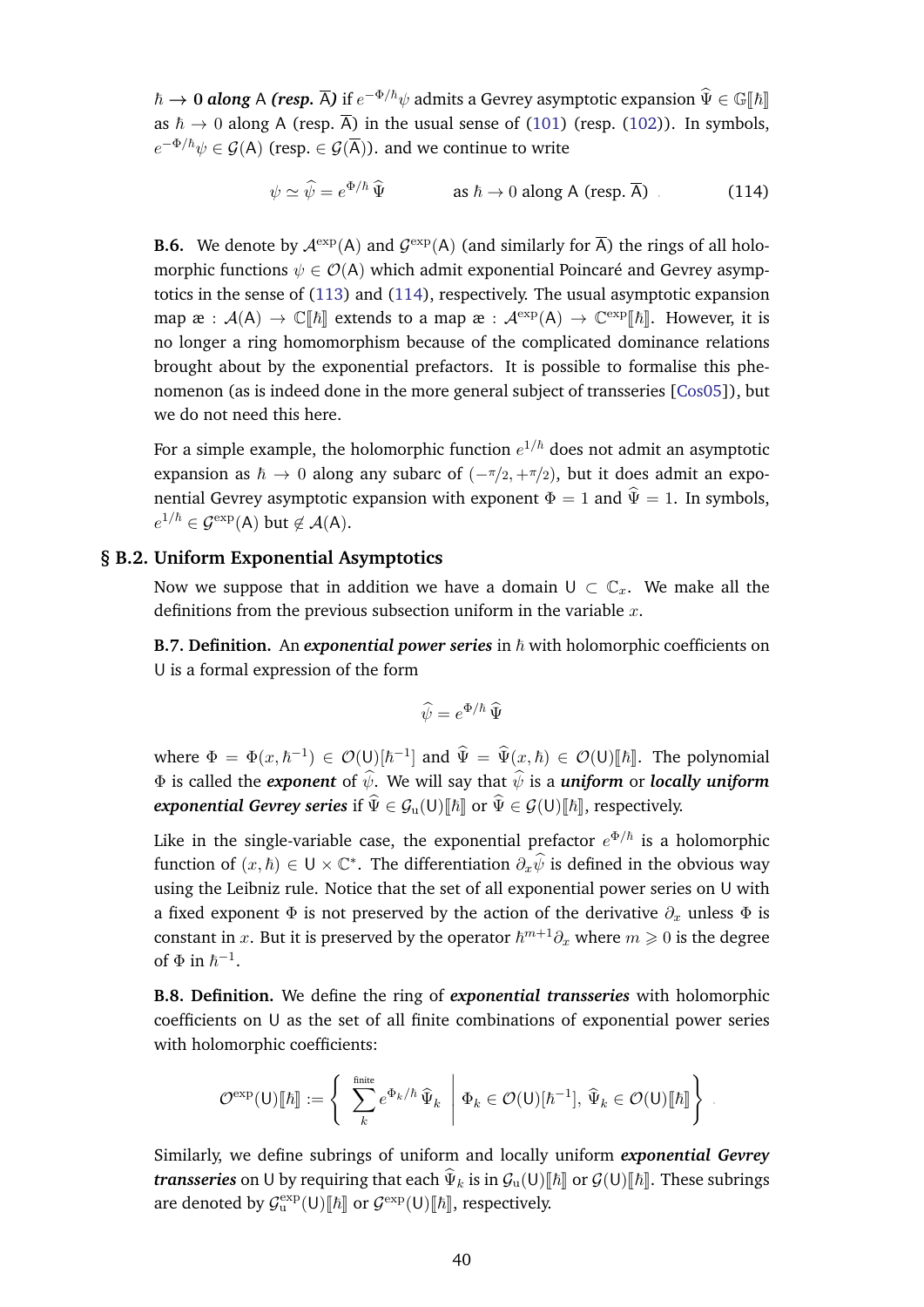**B.9. Definition.** A holomorphic function  $\psi \in \mathcal{O}(\mathsf{U}; A)$  admits *uniform* or *locally uniform exponential asymptotics as*  $\hbar \rightarrow 0$  *along* A *(resp.*  $\overline{A}$ ) if there exists  $\Phi =$  $\Phi(x,\hbar^{-1})\in\mathcal{O}(\mathsf{U})[\hbar^{-1}]$  such that the holomorphic function  $e^{-\Phi/\hbar}\psi\in\mathcal{O}(\mathsf{U};\mathsf{A})$  admits respectively uniform or locally uniform asymptotics as  $\hbar \to 0$  along A (resp.  $\overline{A}$ ) in the usual sense of [\(96\)](#page-34-1)-[\(97\)](#page-34-2) (resp. [\(98\)](#page-34-4)-[\(99\)](#page-34-5)). In this case, we call Φ the *asymptotic exponent* of  $\psi$ , and if  $\widehat{\Psi} \in \mathcal{O}(U)[\hbar]$  is the asymptotic expansion of  $e^{-\Phi/\hbar}\psi$  in the usual sense, then we say that  $\widehat{\psi} = e^{\Phi/\hbar} \widehat{\Psi}$  is the *exponential asymptotic expansion* of  $\psi$ . We denote these facts respectively by

$$
\psi \sim \widehat{\psi} = e^{\Phi/\hbar} \, \widehat{\Psi} \qquad \qquad \text{as } \hbar \to 0 \text{ along A (resp. } \overline{\mathsf{A}}), \text{ unif. } \forall x \in \mathsf{U} \, ; \tag{115}
$$

$$
\psi \sim \widehat{\psi} = e^{\Phi/\hbar} \, \widehat{\Psi} \qquad \qquad \text{as } \hbar \to 0 \text{ along A (resp. } \overline{\mathsf{A}}), \text{ loc.unif. } \forall x \in \mathsf{U} \qquad (116)
$$

Similarly, we say that  $\psi \in \mathcal{O}(U; A)$  admits *uniform* or *locally uniform exponential Gevrey asymptotics as*  $\hbar$   $\to$  0 *along* A *(resp.*  $\overline{A}$ ) if  $e^{-\Phi/\hbar}\psi$  admits respectively uniform or locally uniform Gevrey asymptotics as  $\hbar \to 0$  along A (resp.  $\overline{A}$ ) in the usual sense of  $(107)$ - $(108)$  (resp.  $(109)$ - $(110)$ ). We denote these facts respectively by

$$
\psi \simeq \hat{\psi} = e^{\Phi/\hbar} \hat{\Psi} \qquad \text{as } \hbar \to 0 \text{ along A (resp. } \overline{A}), \text{ unif. } \forall x \in U ; \qquad (117)
$$
  

$$
\psi \simeq \hat{\psi} = e^{\Phi/\hbar} \hat{\Psi} \qquad \text{as } \hbar \to 0 \text{ along A (resp. } \overline{A}), \text{ loc. } \text{unif. } \forall x \in U . \qquad (118)
$$

We denote the corresponding rings of holomorphic functions satisfying these definitions by  $\mathcal{A}^{\text{exp}}(U;A)$ ,  $\mathcal{G}^{\text{exp}}(U;A)$ , and so on; i.e., by adding a superscript "exp" in the notation for the usual asymptotics.

# <span id="page-40-0"></span>**Appendix C. Basics of the Borel-Laplace Theory**

In this appendix section, we recall some basic definitions from the theory of Borel-Laplace transforms.

**C.1.** Let  $U \subset \mathbb{C}_x$  be a domain. Fix a direction  $\theta \in \mathbb{S}^1$ , let  $A_\theta$  be the halfplane arc bisected by  $\theta$ , and let S<sub>θ</sub> be the Borel disc bisected by  $\theta$  of some diameter  $\delta > 0$ :

$$
\mathsf{A}_{\theta} := (\theta - \frac{\pi}{2}, \theta + \frac{\pi}{2}) \quad \text{and} \quad \mathsf{S}_{\theta} := \left\{ \operatorname{Re} \left( e^{i\theta} / \hbar \right) > 1 / \delta \right\} \tag{119}
$$

<span id="page-40-1"></span>Introduce another complex plane  $\mathbb{C}_{\xi}$ , sometimes called the **Borel plane**. In the same vein, the complex plane  $\mathbb{C}_\hbar$  is sometimes called the *Laplace plane*. Let  $e^{i\theta}\mathbb{R}_+\subset \mathbb{C}_\xi$ be the nonnegative real ray in the direction  $\theta.$  By a  $\bm{t}$  ubular neighbourhood of  $e^{i\theta}\mathbb{R}_+$ of some *thickness*  $\varepsilon > 0$  we mean a domain of the form

$$
\Xi_{\theta} := \left\{ \xi \in \mathbb{C}_{\xi} \mid \operatorname{dist}(\xi, e^{i\theta} \mathbb{R}_{+}) < \varepsilon \right\} \tag{120}
$$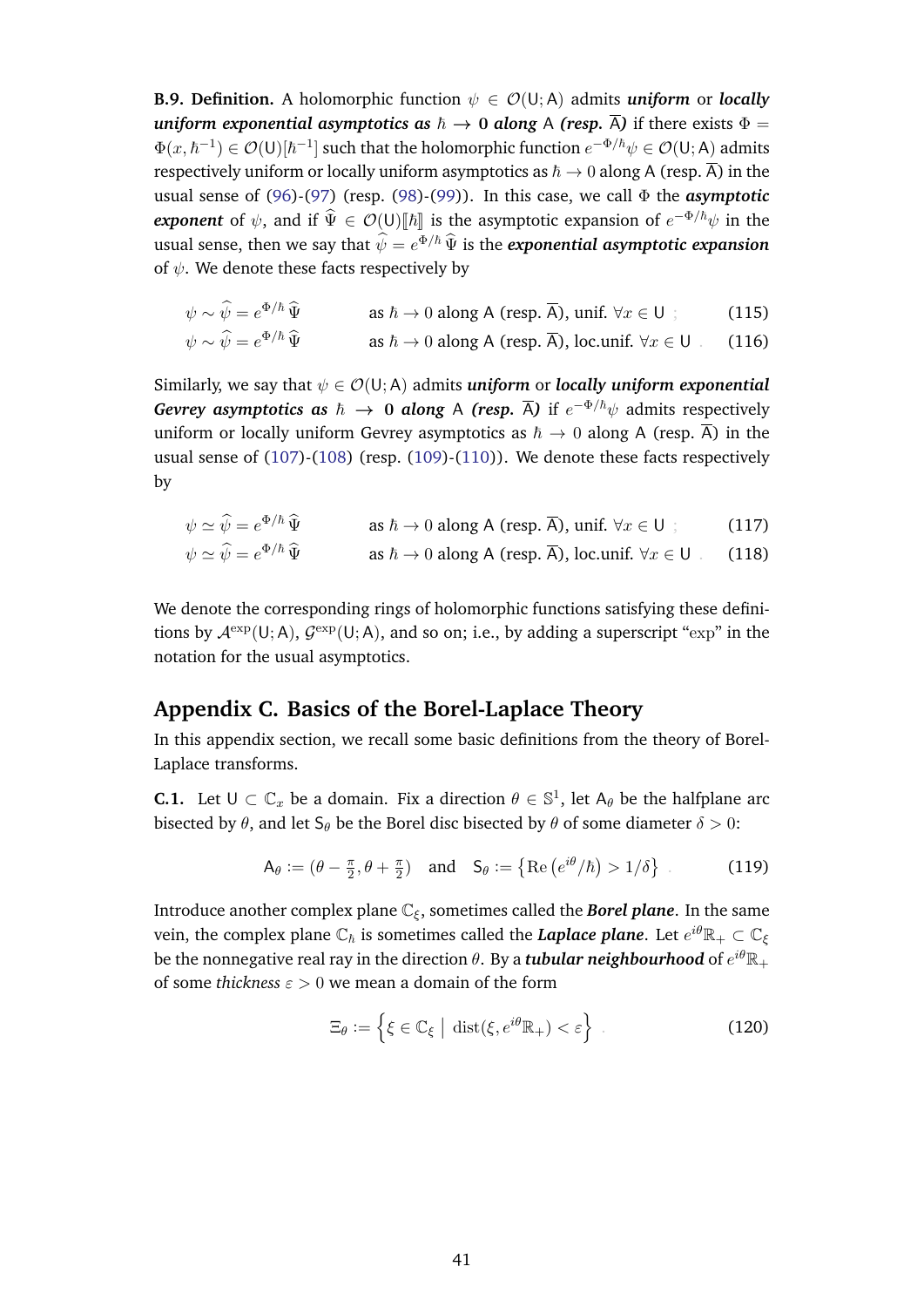#### **§ C.1. The Laplace Transform**

<span id="page-41-2"></span>**C.2.** Let us first recall some well-known properties of the Laplace transform. Suppose  $\Xi_\theta\subset\mathbb{C}_\xi$  is a tubular neighbourhood of  $e^{i\theta}\mathbb{R}_+$ , and  $\varphi=\varphi(x,\xi)$  is a holomorphic function on  $U \times \Xi_{\theta}$ . Its *Laplace transform* in the direction  $\theta$  is defined by the formula:

$$
\mathfrak{L}_{\theta}[\varphi](x,\hbar) := \int_{e^{i\theta}\mathbb{R}_+} \varphi(x,\xi) e^{-\xi/\hbar} d\xi
$$
 (121)

The function  $\varphi$  is called *uniformly* or *locally uniformly Laplace transformable* in the direction  $\theta$  if this integral is respectively uniformly or locally uniformly convergent. Clearly,  $\varphi$  is uniformly Laplace transformable in the direction  $\theta$  if  $\varphi$  has uniform  $\bm{at}\text{-}most\text{-}exponential$  growth as  $|\xi|\to +\infty$  along the ray  $e^{i\theta}\mathbb{R}_+.$  Explicitly, this means there are constants  $A, L > 0$  such that for all  $(x, \xi) \in U \times \Xi_{\theta}$ ,

$$
\left|\varphi(x,\xi)\right| \leqslant Ae^{L|\xi|} \tag{122}
$$

**C.3. Properties of the Laplace transform.** Recall that the Laplace transform converts (a) the convolution product of functions into the pointwise multiplication of their Laplace transforms, and (b) differentiation by  $\xi$  into multiplication by  $\hbar^{-1}.$ Thus, if  $\varphi$ ,  $\sigma$  are two uniformly Laplace transformable holomorphic functions on  $U \times \Xi_{\theta}$ , then:

$$
\mathfrak{L}_{\theta}[\varphi * \sigma](x,\hbar) = \mathfrak{L}_{\theta}[\varphi](x,\hbar) \cdot \mathfrak{L}_{\theta}[\sigma](x,\hbar) \quad \text{and} \quad \mathfrak{L}_{\theta}[\partial_{\xi}\varphi](x,\hbar) = \hbar^{-1}\mathfrak{L}_{\theta}[\varphi](x,\hbar) .
$$

Let us also note that the convolution product is taken with respect to the variable  $\hbar$ and recall that it is defined by the following formula:

$$
\varphi * \sigma(x,\xi) := \int_0^{\xi} \varphi(x,\xi - y) \sigma(x,y) \, dy \quad , \tag{123}
$$

where the path of integration is a straight line segment from 0 to  $\xi$ . Finally, if  $\varphi$  is a uniformly Laplace transformable holomorphic function on  $U \times \Xi_{\theta}$ , then for any  $x_0 \in U$ , and all  $(x, \xi) \in U \times \Xi_\theta$ ,

$$
\mathfrak{L}_{\theta}\bigg[\int_{x_0}^x \varphi(t,\xi) dt\bigg] = \int_{x_0}^x \mathfrak{L}_{\theta}\big[\varphi\big](t,\xi) dt , \qquad (124)
$$

<span id="page-41-0"></span>where the path of integration is assumed to lie entirely in U.

#### **§ C.2. The Borel Transform**

**C.4.** Let  $f = f(x, \hbar)$  be a holomorphic function on a product domain  $U \times S_\theta$ , or more generally a holomorphic function on the pair  $(U, A_\theta)$  as described in [Definition A.8.](#page-33-2) In the latter situation, given  $x \in U$ , take a sufficiently small Borel disc  $S_\theta$  such that  $U_0 \times S_\theta$  is contained in U for some neighbourhood  $U_0$  of x.

The *analytic Borel transform* (a.k.a., the *inverse Laplace transform*) of f in the direction  $\theta$  is defined by the following formula:

<span id="page-41-1"></span>
$$
\mathfrak{B}_{\theta}[f](x,\xi) := \frac{1}{2\pi i} \oint_{\theta} f(x,\hbar) e^{\xi/\hbar} \frac{\mathrm{d}\hbar}{\hbar^2} \tag{125}
$$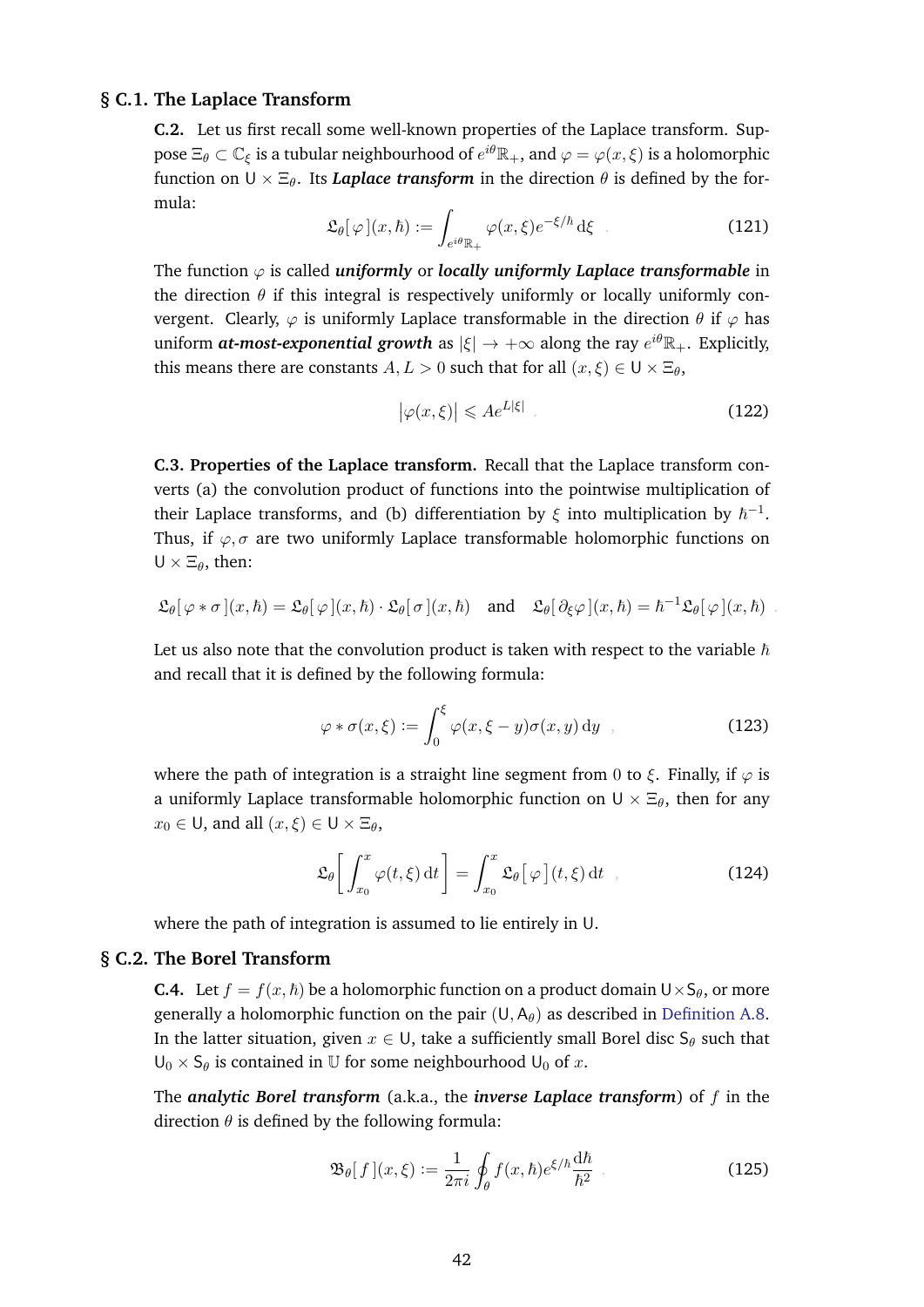Here, the notation " $\oint_{\theta}$ " means that the integration is done along the boundary  $\wp_\theta:=\left\{\text{Re}(e^{i\theta}/\hbar)=1/\delta'\right\}$  of a Borel disc  $\mathsf{S}'_\theta\subsetneq \mathsf{S}_\theta$  of strictly smaller diameter  $\delta'<\delta,$ traversed anticlockwise (i.e., emanating from the singular point  $\hbar = 0$  in the direction  $\theta - \pi/2$  and reentering in the direction  $\theta + \pi/2$ ). Observe that the integral kernel  $e^{\xi/\hbar}\hbar^{-2}$  has an essential singularity at  $\hbar=0$  for every nonzero  $\xi.$  We therefore interpret this improper integral as the Cauchy principal value, which means it is defined as the limit of an integral over a sequence of path segments on the boundary  $\partial S'_\theta$ approaching the singular point  $\hbar = 0$  in both directions at the same rate. Explicitly, parameterise the boundary path  $\wp_\theta$  by  $t\in\mathbb{R}$  as  $\hbar(t)=e^{i\theta}(\delta'+it)^{-1}.$  Then for every  $T > 0$ , we take the path segment  $\varphi_{\theta}(T)$  for  $t \in [-T, +T]$  and define

$$
\oint_{\theta} := \lim_{T \to +\infty} \int_{\wp_{\theta}(T)} \tag{126}
$$

Finally, since the integrand  $f(x,\hbar)e^{\xi/\hbar}\hbar^{-2}$  is holomorphic in the interior of the Borel disc  $S_\theta$ , it is not difficult to see that the integral in [\(125\)](#page-41-1) is independent of  $\delta'$ , pro-vided that it exists. If the integral [\(125\)](#page-41-1) converges for all  $\xi \in e^{i\theta}\mathbb{R}_+$  and uniformly (resp. locally uniformly) for all  $x \in U$ , then we say f is **uniformly** (resp. *locally uniformly*) *Borel transformable* in the direction θ. The following lemma gives a criterion for Borel transformability.

**C.5. Lemma.** *If*  $f \in \mathcal{O}(U; A_\theta)$  *admits uniform (resp. locally uniform) Gevrey asymptotics as*  $\hbar \to 0$  *along the closed arc*  $\overline{A}_{\theta}$  *(in symbols,*  $f \in \mathcal{G}(\cup, \overline{A}_{\theta})$ ), then it is uniformly *(resp. locally uniformly) Borel transformable in the direction* θ*.*

A proof of this proposition (which is a simple complex analytic argument using the Gevrey bounds [\(103\)](#page-35-3)) can be found in [\[Nik20,](#page-57-0) Lemma B.5 and Theorem B.11]. We stress the importance in this lemma of having Gevrey asymptotics along the *closed* arc  $\overline{A}_{\theta}$  and not just  $A_{\theta}$ . For example, recall from [Part A.13](#page-35-4) that the function  $f(\hbar) = e^{-1/\hbar}$  is in  $\mathcal{G}(\mathsf{A})$ , where  $\mathsf{A} = (-\pi/2, +\pi/2)$ , but not in  $\mathcal{G}(\overline{\mathsf{A}})$ , and we can see that its Borel transform in the direction  $\theta = 0$  is not well-defined when  $\xi = 1$ .

**C.6.** If f is holomorphic at  $\hbar = 0$  (i.e., if  $f \in \mathcal{O}(U)\{\hbar\}$ ), then it is necessarily Borel transformable in every direction, and all these Borel transforms agree and define a holomorphic function  $\mathfrak{B}[f](x,\xi)$  of  $(x,\xi) \in U \times \mathbb{C}_{\xi}$ . In fact, in this case the integration contour in [\(125\)](#page-41-1) can be deformed to a circle around the origin, so that the Borel transform of f for any  $\theta$  is nothing but the residue integral:

<span id="page-42-0"></span>
$$
\mathfrak{B}[f](x,\xi) = \mathop{\mathrm{Res}}\limits_{\hbar=0} \frac{f(x,\hbar)e^{\xi/\hbar}}{\hbar^2} \tag{127}
$$

**C.7.** Using the residue calculus expression [\(127\)](#page-42-0), it is easy to deduce the following helpful formulas:

$$
\mathfrak{B}[1] = 0 \quad \text{and} \quad \mathfrak{B}[\hbar^{k+1}] = \frac{\xi^k}{k!} \quad \text{for all } k \geq 0. \quad (128)
$$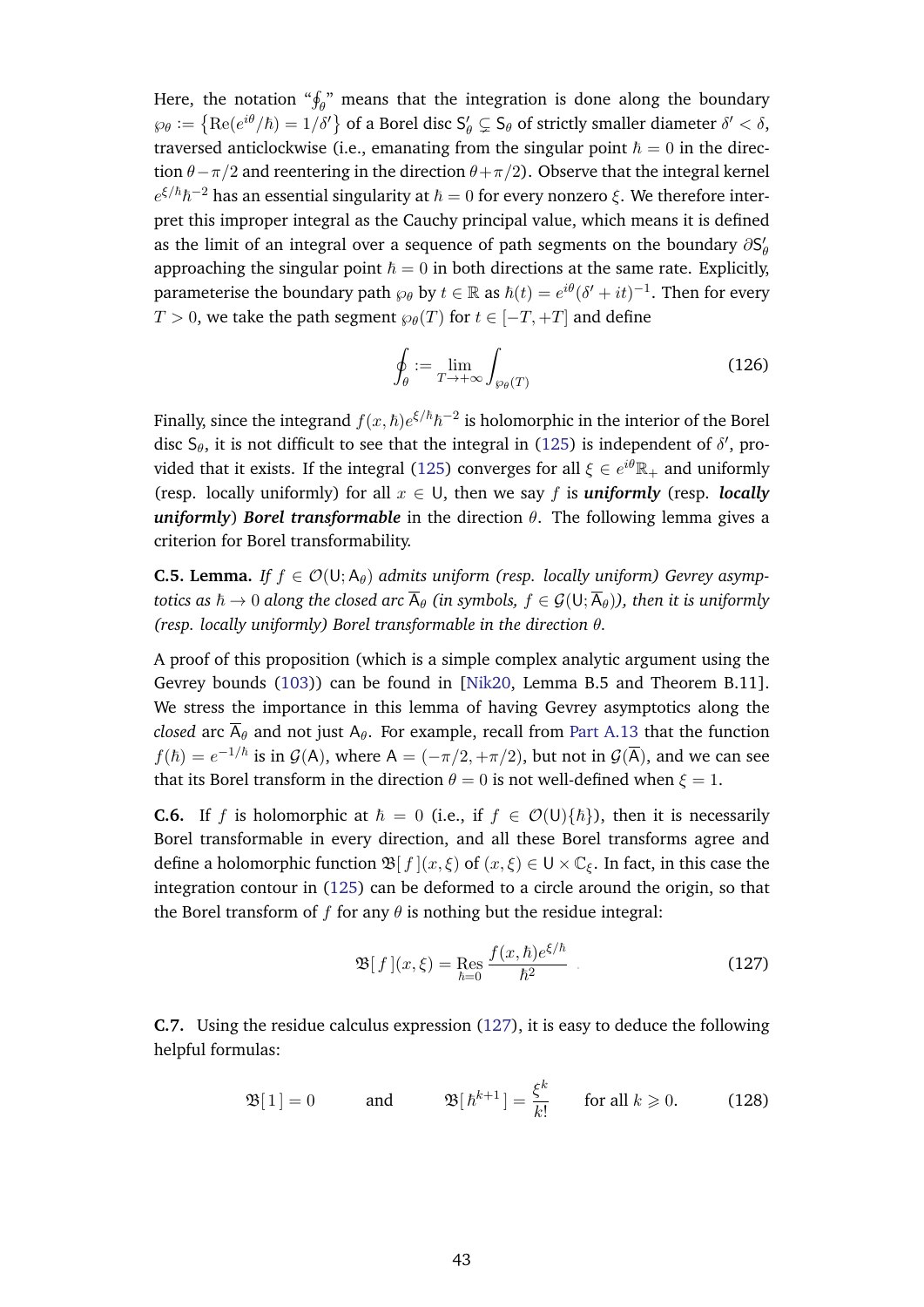They can be used to extend the Borel transform to formal power series in  $\hbar$  by defining the *formal Borel transform*: for any  $\widehat{f}(x, \hbar) \in \mathcal{O}(U)[\hbar],$ 

$$
\widehat{\varphi}(x,\xi) = \widehat{\mathfrak{B}}[\widehat{f}](x,\xi) := \sum_{n=0}^{\infty} \varphi_n(x)\xi^n \in \mathcal{O}(\mathsf{U})[\![\xi]\!]
$$
 where  $\varphi_k(x) := \frac{1}{k!}f_{k+1}(x)$ . (129)

Thus, the formal Borel transform essentially 'divides' the coefficients of the power series by  $n!$ . The following lemma follows immediately from this formula and the Gevrey power series bounds [\(105\)](#page-36-3).

**C.8. Lemma.** *If*  $\hat{f}$  *is a uniformly or locally-uniformly Gevrey series on* U *(in symbols,*  $\widehat{f} \in \mathcal{G}_{\mathrm{u}}(\mathsf{U})[\![\hbar]\!]$  or  $\widehat{f} \in \mathcal{G}(\mathsf{U})[\![\hbar]\!]$ , respectively), then its formal Borel transform  $\widehat{\varphi}$  is *respectively a uniformly or locally uniformly convergent series in ξ. In symbols,*  $\hat{\varphi}$  *∈*  $\mathcal{O}_u(U)\{\xi\}$  *or*  $\widehat{\varphi} \in \mathcal{O}(U)\{\xi\}$ *, respectively.* 

**C.9. Properties of the Borel transform.** Finally, we mention a few important properties of the Borel transform. Given two uniformly Borel  $\theta$ -transformable holomorphic functions  $f, g$  on  $(U, A_\theta)$ , the following identities hold for all  $(x, \xi) \in U \times \Xi_\theta$ :

$$
\mathfrak{B}_{\theta}[fg] = (\mathfrak{B}_{\theta}[f] * \mathfrak{B}_{\theta}[g]); \tag{130}
$$

$$
\mathfrak{B}_{\theta}[{\hbar}^{-1}f] = \partial_{\xi} \mathfrak{B}_{\theta}[f] \quad \text{and} \quad \mathfrak{B}_{\theta}[\partial_x f] = \partial_x \mathfrak{B}_{\theta}[f] \ ; \tag{131}
$$

$$
\mathfrak{B}_{\theta}\bigg[\int_{x_0}^x f(t,\hbar) dt\bigg](x,\xi) = \int_{x_0}^x \mathfrak{B}_{\theta}\big[f\big](t,\xi) dt , \qquad (132)
$$

<span id="page-43-0"></span>for any  $x_0 \in U$  where the path of integration is assumed to lie entirely in U.

#### **§ C.3. Borel Resummation**

One of the most fundamental theorems in Gevrey asymptotics is a theorem of Nevanlinna [\[Nev18,](#page-57-14) pp.44-45] which was rediscovered and clarified decades later by Sokal [\[Sok80\]](#page-57-15); see also [\[Mal95,](#page-57-22) p.182], and [\[LR16,](#page-57-21) Theorem 5.3.9]. It identifies a subclass of Gevrey formal power series with a class of sectorial germs admitting Gevrey asymptotics in a halfplane. This identification is often called *Borel resummation* and it should be thought of in complete analogy with the familiar identification of convergent power series with germs of holomorphic functions. The exceptions are that the identification for Gevrey series depends on a direction  $\theta$  and the operation of converting a formal power serious into a holomorphic function is much more involved. For clarity, we also provide definitions and statements in the single-variable case.

**C.10. Definition.** A Gevrey power series  $\widehat{f}(h) \in \mathbb{G}[\![h]\!]$  is a *Borel summable series* in the direction  $\theta$  if its formal Borel transform  $\hat{\varphi}(\xi) \in \mathbb{C}\{\xi\}$  admits an analytic continuation  $\varphi(\xi) := \text{AnCont}_{\theta}[\hat{\varphi}](\xi)$  to a tubular neighbourhood  $\Xi_{\theta}$  of the ray  $e^{i\theta}\mathbb{R}_+$  with at-most-exponential growth as  $|\xi| \to +\infty$  in  $\Xi_{\theta}$ . The subring of Borel summable series in the direction  $\theta$  will be denoted by  $\overline{\mathbb{G}}_{\theta}[\![\hbar]\!] \subset \mathbb{G}[\![\hbar]\!]$ .

More generally in the parametric situation, a uniformly Gevrey power series  $\widehat{f}(x, \hbar) \in$  $\mathcal{G}_{\nu}(\mathsf{U})[\![\hbar]\!]$  is called a *uniformly Borel summable series* in the direction  $\theta$  if its (necessarily uniformly convergent) formal Borel transform  $\hat{\varphi}(x, \xi) = \mathfrak{B}_{\theta}[f] \in \mathcal{O}_{\mathfrak{u}}(\mathsf{U})\{\xi\}$ admits an analytic continuation  $\varphi(x,\xi) := \text{AnCont}_{\theta}[\hat{\varphi}](x,\xi)$  to a domain  $\mathsf{U} \times \Xi_{\theta}$  for some tubular neighbourhood  $\Xi_\theta$  of the ray  $e^{i\theta}\mathbb{R}_+$  with uniformly at-most-exponential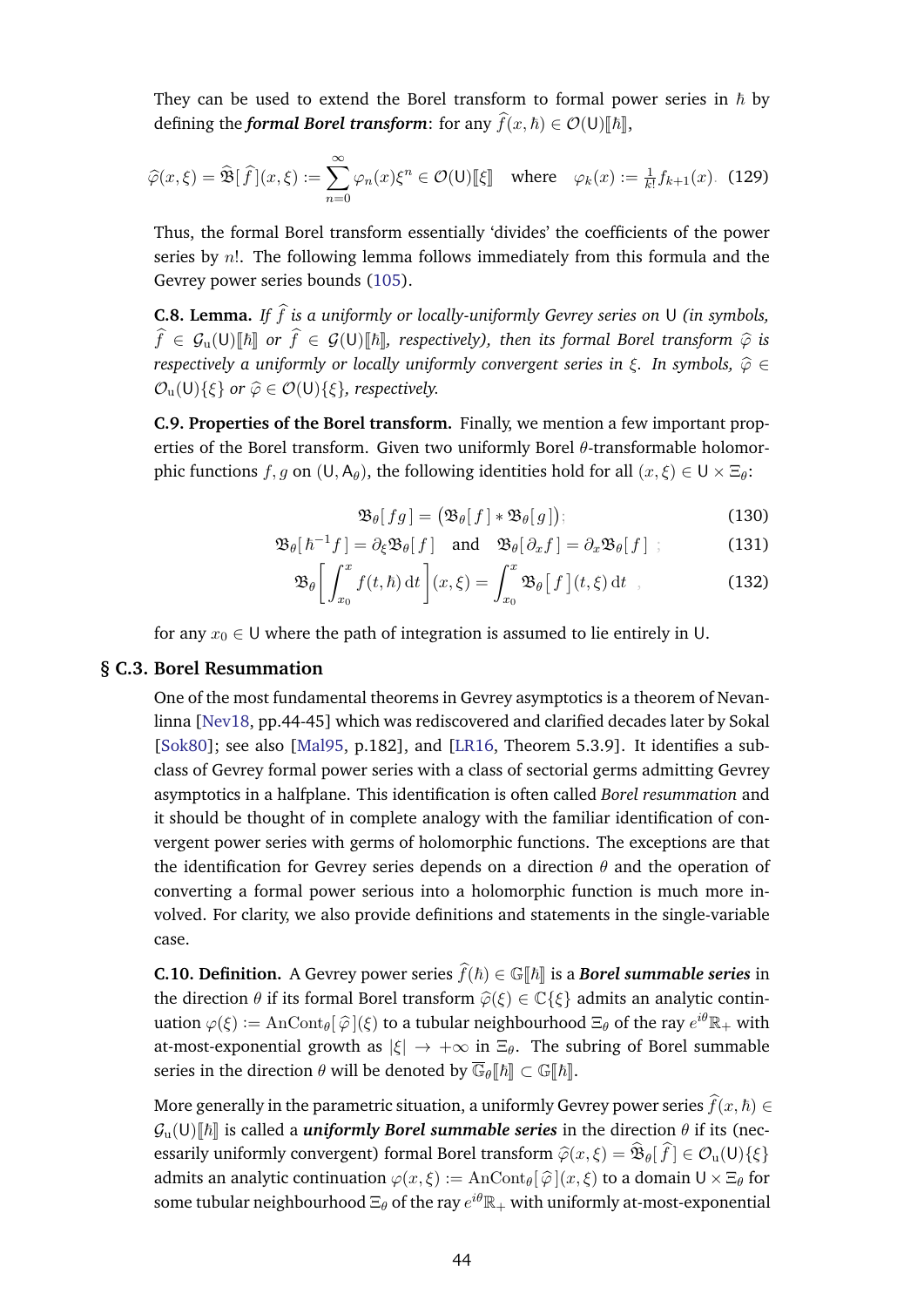growth as  $|\xi| \to +\infty$  in  $\Xi_{\theta}$ . *Locally uniformly Borel summable series* on U are defined the same way by allowing the thickness of the tubular neighbourhood  $\Xi_{\theta}$  to have a locally constant dependence on  $x$ . We denote the subalgebras of uniformly and locally uniformly Borel summable series in the direction  $\theta$  by  $\overline{\mathcal{G}}_{\theta,\mathrm{u}}(\mathsf{U})[\![\hbar]\!] \subset$  $\mathcal{G}_{\mathrm{u}}(\mathsf{U})[\![\hbar]\!]$  and  $\overline{\mathcal{G}}_{\theta}(\mathsf{U})[\![\hbar]\!] \subset \mathcal{G}(\mathsf{U})[\![\hbar]\!]$ , respectively.

<span id="page-44-0"></span>**C.11. Theorem** (**Nevanlinna's Theorem**)**.** *In both the one-dimensional and the parametric cases, for any direction* θ*, the asymptotic expansion map* æ *along the halfplane*  $\alpha$ *rc* A $_{\theta} = (\theta - \pi/2, \theta + \pi/2)$  *bisected by*  $\theta$  *restricts to an algebra isomorphism* 

$$
\mathbf{a}: \mathcal{G}(\overline{\mathsf{A}}_{\theta}) \xrightarrow{\sim} \overline{\mathbb{G}}_{\theta}[\![\hbar]\!] \quad \text{or} \quad \mathbf{a}: \mathcal{G}(\mathsf{U}; \overline{\mathsf{A}}_{\theta}) \xrightarrow{\sim} \overline{\mathcal{G}}_{\theta}(\mathsf{U})[\![\hbar]\!]
$$
 (133)

For a detailed proof, see [\[Nik20,](#page-57-0) Appendix §B.4]. Note that æ restricts further to an isomorphism  $\mathcal{G}_u(U; \overline{A}_{\theta}) \longrightarrow \overline{\mathcal{G}}_{\theta,u}(U)[\hbar]].$ 

**C.12. Definition.** The inverse algebra isomorphism

$$
\mathcal{S}_{\theta} := \mathbf{\alpha}^{-1} : \overline{\mathbb{G}}_{\theta}[\![\hbar]\!] \stackrel{\sim}{\longrightarrow} \mathcal{G}(\overline{\mathsf{A}}_{\theta}) \quad \text{or} \quad \mathcal{S}_{\theta} := \mathbf{\alpha}^{-1} : \overline{\mathcal{G}}_{\theta}(\mathsf{U})[\![\hbar]\!] \stackrel{\sim}{\longrightarrow} \mathcal{G}(\mathsf{U}; \overline{\mathsf{A}}_{\theta}) \tag{134}
$$

is called the **Borel resummation** in the direction  $\theta$ . In particular,  $S_{\theta}$  restricts to be the identity map on the subalgebra of convergent power series: i.e., if  $\widehat{f}(\hbar) \in \mathbb{C} \{ \hbar \}$ or  $\widehat{f}(x, \hbar) \in \mathcal{O}(\mathsf{U})\{\hbar\}$ , then  $\mathcal{S}_{\theta}(\widehat{f}) = \widehat{f}$ .

**C.13. Properties of Borel resummation.** As an algebra isomorphism, Borel resummation respects sum, products, and scalar multiplication: if  $\hat{f},\hat{g} \in \overline{\mathbb{G}}_{\theta}[\![\hbar]\!]$  (or  $\widehat{f},\widehat{g}\in\overline{\mathcal{G}}_{\theta}[\![\hbar]\!]$  are any two (respectively locally uniformly) Borel summable series in the direction  $\theta$ , and  $c \in \mathbb{C}$  (or respectively  $c = c(x) \in \mathcal{O}(U)$ ), then

$$
\mathcal{S}_{\theta}[\hat{f} + c\hat{g}] = \mathcal{S}_{\theta}[\hat{f}] + c\mathcal{S}_{\theta}[\hat{g}] \text{ and } \mathcal{S}_{\theta}[\hat{f} \cdot \hat{g}] = \mathcal{S}_{\theta}[\hat{f}] \cdot \mathcal{S}_{\theta}[\hat{g}]
$$
 (135)

It is also compatible with composition with convergent power series. In particular, the identity that we use most often in this paper is

$$
\mathcal{S}_{\theta}[\exp\left(\widehat{f}\right)] = \exp\left(\mathcal{S}_{\theta}[\widehat{f}]\right) \tag{136}
$$

We also note two more properties with respect to calculus in the  $x$ -variable. If  $\widehat{f}(x, \hbar) \in \overline{\mathcal{G}}_{\theta}(U)\llbracket \hbar \rrbracket$  is a locally uniformly Borel summable series in the direction  $\theta$ , then

$$
\partial_x \mathcal{S}_{\theta}[\hat{f}] = \mathcal{S}_{\theta}[\partial_x \hat{f}] \text{ and } \int_{x_0}^x \mathcal{S}_{\theta}[\hat{f}] = \mathcal{S}_{\theta}[\int_{x_0}^x \hat{f}] ,
$$
\n(137)

for any  $x_0 \in U$  where the path of integration is assumed to lie entirely in U.

From the proof of Nevanlinna's Theorem C.11 we can extract the following more explicit statement that yields a formula for the Borel resummation which is actually often taken as the definition of Borel resummation.

**C.14. Lemma** (**Borel-Laplace identity**). Let  $f \in \mathcal{G}(\overline{A}_{\theta})$  and  $\widehat{f} \in \overline{\mathbb{G}}_{\theta}[[\hbar]]$  be such *that*  $\mathbf{a}(f) = \hat{f}$  *and*  $\mathcal{S}_{\theta}[\hat{f}] = f$ *. Let*  $\hat{\varphi}(\xi) := \hat{\mathfrak{B}}[\hat{f}](\xi) \in \mathbb{C}\{\xi\}$  *be the (necessarily convergent) formal Borel transform of*  $\widehat{f}$ *, and let*  $\varphi(\xi) := \text{AnCont}_{\theta}[\widehat{\varphi}](\xi)$  *be its analytic*  $\emph{continuation}$  to a tubular neighbourhood  $\Xi_\theta$  of the ray  $e^{i\theta}\mathbb{R}_+$  with at-most-exponential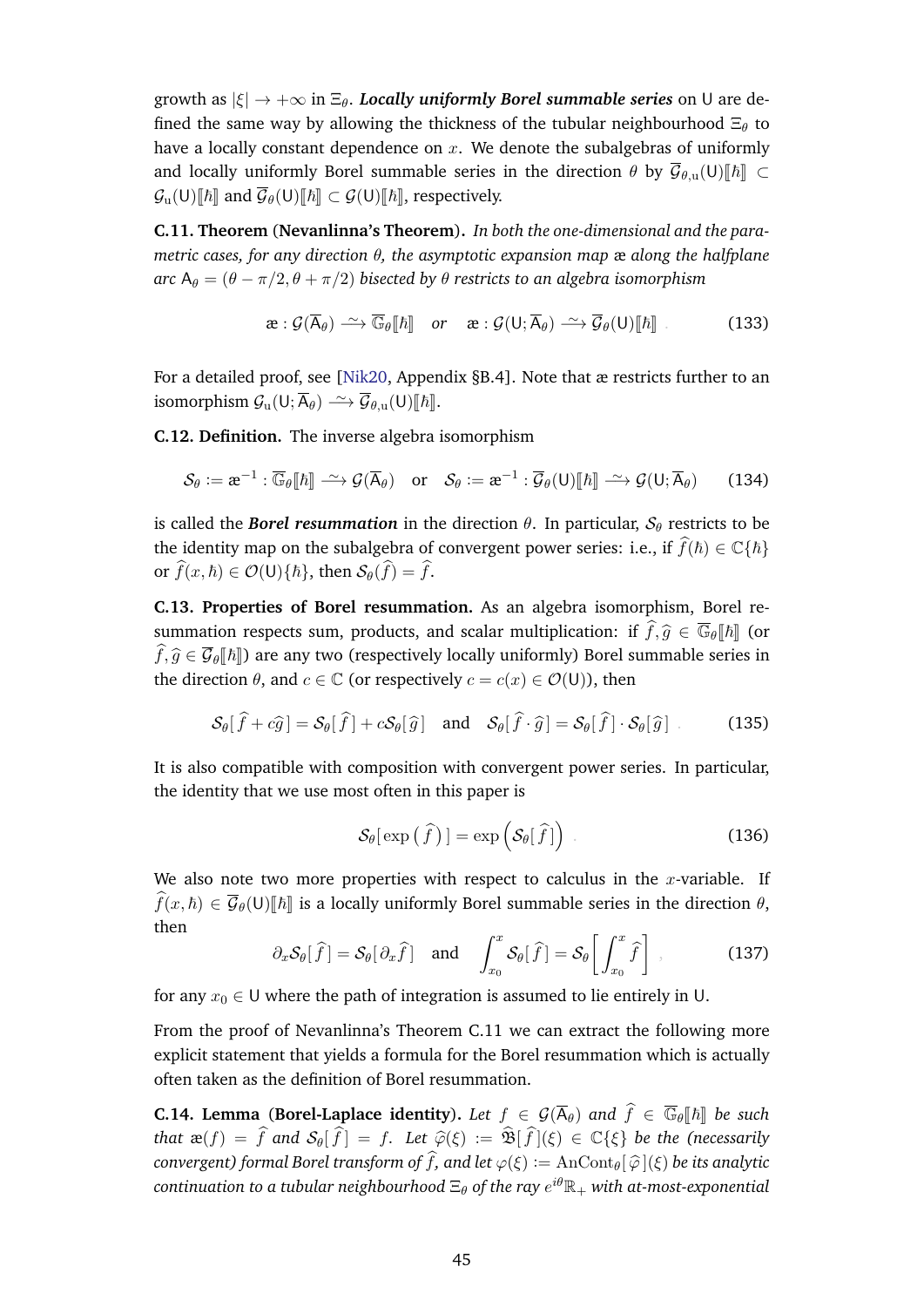*growth as*  $|\xi| \to +\infty$  *in*  $\Xi_{\theta}$ *. Then we have the following two identities:* 

$$
f(\hbar) = f_0 + \mathfrak{L}_{\theta}[\varphi](\hbar) \quad \text{and} \quad \varphi(\xi) = \mathfrak{B}_{\theta}[f](\xi)
$$
 (138)

*More generally in the parametric situation, let*  $f \in \mathcal{G}_u(U; \overline{A}_{\theta})$  *and*  $\hat{f} \in \overline{\mathcal{G}}_{\theta,u}(U; \overline{A}_{\theta})$ *be such that*  $\mathbf{a}(f) = \hat{f}$  *and*  $\mathcal{S}_{\theta}[\hat{f}] = f$ *. Let*  $\hat{\varphi}(x,\xi) := \hat{\mathfrak{B}}[\hat{f}](\xi) \in \mathcal{O}_{\mathfrak{u}}(\mathsf{U})\{\xi\}$  *be the (necessarily uniformly convergent) formal Borel transform of*  $\widehat{f}$ *, and let*  $\varphi(x,\xi) :=$  $\text{AnCont}_{\theta}[\hat{\varphi}](x,\xi)$  *be its analytic continuation to the domain*  $U \times \Xi_{\theta}$ *, where*  $\Xi_{\theta}$  *in a tubular neighbourhood of the ray* e iθR+*, with uniformly at-most-exponential growth*  $as |\xi| \rightarrow +\infty$  *in*  $\Xi_{\theta}$ *. Then we have the following two identities:* 

$$
f(x,\hbar) = f_0(x) + \mathfrak{L}_{\theta}[\varphi](x,\hbar) \quad \text{and} \quad \varphi(x,\xi) = \mathfrak{B}_{\theta}[f](x,\xi) \tag{139}
$$

*In other words, in both situations we have the following formula for the Borel resummation:*

$$
f = \mathcal{S}_{\theta}[\hat{f}] = f_0 + \mathfrak{L}_{\theta}[\text{AnCont}_{\theta}[\hat{\mathfrak{B}}_{\theta}[\hat{f}]]]
$$
 (140)

**C.15. Borel resummation of exponential series.** Finally, we extend Borel resummation to exponential power series by simply factorising out the exponential prefactor. Thus, an exponential series  $\hat{\psi} = e^{\Phi/\hbar} \hat{\Psi} \in \mathbb{C}^{\exp}[\hbar]$  is a *Borel summable exponential series* in the direction  $\theta$  if  $\hat{\Psi}$  is Borel summable in the direction  $\theta$ , and we put

$$
\mathcal{S}_{\theta}[\widehat{\psi}] := e^{\Phi/\hbar} \mathcal{S}_{\theta}[\widehat{\Psi}] \tag{141}
$$

More generally in the parametric case, an exponential power series  $\hat{\psi} = e^{\Phi/\hbar} \widehat{\Psi} \in$  $\mathcal{O}^{\text{exp}}(U)\llbracket \hbar \rrbracket$  is a **Borel summable exponential series** in the direction  $\theta$  if  $\widehat{\Psi}$  is Borel summable in the direction  $\theta$ , and we again put  $\mathcal{S}_{\theta}[\hat{\psi}]:=e^{\Phi/\hbar}\mathcal{S}_{\theta}[\hat{\Psi}].$  These definition are then extended to all exponential transseries by linearity of  $S_{\theta}$ .

# <span id="page-45-0"></span>**Appendix D. Proofs**

<span id="page-45-1"></span>In this appendix, we collect the longer proofs from the main body of the text.

#### **§ C.1. [Proposition 3.5:](#page-9-0) Existence and Uniqueness of Formal WKB Solutions**

**Proof.** We prove existence, uniqueness, and the property of forming the basis. All other claims are established in the course of the proof.

1. EXISTENCE. To prove existence, we search for exponential power series solutions in the form of the formal WKB ansatz:

$$
\widehat{\psi}(x,\hbar) = \exp\left(-\frac{1}{\hbar} \int_{x_0}^x \widehat{s}(t,\hbar) dt\right) , \qquad (142)
$$

where  $\hat{s}$  is the unknown power series in  $\mathcal{O}(U)\llbracket \hbar \rrbracket$  that we solve for. Note that  $\hat{\psi}(x_0, \hbar) = 1$  for any  $\hat{s}$ . Substituting this expression back into the differential equa-tion [\(15\)](#page-8-3), we find that  $\hat{s}$  must satisfy the formal Riccati equation [\(21\)](#page-9-3). Expanding [\(21\)](#page-9-3) term by term in  $\hbar$  and using the fact that U contains no turning points, we obtain the two exponential power series solutions [\(20\)](#page-9-2).

2. UNIQUENESS. Let  $\hat{\psi} := e^{-\Phi/\hbar} \hat{\Psi}$ , with  $\Phi \in \mathcal{O}(U)[\hbar^{-1}]$  and  $\hat{\Psi} \in \mathcal{O}(U)[\hbar],$  be any exponential power series solution with normalisation  $\hat{\psi}(x_0, \hbar) = 1$ . Let  $m \geq 0$  be the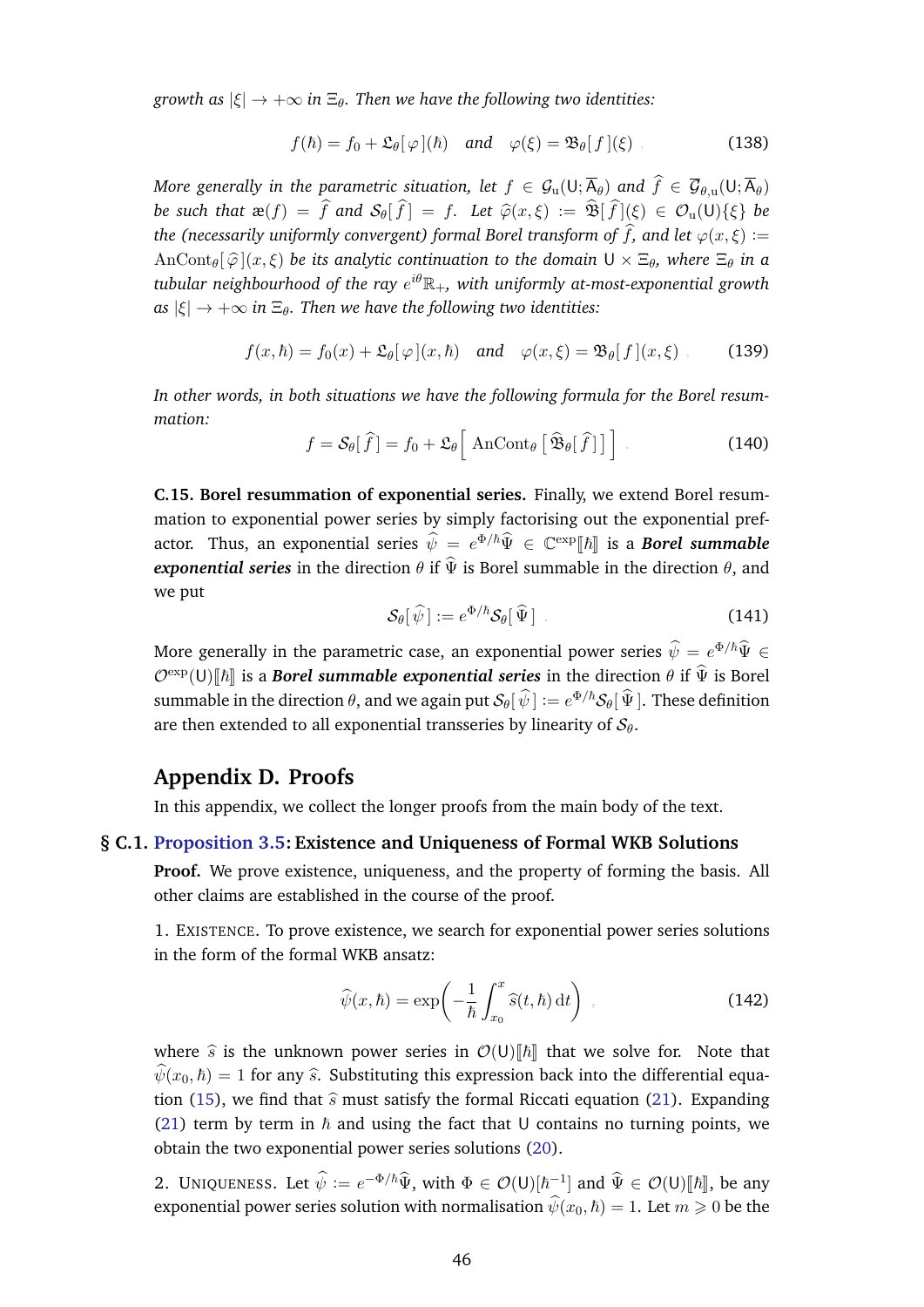degree in  $\hbar^{-1}$  of  $\Phi$  and write  $\Phi = \Phi_0 + \ldots + \Phi_{-m}\hbar^{-m}$ . First, the normalisation condition forces  $\Phi(x_0, \hbar^{-1}) = 0$  and  $\widehat{\Psi}(x_0, \hbar) = 1$ . In particular, it means that  $\Phi_{-i}(x_0) = 0$  for all i,  $\Psi_k(x_0) = 0$  for all  $k \ge 1$ , and  $\Psi_0(x_0) = 1$ .

Next, plugging  $\widehat{\psi}$  into [\(15\)](#page-8-3) and eliminating the exponential prefactor  $e^{-\Phi/\hbar}$ , we obtain an equation in formal Laurent  $\hbar$ -series:

$$
\hbar^2 \partial_x^2 \widehat{\Psi} + \left( -2(\partial_x \Phi) + \widehat{p} \right) \hbar \partial_x \widehat{\Psi} + \left( (\partial_x \Phi)^2 - \hbar (\partial_x^2 \Phi) - \widehat{p}(\partial_x \Phi) + \widehat{q} \right) \widehat{\Psi} = 0 \quad (143)
$$

Suppose first that  $m \geq 1$ . Then the lowest order in  $\hbar$  of equation [\(143\)](#page-46-0) is at  $\hbar^{-2m}$ , which is  $(\partial_x\Phi_{-m})^2\Psi_0=0.$  Therefore,  $\Phi_{-m}$  is identically zero, so the degree of  $\Phi$  is actually  $m - 1$ . Continuing in this fashion, we conclude that  $\Phi_0$  is the only possible nonzero coefficient of  $\Phi.$  Therefore, the leading-order part of [\(143\)](#page-46-0) is at  $\hbar^0,$  which is

<span id="page-46-0"></span>
$$
(\partial_x \Phi_0)^2 - p_0 (\partial_x \Phi_0) + q_0 = 0.
$$

This is nothing but the leading-order characteristic equation [\(17\)](#page-8-2) for  $s = \partial_x \Phi_0$ . It follows that  $\partial_x\Phi_0$  is either  $\lambda_+$  or  $\lambda_-$ , and the normalisation condition  $\Phi(x_0,\hbar^{-1})=0$ forces  $\Phi_0$  to be equal to either  $\Phi_+$  or  $\Phi_-$  from [\(35\)](#page-11-3).

Next, at order  $\hbar^1$ , after substituting  $\lambda_\alpha$  for  $\alpha\in\{+,-\}$  in place of  $\partial_x\Phi_0$ , equation [\(143\)](#page-46-0) reduces to

$$
-(2\lambda_{\alpha}-p_0)\partial_x\Psi_0 + (\partial_x\lambda_{\alpha}-p_1\lambda_{\alpha}+q_1)\Psi_0 + (\lambda_{\alpha}^2-p_0\lambda_{\alpha}+q_0)\Psi_1 = 0.
$$

The factor in front of  $\partial_x \Psi_0$  is  $-\epsilon_\alpha$ √  $\overline{D_0}$  where  $\epsilon_\pm \coloneqq \pm 1.$  The factor in front of  $\Psi_1$  is zero, so after comparing with [\(25\)](#page-10-3), we get:

$$
\partial_x \log \Psi_0 = \epsilon_\alpha \frac{1}{\sqrt{D_0}} \Big( \partial_x \lambda_\alpha - p_1 \lambda_\alpha + q_1 \Big) = s_\alpha^{(1)}.
$$

Then the normalisation condition  $\Psi_0(x_0) = 1$  implies  $\Psi_0 = \exp \int_{x_0}^x s_\alpha^{(1)}(t) dt$ .

In particular,  $\Psi_0$  is nonvanishing on U, so we can write  $\hat{\Psi} = \exp \hat{R}$  for some power series  $\widehat{R} \in \mathcal{O}(U)[\hbar]$  which satisfies  $R_k(x_0) = 0$  for all  $k \ge 1$ . Then the same calculation shows that  $\partial_x R_k = s_\alpha^{(k)}$  for each  $k \geq 1$ , and hence  $R_k(x) = \int_{x_0}^x s_\alpha^{(k)}(t) dt$ . Therefore,  $\widehat{R} = \int_{x_0}^x \widehat{S}_{\alpha}(t) \,\mathrm{d} t$ , demonstrating uniqueness of formal WKB solutions amongst all possible exponential power series solutions.

3. BASIS. To see that the formal WKB solutions  $\hat{\psi}_+$ ,  $\hat{\psi}_-$  form a basis of generators for the  $\mathbb{C}^{\exp}[\![\hbar]\!]$ -module  $\widetilde{\mathbb{ES}}(U)$  of all formal solutions, we note first that they are linearly independent over  $\mathbb{C}^{\exp}[\![\hbar]\!]$  because their exponents  $\Phi_+,\Phi_-$  are distinct nonconstant functions on U. Now, suppose

$$
\widehat{\psi} = \sum_{\alpha}^{\text{finite}} \widehat{C}_{\alpha} e^{-\Phi_{\alpha}/\hbar} \widehat{\Psi}_{\alpha} \in \widehat{\mathbb{S}}(\mathsf{U})
$$

is a formal solution of [\(15\)](#page-8-3) with all  $\hat{C}_{\alpha} = \hat{C}_{\alpha}(\hbar) \in \mathbb{C}^{\exp}[\![\hbar]\!]$  nonzero, and all exponents  $\Phi_\alpha\in\mathcal{O}(\mathsf{U})[\hbar^{-1}]$  mutually linearly independent over  $\mathbb{C}[\hbar^{-1}]$ . We need to show that there are  $\widehat{C}_+,\widehat{C}_-\in \mathbb{C}^{\exp}[\![\hbar]\!]$  such that  $\widehat{\psi}=\widehat{C}_+\widehat{\psi}_++\widehat{C}_-\widehat{\psi}_-$ .

We can immediately assume that the leading-order  $\Psi^{(0)}_\alpha$  of every power series  $\widehat{\Psi}_\alpha$  is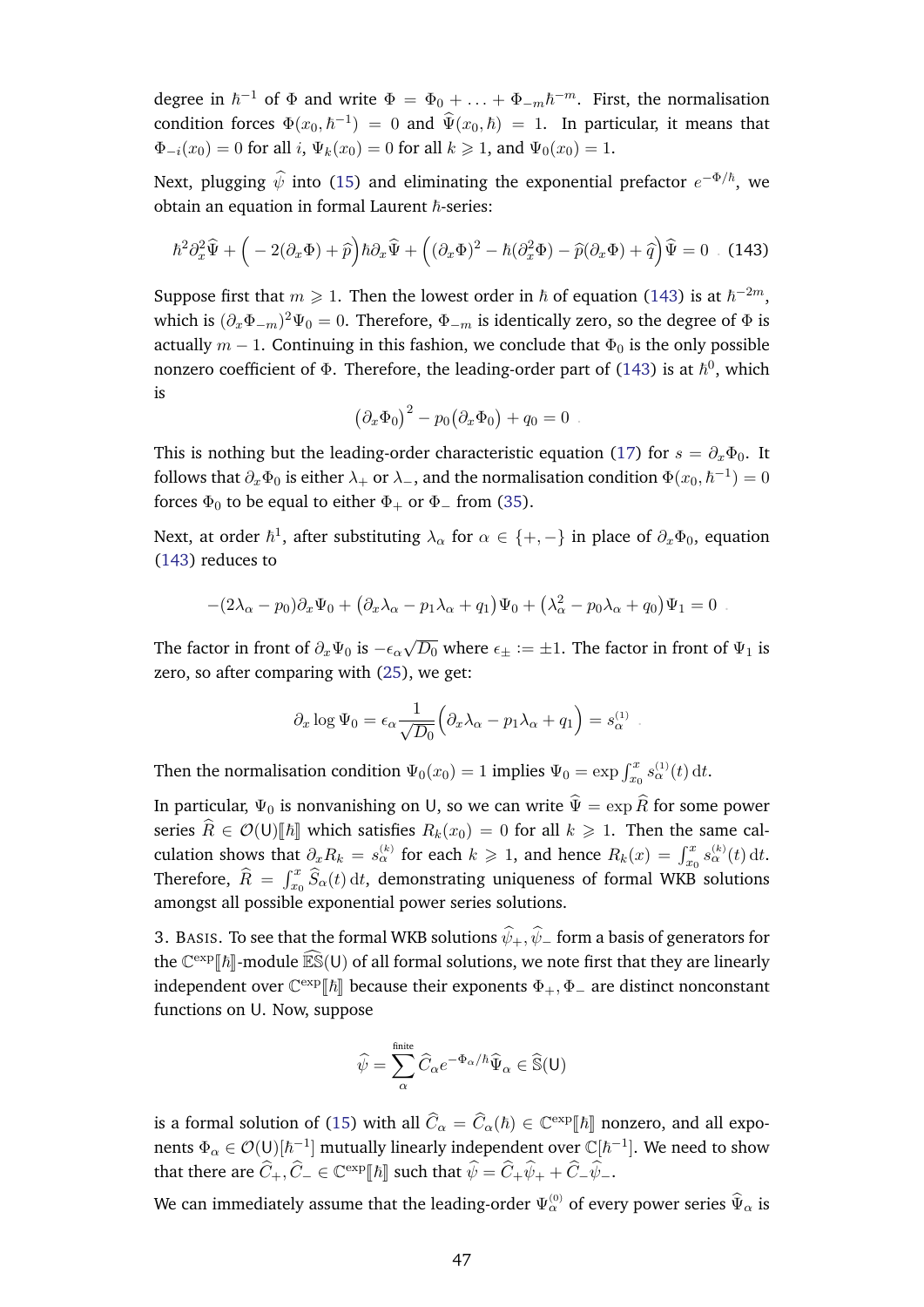nonzero by absorbing any excess powers of  $\hbar$  into the coefficient  $\widehat{C}_{\alpha}$ . Then, upon substituting  $\hat{\psi}$  into [\(15\)](#page-8-3), the same calculation that led to [\(143\)](#page-46-0) yields

$$
\sum_\alpha^{\text{finite}} \widehat{C}_\alpha\Bigg[\hbar^2\partial_x^2\widehat{\Psi}_\alpha+\Big(-2(\partial_x\Phi_\alpha)+\widehat{p}\Big)\hbar\partial_x\widehat{\Psi}_\alpha+\Big(\big(\partial_x\Phi_\alpha\big)^2-\hbar\big(\partial_x^2\Phi_\alpha\big)-\widehat{p}(\partial_x\Phi_\alpha)+\widehat{q}\Big)\widehat{\Psi}_\alpha\Bigg]e^{-\Phi_\alpha/\hbar}=0\ .
$$

This is a sum of exponential power series with linearly independent exponents, so for it to be zero, each Laurent series in large square brackets must be zero. Let  $\Phi_{\alpha}^{(-m)}$ be the highest in  $\hbar^{-1}$  degree part of  $\Phi_\alpha$ . As before, if  $m\geqslant 1$ , the vanishing of the expression in the bracket leads to the equation  $(\partial_x\Phi_\alpha^{(-m)})^2=0$  forcing  $\Phi_\alpha^{(-m)}$  to be a constant. As a result, each factor  $e^{-\Phi_{\alpha}^{(-m)}\hbar^{-m-1}}$  can be absorbed into the coefficient  $\widehat{C}_{\alpha}$ . Continuing in this fashion to remove such exponential factors one by one from  $e^{-\Phi_{\alpha}/\hbar},$  we are left with only the zeroth-order term  $\Phi_{\alpha}^{(0)}(x),$  which must satisfy the equation

$$
(\partial_x \Phi_\alpha^{(0)})^2 - p_0 (\partial_x \Phi_\alpha^{(0)}) + q_0 = 0
$$

This is nothing but the leading-order equation [\(17\)](#page-8-2) for  $\lambda=\partial_x\Phi_\alpha^{(0)}.$  Therefore,  $\partial_x\Phi_\alpha^{(0)}$ can only either be the leading-order solution  $\lambda_+$  or  $\lambda_-$ , and so  $\Phi_\alpha^{(0)}$  can only differ from either  $\Phi_+$  or  $\Phi_-$  by a constant which can once again be absorbed into  $\widehat C_\alpha$ . Thus, we conclude that each polynomial  $\Phi_{\alpha}$  is either  $\Phi_{+}$  or  $\Phi_{-}$ , and therefore the formal solution  $\widehat{\psi}$  is actually of the form  $\widehat{\psi} = \widehat{C}_+e^{-\Phi_+/\hbar}\widehat{\Psi}_+ + \widehat{C}_-e^{-\Phi_-/\hbar}\widehat{\Psi}_-$  for some power series  $\widehat{\Psi}_\pm$ , which by the exact same calculation as above must be  $\exp\int_{x_0}^x \widehat{S}_\pm \, {\rm d}t.$ 

#### **§ C.2. Existence and Uniqueness of Exact Characteristic Solutions**

<span id="page-47-0"></span>The strategy to construction an exact solution of the Riccati equation [\(61\)](#page-20-3) is to restrict the problem to a horizontal halfstrip domain containing  $x_0$  and transform the equation into standard form which is easier to solve using the Borel-Laplace method. First, we describe this standard form of the Riccati equation and explain how to solve it.

**C.1. Singularly perturbed Riccati equations in standard form.** Fix  $\varepsilon, \delta > 0$ . Let  $\Omega_+ \subset \mathbb{C}_z$  and  $S_+ \subset \mathbb{C}_h$  be respectively a tubular neighbourhood of radius  $\varepsilon$  of the positive real axis  $\mathbb{R}_+ \subset \mathbb{C}_z$  and a Borel disc of diameter  $\delta$  bisected by the positive real axis:

$$
\Omega_+ := \left\{ z \mid \, \text{dist}(z,\mathbb{R}_+) < \varepsilon \right\} \quad \text{and} \quad \mathsf{S}_+ := \left\{ \hbar \mid \, \text{Re}(\hbar^{-1}) > 1/\delta \right\} \; .
$$

Consider the following singularly perturbed Riccati equation on  $\Omega_+ \times S_+$ :

<span id="page-47-2"></span>
$$
\hbar \partial_z f - f = \hbar \big( A_0 + A_1 f + f^2 \big) \tag{144}
$$

where  $A_1, A_0$  are holomorphic functions of  $(z, \hbar) \in \Omega_+ \times S_+$  which admit uniform Gevrey asymptotics:

$$
A_i(z,\hbar) \simeq \widehat{A}_i(z,\hbar) \quad \text{as } \hbar \to 0 \text{ along } [-\pi/2, +\pi/2], \text{unif. } \forall z \in \Omega_+ .
$$

<span id="page-47-1"></span>**C.2. Lemma** (**Main Technical Lemma** [\[Nik20,](#page-57-0) Lemma 5.6])**.** *The Riccati equation* [\(144\)](#page-47-2) has a unique formal solution  $\hat{f} \in \mathcal{O}(\Omega_+)$  and its leading-order term is 0; i.e.,  $\widehat{f} \in \hbar \mathcal{O}(\Omega_+) [\![\hbar]\!]$ *. Moreover, for every*  $\varepsilon' \in (0, \varepsilon)$ *, there is some*  $\delta' \in (0, \delta]$  *such that the*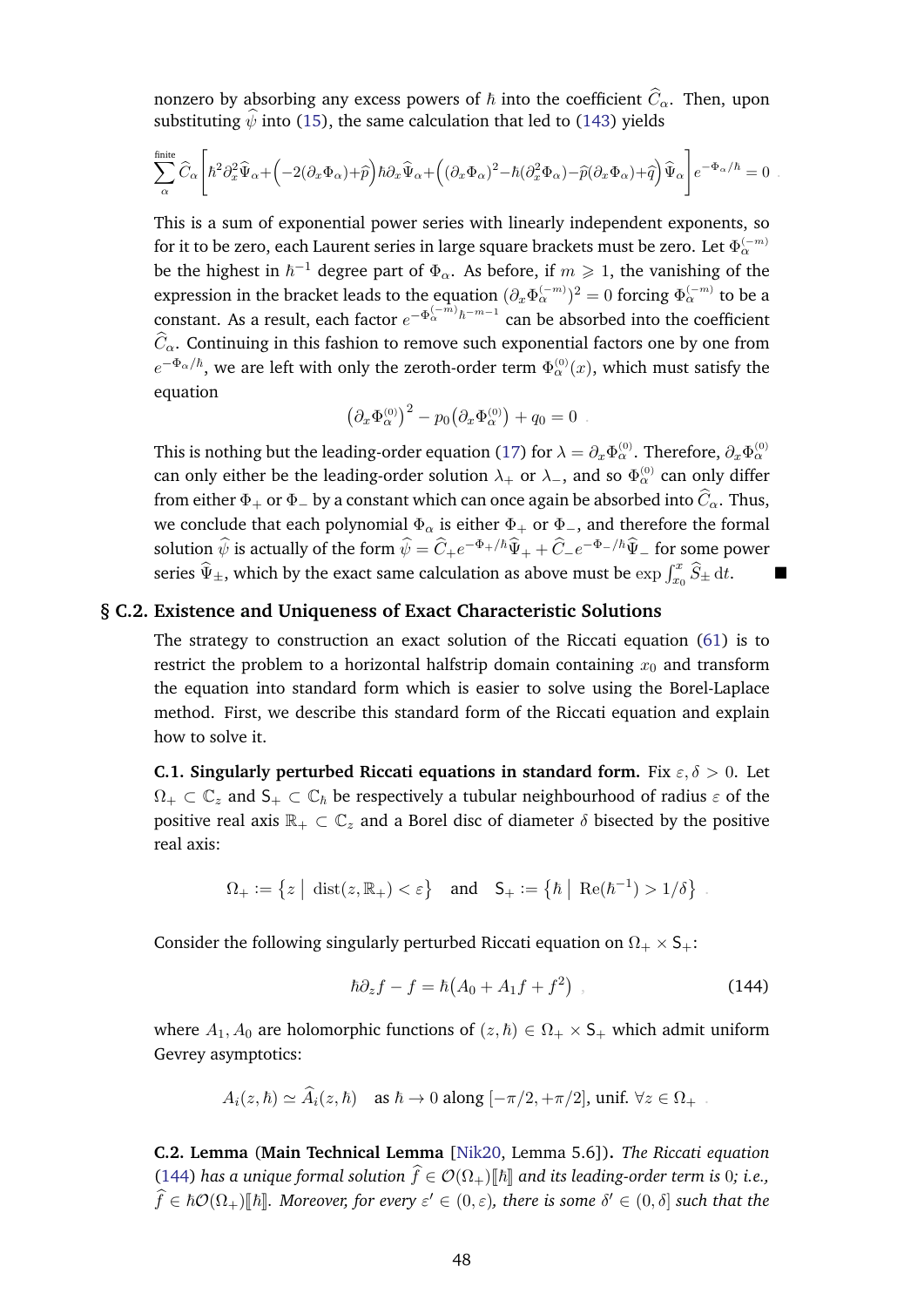*Riccati equation* [\(144\)](#page-47-2) *has a unique holomorphic solution* f *on*

$$
\Omega'_{+} \times \mathsf{S}'_{+} := \left\{ z \mid \operatorname{dist}(z, \mathbb{R}_{+}) < \varepsilon' \right\} \times \left\{ \hbar \mid \operatorname{Re}(\hbar^{-1}) > 1/\delta' \right\} \subset \Omega_{+} \times \mathsf{S}_{+} \quad (145)
$$

*which admits*  $\hat{f}$  *as a uniform Gevrey asymptotic expansion in the right halfplane:* 

$$
f(z,\hbar) \simeq \hat{f}(z,\hbar) \quad \text{as } \hbar \to 0 \text{ along } [-\pi/2, +\pi/2], \text{ unif. } \forall z \in \Omega'_+ \tag{146}
$$

A proof is presented in [\[Nik20\]](#page-57-0), but since it does most of the heavy-lifting in the present paper, we include here a sketch for completeness.

**Proof sketch.** Existence and uniqueness of the formal solution  $\hat{f}$  is easy to deduce by expanding the Riccati equation [\(144\)](#page-47-2) in powers of  $\hbar$  (see [\[Nik20,](#page-57-0) Theorem 3.8] for details). We now prove the existence and uniqueness of  $f$ .

1. THE ANALYTIC BOREL TRANSFORM. Let  $\varepsilon' \in (0,\varepsilon)$  be fixed. The Riccati equation [\(144\)](#page-47-2) is solved using the Borel-Laplace method. The first step is to apply the analytic Borel transform:

$$
\alpha_i(z,\xi) := \mathfrak{B}_+[A_i](z,\xi) \tag{147}
$$

Here,  $\mathfrak{B}_+$  is the Borel transform [\(125\)](#page-41-1) for  $\theta = 0$ .

Since each  $A_i$  admits uniform Gevrey asymptotics on  $\Omega_+$  as  $\hbar \to 0$  along the closed arc  $[-\pi/2, +\pi/2]$ , it follows from Nevanlinna's [Theorem C.11](#page-44-0) that there is some tubular neighbourhood  $\Xi_+ := \{ \xi \mid \text{dist}(\xi, \mathbb{R}_+) < \rho \}$  of radius  $\rho > 0$  (which we take to be so small that  $\varepsilon' + \rho < \varepsilon$ ) such that  $\alpha_1, \alpha_2$  define holomorphic functions on  $\Omega_+\times\Xi_+\,\subset\, \mathbb{C}^2_{z\xi}$  with uniformly at most exponential growth as  $|\xi|\,\rightarrow\,+\infty.$  They furthermore satisfy the following relations: for all  $(z, \xi) \in \Omega_+ \times \Xi_+$ ,

$$
A_0(z,\hbar) = a_0(z) + \mathfrak{L}_+[\,\alpha_0\,] \quad \text{and} \quad A_1(z,\hbar) = a_1(z) + \mathfrak{L}_+[\,\alpha_1\,] \tag{148}
$$

Here,  $\mathfrak{L}_+$  is the Laplace transform [\(121\)](#page-41-2) for  $\theta = 0$ . Thus, dividing [\(144\)](#page-47-2) through by  $\hbar$  and applying the analytic Borel transform  $\mathfrak{B}_+$ , we obtain the following PDE with convolution product:

<span id="page-48-0"></span>
$$
\partial_z \varphi - \partial_{\xi} \varphi = \alpha_0 + a_1 \varphi + \alpha_1 * \varphi + \varphi * \varphi \tag{149}
$$

where the unknown variables f and  $\varphi$  are related by

<span id="page-48-1"></span>
$$
\varphi = \mathfrak{B}_+[f] \quad \text{and} \quad f = \mathfrak{L}_+[\varphi] \tag{150}
$$

2. SOLVING THE PDE. To solve the PDE [\(149\)](#page-48-0), we consider another holomorphic change of variables sending  $(z, \xi) \mapsto (z + \xi, \xi) =: (w, t)$  which transforms the differential operator  $\partial_z - \partial_\xi$  into  $-\partial_t$ . Then [\(149\)](#page-48-0) can be written equivalently as the following integral equation:

$$
\varphi(z,\xi) = a_0(z) - \int_0^{\xi} \left( \alpha_0 + a_1 \varphi + \alpha_1 * \varphi + \varphi * \varphi \right) \Big|_{(z+\xi-u,u)} du \quad . \tag{151}
$$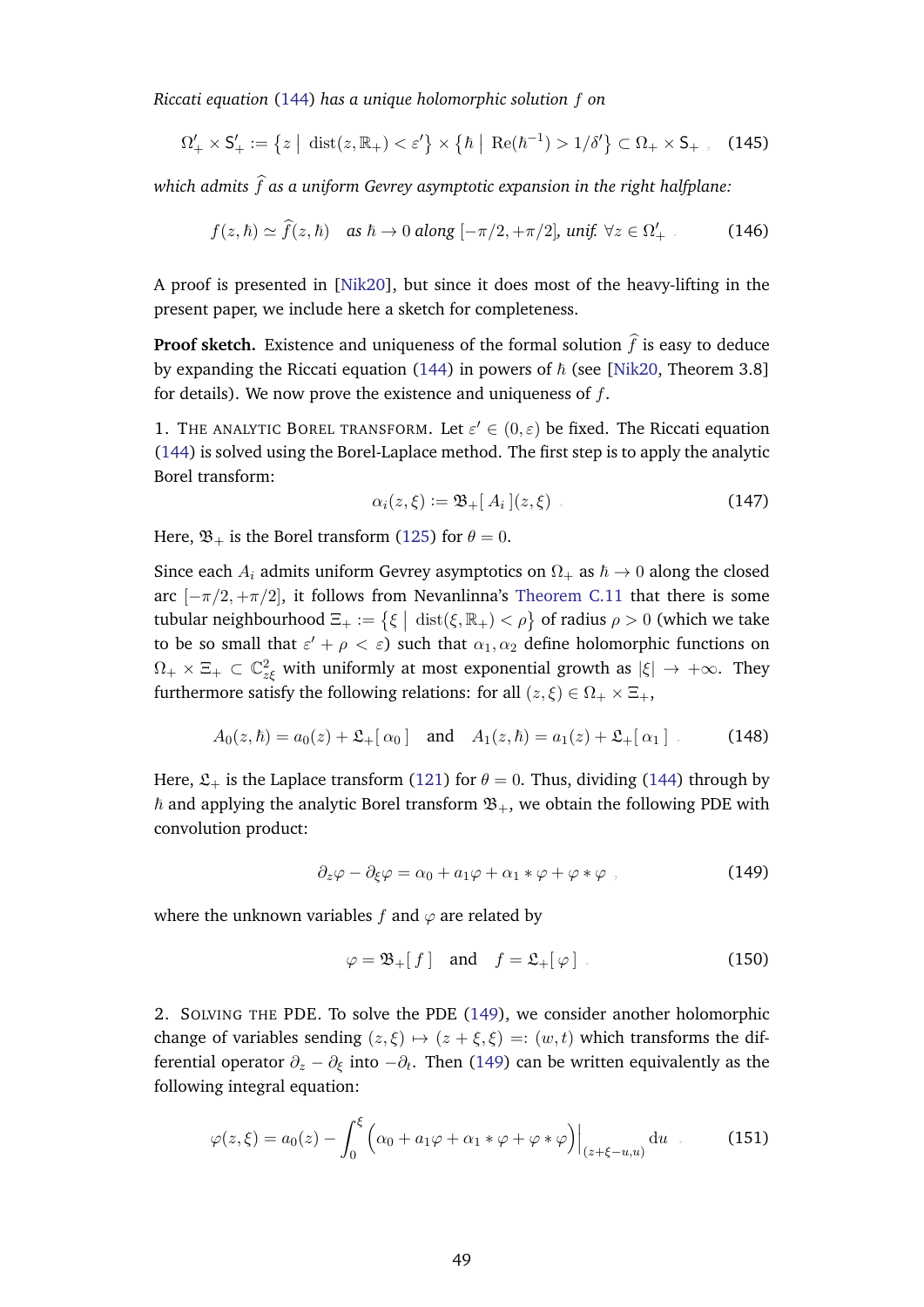Introduce the following shorthand notation: for any function  $\alpha = \alpha(z, \xi)$ , let

$$
I_{+}[\alpha](z,\xi) := -\int_{0}^{\xi} \alpha(z+\xi-u,u) du = -\int_{0}^{\xi} \alpha(z+t,\xi-t) dt \quad . \tag{152}
$$

In this notation, the integral equation [\(151\)](#page-48-1) becomes

<span id="page-49-4"></span><span id="page-49-1"></span>
$$
\varphi = a_0 + I_+ \big[ \alpha_0 + a_1 \varphi + \alpha_1 * \varphi + \varphi * \varphi \big] \tag{153}
$$

3. METHOD OF SUCCESSIVE APPROXIMATIONS. To solve [\(153\)](#page-49-1), we use the method of successive approximations. Consider a sequence of holomorphic functions  $\{\varphi_n\}_{n=1}^{\infty}$  $n=0$ defined recursively by  $\varphi_0 := a_0, \varphi_1 := I_+ \big[ \alpha_0 + a_1 \varphi_0 \big],$  and for  $n \geqslant 2$  by

$$
\varphi_n := I_+ \left[ a_1 \varphi_{n-1} + \alpha_1 * \varphi_{n-2} + \sum_{\substack{i,j \geq 0 \\ i+j=n-2}} \varphi_i * \varphi_j \right].
$$
 (154)

Notice that each  $\varphi_n$  defines a holomorphic function on the domain

$$
\mathsf{W} := \left\{ (z,\xi) \in \Omega_+ \times \Xi_+ \mid z + \xi \in \Omega_+ \right\}
$$

Notice furthermore that  $\Omega'_+ \times \Xi_+ \subset \mathsf{W}.$  The most technical part of the proof is to show that the infinite series

<span id="page-49-2"></span>
$$
\varphi(z,\xi) := \sum_{n=0}^{\infty} \varphi_n(z,\xi)
$$
\n(155)

<span id="page-49-3"></span><span id="page-49-0"></span>.

is uniformly convergent for all  $(z, \xi) \in W$  to a holomorphic solution of the integral equation [\(153\)](#page-49-1) on W with uniformly at-most-exponential growth at infinity in  $\xi$ .

Assuming that  $\varphi$  is uniformly convergent on W, it is a straightforward computation to show that  $\varphi$  indeed satisfies [\(153\)](#page-49-1). The bulk of the proof is therefore to demonstrate uniform convergence of [\(155\)](#page-49-2).

4. UNIFORM CONVERGENCE. Let  $M, L > 0$  be constants such that  $|a_i| \le M$  and  $|\alpha_i| \le Me^{L|\xi|}$  for all  $(z,\xi) \in W$ . These constants exist because  $W \subset \Omega_+ \times \Xi_+$ . We need to show that there are constants  $A, B > 0$  such that, for all  $n \ge 0$ ,

$$
(\forall (z,\xi) \in \mathsf{W}) \qquad |\varphi_n(z,\xi)| \leqslant AB^n \frac{|\xi|^n}{n!} e^{L|\xi|} \qquad (156)
$$

To show this, we first recursively construct a sequence of positive real numbers  $(M_n)_{n=0}^{\infty}$  such that, for all  $n \geq 0$ ,

$$
(\forall (z,\xi) \in \mathsf{W}) \qquad |\varphi_n(z,\xi)| \leq M_n \frac{|\xi|^n}{n!} e^{L|\xi|} \qquad (157)
$$

We then show that there are constants  $A, B > 0$  such that  $M_n \leqslant AB^n$  for all n.

Since  $\varphi_0 = a_0$ , the constant  $M_0$  can be taken to be 1. The constants  $M_n$  can then be constructed by induction with the help some elementary integral estimates. In the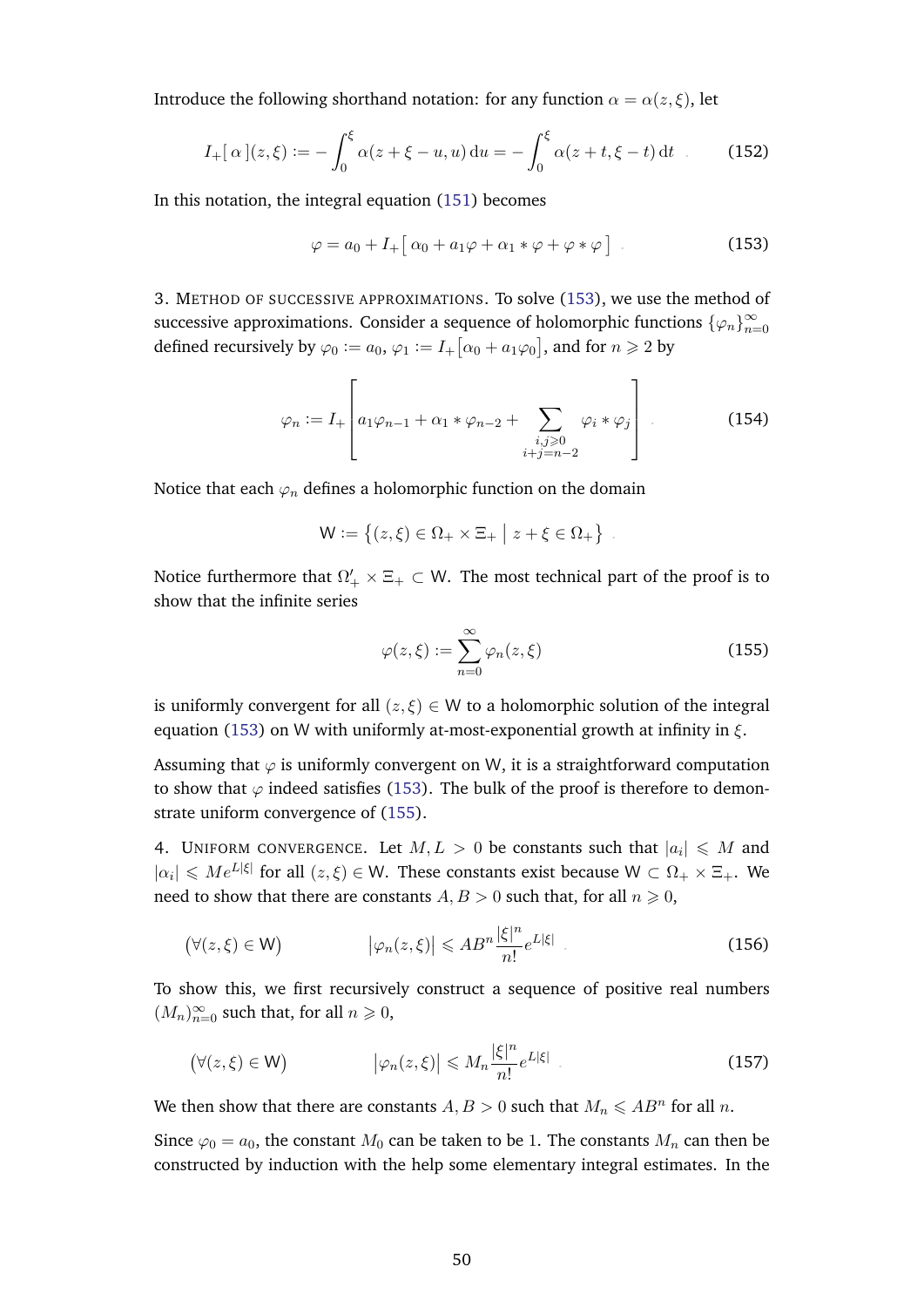end, our constants  $M_n$  are given by the following recursive formula:

$$
M_n := M\left(M_{n-1} + M_{n-2} + \sum_{\substack{i,j \ge 0 \\ i+j=n-2}} M_i M_j\right) \tag{158}
$$

To obtain constants  $A, B$  for the bounds [\(156\)](#page-49-3), we consider the following power series in an abstract variable t:

$$
\widehat{p}(t) := \sum_{n=0}^{\infty} M_n t^n \in \mathbb{C}[\![t]\!].
$$

It is enough to prove that  $\hat{p}(t)$  is convergent. The key is to observe that it satisfies the algebraic equation  $\widehat{p} = \left(1 + \widehat{p}t + \widehat{p}t^2 + \widehat{p}^2t^2\right)$ . Then we consider the holomorphic function  $F = F(p,t) := -p + \left(1 + pt + pt^2 + p^2t^2\right)$  of two variables. It satisfies  $F(1,0) = 0$  and has a nonvanishing derivative with respect to p at  $(p, t) = (1, 0)$ , so we can use the Holomorphic Implicit Function Theorem to conclude that there is a function  $p(t)$ , holomorphic at  $t = 0$ , whose Taylor series is  $\hat{p}(t)$ .

Finally, uniform convergence of  $\varphi$  follows from the following calculation, which simultaneously shows that  $\varphi$  has at most exponential growth at infinity in  $\xi$ :

$$
\left|\varphi(z,\xi)\right| \leqslant \sum_{n=0}^{\infty} |\varphi_n| \leqslant \sum_{n=0}^{\infty} AB^n \frac{|\xi|^n}{n!} e^{L|\xi|} \leqslant Ae^{(B+L)|\xi|} \tag{159}
$$

5. THE LAPLACE TRANSFORM. Applying the Laplace transform to  $\varphi$  yields

$$
f(z,\hbar) := \mathfrak{L}[\varphi](z,\hbar) = \int_{0}^{+\infty} e^{-\xi/\hbar} \varphi(z,\xi) \,\mathrm{d}\xi \qquad (160)
$$

Thus, whenever  $\delta' < (B+L)^{-1}$  and  $\leq \delta$ , this integral converges uniformly on the Borel disc  $S'_+ := \{ \hbar \mid \text{Re}(\hbar^{-1}) > 1/\delta' \},\$  yielding therefore a holomorphic solution  $f$  of the Riccati equation. Moreover, Nevanlinna's Theorem implies that  $f$  admits uniform Gevrey asymptotics on  $\Omega'_{+}$  as  $\hbar \to 0$  along  $[-\pi/2, +\pi/2]$ .

6. UNIQUENESS. Uniqueness of  $f$  also follows from Nevanlinna's Theorem, for if  $f'$ is another such solution, then  $f - f'$  is a holomorphic function on  $\Omega'_{+} \times S'_{+}$  which is uniformly Gevrey asymptotic to 0 as  $\hbar \to 0$  along  $[-\pi/2, +\pi/2]$ , hence must be identically zero.

Collecting the various steps of the proof of [Lemma C.2](#page-47-1) and using Nevanlinna's Theorem yields immediately the following statements.

<span id="page-50-0"></span>**C.3. Lemma.** *The solution* f *from [Lemma C.2](#page-47-1) has the following properties.*

(P1) *The analytic Borel transform*

$$
\varphi(z,\xi) = \mathfrak{B}_+[f](z,\xi) := \frac{1}{2\pi i} \oint f(z,\hbar) e^{\xi/\hbar} \frac{\mathrm{d}\hbar}{\hbar^2} \tag{161}
$$

is uniformly convergent for all  $(z,\xi) \in \Omega'_+ \times \Xi''_+$  where  $\Xi''_+ := \big\{ \xi \bigm| \text{dist}(\xi,\mathbb{R}_+) < \rho \big\}$ *is a tubular neighbourhood of any radius*  $\rho \in (0, \varepsilon - \varepsilon').$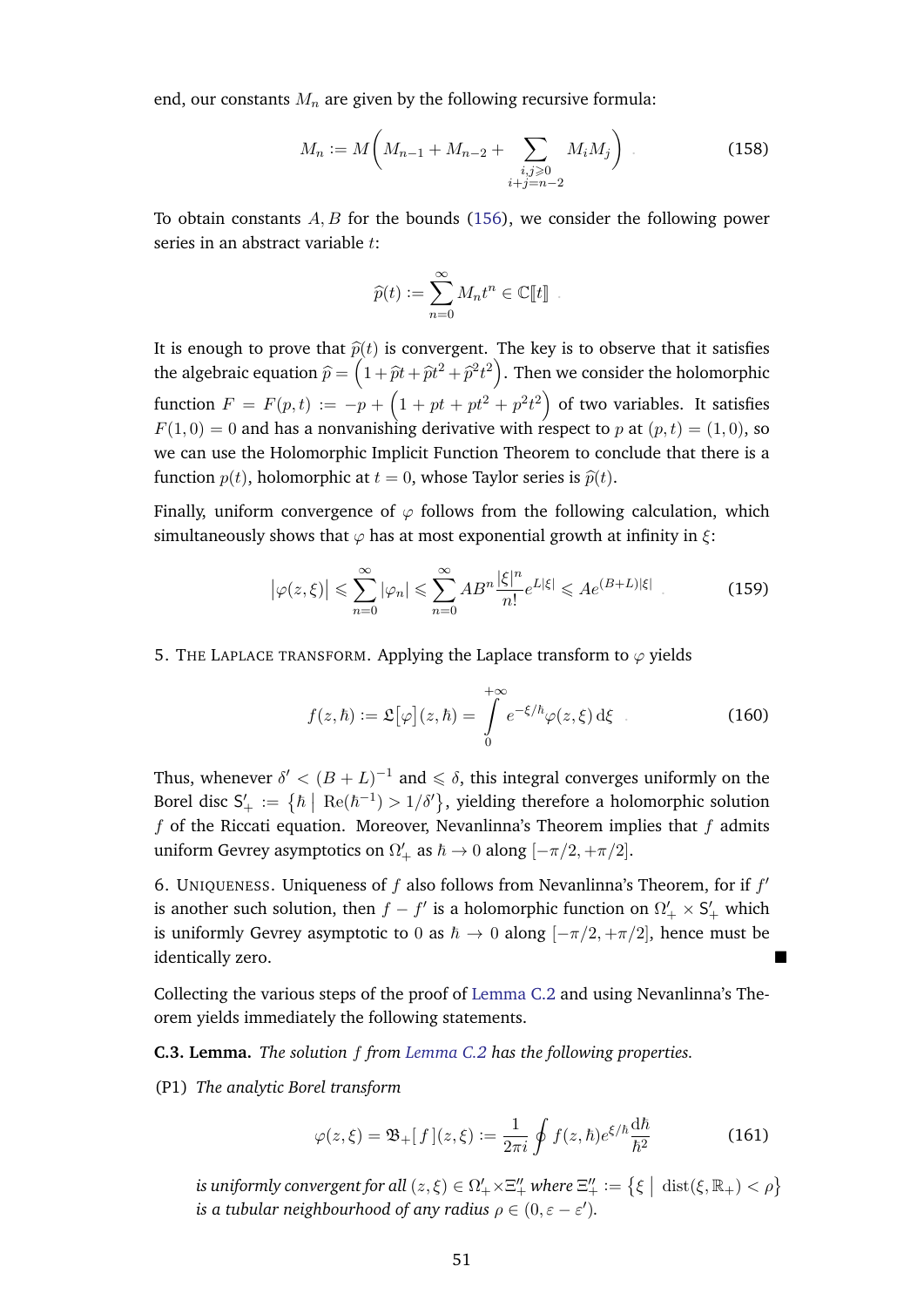(P2) *The Laplace transform of*  $\varphi$  *is uniformly convergent for all*  $(z, \hbar) \in \Omega'_{+} \times S'_{+}$  *and* 

$$
f(z,\hbar) = \mathfrak{L}_+ \big[ \varphi \big] (z,\hbar) = \int_0^{+\infty} e^{-\xi/\hbar} \varphi(z,\xi) \,d\xi \qquad (162)
$$

(P3) *In other words,* (P1) *and* (P2) *together mean that* f *is the uniform Borel resummation of its asymptotic power series*  $\widehat{f}$ *: for all*  $(z, \hbar) \in \Omega'_{+} \times S'_{+}$ ,

$$
f(z,\hbar) = \mathcal{S}_+ \left[ \hat{f} \right] (z,\hbar) \tag{163}
$$

(P4) If the coefficients  $A_0$ ,  $A_1$  in [\(144\)](#page-47-2) are periodic in z with period  $\omega \in \mathbb{C}$ , then f is *also periodic in* z *with the same period* ω*.*

**Proof.** The only statement that requires an additional comment is (P4). Referring to the proof of [Lemma C.2,](#page-47-1) we can see that since the analytic Borel transform of  $A_i$  is done with respect to the variable  $\hbar$ , periodicity of  $A_i$  in the variable  $z$  implies the same periodicity of the coefficients  $\alpha_i$  and  $a_i$  in the differential equation [\(149\)](#page-48-0). Then the periodicity of the solution  $\varphi$  boils down to whether the integral operator  $I_{+}$  from [\(152\)](#page-49-4) preserves the periodic property, which it clearly does.

#### **§ C.3. [Theorem 5.2:](#page-20-1) Existence and Uniqueness of Exact WKB Solutions**

<span id="page-51-0"></span>We prove both [Theorem 5.2](#page-20-1) and [Lemma 5.3](#page-20-4) simultaneously.

**Proof.** First, the uniqueness of  $\psi_{\alpha}$  follows from the asymptotic property [\(59\)](#page-20-5). Indeed, if  $\psi'_\alpha$  is another such solution on  $U \times S'$ , then they are both asymptotic to  $\widehat{\psi}_{\alpha}$ , and hence their difference must be locally uniformly Gevrey asymptotic to 0 as  $\hbar \to 0$  along  $\overline{\mathsf{A}}$ . Then Nevanlinna's [Theorem C.11](#page-44-0) implies that  $\psi_\alpha - \psi_\alpha'$  must be identically 0. Now we prove the existence of  $\psi_{\alpha}$ .

1. BOILING THE PROOF DOWN TO A LOCAL CONSTRUCTION. Given any  $x_i \in U$ , change the basepoint of the Liouville transformation  $\Phi$  from  $x_0$  to  $x_i$  by defining  $\Phi_i(x) := \Phi(x) + \Phi(x_i)$ . Since U is simply connected, this definition is unambiguous. Take  $\varepsilon_i > 0$  sufficiently small that the WKB disc  $\mathsf{V}_i := \Phi_i^{-1} \big( \{|z| < \varepsilon_i\} \big)$  centred at  $x_i$ satisfies all the hypotheses of the theorem (with "V" replaced by " $V_i$ "). Choose any  $\varepsilon_i' \in (0, \varepsilon_0)$  and let  $\mathsf{V}_i' := \Phi_i^{-1} \big( \{ |z| < \varepsilon_i' \} \big)$ .

The construction of the exact WKB solution  $\psi_{\alpha}$  proceeds as follows. First, we take  $x_i = x_0$  and construct the unique solution  $\psi_{\alpha,0}$  on  $\mathsf{V}'_0 \times \mathsf{S}_0$  satisfying conditions [\(58\)](#page-20-6) and [\(59\)](#page-20-5), where  $S_0 \subset S_\theta$  is a possibly smaller Borel disc. Then we take any  $x_i \neq x_0$ sufficiently close to  $x_0$  such that  $x_0 \in V_i'$ , and construct the unique solution  $\psi_{\alpha,i}$  on  $\mathsf{V}'_i \times \mathsf{S}_i$  (where  $\mathsf{S}_\alpha \subset \mathsf{S}_\theta$  is a possibly smaller Borel disc) which satisfies condition [\(59\)](#page-20-5) as well as the normalisation condition  $\psi_{\alpha,i}(x_i,\hbar)=\psi_{\alpha,0}(x_1,\hbar)$  replacing condition [\(58\)](#page-20-6). Take S' to be the smaller of the two Borel discs  $S_0, S_i$ . Then by uniqueness,  $\psi_{\alpha,0}$ and  $\psi_{\alpha,i}$  agree on the intersection  $\mathsf{V}_i^\prime \cap \mathsf{V}_0^\prime$  and therefore define the unique extension of the solution  $\psi_{\alpha,0}$  to  $(V'_0 \cup V'_i) \times S'$  satisfying conditions [\(58\)](#page-20-6) and [\(59\)](#page-20-5).

Continue to extend the solution  $\psi_{\alpha,0}$  in this fashion to larger and larger subsets of U. We conclude that for any compactly contained  $\mathsf{V}' \subset \mathsf{U}$ , there is a Borel disc  $\mathsf{S}' \subset \mathsf{S}'$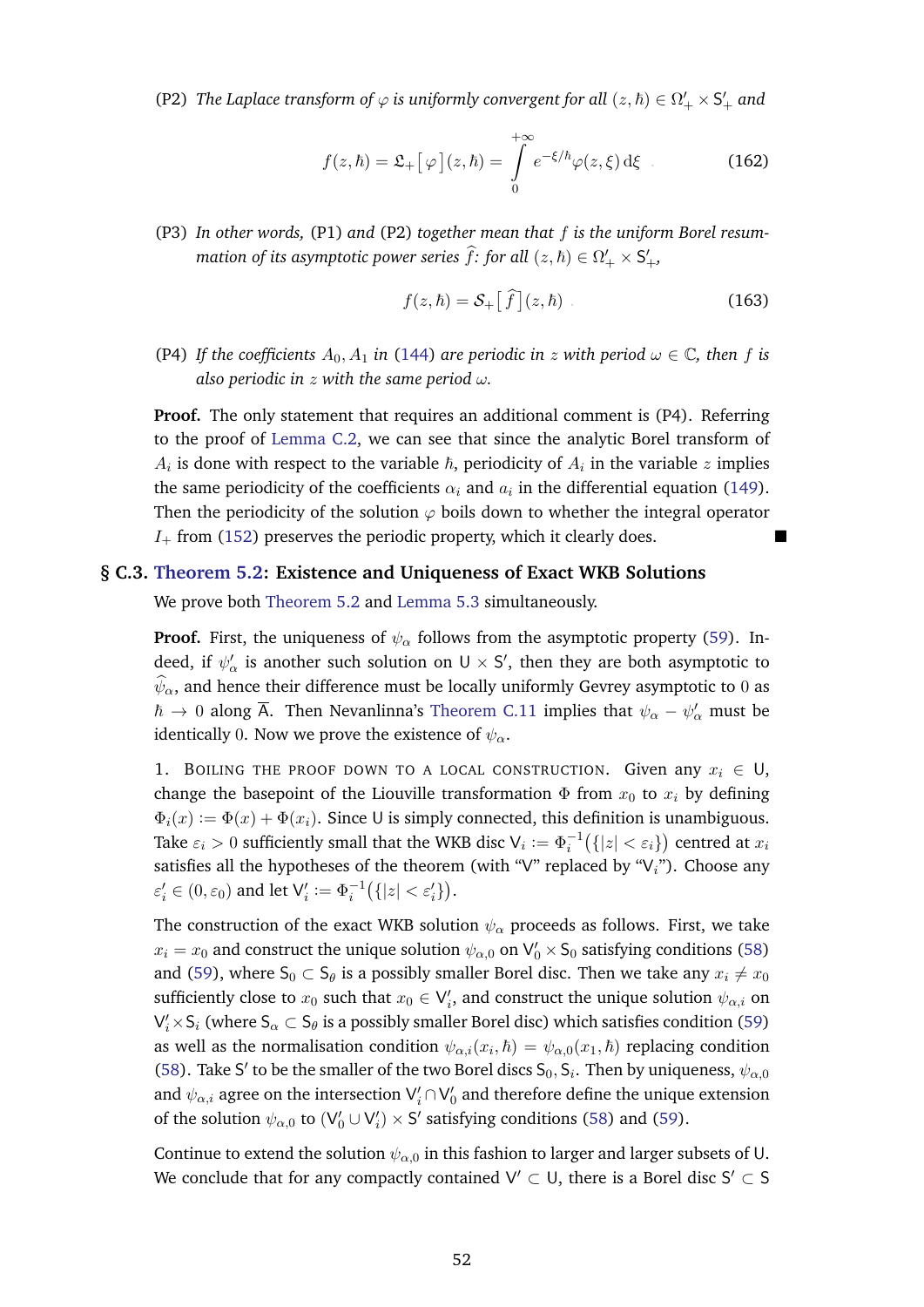of nonzero diameter  $\delta' \in (0, \delta]$  such that  $\psi_{\alpha,0}$  extends to a unique holomorphic solution  $\psi_\alpha$  on  $\mathsf{V}'\times\mathsf{S}'$  satisfying conditions [\(58\)](#page-20-6) and [\(59\)](#page-20-5). So let us now fix any such V'. For example,  $V' = V'_0 = \Phi^{-1}(\{|z| < \varepsilon_0\})$  from before. Finally, using the usual Parametric Existence and Uniqueness Theorem for linear ODEs (see, e.g., [\[Was76,](#page-58-8) Theorem 24.1]), the solution  $\psi_{\alpha}$  can be analytically continued to any simply connected domain in X, thus in particular defining the desired solution on  $U \times S'$ .

2. LOCAL CONSTRUCTION. Thus, it remains to construct the solution  $\psi_{\alpha,i}$  on  $\mathsf{V}_i' \times \mathsf{S}_i$ for any *i*. The strategy is to construct the unique exact solution  $s_{\alpha,i}$  of the Riccati equation [\(61\)](#page-20-3) on  $V_i'$  with leading-order  $\lambda_\alpha$ , and then use formula [\(60\)](#page-20-2) to define  $\psi_{\alpha,i}$ . From now on, we drop the label "i" because the derivation of  $s_{\alpha,i}$  is verbatim the same for any i. Thus, we consider the WKB discs  $V := \Phi^{-1}(\{|z| < \varepsilon\})$  and  $\mathsf{V}' := \Phi^{-1}\bigl( \{|z| < \varepsilon' \} \bigr),$  as well as a pair of nested horizontal halfstrips in the  $z$ -plane,

$$
\Omega'_+ := \left\{ \text{dist}(z, \mathbb{R}_+) < \varepsilon' \right\} \ \subset \ \Omega_+ := \left\{ \text{dist}(z, \mathbb{R}_+) < \varepsilon \right\} \ ,
$$

so that  $\mathsf{V}_{\theta,\alpha}$  :=  $\Phi^{-1}(\epsilon_\alpha e^{i\theta} \Omega_+)$  and  $\mathsf{V}'_{\theta,\alpha}$  :=  $\Phi^{-1}(\epsilon_\alpha e^{i\theta} \Omega'_+)$ . Let  $\mathsf{S}_+$  :=  $e^{-i\theta} \mathsf{S}_\theta$  =  ${Re(\hbar^{-1}) > 1/\delta}$ . Recall that  $\Phi^{-1}: \epsilon_\alpha e^{i\theta} \Omega_+ \to V_{\theta,\alpha}$  is a local biholomorphism. If it is many-to-one, let  $\omega > 0$  be the trajectory period; i.e., the smallest positive real number such that  $\Phi^{-1}(\epsilon_\alpha e^{i\theta}\omega) = \Phi^{-1}(0)$ .

3. TRANSFORMATION TO THE RICCATI EQUATION IN STANDARD FORM. Now we trans-form the Riccati equation [\(61\)](#page-20-3) into its standard form on  $\Omega_+ \times S_+$  satisfying the hypotheses of [Lemma C.2.](#page-47-1) We break this transformation down into a sequence of three steps. It is convenient to define functions  $p_*$  and  $q_*$  by the following relations:

$$
p = p_0 + p_1 \hbar + p_* \hbar^2 \quad \text{and} \quad q = q_0 + q_1 \hbar + q_* \hbar^2 \ . \tag{164}
$$

Thus, for example, the leading-order in  $\hbar$  of  $p_*, q_*$  is respectively  $p_2, q_2$ .

First, we change the unknown variable s to  $s_*$  given by the relation

<span id="page-52-0"></span>
$$
s = \lambda_{\alpha} + s_{\alpha}^{(1)}\hbar + s_{*}\hbar^{2} \tag{165}
$$

In other words, we want to derive an equation for the subleading-orders of the solution s by removing the leading-order and the next-to-leading-order characteristic roots  $\lambda_\alpha, s_\alpha^{(1)}$ . Substituting these expressions into the Riccati equation [\(61\)](#page-20-3), using the identity  $\epsilon_{\alpha}$ √  $\overline{D_0} = 2\lambda_\alpha - p_0$  where  $\epsilon_\pm = \pm 1,$  and eliminating the leading-order and the next-to-leading-order parts in  $\hbar$  using identities [\(17\)](#page-8-2) and [\(25\)](#page-10-3), we get:

$$
\begin{split} \hbar^2 \partial_x s_* - \epsilon_\alpha \sqrt{D_0} \hbar s_* \\ &= \hbar \Big( \hbar^2 s_*^2 + (\hbar p_* + p_1 - 2s_\alpha^{(1)}) \hbar s_* + \big( q_* - p_* (\lambda_\alpha + \hbar s_\alpha^{(1)}) + (s_\alpha^{(1)})^2 - \partial_x s_\alpha^{(1)} - p_1 s_\alpha^{(1)} \big) \Big) \end{split}.
$$

Next, we transform  $s_*$  to  $T$  via

<span id="page-52-1"></span>
$$
\hbar s_* = \epsilon_\alpha \sqrt{D_0} \, T \tag{166}
$$

Substituting and dividing through by  $D_0$  leads to the following equation for T:

$$
\epsilon_{\alpha} \frac{\hbar}{\sqrt{D_0}} \partial_x T - T = \hbar \left( b_0 + B_0 + (b_1 + B_1)T + T^2 \right) , \qquad (167)
$$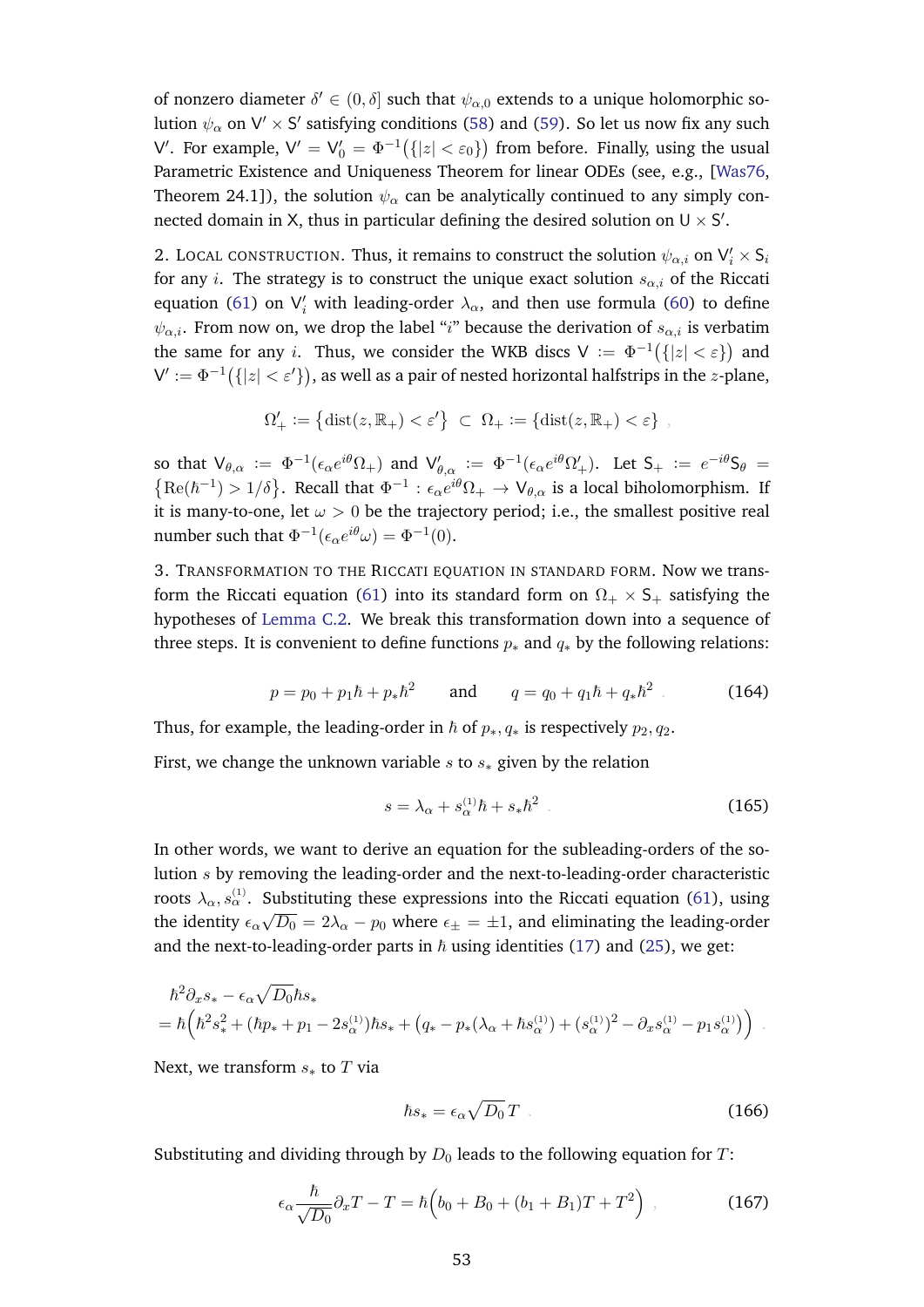<span id="page-53-1"></span>where

$$
B_0 := \frac{q_* - p_*(\lambda_\alpha + \hbar s_\alpha^{(1)}) - q_2 + p_2 \lambda_\alpha}{D_0} \quad \text{and} \quad B_1 := \frac{\hbar p_*}{\epsilon_\alpha \sqrt{D_0}},
$$
  
\n
$$
b_0 := \frac{q_2 - p_2 \lambda_\alpha + (s_\alpha^{(1)})^2 - \partial_x s_\alpha^{(1)} - p_1 s_\alpha^{(1)}}{D_0} \quad \text{and} \quad b_1 := \frac{p_1 - 2s_\alpha^{(1)} - \partial_x \log \sqrt{D_0}}{\epsilon_\alpha \sqrt{D_0}}.
$$
\n(168)

Notice that  $B_0$  and  $B_1$  are both zero in the limit as  $\hbar \to 0$ , and furthermore an examination of [\(26\)](#page-10-2) reveals that

<span id="page-53-0"></span>
$$
b_0 = -\frac{\epsilon_\alpha}{\sqrt{D_0}} s_\alpha^{(2)}.
$$

Finally, we change the unknown variable  $T = T(x, \hbar)$  to  $f = f(z, \hbar)$  using the Liouville transformation  $z(x)=\epsilon_\alpha e^{-i\theta}\Phi(x)$  and a rotation in the  $\hbar$ -plane:

<span id="page-53-2"></span>
$$
T(x,\hbar) = f(z(x), e^{-i\theta}\hbar)
$$
 (169)

Then  $f$  satisfies the Riccati equation in standard form  $(144)$ , which is

$$
\hbar \partial_z f - f = \hbar \left( A_0 + A_1 f + f^2 \right) , \qquad (170)
$$

where the coefficients  $A_1, A_2$  are given by

$$
A_k(z(x), e^{-i\theta}\hbar) = b_k(x) + B_k(x, \hbar) \tag{171}
$$

Combining all three transformations [\(165\)](#page-52-0), [\(166\)](#page-52-1), and [\(169\)](#page-53-0), the total change of variables for s to f needed to take the original Riccati equation [\(61\)](#page-20-3) to the standard one [\(144\)](#page-47-2) is

<span id="page-53-3"></span>
$$
s(x,\hbar) = \lambda_{\alpha}(x) + \hbar \left( s_{\alpha}^{(1)}(x,\hbar) + \epsilon_{\alpha} \sqrt{D_0(x)} f\left(z(x), e^{-i\theta} \hbar\right) \right) \tag{172}
$$

4. FINISH THE CONSTRUCTION BY APPLYING THE MAIN TECHNICAL LEMMA. By taking  $\varepsilon$  sufficiently small, we can assume that conditions (1) and (2) in [Theo](#page-20-1)[rem 5.2](#page-20-1) are satisfied uniformly for all  $x \in V_{\theta,\alpha}$ . Then it is clear from expressions [\(168\)](#page-53-1) that assumptions (1) and (2) in [Theorem 5.2](#page-20-1) imply that  $A_0$ ,  $A_1$  admit Gevrey asymptotics as  $\hbar \to 0$  along  $[-\pi/2, +\pi/2]$  uniformly for all  $z \in \Omega_+$ . Therefore, by [Lemma C.2,](#page-47-1) there is some  $\delta' \in (0, \delta]$  such that the Riccati equation [\(170\)](#page-53-2) has a unique holomorphic solution  $f$  on  $\Omega'_{+}\times\mathsf{S}'_{+}$  with uniform Gevrey asymptotics  $f(z, \hbar) \simeq \hat{f}(z, \hbar)$  as  $\hbar \to 0$  along  $[-\pi/2, +\pi/2]$ . Finally, note that if  $\Phi$  is  $\omega$ -periodic for some  $\omega \in \mathbb{C}$ , the so are the coefficients  $A_i$ , and therefore so is the solution  $f$  by [Lemma C.3.](#page-50-0) Consequently, formula [\(172\)](#page-53-3) yields a unique holomorphic solution  $s_{\alpha}$ on  $\bigvee_{\theta,\alpha} S_{\theta}$  which admits uniform Gevrey asymptotics  $s_{\alpha}(z,\hbar) \simeq \widehat{s}_{\alpha}(z,\hbar)$  as  $\hbar \to 0$ along  $\overline{\mathsf{A}}_\theta = [\theta - \frac{\pi}{2}]$  $\frac{\pi}{2}, \theta + \frac{\pi}{2}$  $\frac{\pi}{2}$ ] with leading-order  $\lambda_\alpha$ .

5. LINEAR INDEPENDENCE. To prove linear independence, we compute the Wronskian of  $\psi_+$ ,  $\psi_-$  at the basepoint  $x_0$  using formula [\(60\)](#page-20-2):

$$
W(\psi_-,\psi_+) = \det \begin{bmatrix} \psi_- & \psi_+ \\ \partial_x \psi_- & \partial_x \psi_+ \end{bmatrix} = \det \begin{bmatrix} 1 & 1 \\ \frac{1}{\hbar} s_- & \frac{1}{\hbar} s_+ \end{bmatrix} = \frac{1}{\hbar} (s_+ - s_-) ,
$$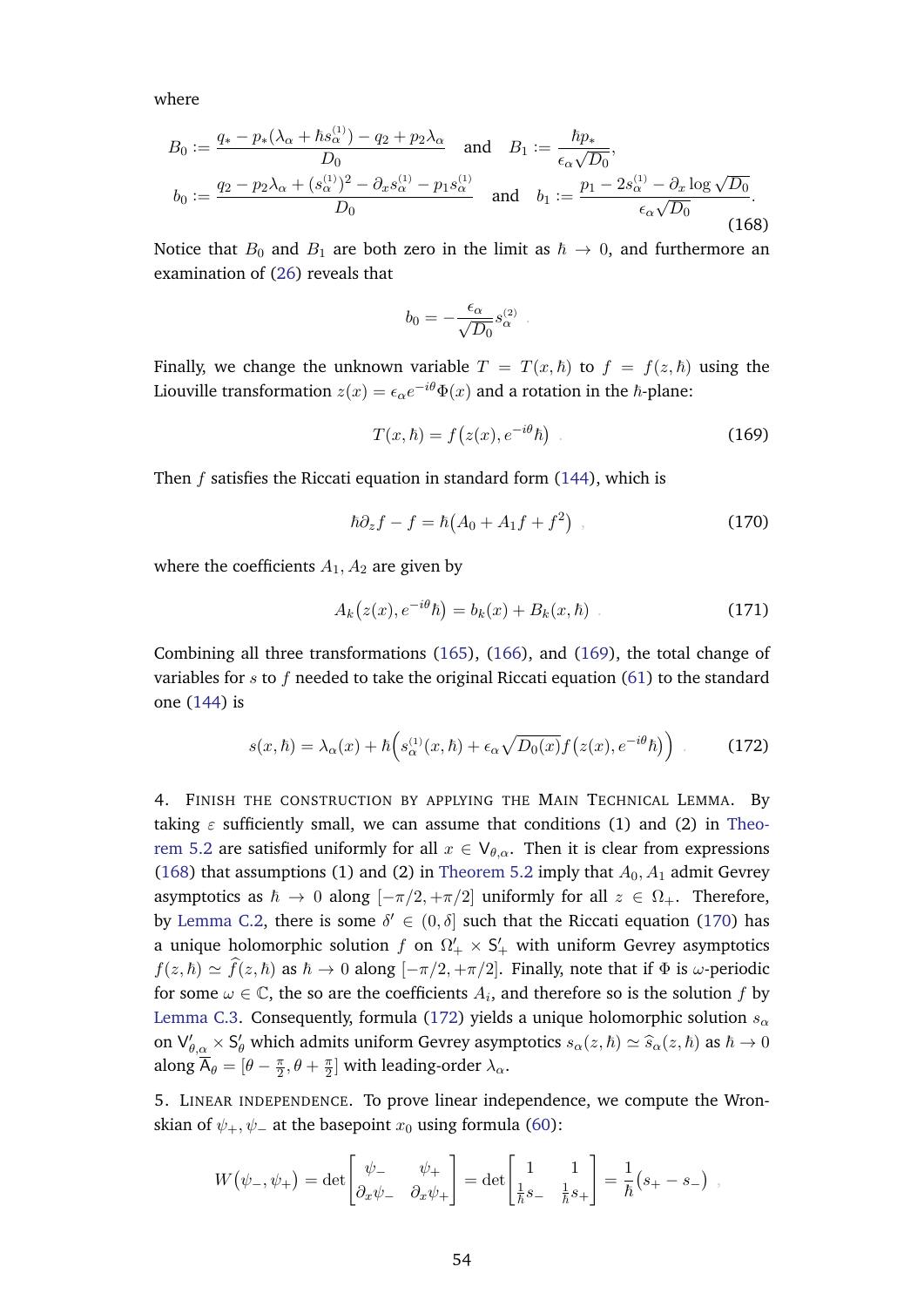which is nonzero for  $x = x_0$  since the leading-order part in  $\hbar$  of  $s_+ - s_-$  at  $x_0$  is  $\lambda_+(x_0) - \lambda_-(x_0) = \sqrt{D_0(x_0)} \neq 0$  by the assumption that  $x_0$  is a regular point. This competes the proofs of [Lemma 5.3](#page-20-4) and [Theorem 5.2.](#page-20-1)

# **References**

- <span id="page-54-15"></span>[AB20] D. G. L. Allegretti and T. Bridgeland, *The monodromy of meromorphic projective structures*, *[Trans. Amer. Math. Soc.](http://dx.doi.org/10.1090/tran/8093)* **373** [no. 9, \(2020\) 6321–6367,](http://dx.doi.org/10.1090/tran/8093) [arXiv:1802.02505 \[math.GT\]](http://arxiv.org/abs/1802.02505).
- <span id="page-54-13"></span>[AIT19] T. Aoki, K. Iwaki, and T. Takahashi, *Exact WKB analysis of Schrödinger equations with a Stokes curve of loop type*, *Funkcial. Ekvac.* **62** no. 1, (2019) 1–34.
- <span id="page-54-4"></span>[AKT91] T. Aoki, T. Kawai, and Y. Takei, *The Bender-Wu analysis and the Voros theory*, in *Special functions (Okayama, 1990)*, ICM-90 Satell. Conf. Proc., pp. 1–29. Springer, Tokyo, 1991.
- <span id="page-54-6"></span>[AKT93] T. Aoki, T. Kawai, and Y. Takei, *Algebraic analysis of singular perturbations – on exact WKB analysis*, *Sugaku Expo.* **8** no. 2, (1993) 1.
- <span id="page-54-8"></span>[AKT01] T. Aoki, T. Kawai, and Y. Takei, *On the exact steepest descent method: A new method for the description of Stokes curves*, *J. Math. Phys.* **42** [no. 8, \(2001\) 3691–3713.](http://dx.doi.org/10.1063/1.1368138)
- <span id="page-54-7"></span>[AKT09] T. Aoki, T. Kawai, and Y. Takei, *[The Bender-Wu analysis and the Voros theory. II](http://dx.doi.org/10.2969/aspm/05410019)*, in *Algebraic analysis and around*, vol. 54 of *Adv. Stud. Pure Math.*, pp. 19–94. Math. Soc. Japan, Tokyo, 2009.
- <span id="page-54-16"></span>[All18] D. G. L. Allegretti, *Stability conditions and cluster varieties from quivers of type* A, *Adv. Math.* **337** [\(2018\) 260–293,](http://dx.doi.org/10.1016/j.aim.2018.08.017) [arXiv:1710.06505 \[math.AG\]](http://arxiv.org/abs/1710.06505).
- <span id="page-54-14"></span>[All19] D. G. L. Allegretti, *Voros symbols as cluster coordinates*, *J. Topol.* **12** [no. 4, \(2019\) 1031–1068,](http://dx.doi.org/10.1112/topo.12106) [arXiv:1802.05479](http://arxiv.org/abs/1802.05479) [\[math.CA\]](http://arxiv.org/abs/1802.05479).
- <span id="page-54-18"></span>[All21] D. G. L. Allegretti, *Stability conditions, cluster varieties, and Riemann-Hilbert problems from surfaces*, *[Adv. Math.](http://dx.doi.org/10.1016/j.aim.2021.107610)* **380** [\(2021\) 107610.](http://dx.doi.org/10.1016/j.aim.2021.107610)
- <span id="page-54-9"></span>[AT13] T. Aoki and M. Tanda, *Characterization of Stokes graphs and Voros coefficients of hypergeometric differential equations with a large parameter*, in *Recent development of micro-local analysis for the theory of asymptotic analysis*, RIMS Kôkyûroku Bessatsu, B40, pp. 147–162. [Res. Inst. Math. Sci. \(RIMS\), Kyoto,](https://www.kurims.kyoto-u.ac.jp/~kenkyubu/bessatsu/open/B40/pdf/B40_012.pdf) 2013.
- <span id="page-54-12"></span>[AT16] T. Aoki and M. Tanda, *Parametric Stokes phenomena of the Gauss hypergeometric differential equation with a large parameter*, *J. Math. Soc. Japan* **68** [no. 3, \(2016\) 1099–1132.](http://dx.doi.org/10.2969/jmsj/06831099)
- <span id="page-54-10"></span>[ATT14] T. Aoki, T. Takahashi, and M. Tanda, *Exact WKB analysis of confluent hypergeometric differential equations with a large parameter*, in *Exponential analysis of differential equations and related topics*, RIMS Kôkyûroku Bessatsu, B52, pp. 165– 174. [Res. Inst. Math. Sci. \(RIMS\), Kyoto,](https://www.kurims.kyoto-u.ac.jp/~kenkyubu/bessatsu/open/B52/pdf/B52_009.pdf) 2014.
- <span id="page-54-11"></span>[ATT16] T. Aoki, T. Takahashi, and M. Tanda, *The hypergeometric function and WKB solutions*, in *Several aspects of microlocal analysis*, RIMS Kôkyûroku Bessatsu, B57, pp. 61–68. [Res. Inst. Math. Sci. \(RIMS\), Kyoto,](http://hdl.handle.net/2433/241332) 2016.
- <span id="page-54-5"></span>[AY93] T. Aoki and J.-i. Yoshida, *Microlocal reduction of ordinary differential operators with a large parameter*, *[Publ. Res. Inst.](http://dx.doi.org/10.2977/prims/1195166424) Math. Sci.* **29** [no. 6, \(1993\) 959–975.](http://dx.doi.org/10.2977/prims/1195166424)
- <span id="page-54-2"></span>[BB74] R. Balian and C. Bloch, *Solution of the Schrödinger equation in terms of classical paths*, *Ann. Physics* 85 [\(1974\) 514–545.](http://dx.doi.org/10.1016/0003-4916(74)90421-7)
- <span id="page-54-3"></span>[BdMK67] L. Boutet de Monvel and P. Kr´ee, *Pseudo-differential operators and Gevrey classes*, *[Ann. Inst. Fourier \(Grenoble\)](http://www.numdam.org/item?id=AIF_1967__17_1_295_0)* **17** no. fasc. 1, (1967) 295–323.
- <span id="page-54-19"></span>[BE17] V. Bouchard and B. Eynard, *Reconstructing WKB from topological recursion*, *J. [Ec. polytech. Math.](http://dx.doi.org/10.5802/jep.58) ´* **4** (2017) 845–908, [arXiv:1606.04498 \[math-ph\]](http://arxiv.org/abs/1606.04498).
- <span id="page-54-1"></span>[BO99] C. M. Bender and S. A. Orszag, *[Advanced mathematical methods for scientists and engineers. I](http://dx.doi.org/10.1007/978-1-4757-3069-2)*. Springer-Verlag, New York, 1999. Asymptotic methods and perturbation theory, Reprint of the 1978 original.
- <span id="page-54-0"></span>[Bri26] L. Brillouin, *La mécanique ondulatoire de Schrödinger; une méthode générale de résolution par approximations successives, [Compt. Rend. Hebd. Seances Acad. Sci.](http://gallica.bnf.fr/ark:/12148/bpt6k3136h/f24)* **183** (1926) 24–26.
- <span id="page-54-17"></span>[Bri19] T. Bridgeland, *Riemann-Hilbert problems from Donaldson-Thomas theory*, *Invent. Math.* **216** [no. 1, \(2019\) 69–124,](http://dx.doi.org/10.1007/s00222-018-0843-8) [arXiv:1611.03697 \[math.AG\]](http://arxiv.org/abs/1611.03697).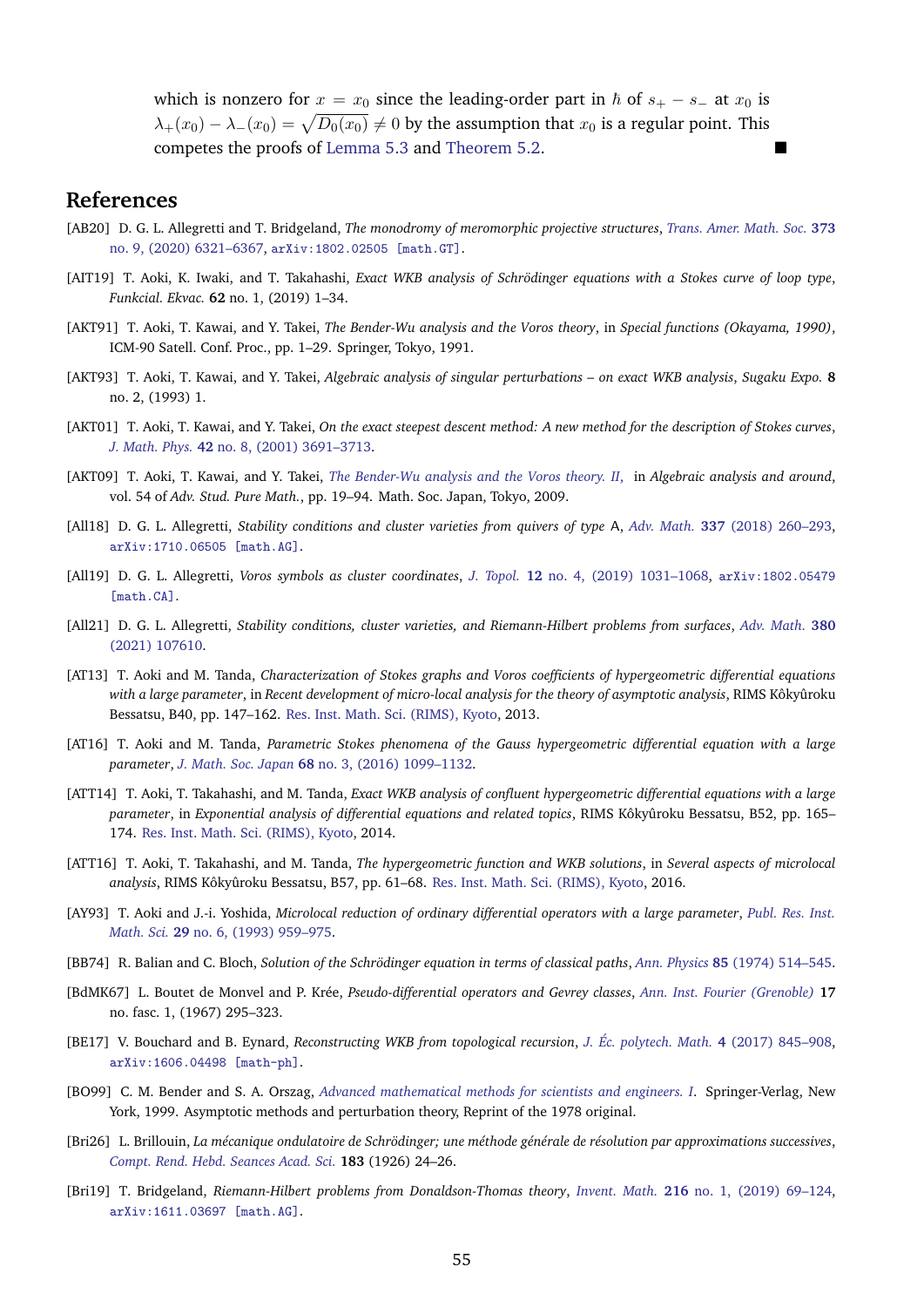- <span id="page-55-12"></span>[BS02] S. Bodine and R. Schäfke, On the summability of formal solutions in Liouville-Green theory, *[J. Dynam. Control Systems](http://dx.doi.org/10.1023/A:1016382404980)* 8 [no. 3, \(2002\) 371–398.](http://dx.doi.org/10.1023/A:1016382404980)
- <span id="page-55-16"></span>[BS15] T. Bridgeland and I. Smith, *Quadratic differentials as stability conditions*, *[Publ. Math. Inst. Hautes](http://dx.doi.org/10.1007/s10240-014-0066-5) Etudes Sci. ´* **121** (2015) [155–278,](http://dx.doi.org/10.1007/s10240-014-0066-5) [arXiv:1302.7030 \[math.AG\]](http://arxiv.org/abs/1302.7030).
- <span id="page-55-5"></span>[BW69] C. M. Bender and T. T. Wu, *Anharmonic oscillator*, *Phys. Rev. (2)* **184** (1969) 1231–1260.
- <span id="page-55-20"></span>[Cos05] O. Costin, *Topological construction of transseries and introduction to generalized Borel summability*, in *Analyzable functions and applications. International workshop, Edinburgh, UK, June 17–21, 2002*, pp. 137–175. Providence, RI: American Mathematical Society (AMS), 2005.
- <span id="page-55-6"></span>[DDP93] É. Delabaere, H. Dillinger, and F. Pham, Résurgence de Voros et périodes des courbes hyperelliptiques, *[Ann. Inst. Fourier](http://dx.doi.org/10.5802/aif.1326) (Grenoble)* **43** [no. 1, \(1993\) 163–199.](http://dx.doi.org/10.5802/aif.1326)
- <span id="page-55-7"></span>[DDP97] E. Delabaere, H. Dillinger, and F. Pham, *Exact semiclassical expansions for one-dimensional quantum oscillators*, *[J.](http://dx.doi.org/10.1063/1.532206) Math. Phys.* **38** [no. 12, \(1997\) 6126–6184.](http://dx.doi.org/10.1063/1.532206)
- <span id="page-55-1"></span>[Din73] R. B. Dingle, *Asymptotic expansions: their derivation and interpretation*. Academic Press [A subsidiary of Harcourt Brace Jovanovich, Publishers], London-New York, 1973.
- <span id="page-55-9"></span>[DLS93] T. M. Dunster, D. A. Lutz, and R. Schäfke, Convergent Liouville-Green expansions for second-order linear differential *equations, with an application to Bessel functions*, *[Proc. Roy. Soc. London Ser. A](http://dx.doi.org/10.1098/rspa.1993.0003)* **440** no. 1908, (1993) 37–54.
- <span id="page-55-22"></span>[Dor19] D. Dorigoni, *An introduction to resurgence, trans-series and alien calculus*, *Ann. Phys.* **409** [\(2019\) 38,](http://dx.doi.org/10.1016/j.aop.2019.167914) [arXiv:1411.3585](http://arxiv.org/abs/1411.3585) [\[hep-th\]](http://arxiv.org/abs/1411.3585).
- <span id="page-55-8"></span>[DP99] E. Delabaere and F. Pham, *Resurgent methods in semi-classical asymptotics*, *[Ann. Inst. H. Poincar´e Phys. Th´eor.](http://www.numdam.org/item?id=AIHPA_1999__71_1_1_0)* **71** no. 1, (1999) 1–94.
- <span id="page-55-4"></span>[Dun32] J. L. Dunham, *The Wentzel-Brillouin-Kramers method of solving the wave equation*, *Phys. Rev., II. Ser.* **41** (1932) 713– 720.
- <span id="page-55-11"></span>[Dun01] T. M. Dunster, *Convergent expansions for solutions of linear ordinary differential equations having a simple turning point, with an application to Bessel functions*, *Stud. Appl. Math.* **107** [no. 3, \(2001\) 293–323.](http://dx.doi.org/10.1111/1467-9590.00188)
- <span id="page-55-19"></span>[É92] J. Écalle, *Introduction aux fonctions analysables et preuve constructive de la conjecture de Dulac*. Paris: Hermann, Éditeurs des Sciences et des Arts., 1992.
- <span id="page-55-18"></span>[Éca84] J. Écalle, Singularités irrégulières et résurgence multiple, Cinq Applications des Fonctions Résurgentes, Preprint No. 84T62 *(Prepub. Math. d'Orsay)* (1984) .
- <span id="page-55-10"></span>[Éca94] J. Écalle, Weighted products and parametric resurgence, in Analyse algébrique des perturbations singulières, I (Marseille-*Luminy, 1991)*, vol. 47 of *Travaux en Cours*, pp. xiii, xv, 7–49. Hermann, Paris, 1994.
- <span id="page-55-21"></span>[Edg10] G. A. Edgar, *Transseries for beginners*, *Real Anal. Exch.* **35** no. 2, (2010) 253–310, [arXiv:0801.4877 \[math.RA\]](http://arxiv.org/abs/0801.4877).
- <span id="page-55-2"></span>[EF66] M. A. Evgrafov and M. V. Fedorjuk, *Asymptotic behavior of solutions of the equation*  $w''(z) - p(z, \lambda)w(z) = 0$  as  $\lambda \to \infty$ *in the complex* z*-plane*, *Uspehi Mat. Nauk* **21** no. 1 (127), (1966) 3–50.
- <span id="page-55-3"></span>[Fed93] M. V. Fedoryuk, *[Asymptotic analysis](http://dx.doi.org/10.1007/978-3-642-58016-1)*. Springer-Verlag, Berlin, 1993. Linear ordinary differential equations, Translated from the Russian by Andrew Rodick.
- <span id="page-55-17"></span>[Fen20] A. Fenyes, *The complex geometry of the free particle, and its perturbations*, [arXiv:2008.03836 \[math.GT\]](http://arxiv.org/abs/2008.03836).
- <span id="page-55-0"></span>[FF65] N. Fröman and P. O. Fröman, *JWKB approximation. Contributions to the theory*. North-Holland Publishing Co., Amsterdam, 1965.
- <span id="page-55-15"></span>[FIMS19] H. Fuji, K. Iwaki, M. Manabe, and I. Satake, *Reconstructing GKZ via topological recursion*, *[Comm. Math. Phys.](http://dx.doi.org/10.1007/s00220-019-03590-6)* **371** [no. 3, \(2019\) 839–920,](http://dx.doi.org/10.1007/s00220-019-03590-6) [arXiv:1708.09365 \[math-ph\]](http://arxiv.org/abs/1708.09365).
- <span id="page-55-13"></span>[FLPS14] C. Ferreira, J. L. López, and E. Pérez Sinusía, *Convergent and asymptotic expansions of solutions of second-order differential equations with a large parameter*, *Anal. Appl. (Singap.)* **12** [no. 5, \(2014\) 523–536.](http://dx.doi.org/10.1142/S0219530514500328)
- <span id="page-55-14"></span>[FLS15] C. Ferreira, J. L. López, and E. P. Sinusía, *Convergent and asymptotic expansions of solutions of differential equations with a large parameter: Olver cases II and III*, *[J. Integral Equations Appl.](http://dx.doi.org/10.1216/JIE-2015-27-1-27)* **27** no. 1, (2015) 27–45.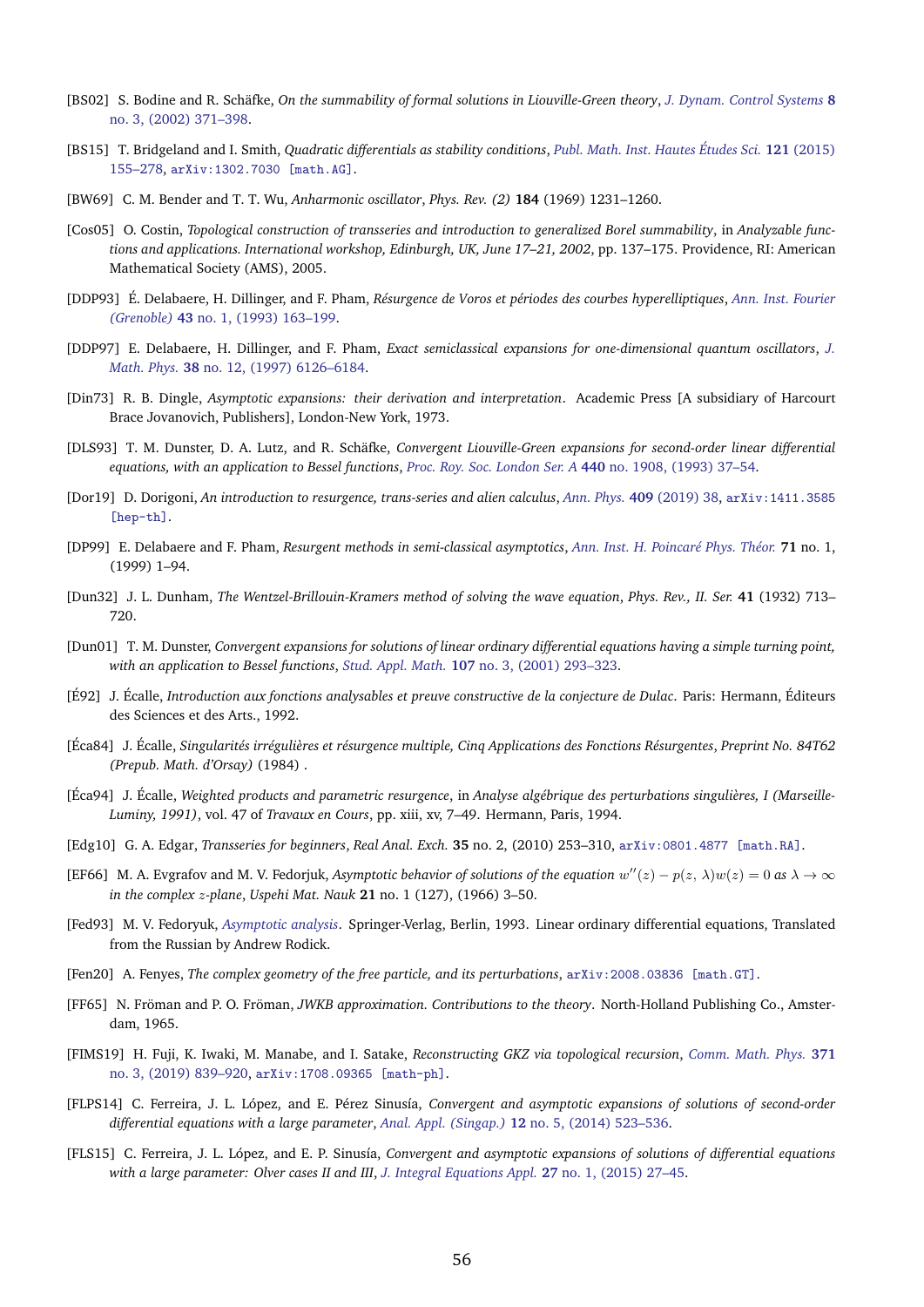- <span id="page-56-12"></span>[GG88] C. G´erard and A. Grigis, *Precise estimates of tunneling and eigenvalues near a potential barrier*, *[J. Differential Equations](http://dx.doi.org/10.1016/0022-0396(88)90153-2)* **72** [no. 1, \(1988\) 149–177.](http://dx.doi.org/10.1016/0022-0396(88)90153-2)
- <span id="page-56-18"></span>[GHN21] A. Grassi, Q. Hao, and A. Neitzke, *Exact WKB methods in*  $SU(2) N_f = 1$ , [arXiv:2105.03777 \[hep-th\]](http://arxiv.org/abs/2105.03777).
- <span id="page-56-13"></span>[GM01] S. Giller and P. Milczarski, *Borel summable solutions to one-dimensional Schrodinger equation ¨* , *[J. Math. Phys.](http://dx.doi.org/10.1063/1.1331099)* **42** no. 2, [\(2001\) 608–640,](http://dx.doi.org/10.1063/1.1331099) [arXiv:quant-ph/9801031](http://arxiv.org/abs/quant-ph/9801031).
- <span id="page-56-20"></span>[GMN13a] D. Gaiotto, G. W. Moore, and A. Neitzke, *Spectral networks*, *Ann. Henri Poincaré* 14 no. 7, (2013) 1643-1731, [arXiv:1204.4824 \[hep-th\]](http://arxiv.org/abs/1204.4824).
- <span id="page-56-19"></span>[GMN13b] D. Gaiotto, G. W. Moore, and A. Neitzke, *Wall-crossing, Hitchin systems, and the WKB approximation*, *[Adv. Math.](http://dx.doi.org/10.1016/j.aim.2012.09.027)* **234** [\(2013\) 239–403,](http://dx.doi.org/10.1016/j.aim.2012.09.027) [arXiv:0907.3987 \[hep-th\]](http://arxiv.org/abs/0907.3987).
- <span id="page-56-1"></span>[Hea62] J. Heading, *An introduction to phase-integral methods*. Methuen & Co., Ltd., London; John Wiley & Sons, Inc., New York, 1962.
- <span id="page-56-16"></span>[HK18] L. Hollands and O. Kidwai, *Higher length-twist coordinates, generalized Heun's opers, and twisted superpotentials*, *[Adv.](http://dx.doi.org/10.4310/ATMP.2018.v22.n7.a2) Theor. Math. Phys.* **22** [no. 7, \(2018\) 1713–1822,](http://dx.doi.org/10.4310/ATMP.2018.v22.n7.a2) [arXiv:1710.04438 \[hep-th\]](http://arxiv.org/abs/1710.04438).
- <span id="page-56-17"></span>[HN20] L. Hollands and A. Neitzke, *Exact WKB and abelianization for the* T<sup>3</sup> *equation*, *[Comm. Math. Phys.](http://dx.doi.org/10.1007/s00220-020-03875-1)* **380** no. 1, (2020) [131–186,](http://dx.doi.org/10.1007/s00220-020-03875-1) [arXiv:1906.04271 \[hep-th\]](http://arxiv.org/abs/1906.04271).
- <span id="page-56-21"></span>[Ily91] Y. S. Ilyashenko, *Finiteness theorems for limit cycles. Transl. from the Russian by H. H. McFaden*, vol. 94. Providence, RI: American Mathematical Society, 1991.
- <span id="page-56-14"></span>[IN14] K. Iwaki and T. Nakanishi, *Exact WKB analysis and cluster algebras*, *J. Phys. A* **47** [no. 47, \(2014\) 474009, 98.](http://dx.doi.org/10.1088/1751-8113/47/47/474009)
- <span id="page-56-0"></span>[Jef24] H. Jeffreys, *On certain approximate solutions of linear differential equations of the second order*, *Proc. Lond. Math. Soc. (2)* **23** (1924) 428–436.
- <span id="page-56-15"></span>[Kid17] O. A. Kidwai, *Spectral networks, abelianization, and opers*. PhD thesis, University of Oxford, 2017.
- <span id="page-56-5"></span>[KK11] S. Kamimoto and T. Koike, *On the Borel summability of WKB-theoretic transformation series*, *preprint (RIMS-1726)*  $(2011)$ .
- <span id="page-56-7"></span>[KK13] S. Kamimoto and T. Koike, *On the Borel summability of 0-parameter solutions of nonlinear ordinary differential equations*, in *Recent development of micro-local analysis for the theory of asymptotic analysis*, RIMS Kôkyûroku Bessatsu, B40, pp. 191– 212. Res. Inst. Math. Sci. (RIMS), Kyoto, 2013.
- <span id="page-56-11"></span>[KKK16] S. Kamimoto, T. Kawai, and T. Koike, *On the singularity structure of WKB solution of the boosted Whittaker equation: its relevance to resurgent functions with essential singularities*, *Lett. Math. Phys.* **106** [no. 12, \(2016\) 1791–1815.](http://dx.doi.org/10.1007/s11005-016-0887-x)
- <span id="page-56-9"></span>[KKKT11] S. Kamimoto, T. Kawai, T. Koike, and Y. Takei, *On a Schrodinger equation with a merging pair of a simple pole and ¨ a simple turning point—alien calculus of WKB solutions through microlocal analysis*, in *Asymptotics in dynamics, geometry and PDEs; generalized Borel summation. Vol. II*, vol. 12 of *CRM Series*, pp. 245–254. Ed. Norm., Pisa, 2011.
- <span id="page-56-6"></span>[KKT12] S. Kamimoto, T. Kawai, and Y. Takei, *[Microlocal analysis of fixed singularities of WKB solutions of a Schrodinger equation](http://dx.doi.org/10.1007/978-88-470-1947-8_9) ¨ [with a merging triplet of two simple poles and a simple turning point](http://dx.doi.org/10.1007/978-88-470-1947-8_9)*, in *The mathematical legacy of Leon Ehrenpreis*, vol. 16 of *Springer Proc. Math.*, pp. 125–150. Springer, Milan, 2012.
- <span id="page-56-8"></span>[KKT14a] S. Kamimoto, T. Kawai, and Y. Takei, *Exact WKB analysis of a Schrödinger equation with a merging triplet of two simple poles and one simple turning point, I—Its WKB-theoretic transformation to the Mathieu equation*, *[Adv. Math.](http://dx.doi.org/10.1016/j.aim.2014.02.026)* **260** (2014) [458–564.](http://dx.doi.org/10.1016/j.aim.2014.02.026)
- <span id="page-56-10"></span>[KKT14b] S. Kamimoto, T. Kawai, and Y. Takei, *Exact WKB analysis of a Schrödinger equation with a merging triplet of two simple poles and one simple turning point, II—Its relevance to the Mathieu equation and the Legendre equation*, *[Adv. Math.](http://dx.doi.org/10.1016/j.aim.2014.02.028)* **260** [\(2014\) 565–613.](http://dx.doi.org/10.1016/j.aim.2014.02.028)
- <span id="page-56-2"></span>[Koi99] T. Koike, *Exact WKB analysis for Schrodinger equations with periodic potentials ¨* , *RIMS Kokyuroku* **1088** (1999) 22–38.
- <span id="page-56-3"></span>[Koi00a] T. Koike, *On a regular singular point in the exact WKB analysis*, in *Toward the exact WKB analysis of differential equations, linear or non-linear (Kyoto, 1998)*, pp. 9–10, 39–53. Kyoto Univ. Press, Kyoto, 2000.
- <span id="page-56-4"></span>[Koi00b] T. Koike, *On the exact WKB analysis of second order linear ordinary differential equations with simple poles*, *[Publ. Res.](http://dx.doi.org/10.2977/prims/1195143105) Inst. Math. Sci.* **36** [no. 2, \(2000\) 297–319.](http://dx.doi.org/10.2977/prims/1195143105)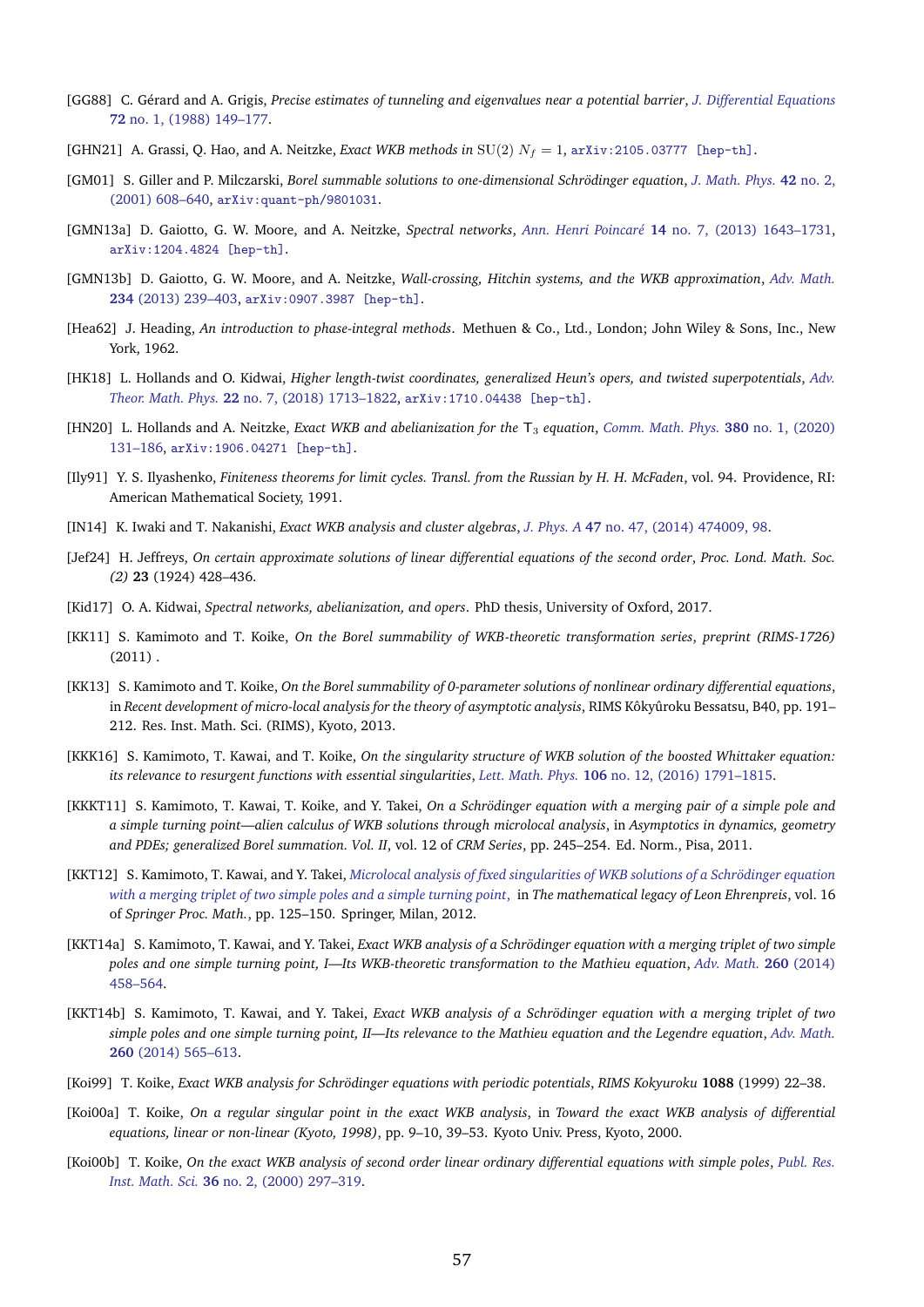- <span id="page-57-12"></span>[KPT15] A.-K. Kashani-Poor and J. Troost, *Pure* N = 2 *super Yang-Mills and exact WKB*, *[J. High Energ. Phys.](http://dx.doi.org/10.1007/JHEP08(2015)160)* **2015** no. 8, (2015) [160.](http://dx.doi.org/10.1007/JHEP08(2015)160)
- <span id="page-57-1"></span>[Kra26] H. A. Kramers, *Wellenmechanik und halbzahlige Quantisierung*, *Z. Phys.* **39** [\(1926\) 828–840.](http://dx.doi.org/https://doi.org/10.1007/BF01451751)
- <span id="page-57-6"></span>[KT05] T. Kawai and Y. Takei, *Algebraic analysis of singular perturbation theory*, vol. 227 of *Translations of Mathematical Monographs*. American Mathematical Society, Providence, RI, 2005. Translated from the 1998 Japanese original by Goro Kato, Iwanami Series in Modern Mathematics.
- <span id="page-57-8"></span>[KT11] T. Koike and Y. Takei, *On the Voros coefficient for the Whittaker equation with a large parameter—some progress around Sato's conjecture in exact WKB analysis*, *[Publ. Res. Inst. Math. Sci.](http://dx.doi.org/10.2977/PRIMS/39)* **47** no. 1, (2011) 375–395.
- <span id="page-57-9"></span>[KT13] T. Koike and Y. Takei, *Exact WKB analysis of second-order non-homogeneous linear ordinary differential equations*, in *Recent development of micro-local analysis for the theory of asymptotic analysis*, RIMS Kôkyûroku Bessatsu, B40, pp. 293– 312. Res. Inst. Math. Sci. (RIMS), Kyoto, 2013.
- <span id="page-57-11"></span>[Kuw20] T. Kuwagaki, *Sheaf quantization from exact WKB analysis*, [arXiv:2006.14872 \[math.SG\]](http://arxiv.org/abs/2006.14872).
- <span id="page-57-2"></span>[Ler57] J. Leray, Problème de Cauchy. I. Uniformisation de la solution du problème linéaire analytique de Cauchy près de la variété *qui porte les donn´ees de Cauchy*, *[Bull. Soc. Math. France](http://www.numdam.org/item?id=BSMF_1957__85__389_0)* **85** (1957) 389–429.
- <span id="page-57-21"></span>[LR16] M. Loday-Richaud, *[Divergent series, summability and resurgence. II](http://dx.doi.org/10.1007/978-3-319-29075-1)*, vol. 2154 of *Lecture Notes in Mathematics*. Springer, [Cham], 2016. Simple and multiple summability, With prefaces by Jean-Pierre Ramis, Éric Delabaere, Claude Mitschi and David Sauzin.
- <span id="page-57-22"></span>[Mal95] B. Malgrange, *Sommation des séries divergentes.*, *Expo. Math.* 13 no. 2-3, (1995) 163-222.
- <span id="page-57-10"></span>[Nem21] G. Nemes, *On the Borel summability of WKB solutions of certain Schrodinger-type differential equations ¨* , *[J. Approx.](http://dx.doi.org/10.1016/j.jat.2021.105562) Theory* **265** [\(2021\) 105562, 30,](http://dx.doi.org/10.1016/j.jat.2021.105562) [arXiv:2004.13367 \[math.CA\]](http://arxiv.org/abs/2004.13367).
- <span id="page-57-14"></span>[Nev18] F. Nevanlinna, *Zur Theorie der asymptotischen Potenzreihen*. No. v. 1 in Annales Academiae Scientiarum Fennicae. Series A. Alexander University of Finland, 1918.
- <span id="page-57-19"></span>[Nik19] N. Nikolaev, *Abelianisation of Logarithmic* sl2*-Connections*, [arXiv:1902.03384 \[math.AG\]](http://arxiv.org/abs/1902.03384).
- <span id="page-57-0"></span>[Nik20] N. Nikolaev, *Exact Solutions for the Singularly Perturbed Riccati Equation and Exact WKB Analysis*, [arXiv:2008.06492](http://arxiv.org/abs/2008.06492) [\[math.CA\]](http://arxiv.org/abs/2008.06492).
- <span id="page-57-16"></span>[Nik21a] N. Nikolaev, *Exact WKB Solutions for Singularly Perturbed Second-Order Operators on Line Bundles*, *(in preparation)*  $(2021)$ .
- <span id="page-57-17"></span>[Nik21b] N. Nikolaev, *Subdominance of Exact WKB Solutions for Second-Order Linear ODEs and Voros Symbols*, *(in preparation)*  $(2021)$ .
- <span id="page-57-20"></span>[Olv97] F. W. J. Olver, *Asymptotics and special functions*. AKP Classics. A K Peters Ltd., Wellesley, MA, 1997.
- <span id="page-57-5"></span>[Pha00] F. Pham, *Multiple turning points in exact WKB analysis (variations on a theme of Stokes)*, in *Toward the exact WKB analysis of differential equations, linear or non-linear (Kyoto, 1998)*, pp. 10, 71–85. Kyoto Univ. Press, Kyoto, 2000.
- <span id="page-57-7"></span>[Sas13] S. Sasaki, *Borel summability of WKB theoretic transformation to the Weber equation (Recent development of microlocal analysis and asymptotic analysis)*, *[RIMS Koky](http://hdl.handle.net/2433/195305) ˆ uroku ˆ* **1861** (2013) 140–145.
- <span id="page-57-3"></span>[Sil85] H. J. Silverstone, *JWKB connection-formula problem revisited via Borel summation*, *Phys. Rev. Lett.* **55** [no. 23, \(1985\)](http://dx.doi.org/10.1103/PhysRevLett.55.2523) [2523–2526.](http://dx.doi.org/10.1103/PhysRevLett.55.2523)
- <span id="page-57-4"></span>[SKK73] M. Sato, T. Kawai, and M. Kashiwara, *Microfunctions and pseudo-differential equations*, in *Hyperfunctions and pseudo*differential equations (Proc. Conf., Katata, 1971; dedicated to the memory of André Martineau), pp. 265-529. Lecture Notes in Math., Vol. 287. 1973.
- <span id="page-57-15"></span>[Sok80] A. D. Sokal, *An improvement of Watson's theorem on Borel summability*, *J. Math. Phys.* **21** [no. 2, \(1980\) 261–263.](http://dx.doi.org/10.1063/1.524408)
- <span id="page-57-13"></span>[ST21] L. Schepers and D. C. Thompson, *Resurgence in the bi-Yang-Baxter model*, *Nuclear Phys. B* **964** [\(2021\) 115308, 47,](http://dx.doi.org/10.1016/j.nuclphysb.2021.115308) [arXiv:2007.03683 \[hep-th\]](http://arxiv.org/abs/2007.03683).
- <span id="page-57-18"></span>[Str84] K. Strebel, *[Quadratic differentials](http://dx.doi.org/10.1007/978-3-662-02414-0)*, vol. 5 of *Ergebnisse der Mathematik und ihrer Grenzgebiete (3) [Results in Mathematics and Related Areas (3)]*. Springer-Verlag, Berlin, 1984.